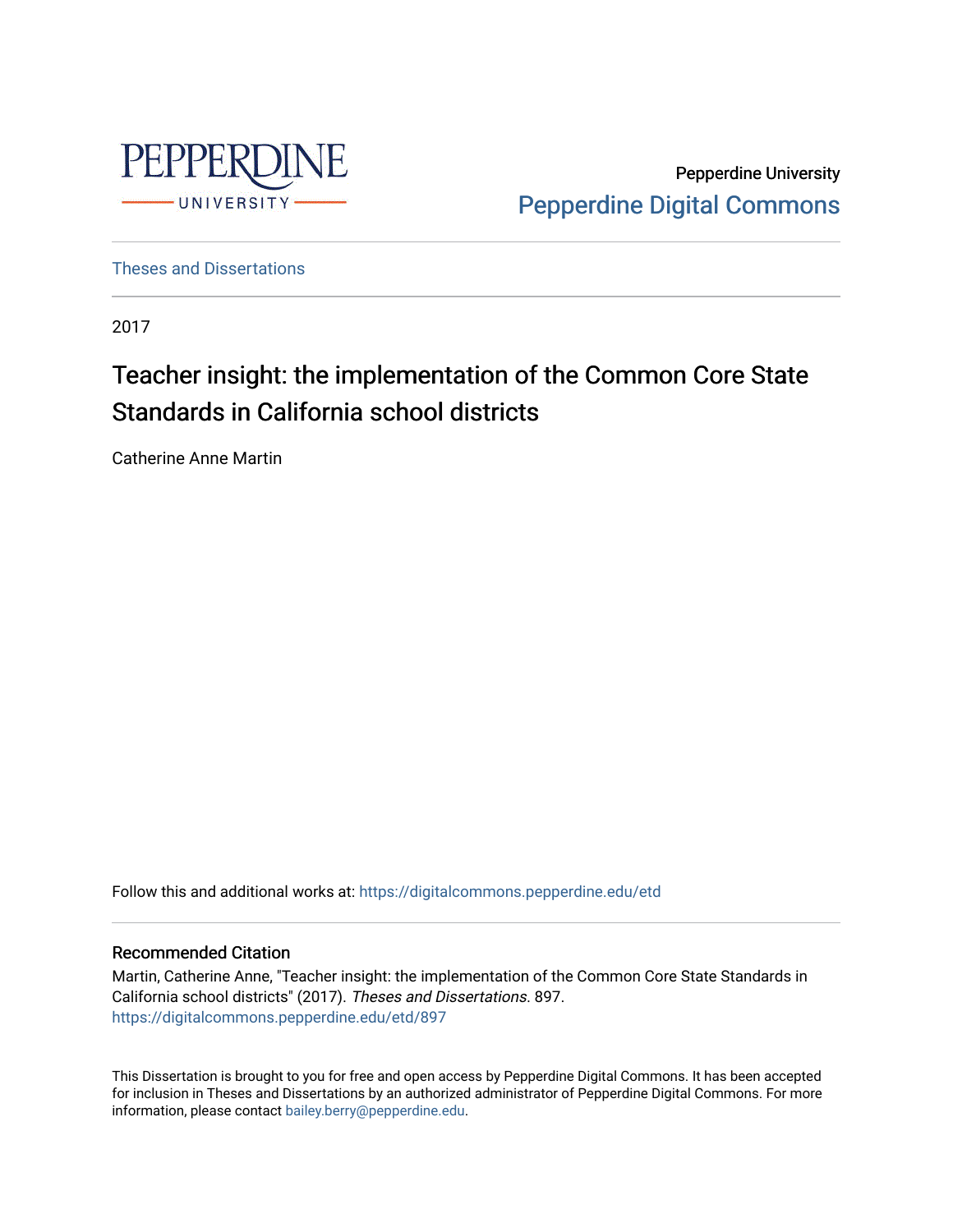Pepperdine University

Graduate School of Education and Psychology

# TEACHER INSIGHT: THE IMPLEMENTATION OF THE COMMON CORE STATE STANDARDS IN CALIFORNIA SCHOOL DISTRICTS

A dissertation submitted in partial satisfaction

of the requirements for the degree of

Doctor of Education in Educational Leadership Administration and Policy

by

Catherine Anne Martin

December, 2017

Linda Purrington, Ed.D. ‒ Dissertation Chairperson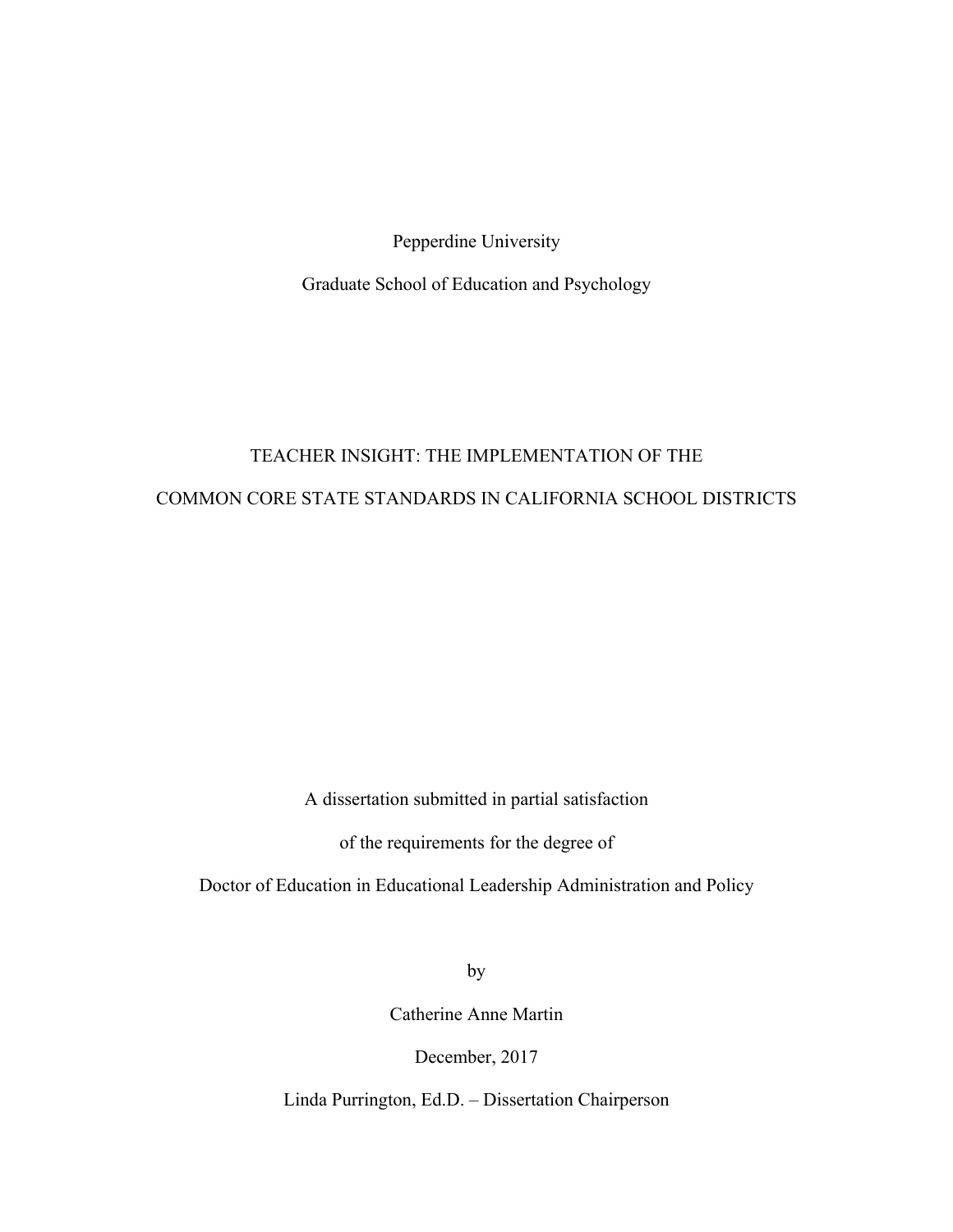This dissertation, written by

# Catherine Anne Martin

under the guidance of a Faculty Committee and approved by its members, has been submitted and accepted by the Graduate Faculty in partial fulfillment of the requirements for the degree of

# DOCTOR OF EDUCATION

Doctoral Committee:

Linda Purrington, Ed.D., Chairperson

Jennifer Rumack, Ed.D.

Josette Winkler, Ed.D.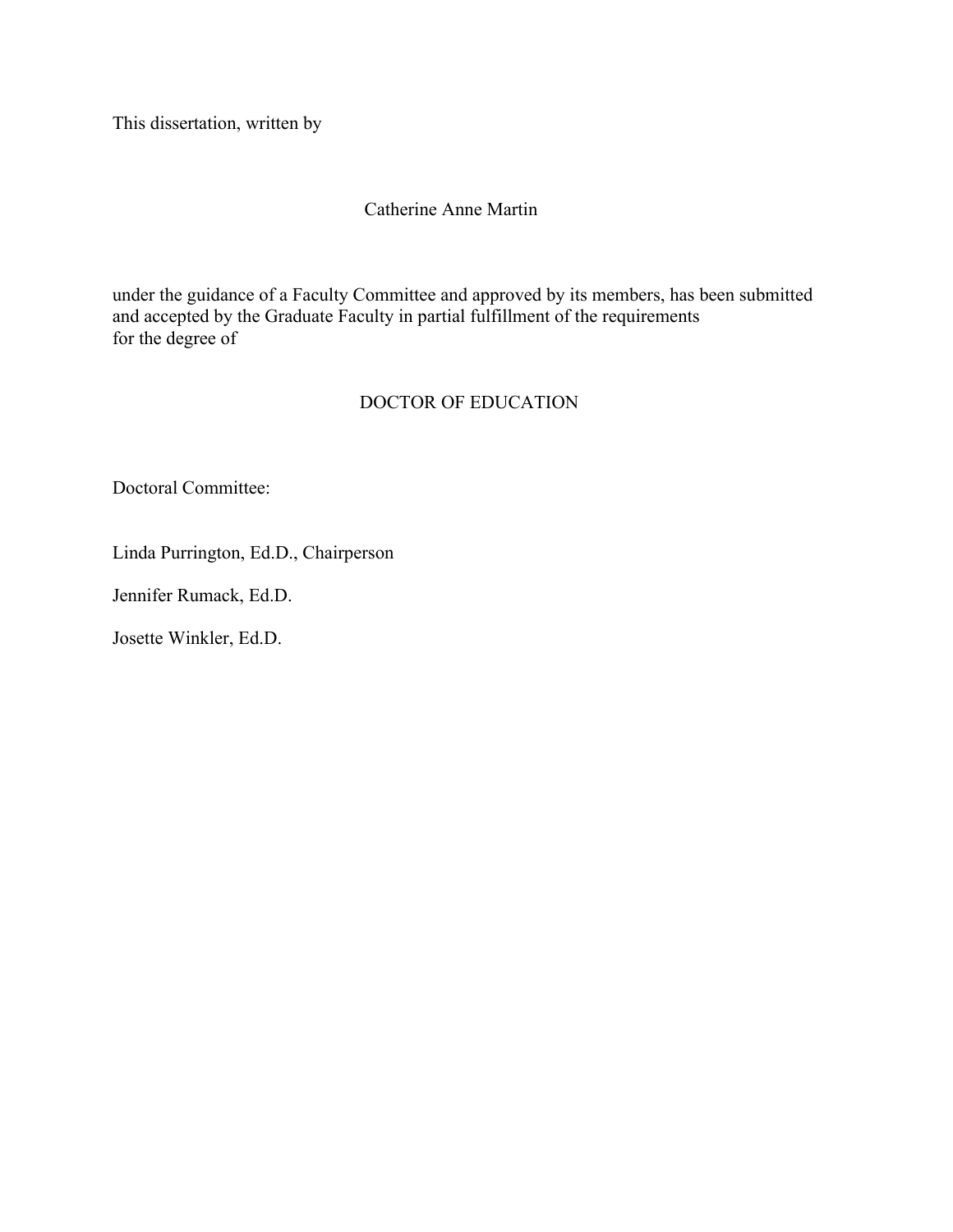© Copyright by Catherine Anne Martin (2017)

All Rights Reserved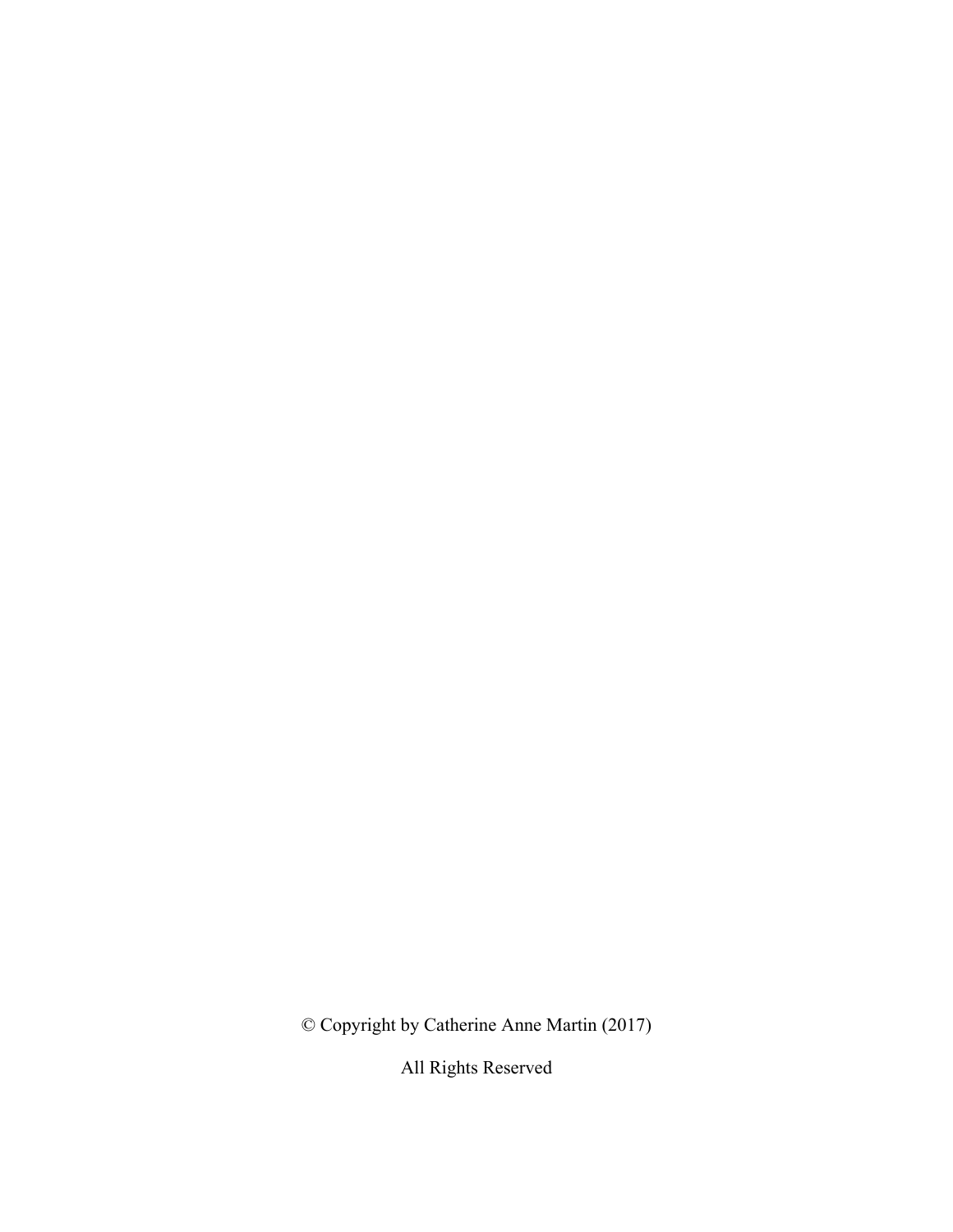# TABLE OF CONTENTS

| Implementation and the Key Variables of Teacher Practice: Curriculum,<br>Implementation and the Key Variable of Teacher Concerns and Challenges  34 |  |
|-----------------------------------------------------------------------------------------------------------------------------------------------------|--|
|                                                                                                                                                     |  |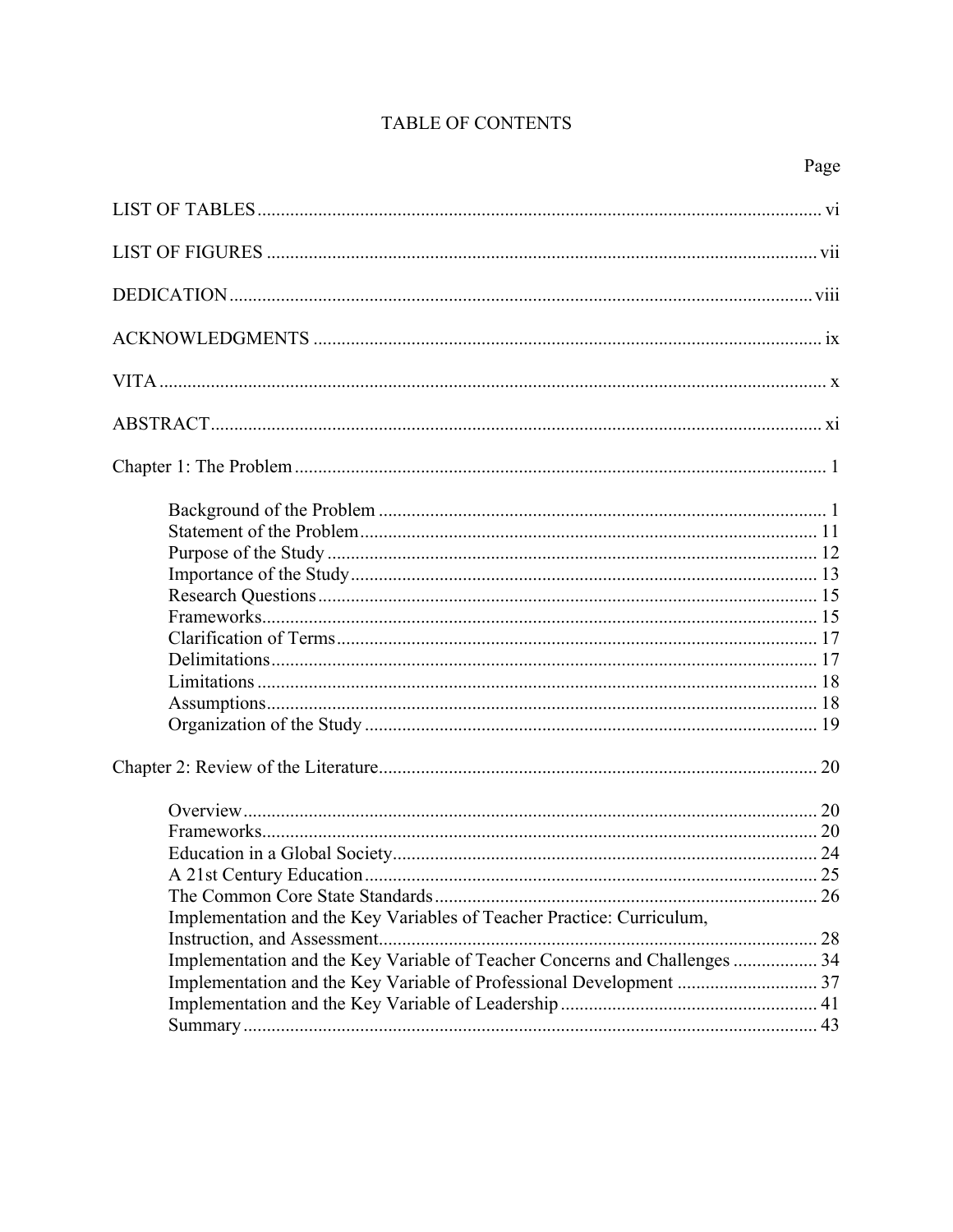# Page

| APPENDIX B: Training via the Collaborative Institutional Training Initiative (CITI) 113 |  |
|-----------------------------------------------------------------------------------------|--|
|                                                                                         |  |
|                                                                                         |  |
|                                                                                         |  |
|                                                                                         |  |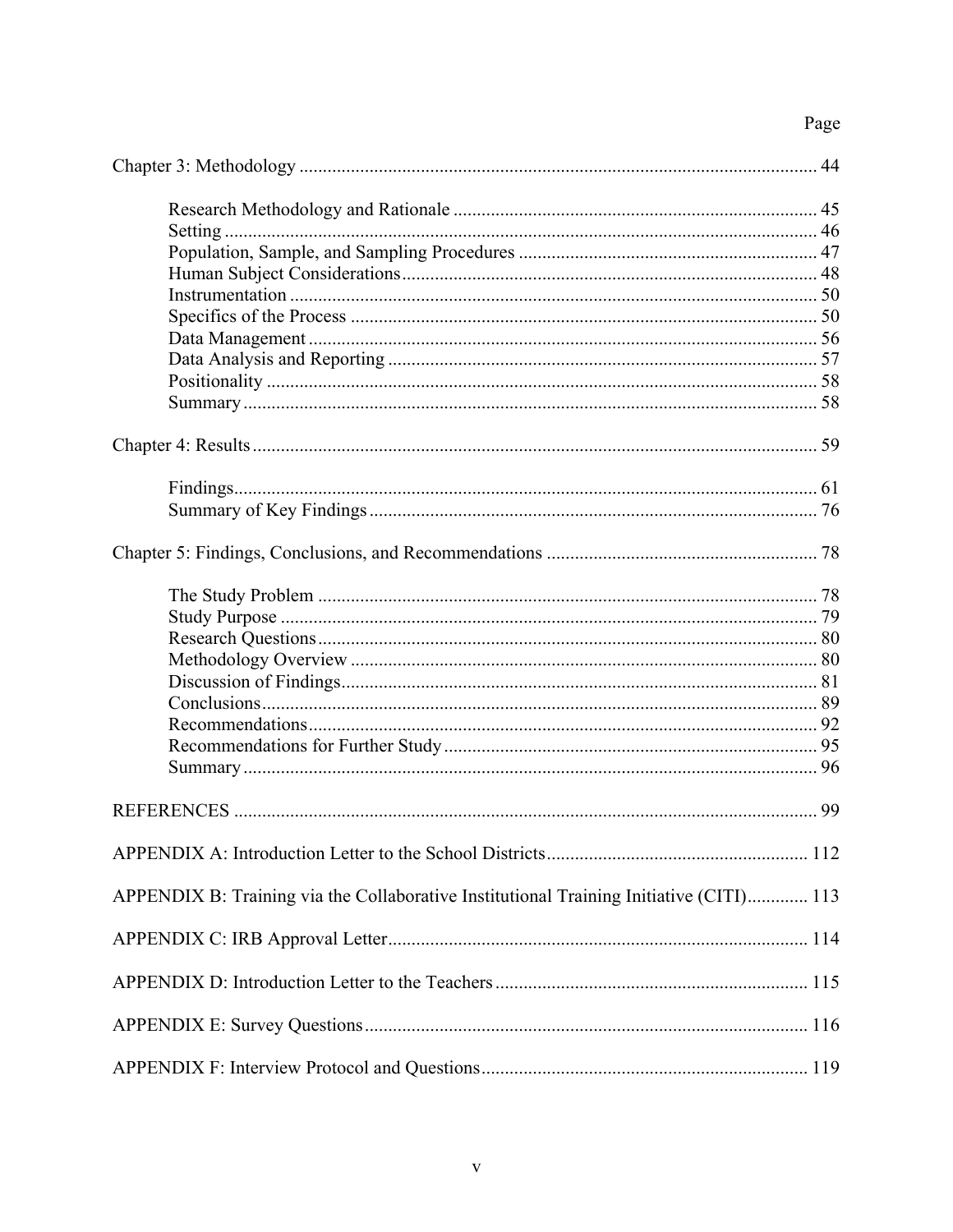# LIST OF TABLES

|                                                                                            | Page |
|--------------------------------------------------------------------------------------------|------|
|                                                                                            |      |
| Table 2. Relationship Between Research, Survey, and Interview Questions, and Literature 53 |      |
|                                                                                            |      |
| Table 4. Participant No. of Years of Experience Implementing the Common Core               |      |
|                                                                                            |      |
|                                                                                            |      |
|                                                                                            |      |
|                                                                                            |      |
|                                                                                            |      |
|                                                                                            |      |
|                                                                                            |      |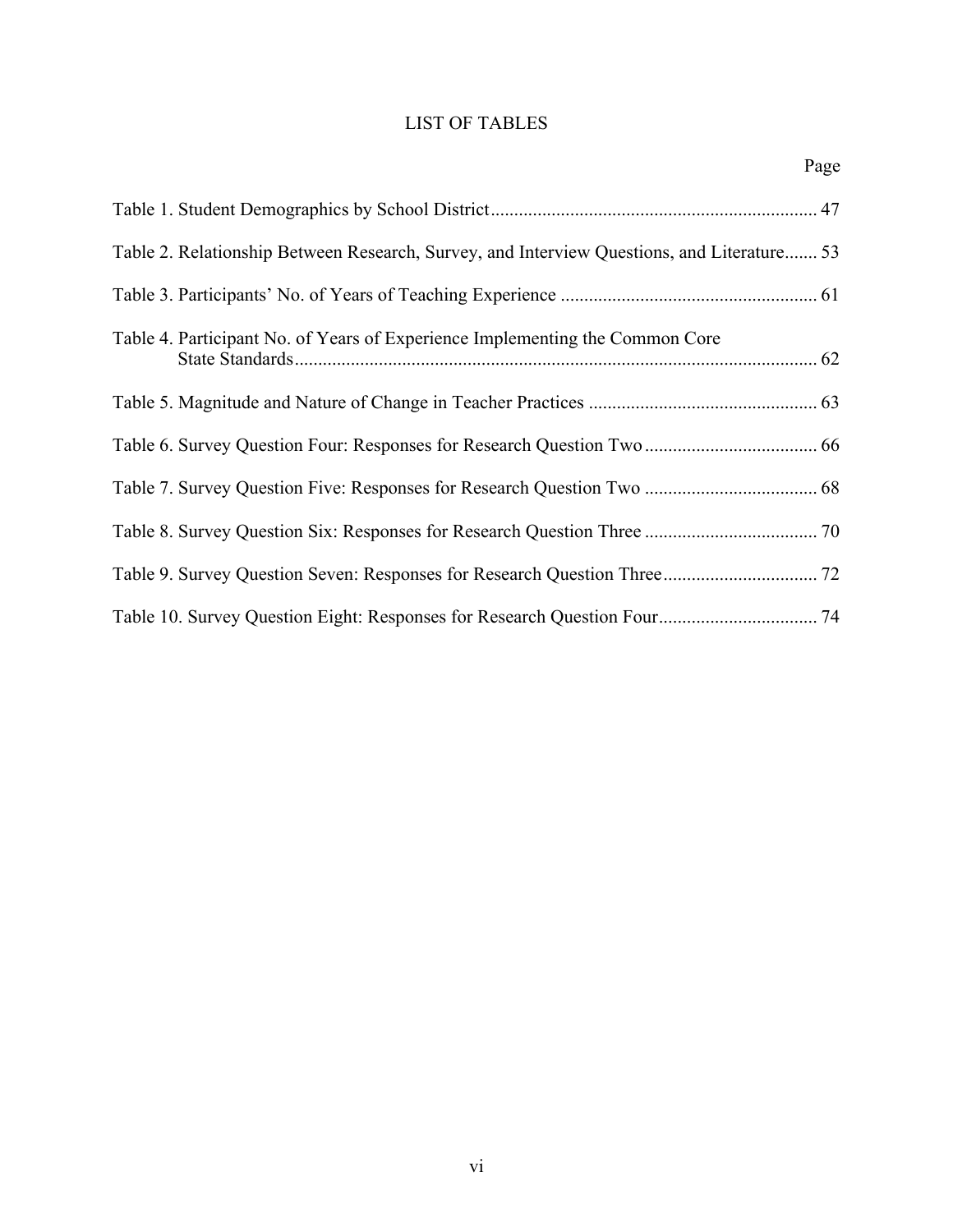# LIST OF FIGURES

| Page |
|------|
|      |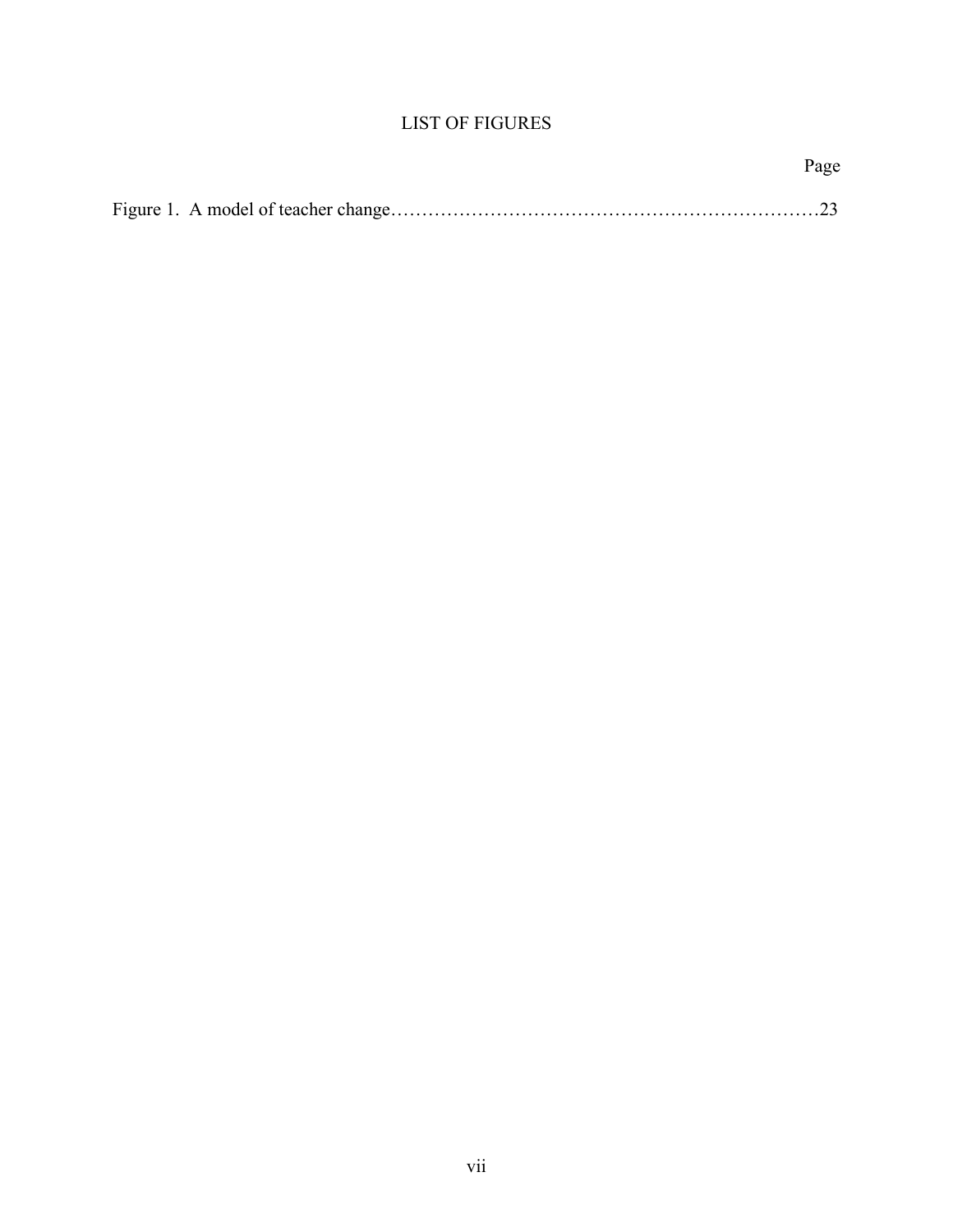#### DEDICATION

This dissertation is dedicated first to my committee, Dr. Purrington, Dr. Rumack, and Dr. Winkler. You have been instrumental in my journey through the dissertation program at Pepperdine University. Dr. Purrington, you are the best professor! You have inspired me from the beginning with your warm heart and dedication to excellence. Dr. Rumack, you were an amazing professor because of your love of education. Dr. Winkler you are a fantastic professor and I'm so glad I had you at San Jose State University too! And to all of my C10 classmates at Pepperdine I'm so glad to know each of you. Thank you Tangela, Leslie, Brother Rob, Nora, Nicole, Cori, Pari, Maggie, and Svet.

I dedicate this dissertation to my family. To my children Chrissie McGiveran and Scott Bagan, I love you both with all my heart. Chrissie I'm proud of you graduating from UCLA 2008 and Scott for continuing your education! Thank you both for encouraging me every day! To my son-in-law James McGiveran, who truly values education as much as I! To my mother Eleanor Miller, who inspired me in my career and defines positivity. To my Aunt Carole Abarcar, who understands what is truly important in life. To Rudolf Albrecht, a prince among men and mein liebster. And, to Ryan and Julianne McGiveran, your Gigi loves you so much! Everything you do is precious! I am sure you will have a love of learning when you grow up, and I can't wait to see who you become!

I dedicate this to my friends who have heard about my dissertation and doctoral program for so long they're going to be surprised it is finished! Thank you to the Abbruscato's, the Bean's, the Carvers, the Crum's, the Doherty's, the Gillespie's, Enri Paul, Ida Rajkovich, Cheryl Ryan, Jane Oldfield, and my coffee colleague Britta Hofmann.

viii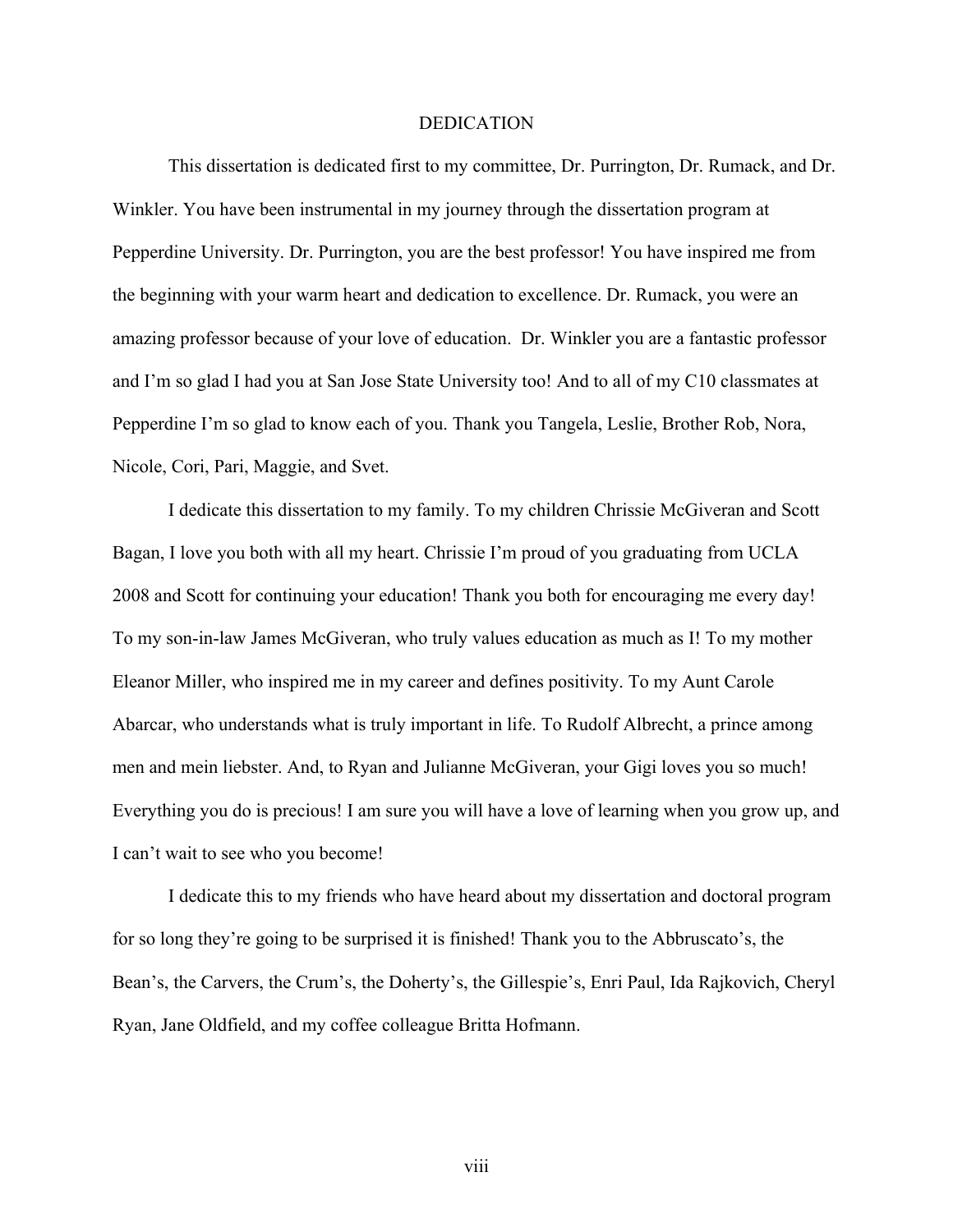#### ACKNOWLEDGMENTS

I would like to thank those who participated in the study. To every teacher who took the survey and/or was interviewed I appreciate it. As this study was about teacher voice I really couldn't have done it without you! You are all dedicated professionals who want to make a difference in education!

Thank you to those in the San Jose Unified School District: Emalie McGinnis, Director, Technology and Data Services for approving the study, Monique Smith for making it all happen, and administrators Herb Espiritu, Devin Blizzard, Mariaangeles Rodriguez, and Tina Vanlaarhoven who encouraged their teachers to take the survey!

In the Portola Valley School District I dedicate this dissertation to Cyndi Maijala who believes in developing capacity in others. Thank you for being a mentor to me! Thank you to Superintendent Eric Hartwig in the Portola Valley School District for sending the survey out to your teachers!

Lastly, a special thank you to Superintendent Anne Hubbard in the Hope Elementary School District for saying yes to sending this survey to her teachers right away! I'm so impressed you went from Chrissie's teacher at Williams Elementary to being a superintendent!

Additionally, I would like to acknowledge Kevin Collins in the IRB Department at Pepperdine for his expertise, and for his approval of the use of my maiden name Catherine Martin as I am in the process of implementing this name change. Thank you Kevin!

ix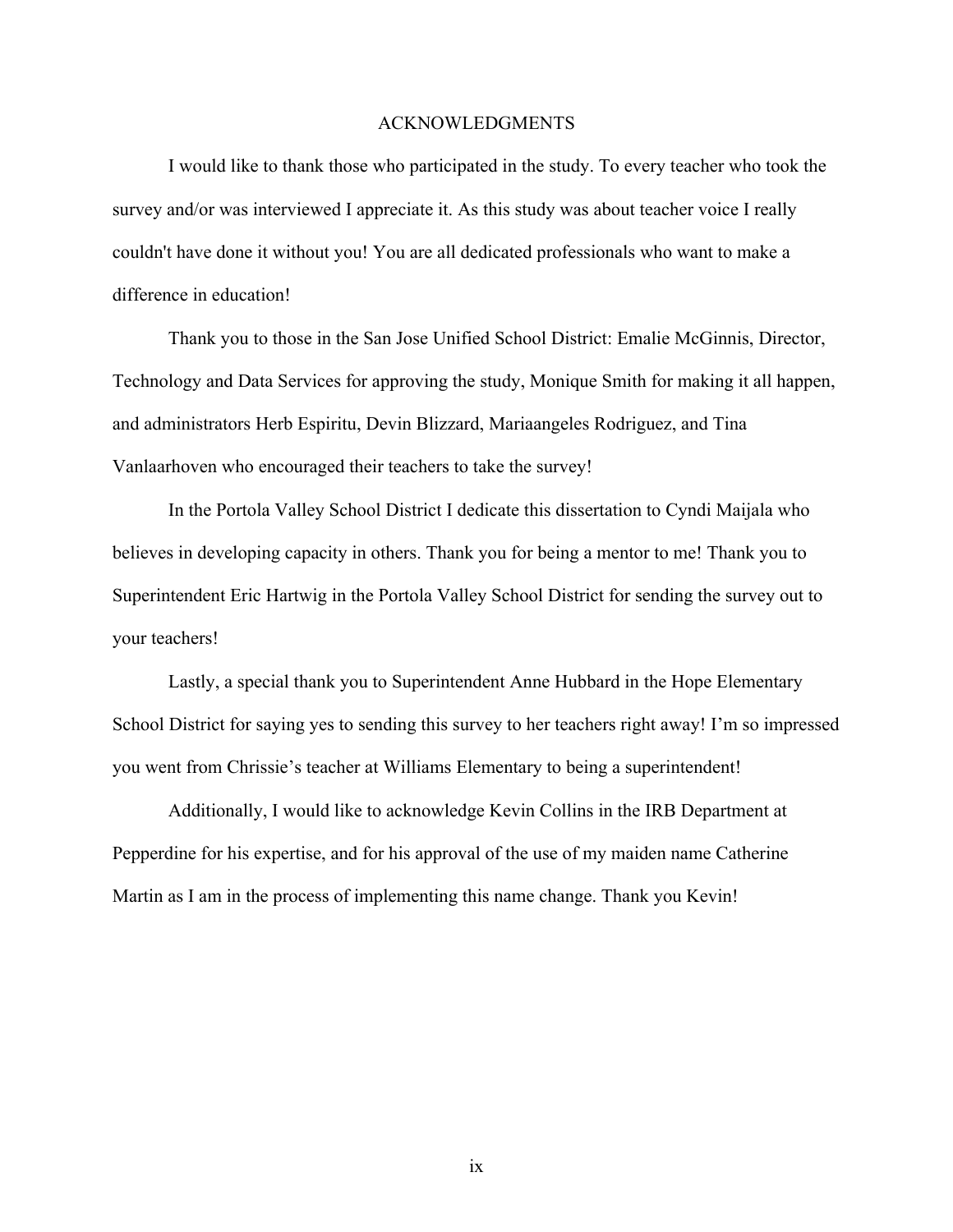### VITA

## **EDUCATION**

- 2017 Ed.D. Educational Leadership, Administration, and Policy, Pepperdine University, CA.
- 2012 MA Educational Leadership & Administrative Credential, San Jose State University, CA
- 1983 BA Advertising & Minor in Business Marketing, San Jose State University, CA
- 1987 Multiple Subject Credential & English Supplemental Credential, National University, CA

## **PROFESSIONAL EXPERIENCE**

1989-Present San Jose Unified School District, San Jose, CA

# **DISSERTATION STUDY & CAPSTONE PRESENTATIONS of RESEARCH STUDIES**

Pepperdine University

Doctoral Study of Teacher Insight: The Implementation of the Common Core State

Standards, 2014-present

Pepperdine University

Capstone Presentation of Action Research Project of the Positive Behavior Intervention

System, 2014

San Jose State University

Capstone Presentation of Master's Degree Thesis on Bullying at the Secondary Level,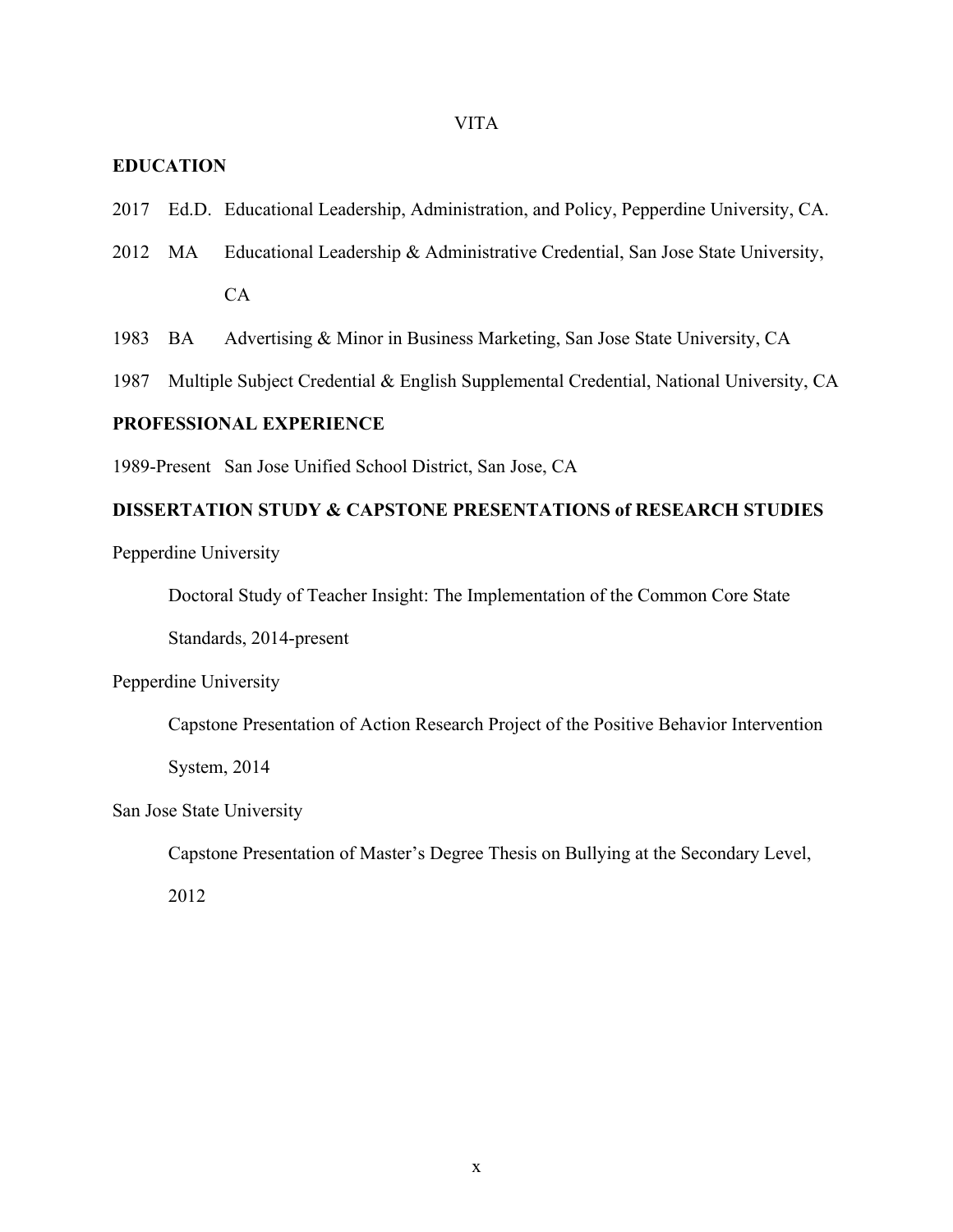#### ABSTRACT

This study, *Teacher Insight: The Implementation of the Common Core State Standards in California School Districts* was designed to glean teacher voice on the large-scale reform. With a need for a global workforce in a 21st century society the existing education system is undergoing a tremendous change in order to prepare students for college and career. The purpose of this sequential explanatory mixed methods study was fourfold: (a) to determine how the implementation of the Common Core State Standards is changing teacher practices related to curriculum, instruction, and assessment; (b) to investigate the concerns and challenges faced by teachers as they implement the Common Core State Standards; (c) to determine what types of professional development teachers have been offered regarding the Common Core State Standards and what they perceive has been most beneficial; and (d) to determine what teachers still need from their site leadership to make the implementation successful. Additionally, this study was performed with surveys and interviews administered in three California school districts. Upon examination of the responses from teachers, this study yielded four conclusions. First, implementation of the Common Core State Standards has changed teacher instructional practices. With the fusion of the 21st century skills into the Common Core State Standards teachers are challenged with teaching the new academic standards and simultaneously providing instruction with 21st century skills. Second, implementation of the Common Core State Standards has generated concerns and challenges of teachers. Third, teachers state that collaboration is the most beneficial form of professional development. Fourth, the implementation has created needs from teachers of site leadership. The study also yielded four recommendations. First, it is recommended that school districts provide teachers with professional development on 21st century skills. Second, it is recommended that school districts

xi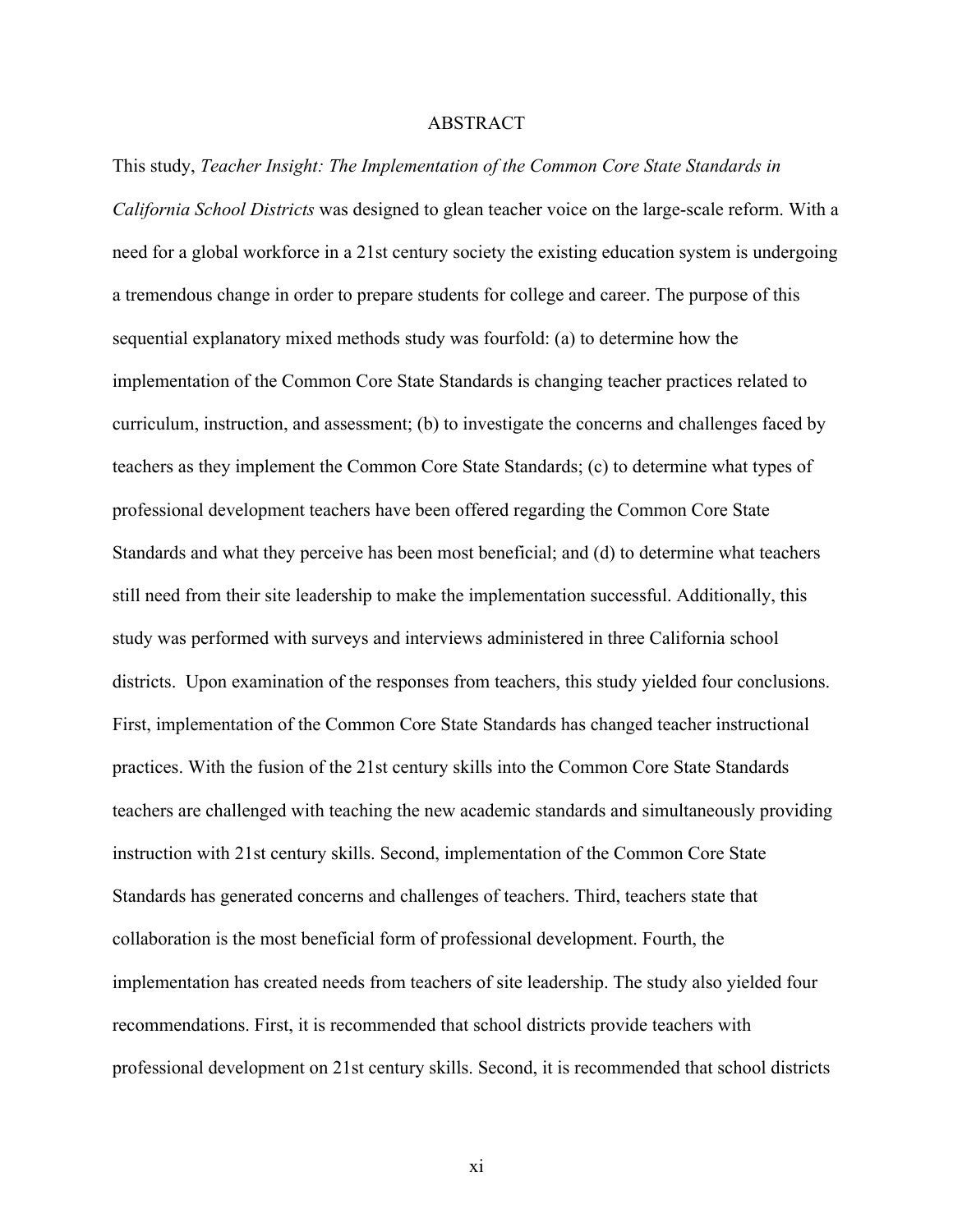allocate funding for the purchase of Common Core State Standard resources that have both rigor and relevance. Third, it is recommended that collaboration be the type of professional development that districts utilize, as teachers state it is the most beneficial. Fourth, site leaders are advised to address the needs of teachers by providing them with resources they need for the implementation.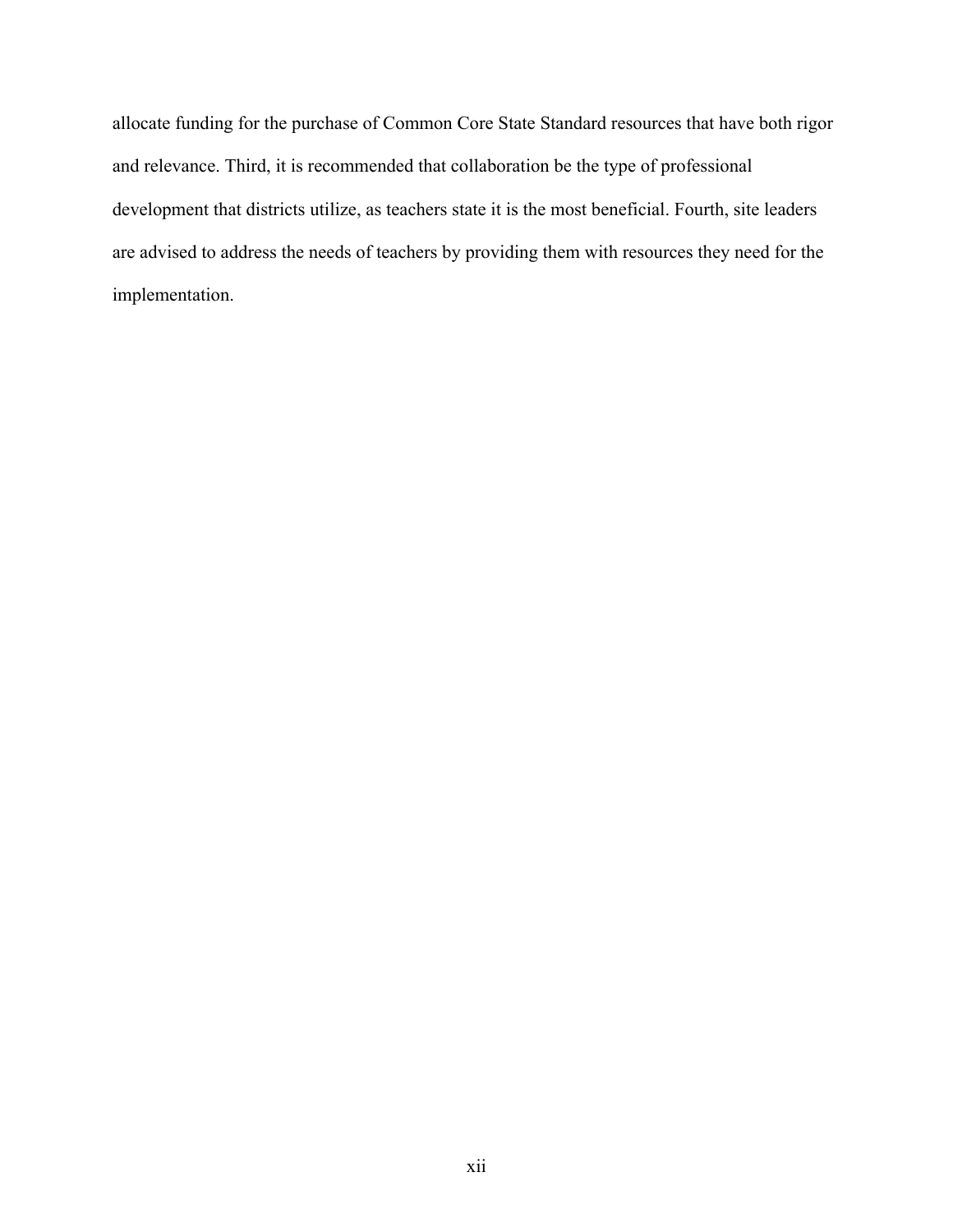#### **Chapter 1: The Problem**

Chapter 1 presents a lens into this research study of teacher insight into the implementation of the Common Core State Standards. The chapter commences with a background of the problem, proceeds with an appraisal of the importance of a global workforce, an educated populace, and a 21st century education, and unveils the genesis of the Common Core State Standards. The chapter delineates the statement of the problem, purpose of the study, importance of the study, research questions, frameworks, clarification of terms, delimitations, limitations, and assumptions. The chapter concludes with an organization of the study that outlines how it will be presented.

#### **Background of the Problem**

**Global workforce and educated populace.** Today's global society requires a workforce consisting of individuals who are educated and prepared to succeed in a dynamic and rapidly changing world. This workforce must be highly knowledgeable and skilled (Luna, Rush, Gramer, & Stewart, 2014). Gregorian (2012), president of the Carnegie Corporation since 1997, a previous president of Brown University, and an outspoken advocate for education, supports the need for a prepared workforce, an educated populace, and recognition of the value of intellectual capital. In the article *Investing in Education Is Key to America's Future Success*, Gregorian (2012) stated that by the year 2018 two-thirds of the jobs in America would necessitate a postsecondary education (p. 2). He also advocated for the importance of being competitive in a "globalized and knowledge-based economy" (Gregorian, 2012, p. 1). According to Wagner of the Harvard Innovation Lab, a global economy also requires educators to engage with business leaders to align educational outcomes (Partnership for 21st Century Learning, 2015).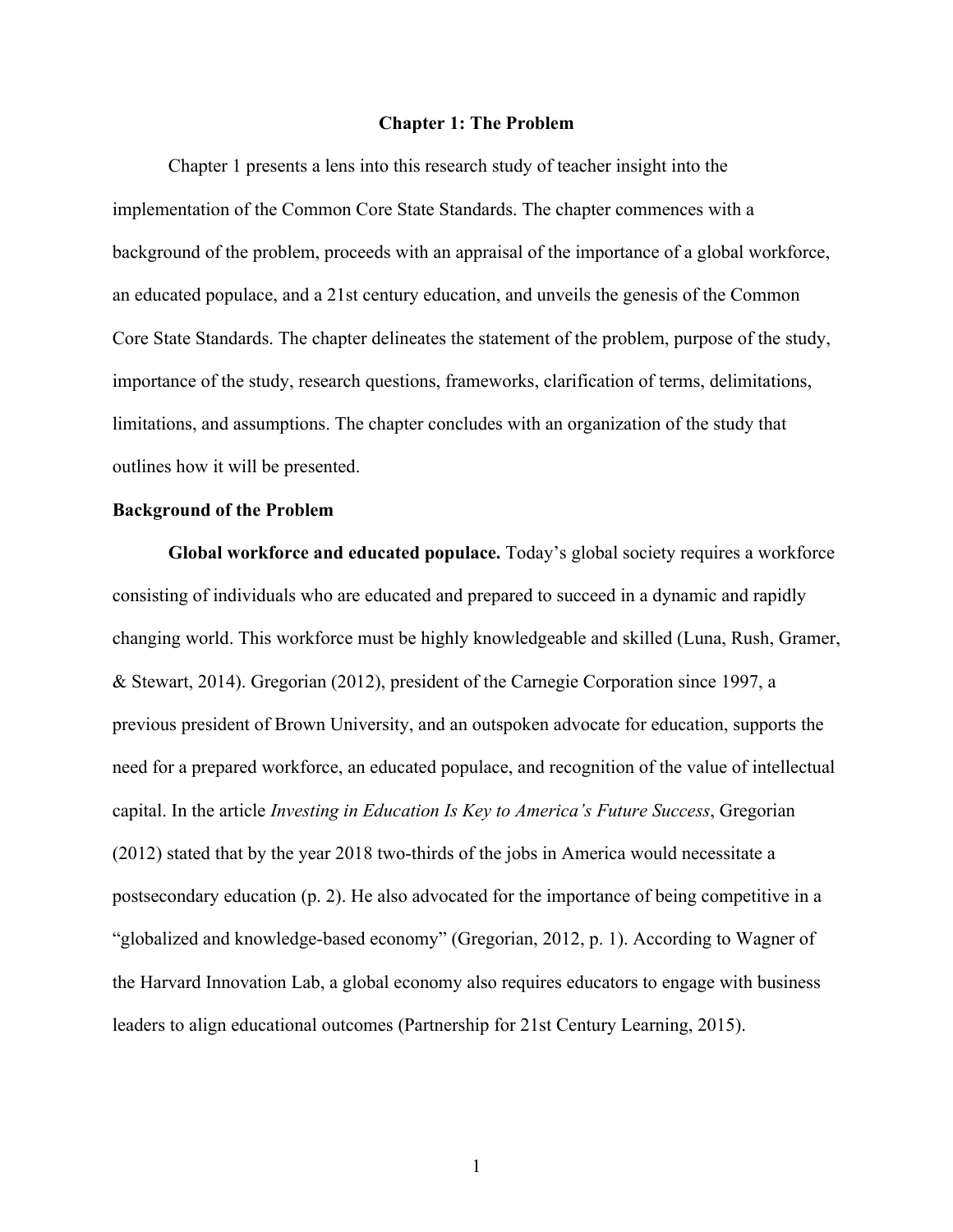Muhammad (2009) stated that foreign competition, coupled with a global workforce and a worldwide technological society, has made education more important than ever before.

To better prepare individuals for a global society and workforce, the existing education system is undergoing reform (Luna et al., 2014). The comprehensive reform is called the Common Core State Standards. It is touted as an opportunity to revolutionize and support achievement for all students (Duncan, 2012). The ontogenesis of the standards was inspired by the framework Partnership for 21st Century Learning (Partnership for 21st Century Learning, 2015).

**Twenty-first century education.** A consortium of educators, policymakers, and industry leaders sought to meet the needs for 21st century skills in K–12 schools by creating a framework that incorporates life and career competencies (Common Core State Standards Initiative, 2014; Duncan, 2013a; Partnership for 21st Century Learning, 2015). A 21st century education is defined as one that engages students in learning, and prepares them for a global society (Common Core State Standards Initiative, 2017). The consortium developed the P21 Framework with an image of a 21st century education that advocates for a world of economic competitiveness as well as civic and global objectives, along with digital literacy. The framework influenced the maturation of the Common Core State Standards to address the demands of a new interconnected global society.

The Partnership for 21st Century Learning, a national consortium, has identified the following four skills as essential for an educated workforce: communication, collaboration, creativity, and, lastly critical thinking. All are incorporated into the Common Core State Standards (Common Core State Standards Initiative, 2017; Partnership for 21st Century Learning, 2015). Twenty-first century skills with regards to career and life encompass various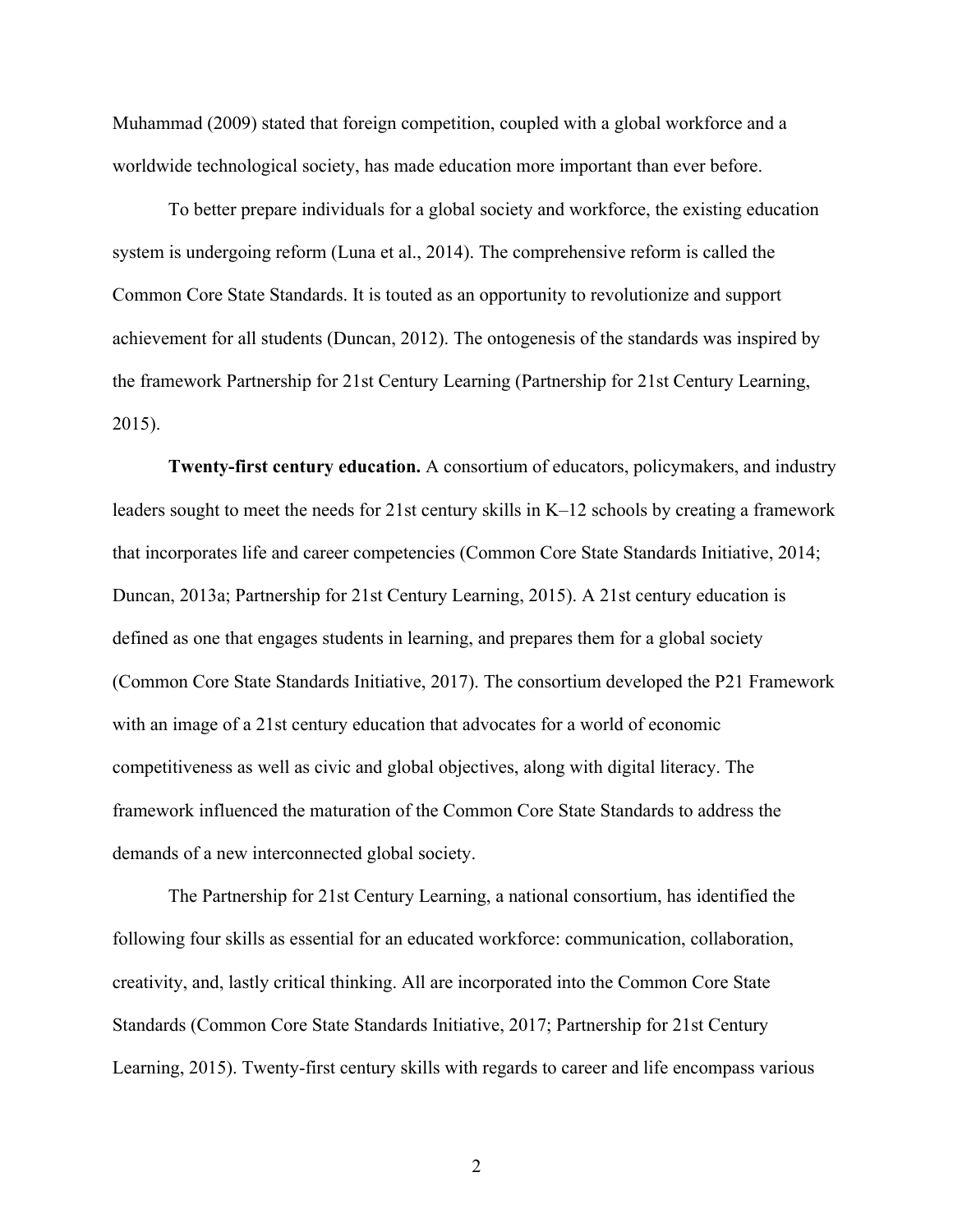life skills according to the Framework for  $21<sup>st</sup>$  Century Skills (Partnership for  $21<sup>st</sup>$  Century Learning, 2007). The Partnership for 21st Century Learning (2015) further outlines student outcomes, support systems, and instruction for the main academic subjects. The Common Core State Standards include 21st century skills along with interdisciplinary knowledge such as "global awareness, financial, economic, business, entrepreneurial literacy, civil literacy, health literacy, and environmental literacy" (Partnership for 21st Century Learning, 2015, p. 15). These 21st century skills, combined with global standards, reflect the mission to incorporate career readiness into academic standards in order to drive a competitive workforce.

**Genesis of the common core state standards.** To provide students with 21st century skills and academic standards, the genesis of the Common Core State Standards began in 2009. The movement led by governors, educators, and school leaders from 48 states, two territories, and the District of Columbia sought to integrate skills and standards, and establish norms across state boundaries (Hess & McShane, 2013; Marrongelle, Sztajn, & Smith, 2013; Porter, Fusarelli, & Fusarelli, 2015). The standards originated through the National Governors Association and the Council of Chief State School Officers (Marrongelle et al., 2013; Sabo, 2014; The Center for Public Education, 2014). The Bill and Melinda Gates Foundation provided private economic funding and spent more than \$200 million on the origination of the new standards. In addition, the foundation provided political support in terms of lobbying for the Common Core State Standards (Kamenetz, 2014; Layton, 2014; The Center for Public Education, 2014).

**Forces influencing development of common core state standards.** Three important forces prompted the development of the Common Core State Standards. First, the standards were propagated out of a sense of urgency that students must become citizens in the global workplace and meet the demands of a postsecondary education (Marrongelle et al., 2013). The standards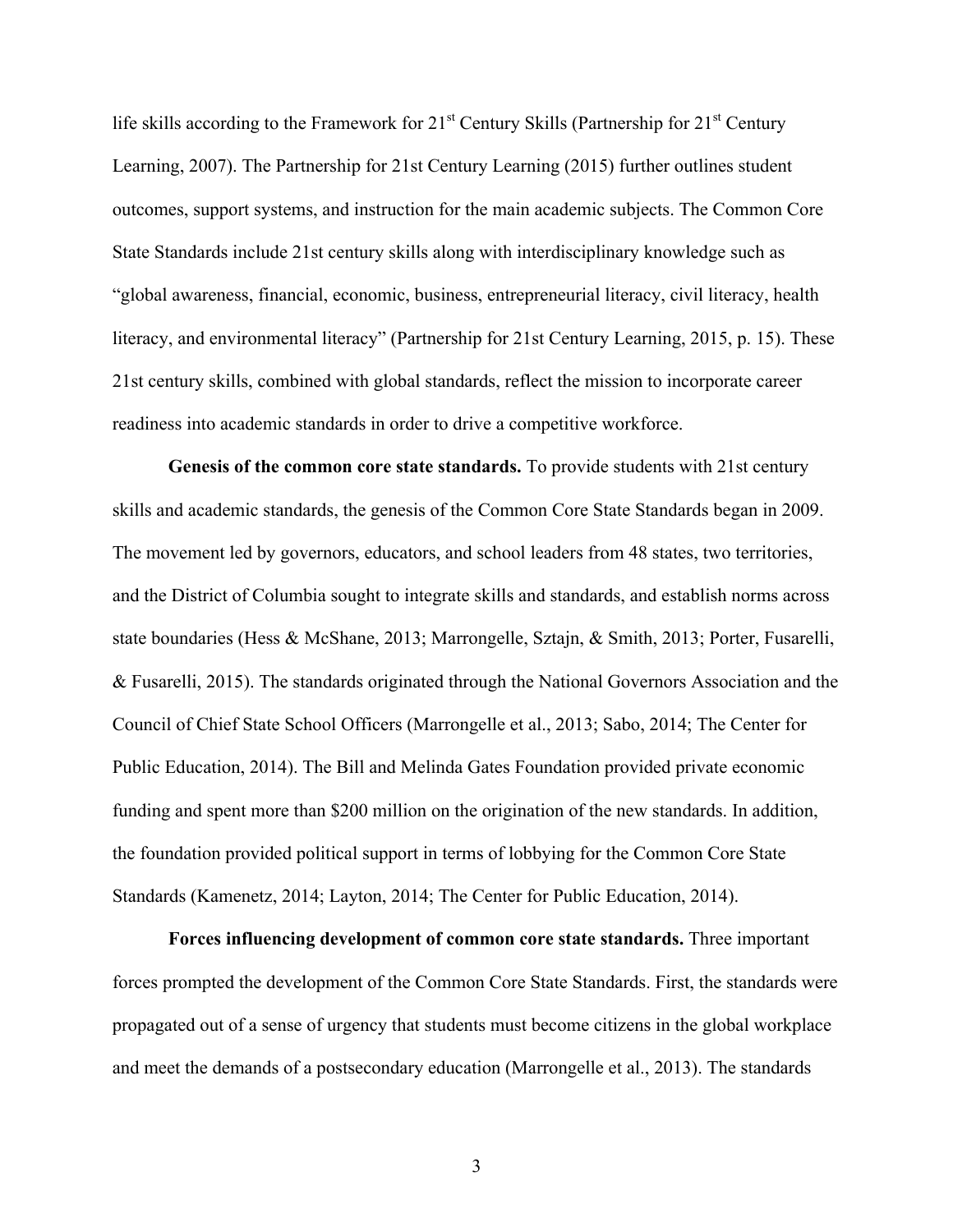were written in two stages. The college and career standards were designed to specify what students would need to know by graduation and the academic expectations were added (Common Core State Standards Initiative, 2017). Second, there was concern about student achievement and how it was measured in the nation's public schools. Having common standards will ensure that students acquire the same knowledge as other students across the country (Duncan, 2013b). Third, the Common Core State Standards also represent a change by delineating specific skills for each grade level (California Department of Education, 2014). Through relevant and rigorous lessons, these skills are designed to foster the 21st century education needed for participation in a global workforce (Chong & Kong, 2012). An objective of the new standards is that students will demonstrate their knowledge through the use of presentations, writing, and intuitive electronic tests (California Department of Education, 2014).

The Common Core State Standards also arose to supersede previously failed initiatives that were enacted to create educational reforms over the last few decades. To illustrate this point, the impetus for change began in the 1980s with the report *A Nation at Risk* (published by the National Commission on Excellence), which suggested that America's crumbling educational system could be a national security concern because education impacts economic well-being and the social requiescence of society (McCoy & Holt, 2012). In 1986, the report *A Nation Prepared* suggested providing teachers with greater latitude in the instructional process to improve academic achievement (Center for Comprehensive School Reform and Improvement, 2015). In 1994, President Bill Clinton approved the Goals 2000: Educate America Act, which defined a set of changes for education to begin in the year 2000 (Goals 2000: Educate America Act, 2011).

President George W. Bush took a different approach to educational reform when he signed the law *No Child Left Behind* (NCLB; Hess & McShane, 2013; Strauss, 2012). His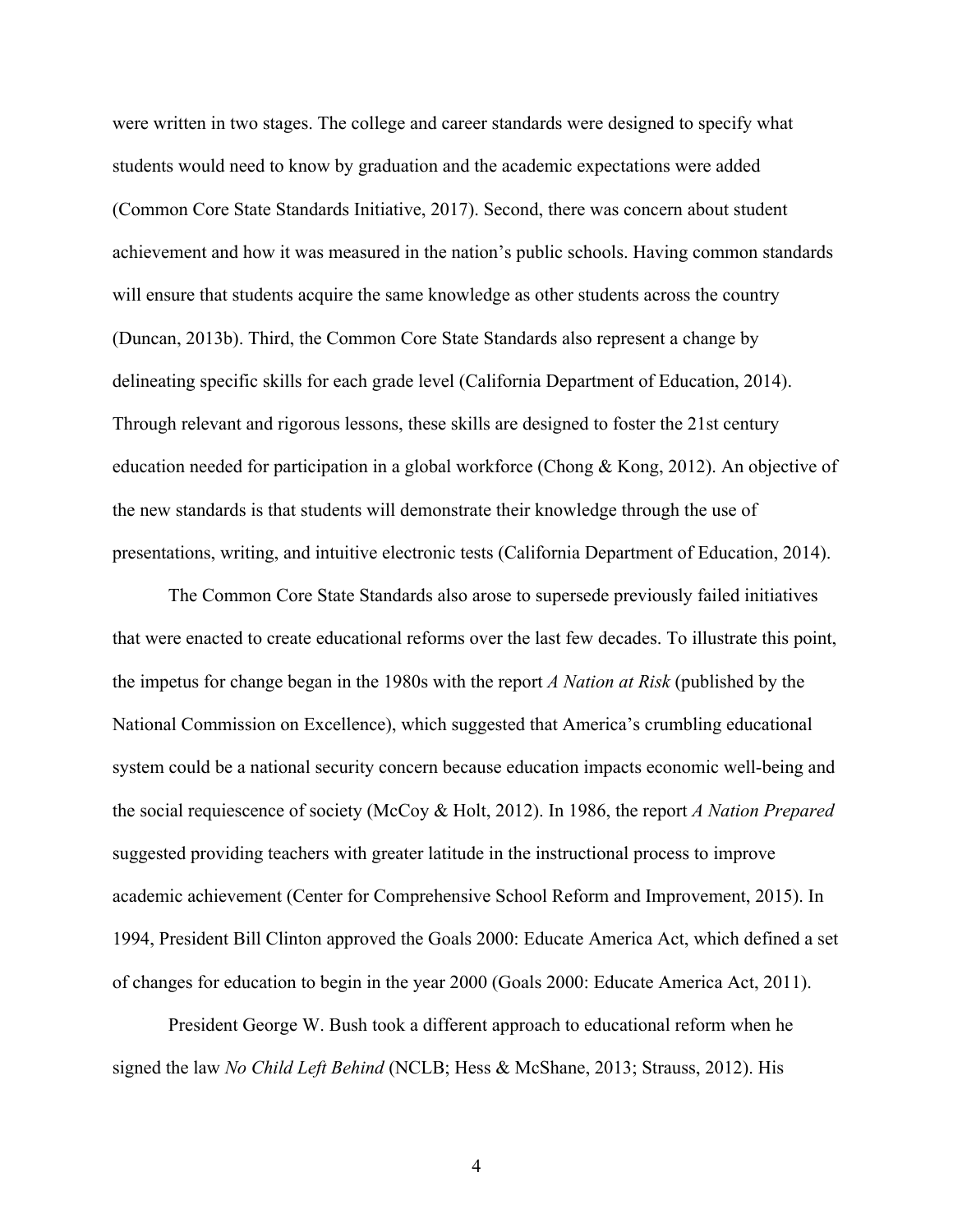purpose was to implement testing to inaugurate academic accountability in our nation's education system. The program identified standards for academic performance and sanctioned schools that failed to achieve. Later, when the focus on teaching to the test took precedence over classroom learning, it became clear that this law had failed to reform schools in America (Holmes, 2010). As a result, U.S. Secretary of Education Arnie Duncan testified before the U.S. Congress in 2010 that 80% of schools might not achieve the goals ascribed by NCLB. Duncan attempted to change NCLB and was forced to offer states a process in which they could submit plans for improvement in the form of waivers. As the lack of NCLB's accountability became evident, the political opposition grew (Duncan, 2013a). The drive for reform led to the Common Core State Standards, and they are being implemented across most of the United States. The implementation process is outlined in *Implementing Common Core State Standards and Assessments* (U.S. Education Delivery Institute, 2012).

**Counterperspectives.** Although the Common Core State Standards have a wide base of support from the National Education Association, which states that the standards provide teachers with a more streamlined set of curriculum objectives, the American Federation of Teachers (another initial supporter) became increasingly concerned about the standards and warned they are being poorly implemented (Rosales, 2013; Strauss, 2014). A survey by the Center on Education Policy confirmed this concern; the survey showed that 37 states had reported challenges in implementing the standards (Strauss, 2014).

The Common Core State Standards face criticism from liberals and conservatives alike (Essawi, 2012). Sharon Stotsky, an educational reform scholar who served for more than a year on the standards validation committee, objected to the standards because they were approved without public comment (Rix, 2013). Diane Ravitch, former U.S. assistant secretary of education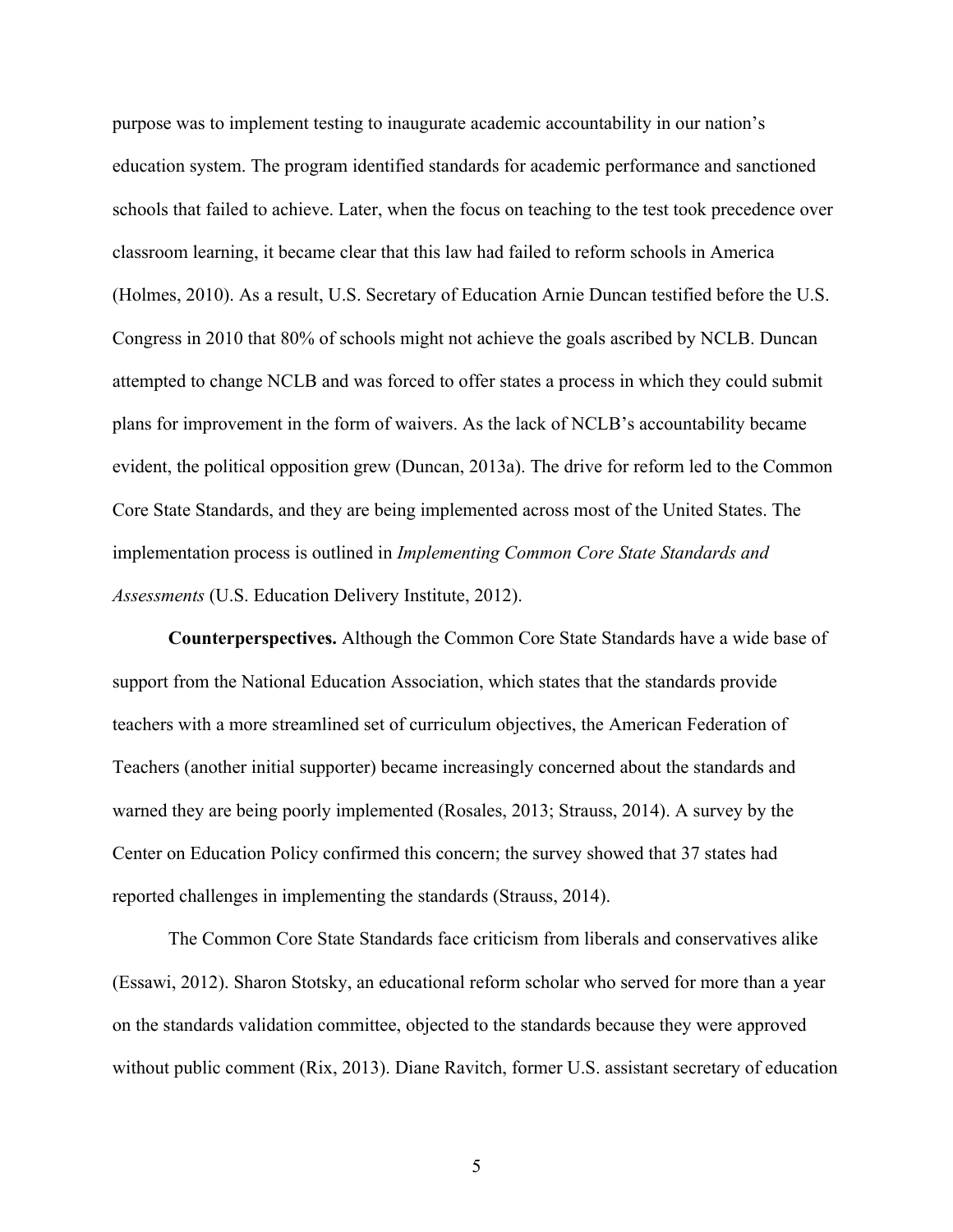during the Bush administration, asserted that the standards had not been validated and therefore had not been properly benchmarked (Rix, 2013). Ravitch also questioned the very need for the standards, as the United States has had the National Assessment of Educational Progress (NAEP) since 1992, a national report card for comparing race, gender, poverty, achievement gaps, disability status, and English Language Learners (Ravitch, 2015a). Known as a progressive educational leader, Ravitch proposed that the Common Core State Standards would drive even more testing and accountability. Ravitch was also concerned about the prospect of corporations having an undue influence over education (The Center for Public Education, 2014). Others shared her concern about corporate and political influence and noted the standards have received large contributions from billionaire David Koch and the Bill and Melinda Gates Foundation (Zernike, 2015).

The Common Core State Standards have provoked fears as well as objections and criticism. Teacher union leaders fear the Common Core could serve as a method for destroying labor unions (Austin, 2015). There is another concern that the standards represent a government takeover of education, as they involve implementing a set of national standards (Rix, 2013; Zernike, 2015). The move to the standards has stimulated a fierce debate over curriculum and federalism (Rix, 2013). Ravitch (2015b) maintained that our nations laws specifically prohibit any federal official from trying to influence / control curriculum or instruction. She asserted that the establishment of national curriculum standards and testing violates federal laws. Furthermore, the federal government's involvement in establishing a national curriculum has led critics to refer to it as *Obamacore* (Zernike, 2015).

Political support for the Common Core State Standards and assessments has not been unanimous. Texas, Virginia, Alaska, and Nebraska never adopted the standards. Among the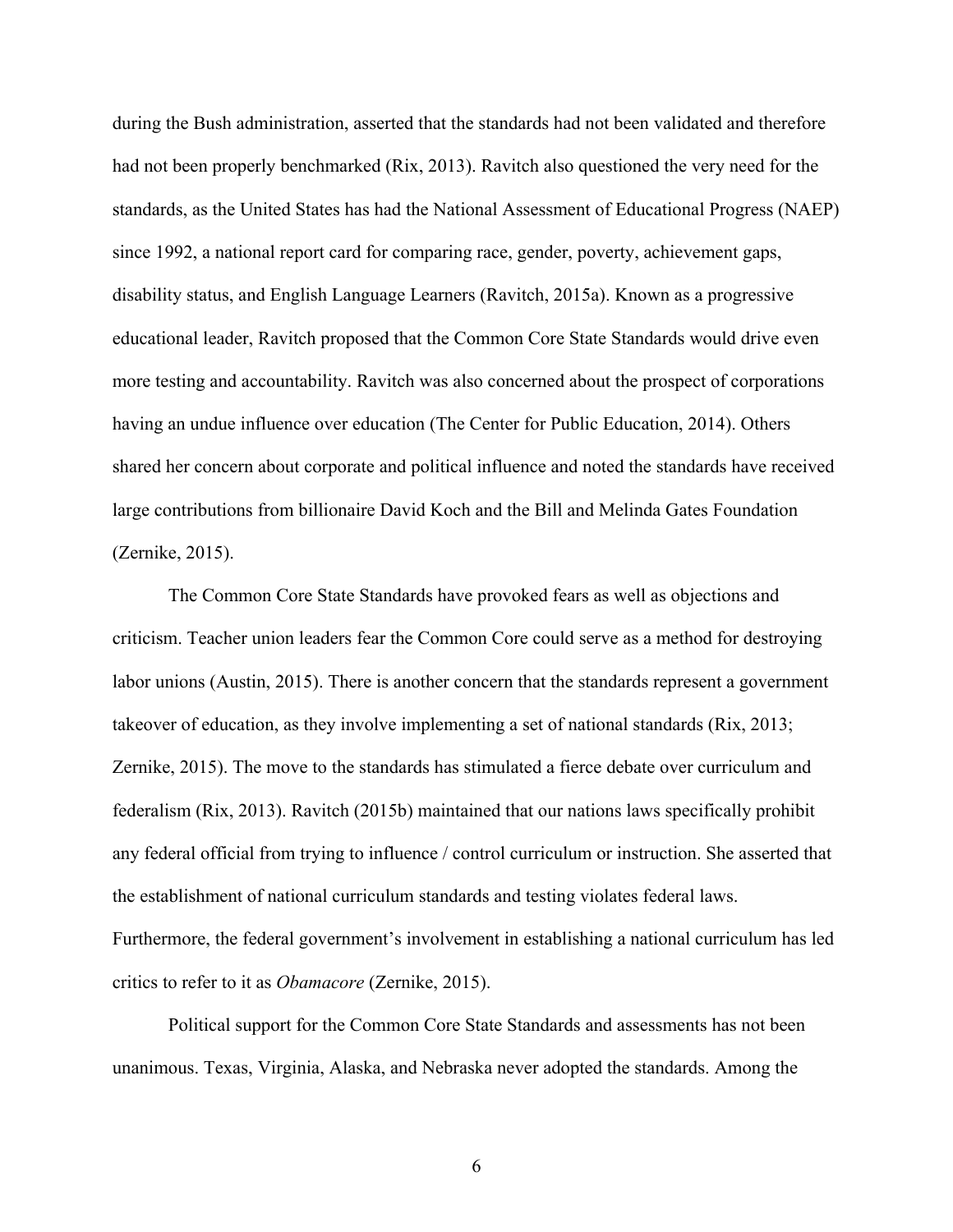states that initially adopted the standards, three governors have withdrawn their states from the Common Core State Standards Initiative; as of June 9, 2014, South Carolina, Oklahoma, and Indiana have backed out (Strauss, 2014). The governors reported issues with the standards, how they were being administered, and the new electronic assessments. The governors also reacted to objections from the anti-Common Core movement (Strauss, 2014). Some states are staying with the standards but have opted out of the online assessments that measure student outcomes against the standards. Georgia, Alabama, Oklahoma, Pennsylvania, and Utah decided not to use the tests provided by the Partnership for Assessment of Readiness for College & Careers (PARCC) or the Smarter Balanced Assessment Consortium (SBAC; Rix, 2013). The State Board of Education in Massachusetts voted in November 2015 to drop the assessment tests, Zernike (2015):

"It's hugely symbolic because Massachusetts is widely seen as kind of the gold standard in successful education reform," said Morgan Polikoff, an assistant professor of education at the University of Southern California, who is leading an evaluation of the national tests. "It opens the door for a lot of other states that are under a lot of pressure to repeal Common Core." (p. 2)

In a survey conducted by the New York State Council of School Superintendents, 96% of respondents felt that the debate over the Common Core has had an adverse impact on the school environment. Although the superintendents believe the standards are beneficial, the officials are frustrated with the ongoing controversy with those who oppose the standards, the amount of time the testing process takes, and the length of time to get results (McMahon, 2015; Spector, 2015).

Henry W. Burke, an EducationViews contributor, disputed the financial estimates of the shift to the Common Core State Standards. He stated that the costs are far more significant than reports suggested. In his findings, the California Department of Education estimated the cost of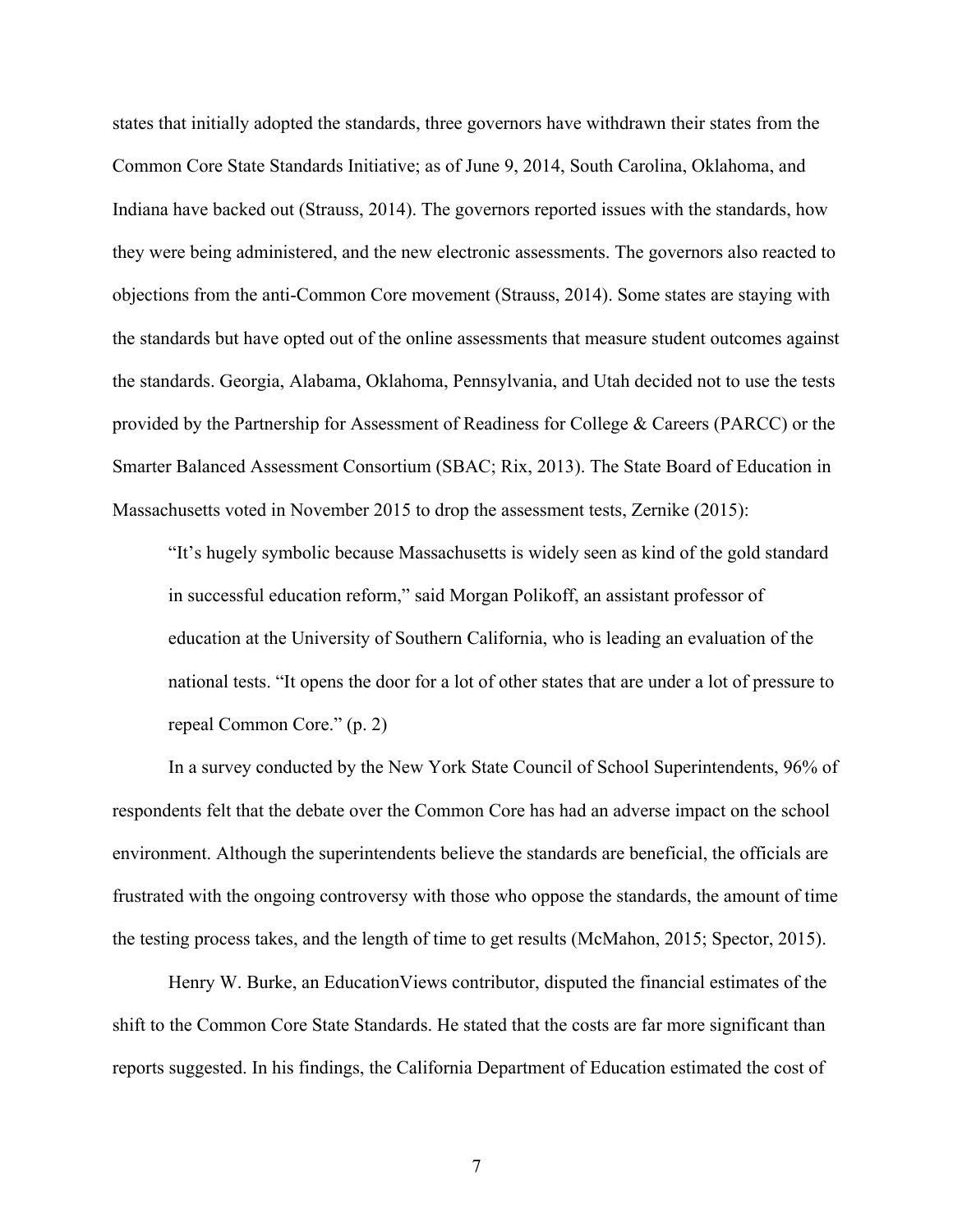developing and producing the prevailing framework was approximately \$1.2 million, and the accepted instructional adoption in Math and English Language Arts could require \$2.1 million. California provided a one-time funding pool of \$1.25 billion in 2013–2014 to support the transition activities (California Department of Education, 2014). However, Burke (2013) stated that the actual implementation costs total \$2.1 billion, when all expenses are considered.

Loveless (2014), a Harvard University professor who is an expert on educational policy, is concerned about the implementation process of the Common Core State Standards because it is imperative to the success of the initiative. In an article for the Brookings Institution, *Implementing the Common Core: A Look at Curriculum*, Loveless (2014) referred to what Pressman and Wildavsky in 1965 called decision points, a series of hurdles for a policy or program to clear. Loveless (2014) explained that government programs with several layers create such decision points in which educators must make good choices while exercising discretionary authority on the program's behalf. Loveless (2014) observed that as far as the Common Core State Standards are concerned, there are major points of vulnerability. With implementation occurring at five levels (national, state, district, school site, and classroom), decisions are made at each level. In addition, Loveless (2014) suggested that the battle against the Common Core State Standards adds to its vulnerability, because the sheer number of decision points multiplies with each objection. He also referred to stakeholders as elitists who make decisions about implementation, while the real issues usually occur when the curriculum is presented to the students in the classroom (Loveless, 2014).

Despite opposition and objections, the Common Core State Standards have been almost universally accepted due to a large base of political support. The built-in financial component provides the motivation for compliance. The Obama administration required states adopt the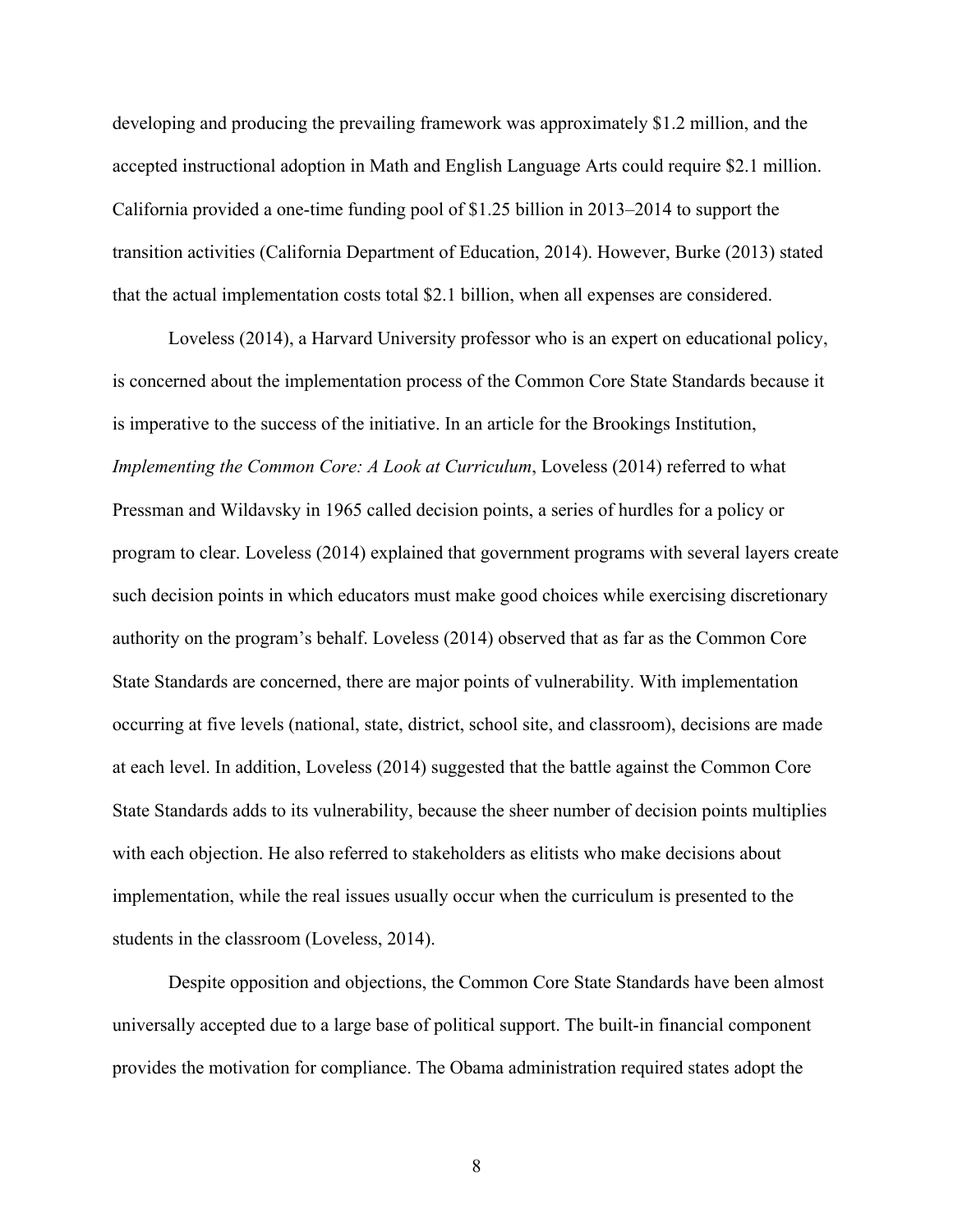standards in order to receive federal funds from the Race to the Top competition (Fletcher, 2010). Conversely, David Whitman (2015) of the Brookings Institution stated there was "no federal mandate that requires states to adopt the Common Core standards" (p. 5), but that "the federal government did provide incentives encouraging states to adopt the Common Core State Standards" (p. 19).

To counteract common core resistance, several partnerships have formed to defend the Common Core State Standards. The U.S. Chamber of Commerce Foundation, the Bipartisan Center, and the Hunt Institute have joined together to support the standards against those who oppose the standards (Ujifusa, 2014).

**California's adoption of common core state standards.** Faced with the changing educational climate in the United States, California embraced the Common Core State Standards on August 2, 2010. The state mandated that full implementation be accomplished by the 2014– 2015 school year (Common Core State Standards Initiative, 2017).

The California State Board of Education makes the decisions about the standards for all students in the state, from kindergarten through 12th grade. In adopting the new standards, California joined the rest of the country, intent on providing students with the education they need. The state provides districts, schools, and counties with resources such as an online Common Core State Standards Systems Implementation Guide (Common Core State Standards Initiative, 2017). California approved the Common Core Standards Systems Implementation Plan for California on March 7, 2012. The plan identified the major steps and activities in adopting the Common Core State Standards as the awareness phase, the transition phase, and the implementation phase (California Department of Education, 2014). The State has also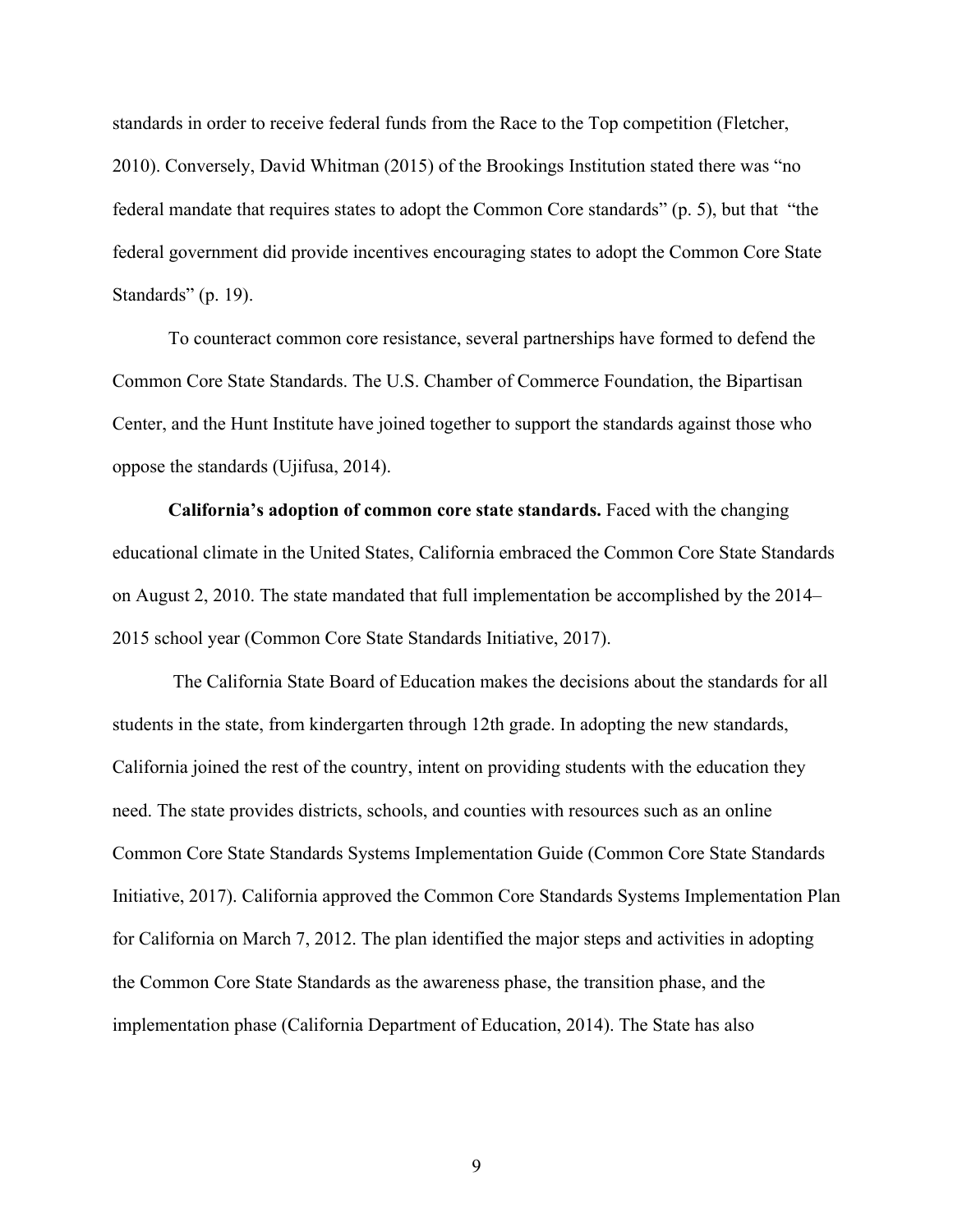established deadlines for the adoption of the framework, with the implementation focused on Math, English Language Arts (ELA), and English Language Development (ELD).

California school districts are transitioning, albeit at different rates. Due to the enormity of the change, the process will likely continue well past into the future. Although more than half of the districts reported that teachers have examined the standards, other districts reported that fewer than 20% of their teachers had completed the lesson planning to teach the new standards beforehand. This reflects a discrepancy in the implementation among districts in California (Warren & Murphy, 2014).

For a successful implementation, teacher leadership roles should be developed (Wilhoit, 2012). With a large-scale change, teacher leaders can inspire collaboration and effective teamwork. Teachers who feel their peers contribute to their success are empowered to work together as a team. However, teachers may not feel this is realistic in a top-down implementation strategy (Ledesma, 2012). Therefore, teacher participation is paramount in the execution of the Common Core State Standards (Albuquerque Teachers Federation, 2012; Ledesma, 2012). Mike Kirst (2014) said:

There is a need to ensure that teachers have a leading role in Common Core implementation plans at the local level, so they can identify emerging issues and strengthen existing initiatives. The future success of Common Core will require continued support that enables teachers to instruct students successfully in each classroom. (p. 29)

The impetus for teacher participation and leadership has created concerns and challenges. First, the California Teachers Association reported more than half of surveyed respondents gave the implementation a failing grade due to unmet needs for collaboration time, training, materials,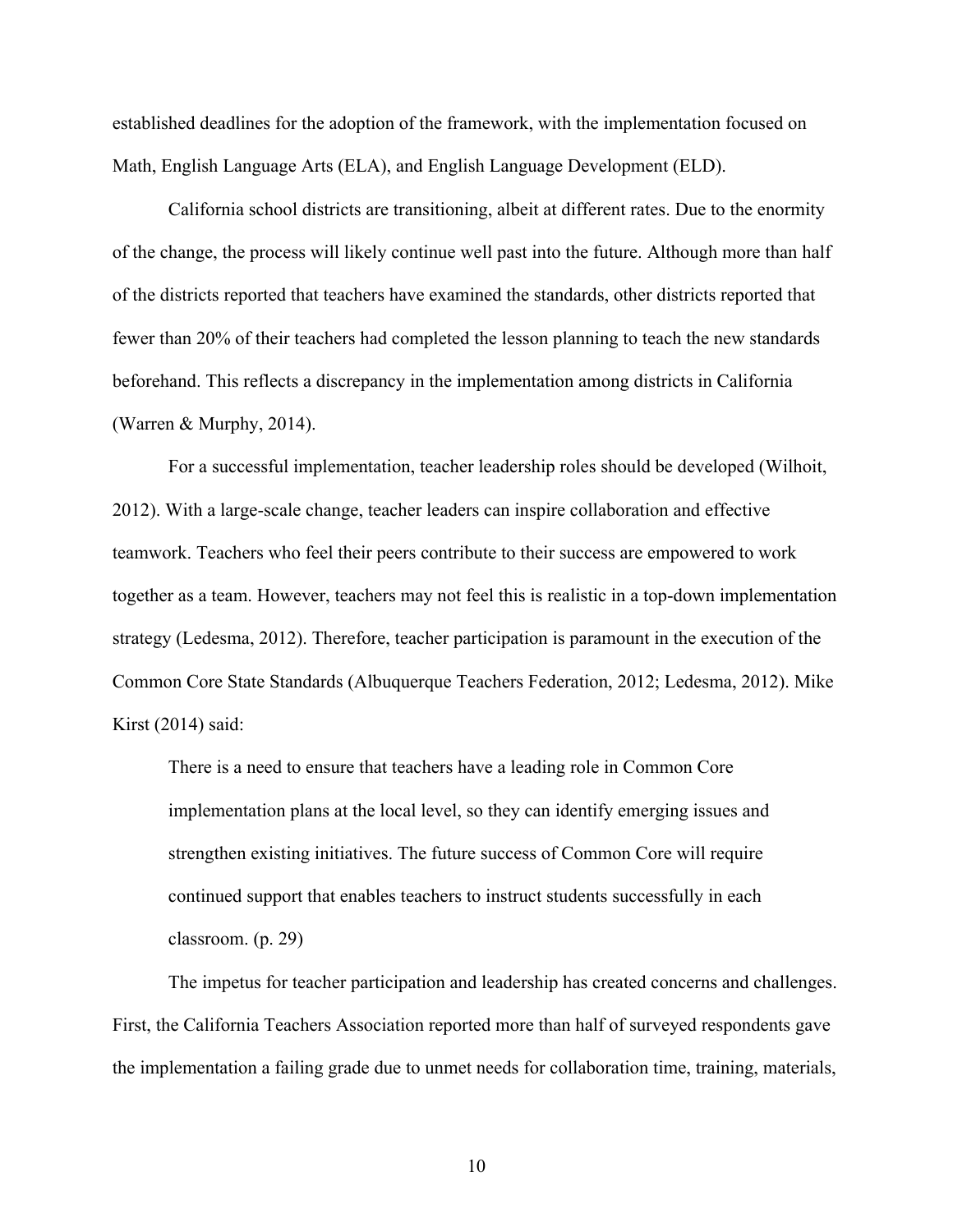and technology (Hess & McShane, 2013). Some teachers unions are even using the standards as a bargaining issue, with teachers seeking participation in the implementation process and in obtaining collaboration time (Posnick-Goodwin, 2014).

This dissertation is in a quest to add to the body of research and glean insight from practitioners involved in the implementation of the Common Core State Standards. Although research on teacher practices, concerns and challenges, professional development, and site leadership is plentiful, the findings indicate little empirical research can be specifically tied to the Common Core State Standards. This study will contribute to the research and advance the standards initiative. The study investigated how the implementation of the Common Core State Standards is changing teacher practices as related to curriculum, instruction, and assessment. The study also ascertained the concerns and challenges of teachers as they administer the Common Core State Standards, assessed what type of professional development teachers have been offered, inquired about what they perceive has been most beneficial, and determined what teachers still need from their site leadership to make the implementation of the Common Core State Standards successful. Therefore, this study identified and explored several factors necessary for implementing the Common Core State Standards. Site leaders and teachers can profit from such knowledge and make adjustments to their own implementation strategies.

#### **Statement of the Problem**

The Common Core State Standards are designed to present clear, consistent guidelines outlining skills and knowledge for all students, from kindergarten through 12th grade, specifically in Math and English Language Arts. When creating the standards, experts and teachers from across the country focused on analytical and critical thinking skills, along with problem-solving strategies. The intent of the Common Core State Standards is to ensure that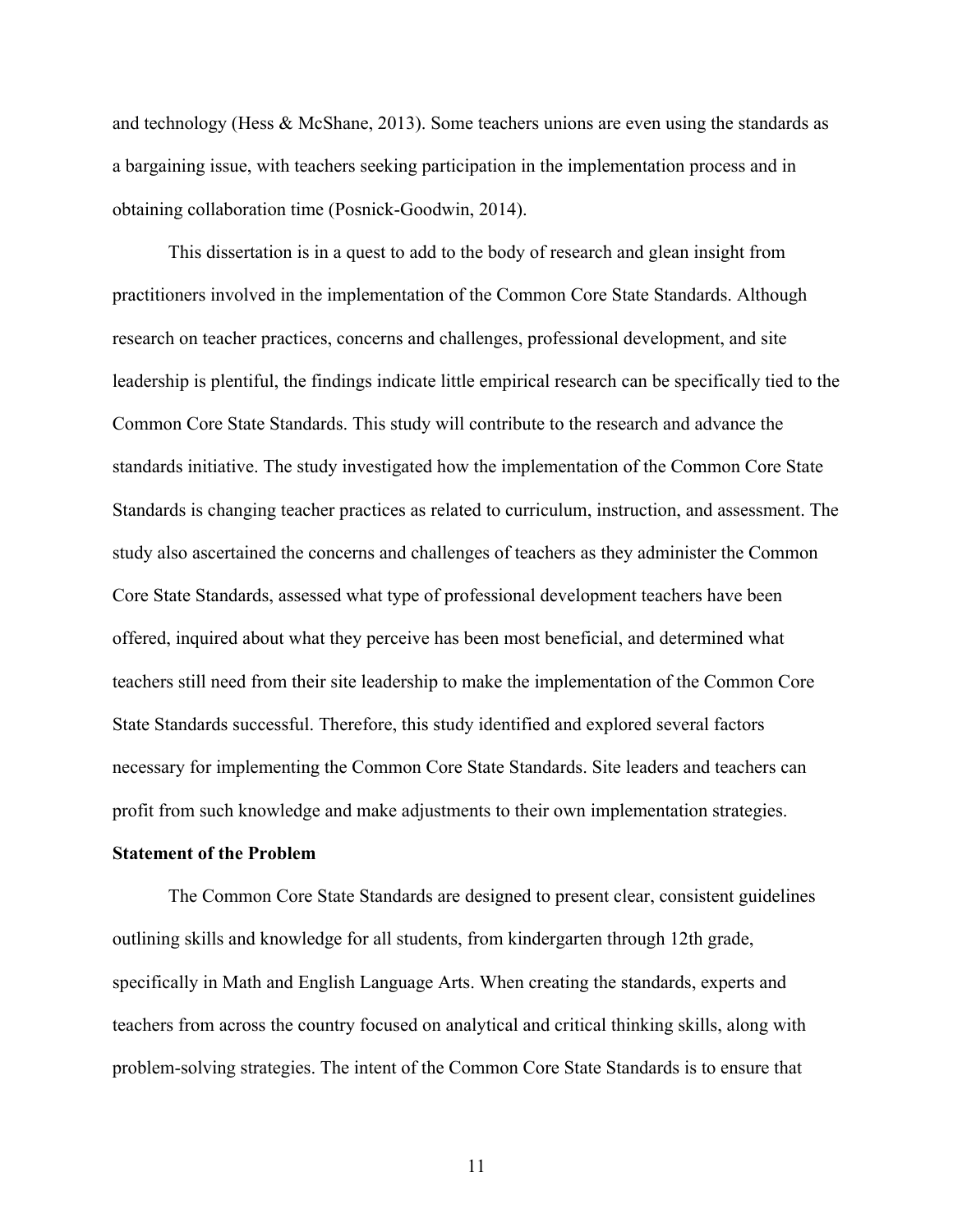students are ready for a college program and ultimately a career. The Common Core State Standards have been adopted by 43 of the 50 United States, the District of Columbia, four territories, and the Department of Defense Education Activity (Common Core State Standards Initiative, 2017).

The shift to the Common Core State Standards presents its share of concerns. First, many teachers have reported feeling unprepared to meet the challenges created by the Common Core State Standards (Gewertz, 2012). Second, the available data focus primarily on the establishment of the Common Core State Standards, instead of how to include teachers in the process and provide a successful implementation. The importance of addressing such concerns is imperative, as Fullan (2010) stated that the collective capacity across schools is a change imperative for whole system reform.

What has not been fully studied is the following: how the operationalization of the Common Core State Standards is changing teacher practices related to curriculum, instruction, and assessment, the concerns and challenges faced by teachers as they implement the Common Core State Standards, what type of professional development teachers have been offered and what they perceive has been the most beneficial, and what teachers still need from their site leadership to make the implementation of the Common Core State Standards successful. With a scarcity of available research on the Common Core State Standards, mainly due to limited teacher feedback, there is a need to further investigate the Common Core State Standards implementation experiences of teachers. This will glean valuable information in order to ascertain a successful implementation from the teacher's point of view (Loveless, 2014). **Purpose of the Study**

The purpose of this sequential explanatory mixed methods study was fourfold: to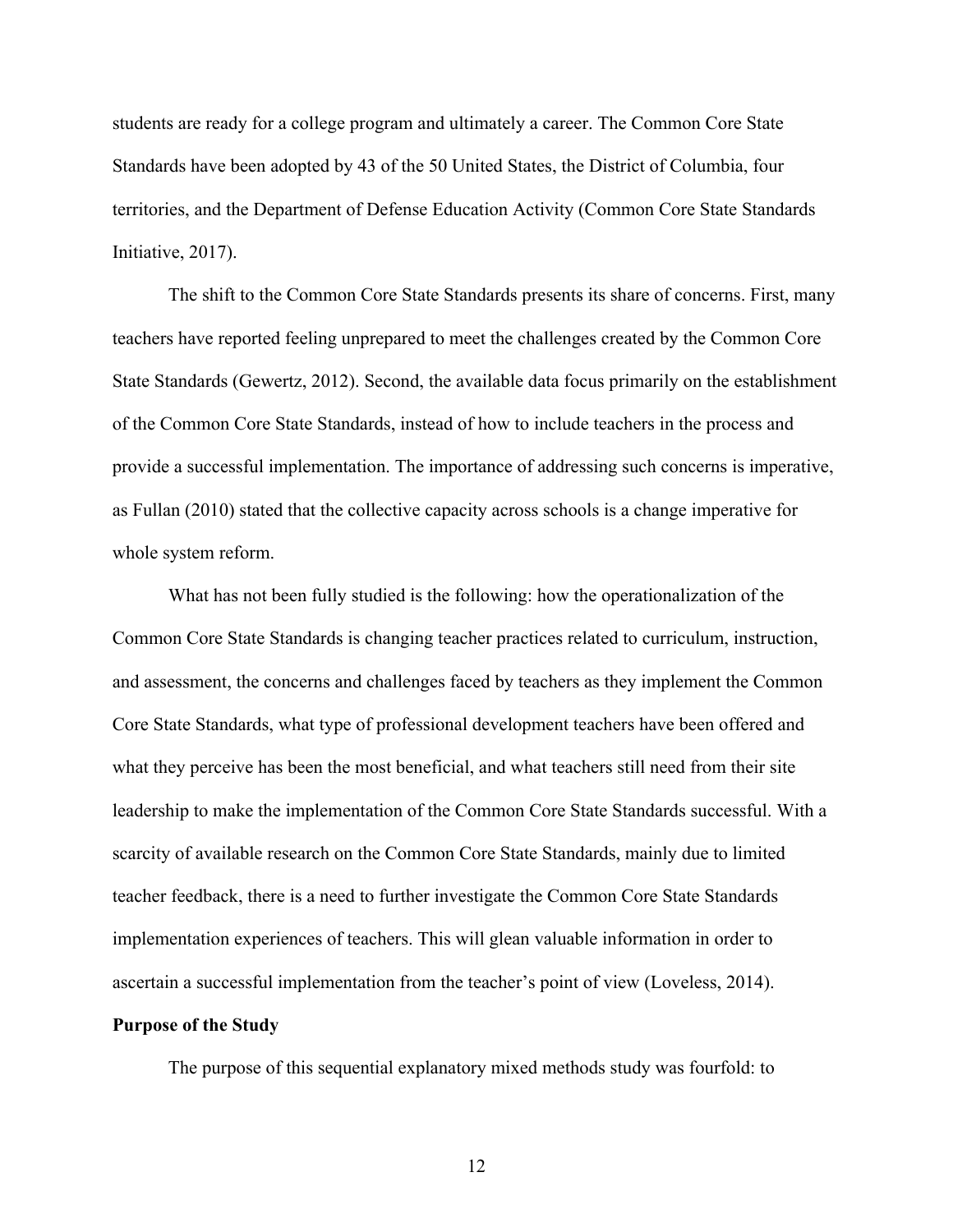determine how the implementation of the Common Core State Standards is changing teacher practices related to curriculum, instruction, and assessment; to investigate the concerns and challenges faced by teachers as they implement the Common Core State Standards; to determine what type of professional development teachers have been offered regarding the Common Core State Standards and what they perceive has been most beneficial; and to determine what teachers still need from their site leadership to make the implementation of the Common Core State Standards successful. Additionally, this study examined responses from teachers in districts of varying sizes.

#### **Importance of the Study**

This study of the Common Core State Standards represents a nationwide initiative implemented across most of the country, as states decide whether or not to participate. Research related to the Common Core State Standards has focused on the importance of the implementation of the standards. Researchers have not addressed or fully studied how the implementation of the Common Core State Standards is changing teacher practices related to curriculum, instruction, and assessment or delineated the concerns and challenges faced by teachers as they implement the Common Core State Standards. Researchers have not clarified what type of professional development has been offered to teachers or what they perceive has been most beneficial. Last, researchers have not uncovered what teachers still need from their site leadership to make the implementation of the Common Core State Standards successful. This study identified and described how teachers have changed their practices, explained teacher concerns and challenges, identified the professional development that is the most beneficial, and provided feedback on what teachers still need from their site leadership.

The current literature on the Common Core State Standards includes guidelines for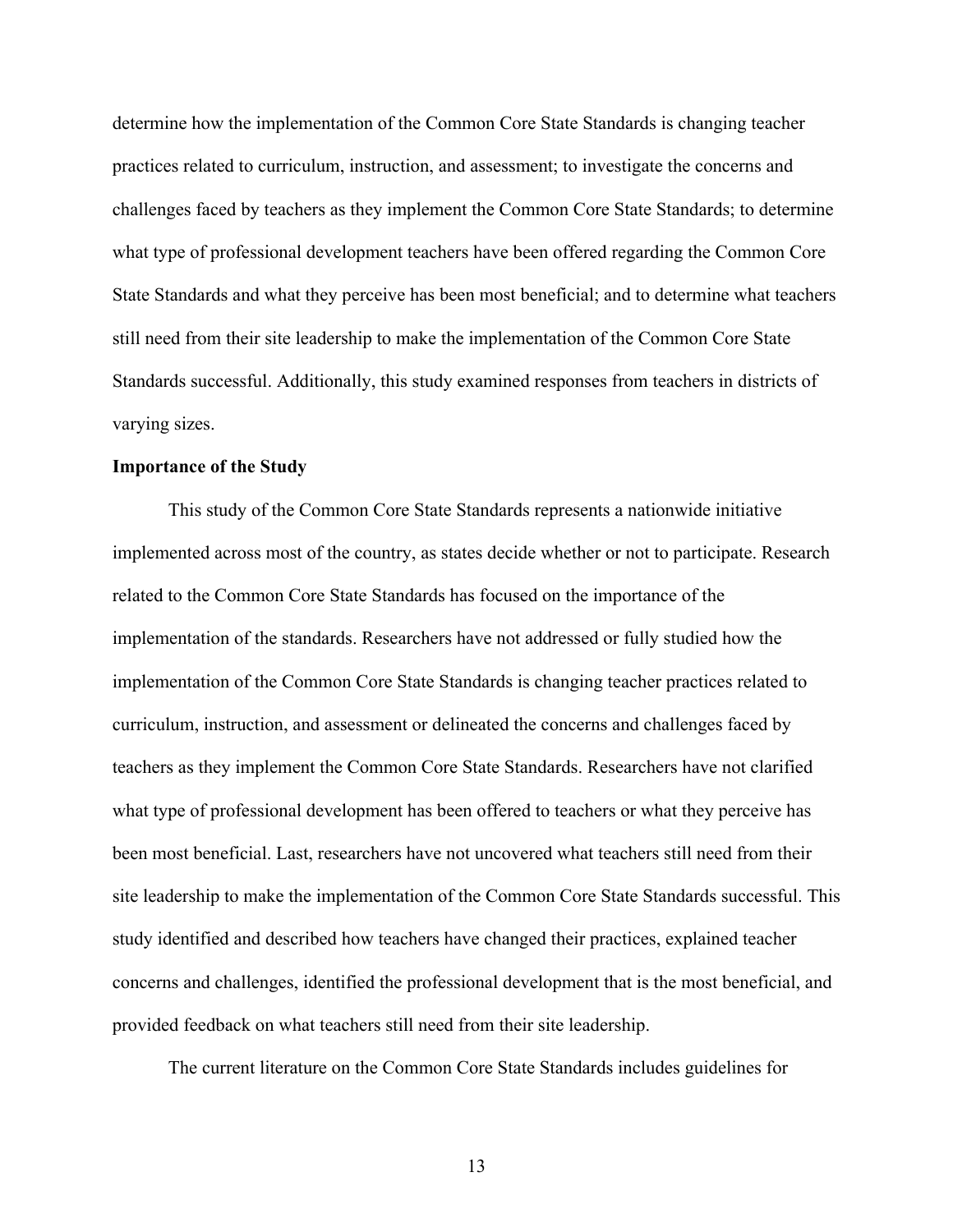implementation; however, the literature does not address the actual operationalization of the Common Core State Standards by site practitioners. More must be learned about the successful methods and strategies for implementing the Common Core State Standards at the classroom level. The teachers in the classroom are integral in the shift to the Common Core State Standards because teacher knowledge, skills, and dispositions are some of the most important factors that affect student learning and achievement.

This study is particularly important at this time because the Common Core State Standards represent a nationwide drive to create an educated citizenry with academic knowledge, 21st century skills, and global competencies to collaborate and compete on an international level. The convergence of economic, social, political, technological, and cultural forces which exists in the global society have ignited a demand for high standards of student achievement in our schools. The drive for achievement creates the need for high expectations from our schools. Although the Common Core State Standards are being fully implemented now, there is a great deal of anticipation about the success of the standards, which will be measured with online assessments.

The first reports of test scores for the Common Core State Standards (taken in Spring 2015) were released and publicized in the media. School districts across the country continue to interpret the data. With no previous scores to provide a basis for comparison, the present study can provide qualitative insight from teachers to further explain the quantitative data. The test results may stimulate additional changes in teacher practices for curriculum, instruction, and assessments, explain the concerns and challenges that teachers face, provide recommendations for the continuing professional development of the Common Core, and offer insight into how site leadership can continue to facilitate the implementation of the new standards effectively and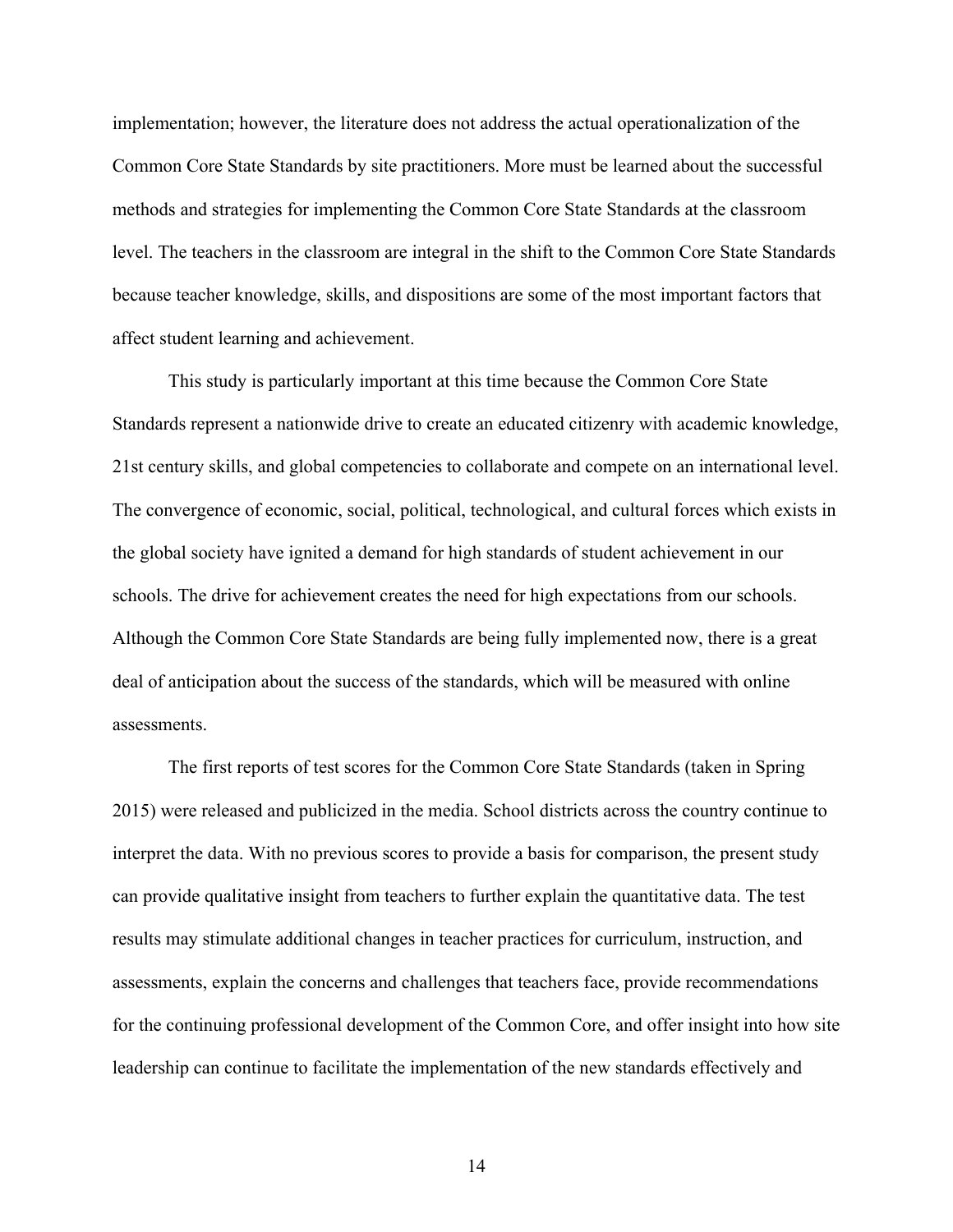successfully. School districts, administrators, and teachers might utilize the outcomes of the study to inform best practices in the ongoing employment of the Common Core State Standards. Therefore, this study can add insight into the test data and give teachers a voice in the implementation of the Common Core State Standards. As a result, this study can aid in the pursuit of student achievement and a highly educated workforce in a global society.

#### **Research Questions**

The following four guiding research questions were applied to purposely selected California K–12 school districts of various sizes that have been implementing the Common Core State Standards for more than a year:

- 1. How, if at all, has the implementation of the Common Core State Standards changed teacher practices related to curriculum, instruction, and assessment?
- 2. What are the concerns and challenges faced by teachers as they implement the Common Core State Standards?
- 3. What types of professional development for the Common Core Standards have teachers been offered, and what do they perceive has been the most beneficial?
- 4. What do teachers still need from their site leadership to make the implementation of the Common Core State Standards successful?

#### **Frameworks**

The implementation of the Common Core State Standards is a systemic change in education. With the shift to new standards, curriculum, instruction, and assessments the degree of change is immense. In order to elucidate this study of the implementation and its influence on teacher practices, two frameworks are utilized. Each framework is relevant to the concept of change, and both are valuable for interpreting this study's findings.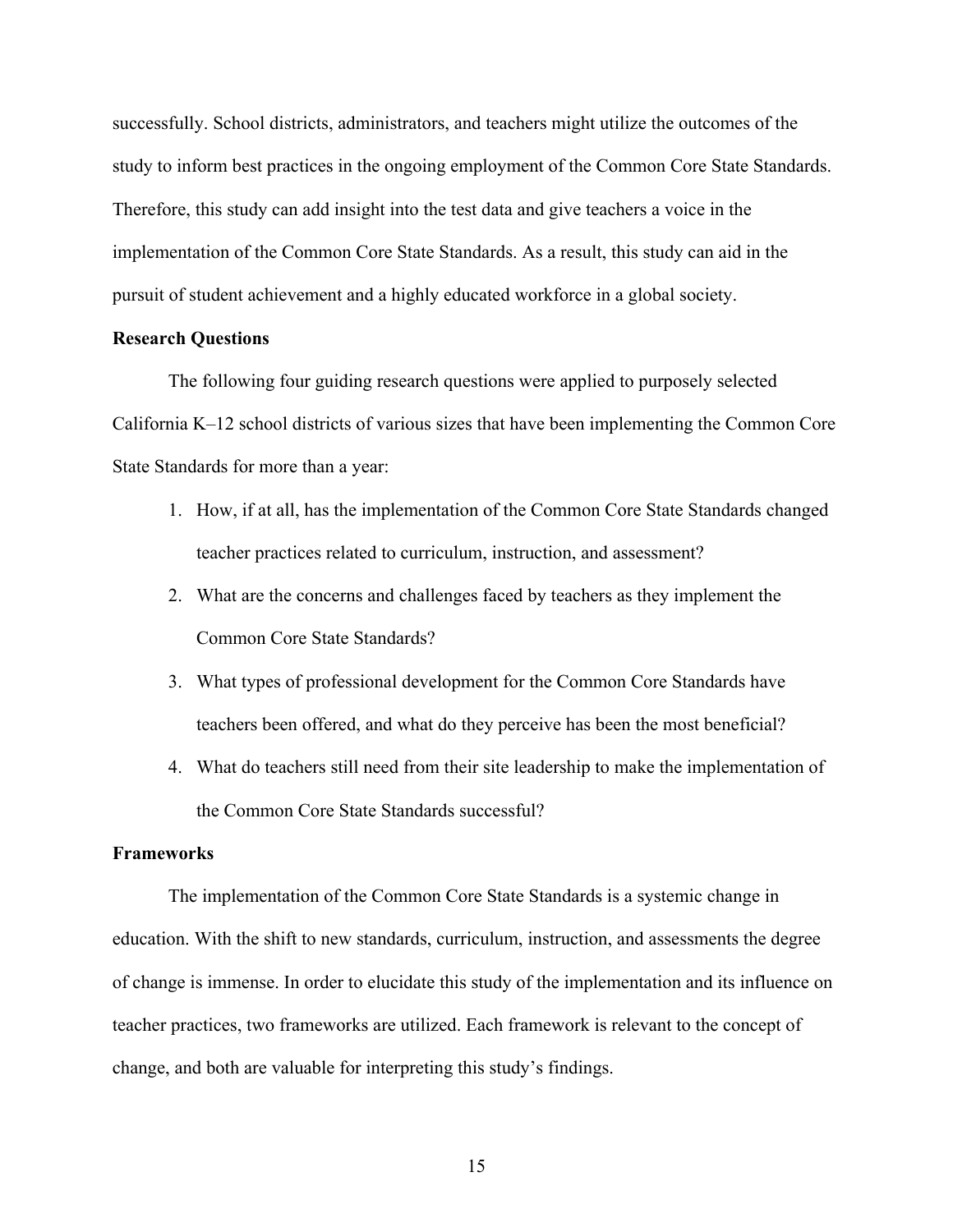The model of teacher change is a conceptual framework that examines how to create enduring change in individuals' attitudes and perceptions. Developed by Dr. Thomas R. Guskey at the University of Kentucky, the model portrays how a sequence of events in professional development can facilitate teachers' perceptions and attitudes. Guskey (2002) viewed professional development opportunities as "systematic efforts to bring about change in the classroom practices of teachers, in their attitudes and beliefs, and in the learning outcomes of students" (p. 381). He asserted that a majority of professional development programs fail because they do not inspire teachers to engage in the process and do not understand the process of change in teachers (Guskey, 2002). Therefore, this model allows the researcher to investigate and explain teachers' attitudes, beliefs, and perceptions in terms of professional development and the shift to the Common Core State Standards.

The concerns-based adoption model is a framework for discerning how individuals respond to change. The model is premised on the belief that people who are experiencing change evolve during the process and their concerns change during the evolution. Initially, their questions may be self-oriented and then become more task-oriented, and finally, educators consider the impact of the change itself. Discovering concerns and dealing with them are essential to progress in a change initiative (Loucks-Horsley, 2005). As a result, the concernsbased adoption model explains the concerns and needs of teachers who are implementing the change to the Common Core State Standards.

Through the use of a survey and interviews, the researcher unearthed teacher concerns and examined the quantitative and qualitative data. After the data were collected and analyzed, the model of teacher change and the concerns-based adoption model would be used to offer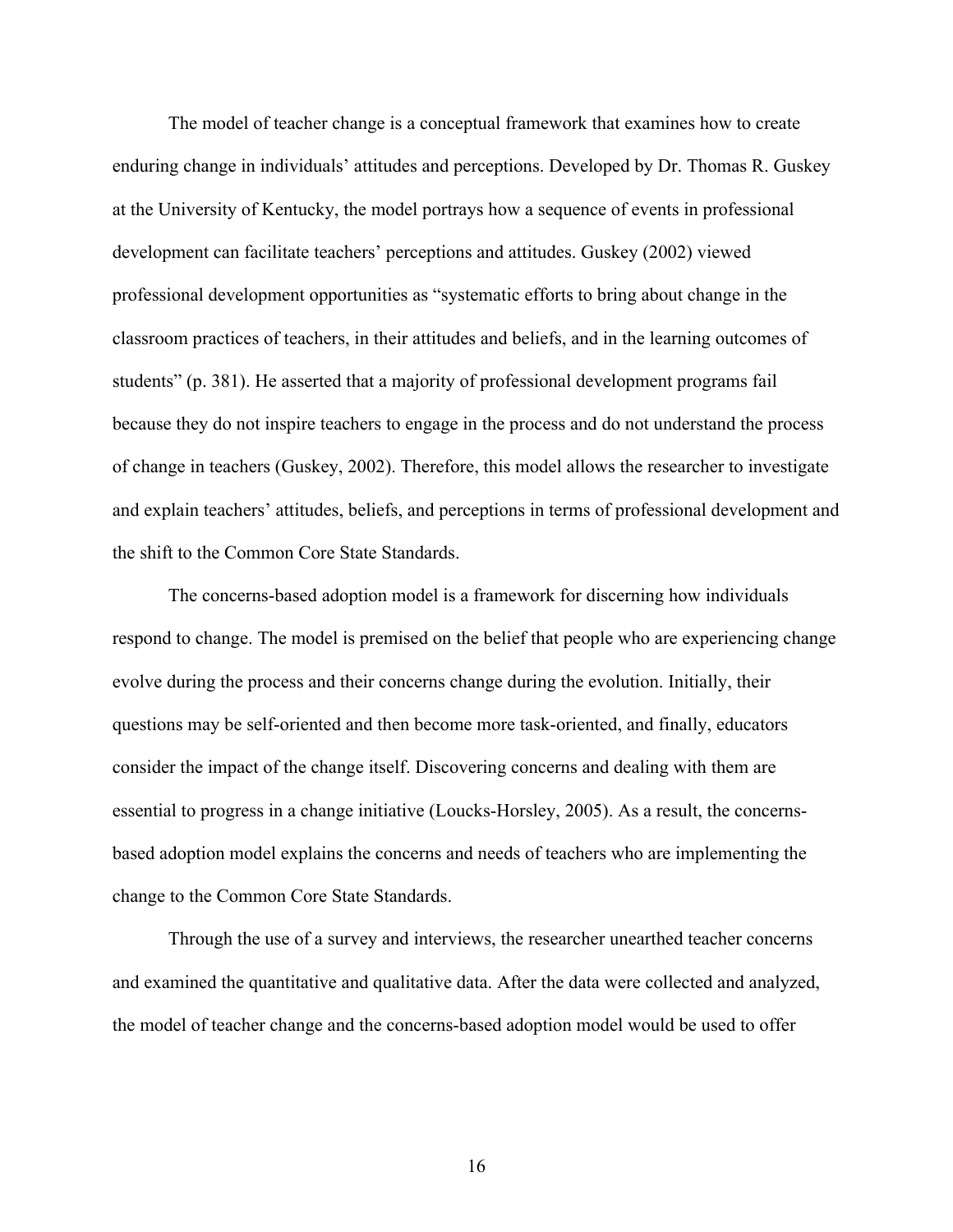insight into the change process, teacher concerns, and teacher practices in the implementation of the Common Core State Standards.

#### **Clarification of Terms**

**Accountability.** In education, accountability refers to the notion that a school or district should be responsible for academic achievement and will be rewarded or sanctioned for the outcome. Accountability can also be defined as the willingness to take responsibility ("Accountability," 2017).

**Collaboration.** In education, collaboration is to work in tandem with others or together, especially in an intellectual undertaking ("Collaboration," 2017).

**Professional development.** In the education workplace, professional development is defined as the process of improving the capacity of staff through training opportunities ("Professional development," 2017).

**Teacher leaders.** Teacher leaders are educators who have taken on roles that provide leadership and additional professional responsibilities (Great Schools Partnership, 2014).

#### **Delimitations**

This study had four delimitations. First, this study was delimited to the specific boundaries in the selected California urban and suburban school districts that are currently implementing the Common Core State Standards. Second, the three school districts in the study were selected based on population size in urban and suburban areas. Urban school districts are defined as those with characteristics that constitute a city. Suburban school districts are identified as residential neighborhood schools near a large city. As school districts were identified for participation in the study, the sample included those that were selected for participation. Third, the delimitations of this study were the variables chosen to accompany the study, which were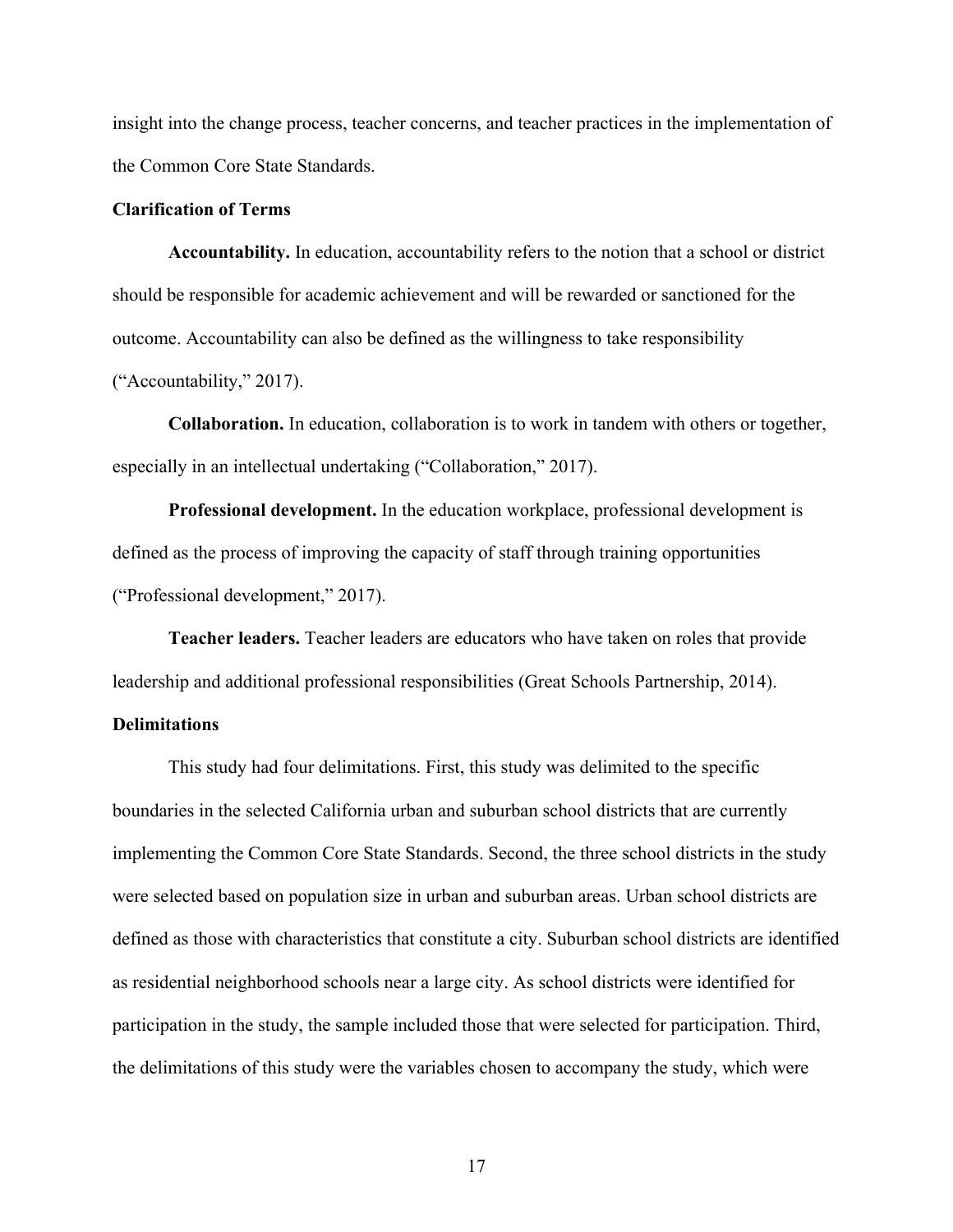teacher practices, teacher concerns, professional development, and site leadership. This study did not investigate other possible factors related to the Common Core State Standards. Four, a delimitation of this study was that it focused on districts that began shifting to the Common Core State Standards within the last 5 years, which could include districts that began implementing the standards before other districts. Therefore, the length of time a district has been involved in the implementation may be a factor.

## **Limitations**

This study had two limitations. First, the samples used in the study were from California school districts that are of various sizes; therefore, results might not be representative of, or generalizable, to all districts implementing the Common Core State Standards across the United States. Second, the location of the school districts selected to participate in this study could constitute a limitation, as school districts in California might have different needs based on their student population.

#### **Assumptions**

Five primary assumptions exist in this study. The first assumption was that the Common Core State Standards is a valuable and timely educational reform that will have a positive impact on student learning and achievement. The second assumption was that the Common Core State Standards will continue to be implemented nationwide by the 45 states and the District of Columbia that are currently implementing the standards. The third assumption was that the Common Core State Standards implementation experiences and related beliefs of classroom teachers were credible data sources for the purpose of this study. The fourth assumption was that participants would answer questions honestly and the data were interpreted accurately. The fifth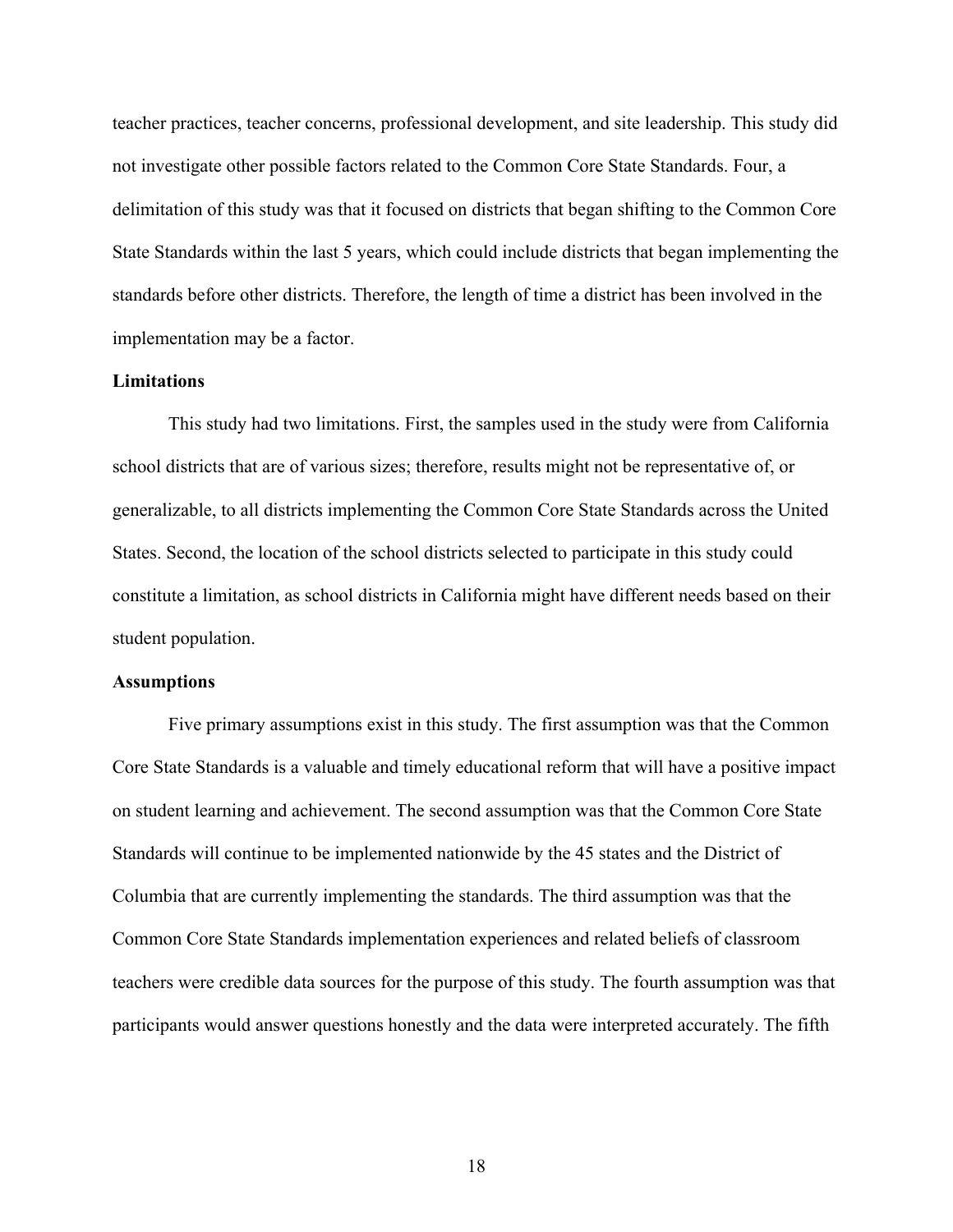assumption was that the survey and interview questions were based on the variables, were well designed, and were interpreted accurately.

## **Organization of the Study**

This research study is promulgated in five chapters. Chapter 1 includes the background of the problem, statement of the problem, purpose of the study, significance of the study, research questions, frameworks, a clarification of terms, the delimitations, limitations, assumptions, and the organization of the study. In Chapter 2, an encyclopaedic review of the relevant literature is presented. Chapter 3 delineates the study methodology, including the selection of participants, instrumentation, and data collection, and the procedure(s), for the data analysis. Chapter 4 presents the study findings, including demographic information and the results for the research questions. In Chapter 5, a summary of the study and a discussion of the findings, conclusions, and recommendations are presented.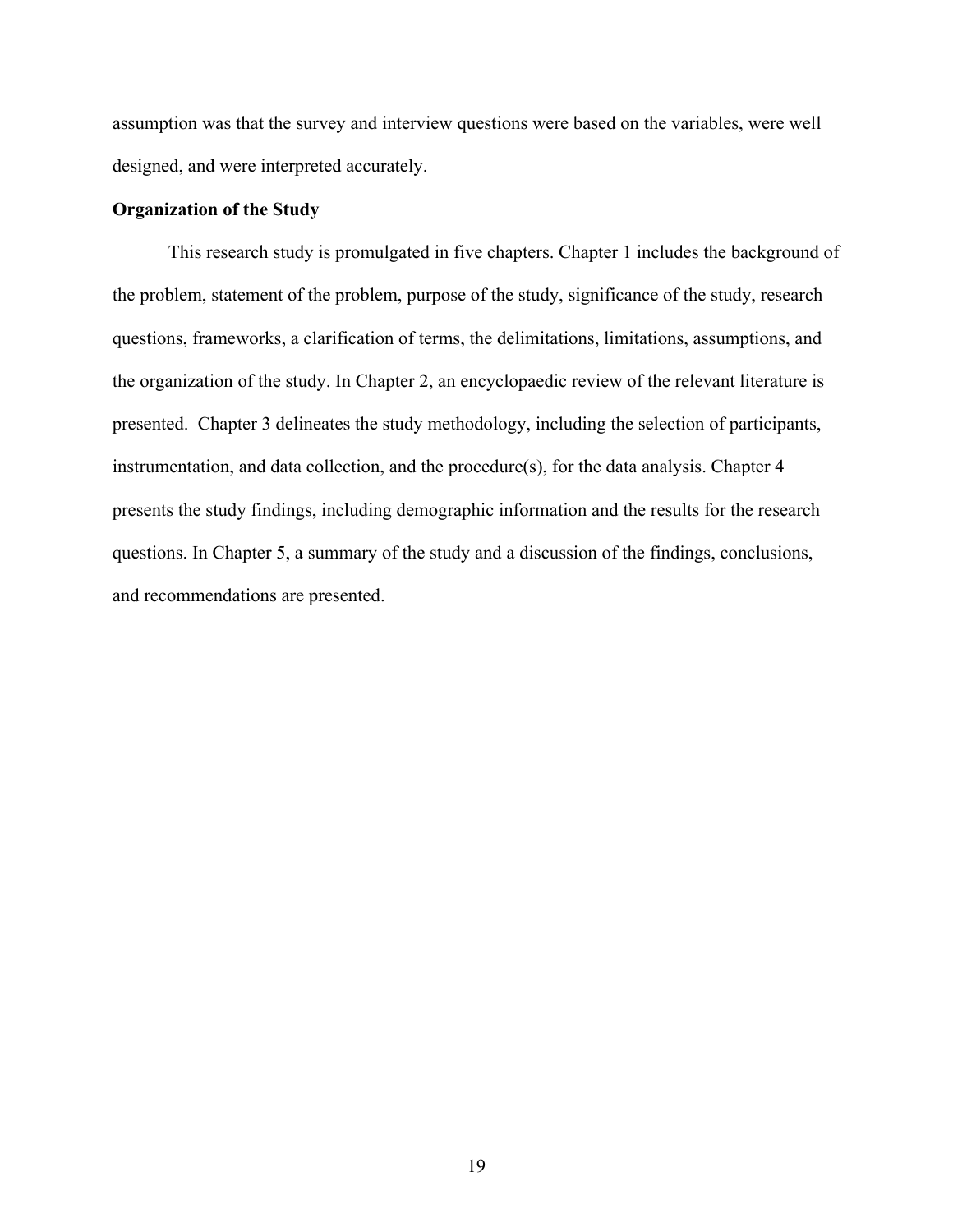#### **Chapter 2: Review of the Literature**

## **Overview**

The purpose of this study was to investigate and describe the implementation of the Common Core State Standards at the classroom level from the teacher's point of view. This chapter presents a comprehensive review of the existing literature related to the purpose of this study and is organized in several sections. The first section begins with two conceptual models. The concern-based adoption model (CBAM) explains the concept of teacher concerns during a change process. Additionally, Guskey's model of teacher change addresses how an innovation impacts teacher practices regarding curriculum, instruction, and assessment. The second section continues with a review of the research on education in a global society, a 21st century education, and the Common Core State Standards. The third section looks at literature on teacher practice regarding curriculum, instruction, and assessment. Teacher concerns and challenges regarding the execution of the Common Core State Standards will be described. Additionally, this section will discuss teacher insight into how site leaders and professional development can further facilitate the implementation process.

#### **Frameworks**

**The concern-based adoption model.** The Concern Based Adoption Model (CBAM) is a widely used framework for understanding how individuals respond to change (Khoboli  $\&$ O'Toole, 2011; Kwok, 2012; Loucks-Horsely, 2005; Posnick-Goodwin, 2014; Walker & Carr-Stewart, 2006). Dr. Frances Fuller, an educational psychologist from the University of Texas Research and Development Center for Teacher Education, originated this conceptual model in 1969. In 1998, Hall, Hord, Huling-Austin, and Rutherford developed Fuller's concept into the concern-based adoption model (Kwok, 2012). The concern-based adoption model forms an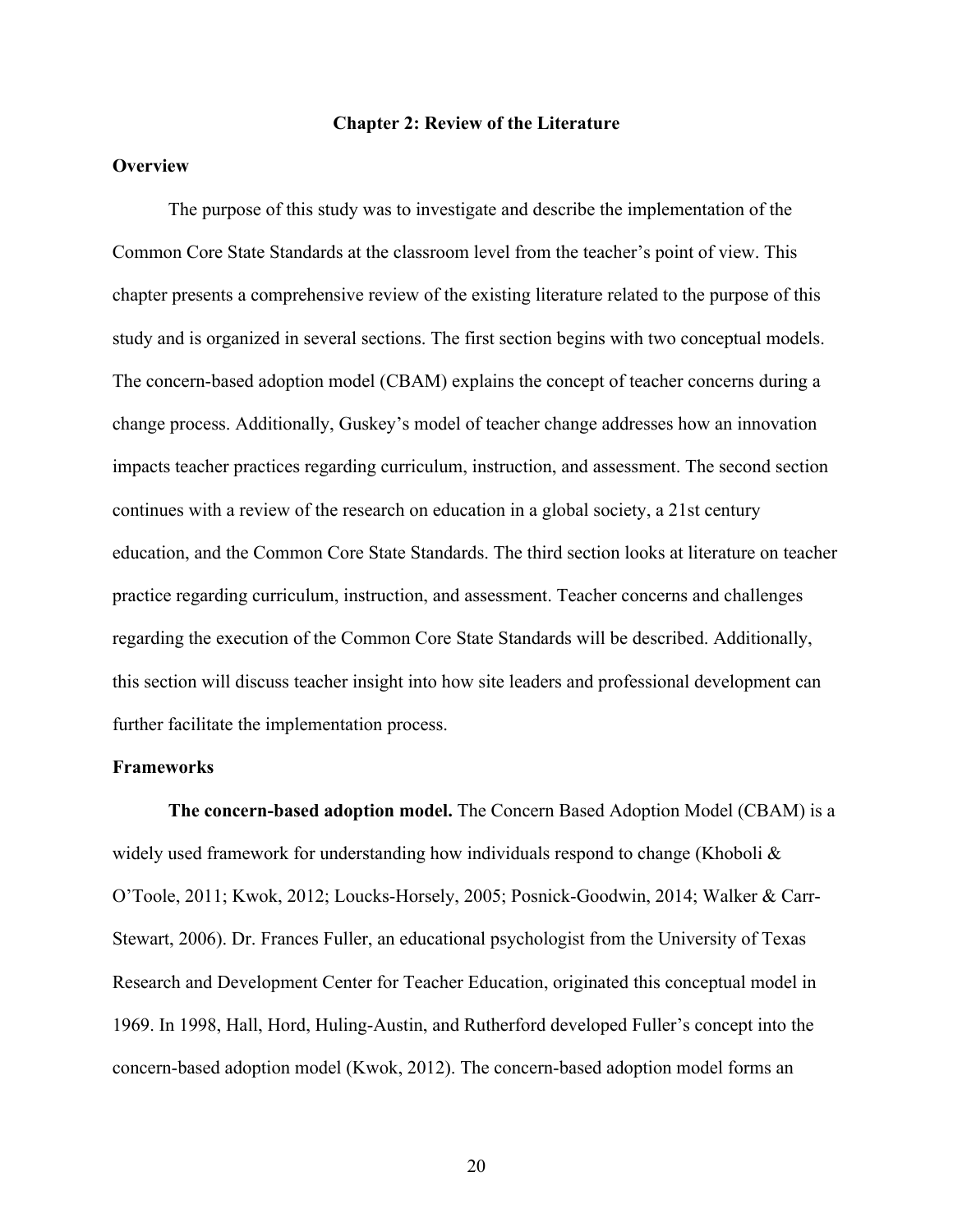analytical lens as it investigates participants' responses in top-down situations (Khoboli & O'Toole, 2011). The strength of this model focuses on people and their needs for information, skills, and moral support (SEDL, 2015). Consequently, the framework has additional implications for professional development practices, as participants are engage in the structure and delivery of training (Loucks-Horsely, 2005).

CBAM postulates that individuals go through predictable stages during the paradigm of change, and individuals' concerns must be addressed as they go through seven stages (Khoboli  $\&$ O'Toole, 2011; Kwok, 2012; Loucks-Horsely, 2005; Posnick-Goodwin, 2014; Resource International, n.d.; Walker & Carr-Stewart, 2006). The seven stages are defined as: unconcerned, informative, personal, management, consequence, collaboration, and refocusing (SEDL, 2015). The model maintains that individuals evolve as they learn and that evolution stimulates various concerns, questions, expertise, or levels of use with increased pedagogical knowledge. A premise of the model is that people learn at different rates, in various settings, and possess an array of experiences. In this way the concern-based adoption model takes on a humanist approach in that it incorporates the power of the human element in the implementation process (SEDL, 2015). Consequently, professional development needs to monitor and support people throughout the ascribed stages of concern to support them as they implement a new program (Loucks-Horsely, 2005).

There are considerations to keep in mind when using the concern-based adoption model, according to Loucks-Horsely (2005). For one, teachers are not the only ones with concerns, although teachers are ultimately responsible for an implementation. Administrators, policymakers, parents, and students may also have concerns about educational reform (Loucks-Horsely, 2005). In addition, changing teaching practices requires time and reinforcement of good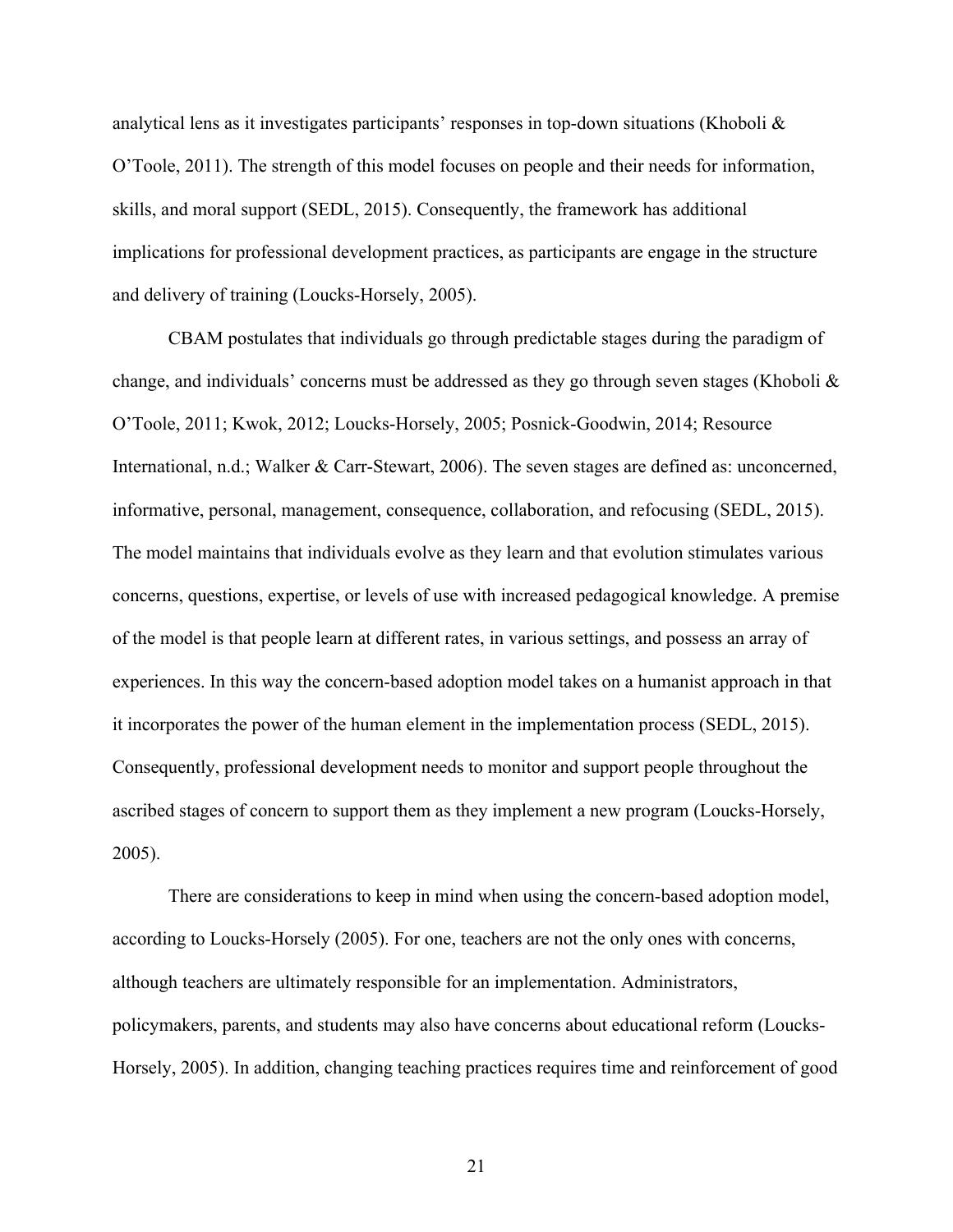teaching once new practices are established (Loucks-Horsely, 2005). Last, the length of time for concerns to emerge and be resolved can be at least 3 years, which means that professional development must be long-term. By considering the factors in the concern-based adoption model, districts can address the challenges of the shift to the Common Core State Standards.

Several diagnostic dimensions are designed to accompany the concern-based adoption model. The innovation configuration map can provide a clear picture of what high-quality professional development looks like, while the stages of concern tool includes a questionnaire, open-ended questions, and an interview component. An additional diagnostic tool is a levels-ofuse item, which can determine how well an individual or staff uses the implementation. By assessing the situation, districts can get a real understanding of people's concerns as the implementation progresses (SEDL, 2015).

The concern-based adoption model is relevant because it shows the value of diagnosing the concerns of individuals when implementing an innovation. As people develop confidence and competence, they look beyond their own concerns and concentrate on outcomes such as student achievement. The model illustrates the importance of paying particular attention to the people who will do the work, instead of just providing them with resources to achieve a successful implementation of an initiative such as the Common Core State Standards.

**The model of teacher change.** The model of teacher change is a conceptual framework based on the idea that change is an experiential learning process (Clarke & Hollingsworth, 2002). Thomas Guskey designed a model to illustrate how a sequence of events in professional development can create long-lasting change in individuals' attitudes and perceptions (see Figure 1). The premise is that positive student outcomes facilitate favorable attitudes and beliefs, and they are correlated with changes in instructional practice (Guskey, 2002). In 1985, Michael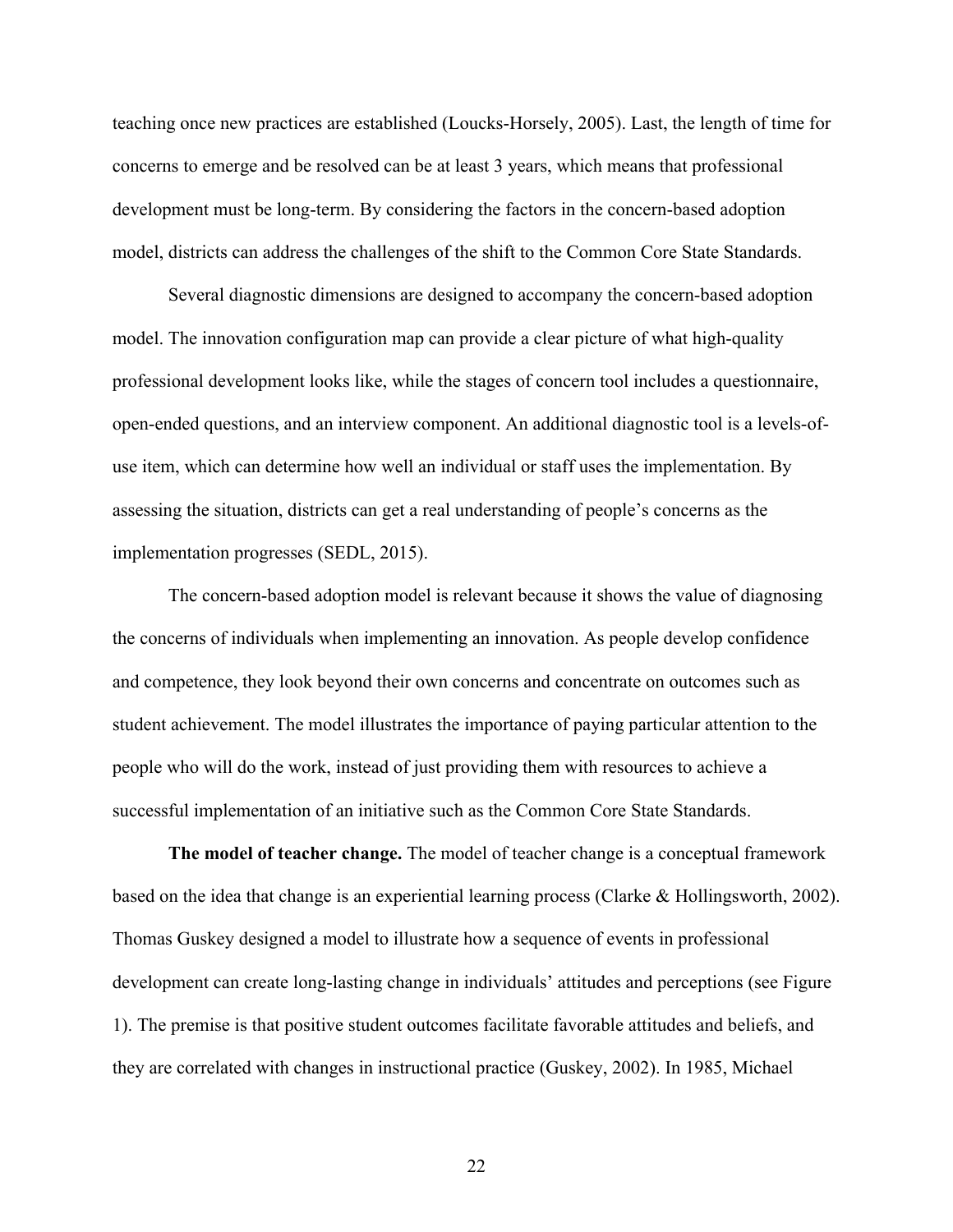Fullan asserted that a change in attitudes, beliefs, and understandings follows a shift in behavior (as cited in Guskey, 2002).



*Figure 1.* A model of teacher change.

Early theorists influenced the model of teacher change; thus, the model is grounded on theoretical frameworks. In 1935, Lewin, an early change theorist, conceptualized the paragon predicated on psychotherapeutic models. According to Guskey (2002), William James designed a version similar to the model of teacher change more than 100 years ago in order to describe the relationship between behavior and emotion. Later Carl Lange, a Danish physiologist espoused the same idea, which became known as the James-Lange theory (Guskey, 2002). Guskey's (2002) model differs in that it focuses on the order of outcomes most likely to create change.

Central to Guskey's (2002) model of teacher change are three enduring understandings. The first is that change is a gradual, stressful process. The second understanding is giving teachers regular feedback on student learning, and the third understanding is that offering support in a change initiative is key. These understandings acknowledge that change can provoke fear, anxiety, and reluctance among teachers.

The model of teacher change maintains that attitudes and beliefs evolve after an implementation; therefore, follow-up support and pressure are crucial for a change to last. Additionally, understanding what motivates teachers is vital for effective professional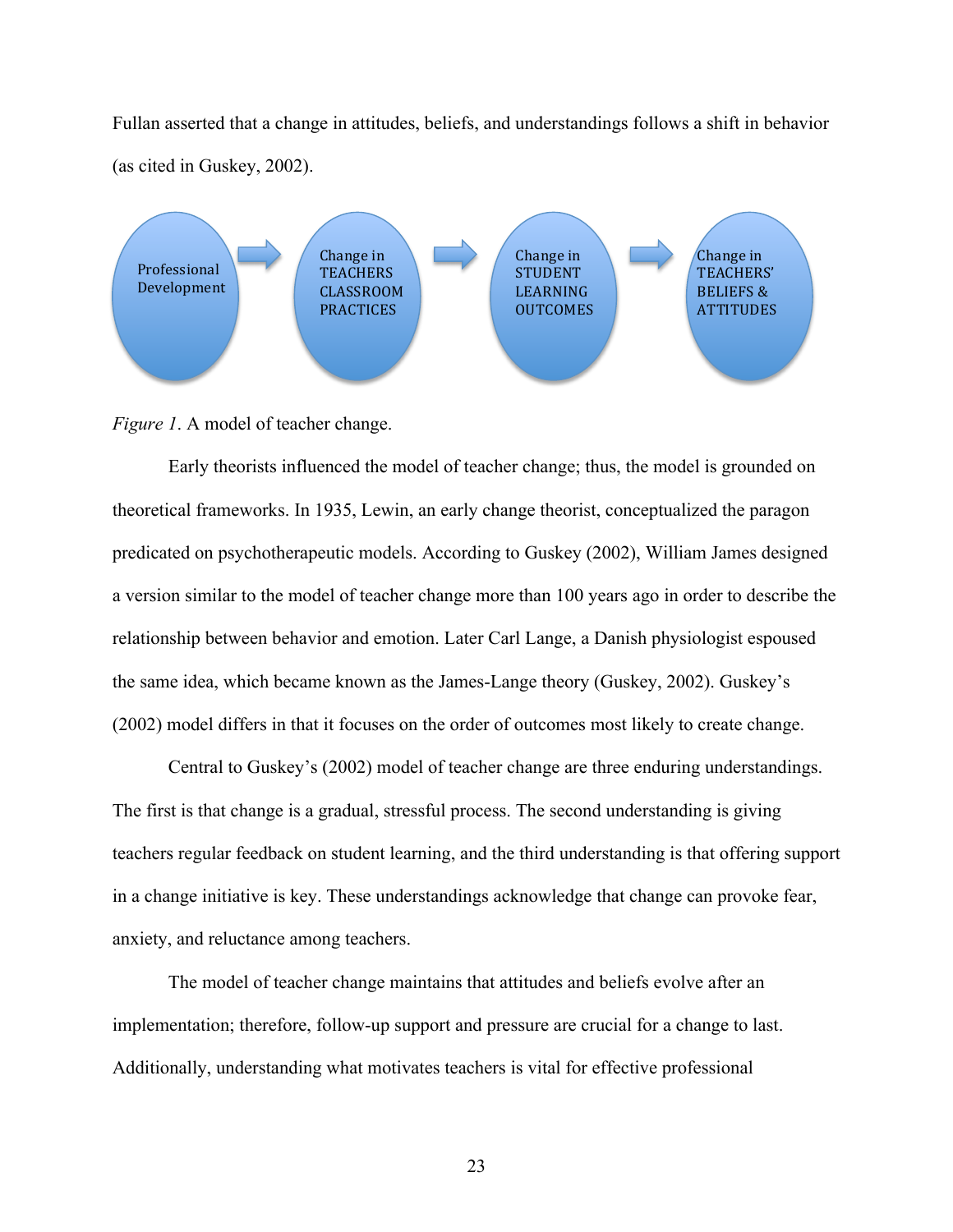development. To do so, leaders first need to know why teachers engage in the process, and second, leaders must understand the process by which teachers change. Guskey (2002) found teachers are inspired by professional development that expands their repertoire of knowledge and skill, and makes them more effective in the classroom.

Professional development programs, in large part, may not succeed in changing teacher practices, beliefs, or attitudes or in improving student learning, because the programs tend to focus on creating change at the onset of an innovation. Leaders can assume that inspiring a change effort with enthusiasm, acceptance, and commitment will be enough to change practice. Leaders also believe that including teachers in the planning, such as with a survey, is enough to stimulate a strong commitment. These beliefs are counterintuitive to the model of teacher change, which is based on the idea that change occurs only after teachers have clear evidence of successful student outcomes of the innovation (Guskey, 2002).

The model of teacher change can be advantageous in this study on teacher practices as the model illustrates how to create real change. With teachers at the forefront of the shift to the Common Core State Standards, it is vital to understand the influence of professional development and its impact on teachers. Developing teacher's skills will help them prepare students for an education in a global society.

### **Education in a Global Society**

In today's dynamic interconnected society, global competencies were incorporated into the Common Core State Standards to meet the needs of students, as they will become citizens in an international economy. To achieve this new educational perspective, The Council of Chief State School Officers (CCSSO) teamed with the Asia Society Partnership for Global Learning to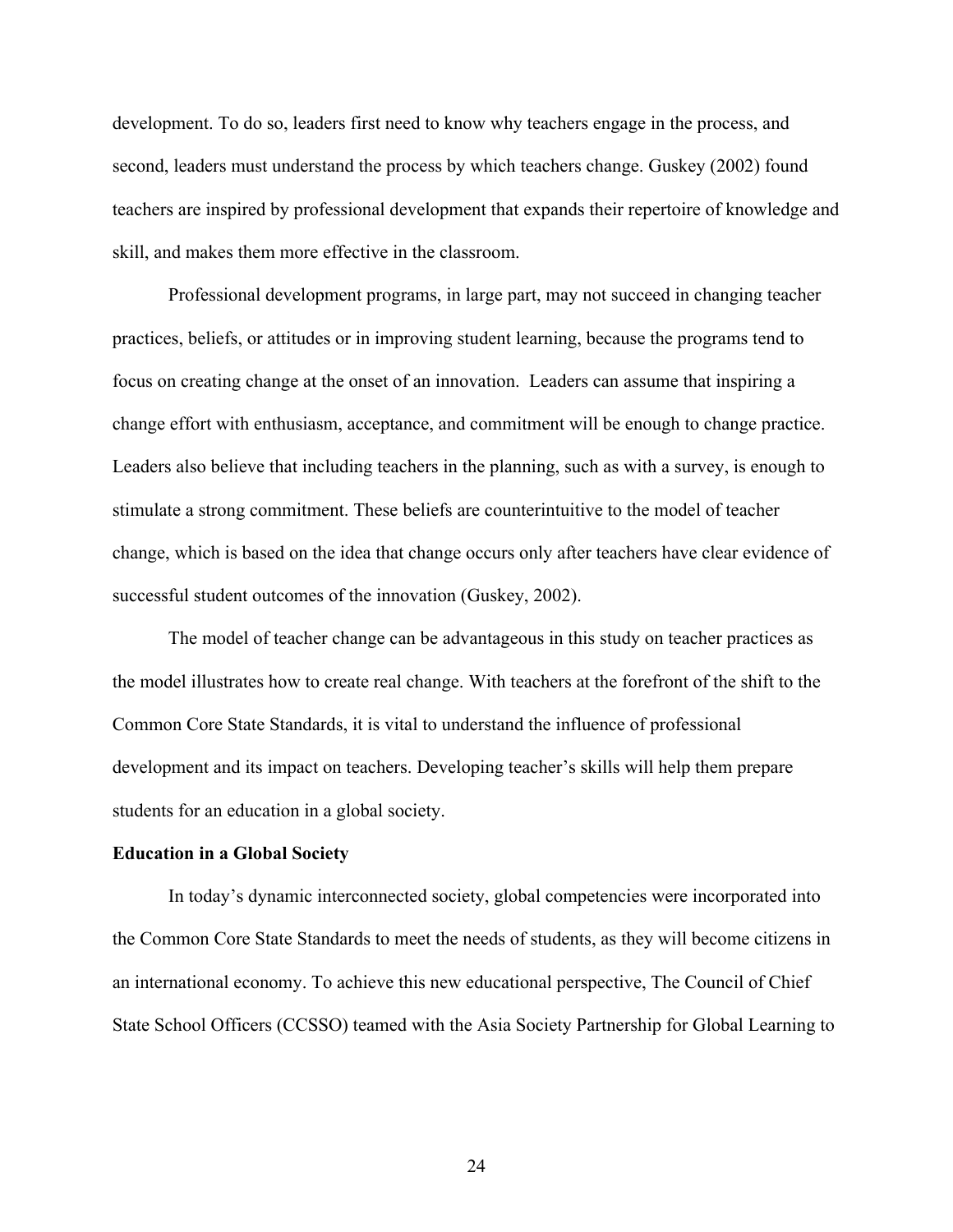define how global competence would be reflected in the new standards (Saavedra & Opfer, 2012).

The objective of a global education is to have teachers provide instruction on how to obtain relevant print and digital information, complete investigative research projects, communicate ideas, and take action (Saavedra & Opfer, 2012). This focus on providing students with a 21st century education, which prepares them for a global society and economy, has led to a need to change teaching practices.

### **A 21st Century Education**

The demand for a 21st century education stems from the need for highly competent employees who can enter the workforce with the essential skills (Trilling & Fadel, 2009). The 21st century skills gap is estimated to cost businesses worldwide more than \$200 billion a year to find, hire, and train new employees to develop them for the needs of the global economy (Trilling & Fadel, 2009). As a result, corporate wealth and competitiveness depend on a highly educated workforce (Trilling & Fadel, 2009).

A 21st century education signifies a new paradigm in the educational reform movement as it is designed to be experiential as well as content-based. With 21st century skills defined as communication, collaboration, creativity, and critical thinking, they are incorporated into the curriculum of the K–12 core subject areas of Math and English Language Arts as well as life/career, information/technology, global awareness, and environmental literacy. Teachers, administrators, and scholars can facilitate the desired knowledge and skills for a 21st century education (Lave & Wenger, 2014).

The P21 Framework was created by the Partnership for 21st Century Learning, a coalition of educators, policymakers, and industry leaders, to position 21st century skills in K–12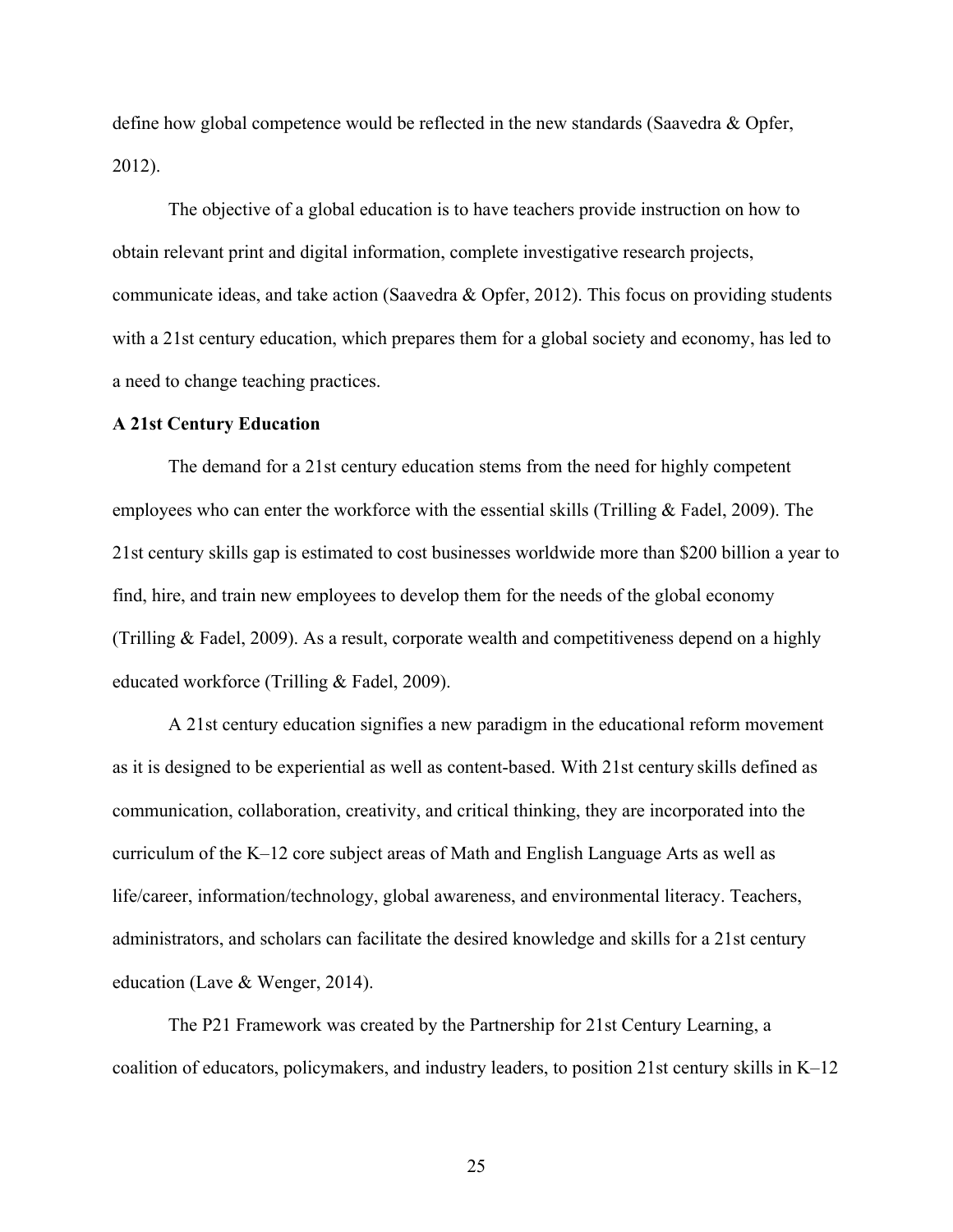schools. The founding members were the AOL Time Warner Foundation, Apple Computer, Inc., Cable in the Classroom, Cisco Systems, Inc., Dell Computer Corporation, Microsoft Corporation, the National Education Association, SAP, the U.S. Department of Education, and two individuals, Ken Kay and Diny Golder-Dardis. The organization began in 2002, and the skills were infused in the Common Core State Standards in 2009.

### **The Common Core State Standards**

The Common Core State Standards were intentionally created by the National Governors Association, along with the Council of Chief State School Officers in 2009, along with the Partnership for 21st Century Learning and a host of educators throughout the country. The Common Core State Standards signify the first time in America's history in which common standards have been devised and enacted across the United States. When California adopted the standards in 2010, the California Teachers Association supported them because they emphasize critical thinking, relevance, deeper learning, collaboration, technology, and because the standards can be combined for instructional purposes (Posnick-Goodwin, 2014). The intent behind the new paradigm is that students will be held to the same standards regardless of which state they live. The goal is standards that are more challenging than the previous ones. In a survey of school districts that have embraced the Common Core State Standards, three-fifths agreed that the standards are more rigorous (Overturf, 2011).

Integrated together, global competencies, 21st century skills, and Common Core State Standards were established for English Language Arts and Math. Collaboration, communication, and critical thinking are essential qualities incorporated into the Common Core State Standards. As a communication skill, collaboration is infused to create dialogue and engagement between students to develop meaningful learning. According to Matt Davis (2012) in the article *How*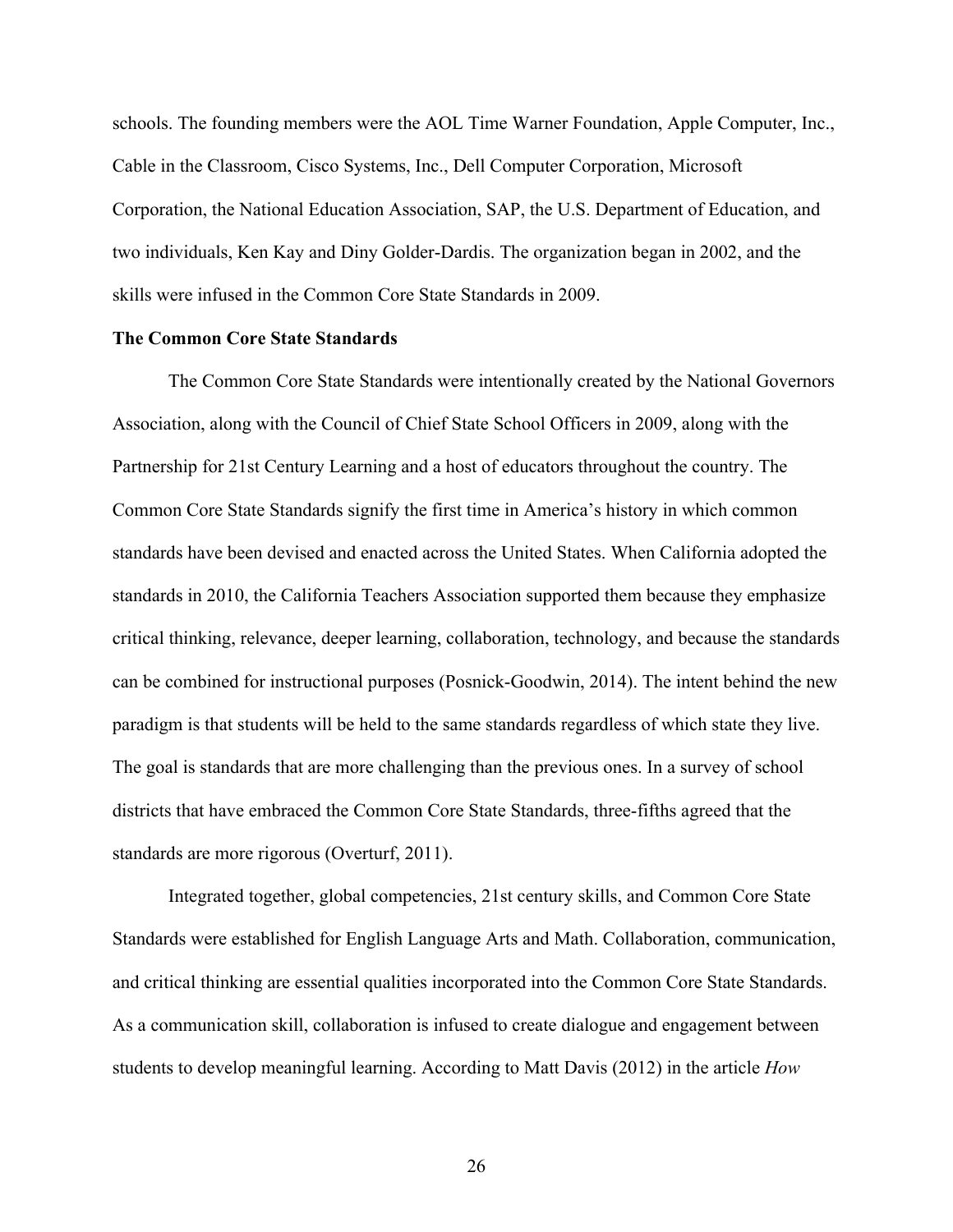*Collaborative Learning Leads to Student Success,* teaching students to work together and share knowledge enables collaboration skills. Working together leads to deeper learning and understanding, as students can be resources for each other, test their theories, and listen to others' interpretations. The communication component includes oral and written abilities and 21st century digital or social media computer skills. In addition, as students navigate technology and the media in a global world, they must be proficient in communication with a wide variety of people from various cultures and backgrounds (The Whole Child, 2015). Critical thinking incorporates rigor and challenge, which is beneficial to students for problem solving and creativity. One indicator of critical thinking is perseverance, which can be described as completing tasks while analyzing situations or overcoming obstacles. This skill is particularly demonstrated in the Math Common Core State Standards, as students are now required to explore ways to solve problems and explain their strategies (The Whole Child, 2015). With the fusion of global competencies and 21st century skills into the Common Core State Standards, students can learn to think and communicate in a global economy.

The effectiveness of the implementation of the Common Core State Standards will determine its success (Posnick-Goodwin, 2014). Across the country, almost every school district is engaged in implementing the standards and is making changes to professional development, curriculum, and testing. As a result, the Common Core State Standards have the potential for great change or great harm (Hess & McShane, 2013). According to William McCallum, a University of Arizona professor who coauthored the standards for Math, "implementation is everything." (as cited in Hess & McShane, 2013, p. 62)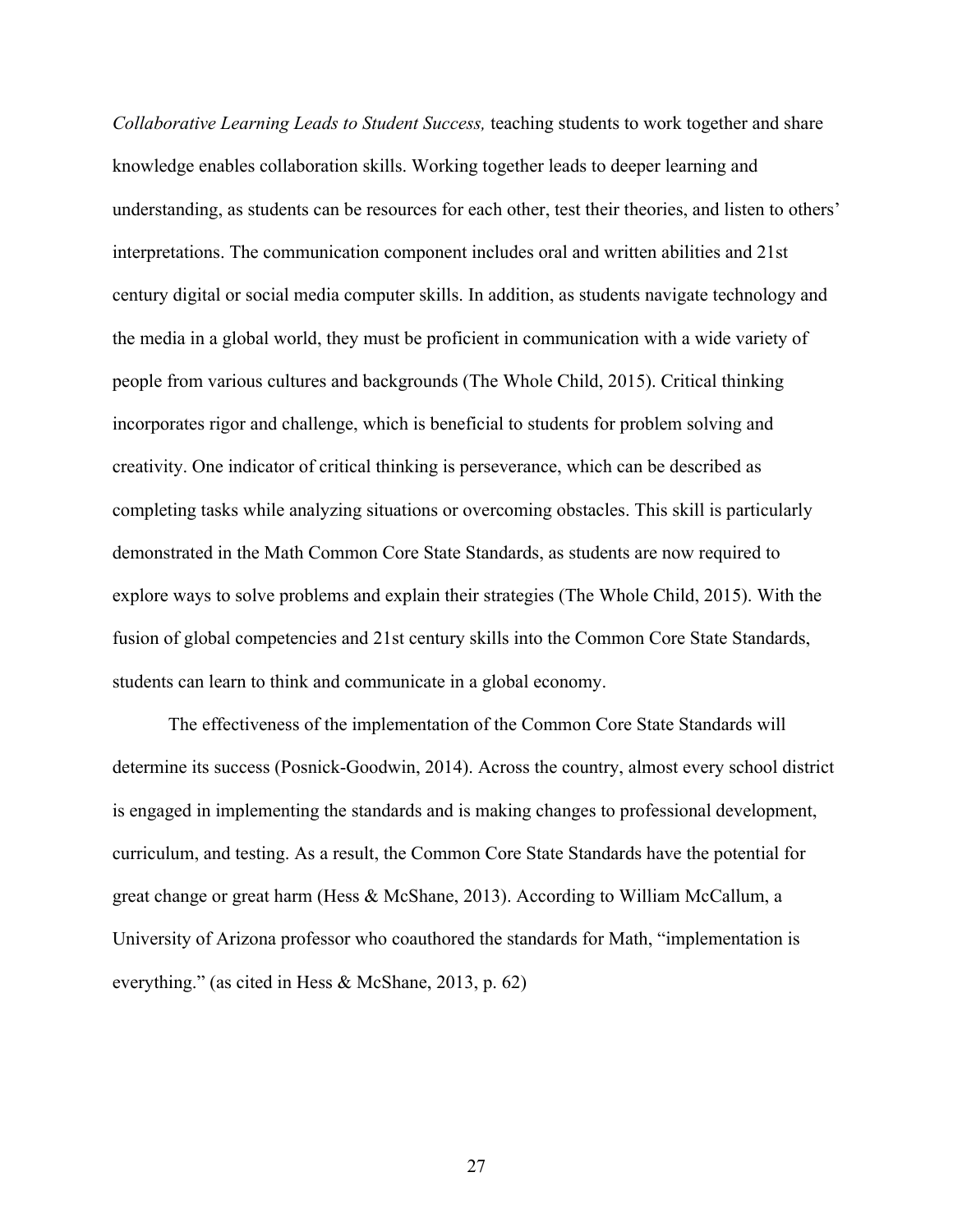# **Implementation and the Key Variables of Teacher Practice: Curriculum, Instruction, and Assessment**

**Introduction.** The transition to the Common Core State Standards represents an immediate and far-reaching change that impacts virtually every single public school in America in terms of curriculum, instruction, and assessment (Marrongelle et al., 2013). Curriculum, instruction, and assessment are so important that Joan Polinar Shapiro and Steven Jay Gross (2013), professors at Temple University and the authors of *Ethical Educational Leadership in Turbulent Times*, stated:

It can be argued that curriculum, instruction and assessment are the heart of the educational enterprise and, therefore, at the center of many controversial questions, such as: Who sets the learning agenda? Who determines what gets included in a new canon or that there needs to be a unitary set of ideas learned by all? Whose values are elevated and at the cost of what other person or group? These challenging queries have been at the heart of educational debate since the first schools were organized in North America, and have continued to our time. What has been called 'the struggle for the American curriculum' reflects this dynamic tension. (p. 80)

In this section of the review, literature in the three stated areas is examined to determine how the commission of the Common Core State Standards is changing teacher practices. In the following, Research Question 1 is addressed: How, if at all, has the implementation of the Common Core State Standards changed teacher practices related to curriculum, instruction, and assessment?

**Curriculum.** An evaluation of the current literature indicates a deficit of curriculum aligned to the Common Core State Standards. Due to the high demand for resources, teachers are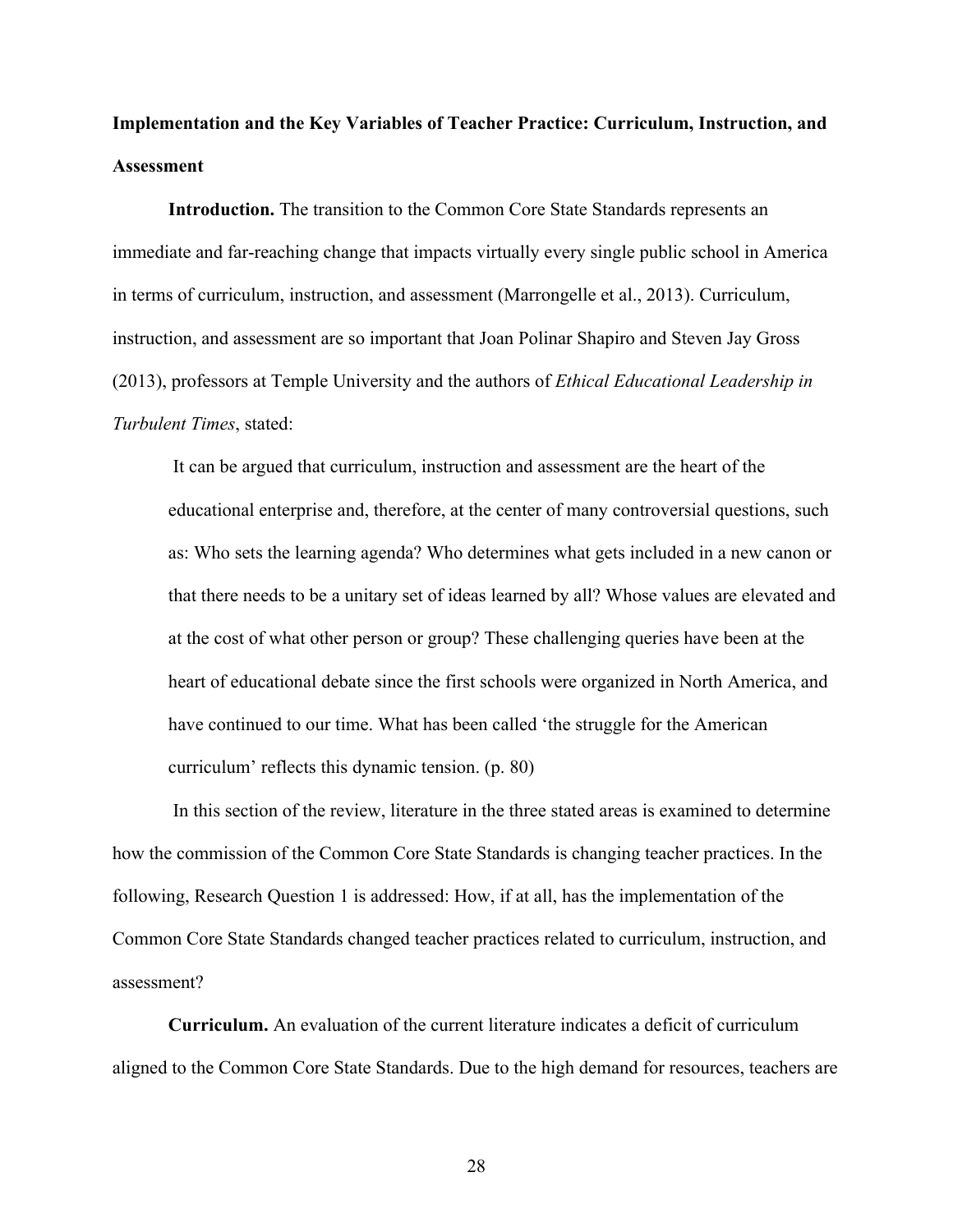experiencing concerns and challenges, particularly due to the breakneck speed at which they need to create materials (Hess & McShane, 2013). For example, two-thirds of the elementary school math teachers state they had changed three-fourths of their materials as a result of the Common Core Stated Standards (Kane, 2015). This is an example of why a significant amount of state and district resources are being devoted to creating curriculum (DiGisi, 2013). Loveless (2012) of the Brookings Institution has expressed concern regarding how educators are making decisions about curriculum under these circumstances. He believed that teachers are making blind choices that vary in effectiveness. According to the National Governors Association for Best Practices, to be effective the Common Core State Standards must "be complimented by a well-developed, content-rich curriculum" (DiGisi, 2013, p. 12). This reinforces the need for carefully chosen quality curriculum.

Angela Pascopella's (2012) research showed that curriculum development typically takes one of three approaches. A district may provide business as usual training that is traditional with a text and paper/pencil format, a bare bones structure that emphasizes the use of open source materials/online professional development and webinars, or a balanced form of professional development that provides a combination of in-person and online access (Pascopella, 2012). The Pinellas County Schools district in Largo, Florida, exemplifies the balanced approach with cadres of teachers who take courses with both formats in order to effect change as they work with each other on content and pedagogy (DeNisco, 2013).

Access to technology can be an equity and management issue for districts as they integrate the Common Core State Standards (Fletcher, 2012). Without access to technology, teachers cannot easily obtain online curriculum, which can impact instructional practices. Technology allows teachers to collaborate and share materials online (Ash, 2011; DiGisi, 2013;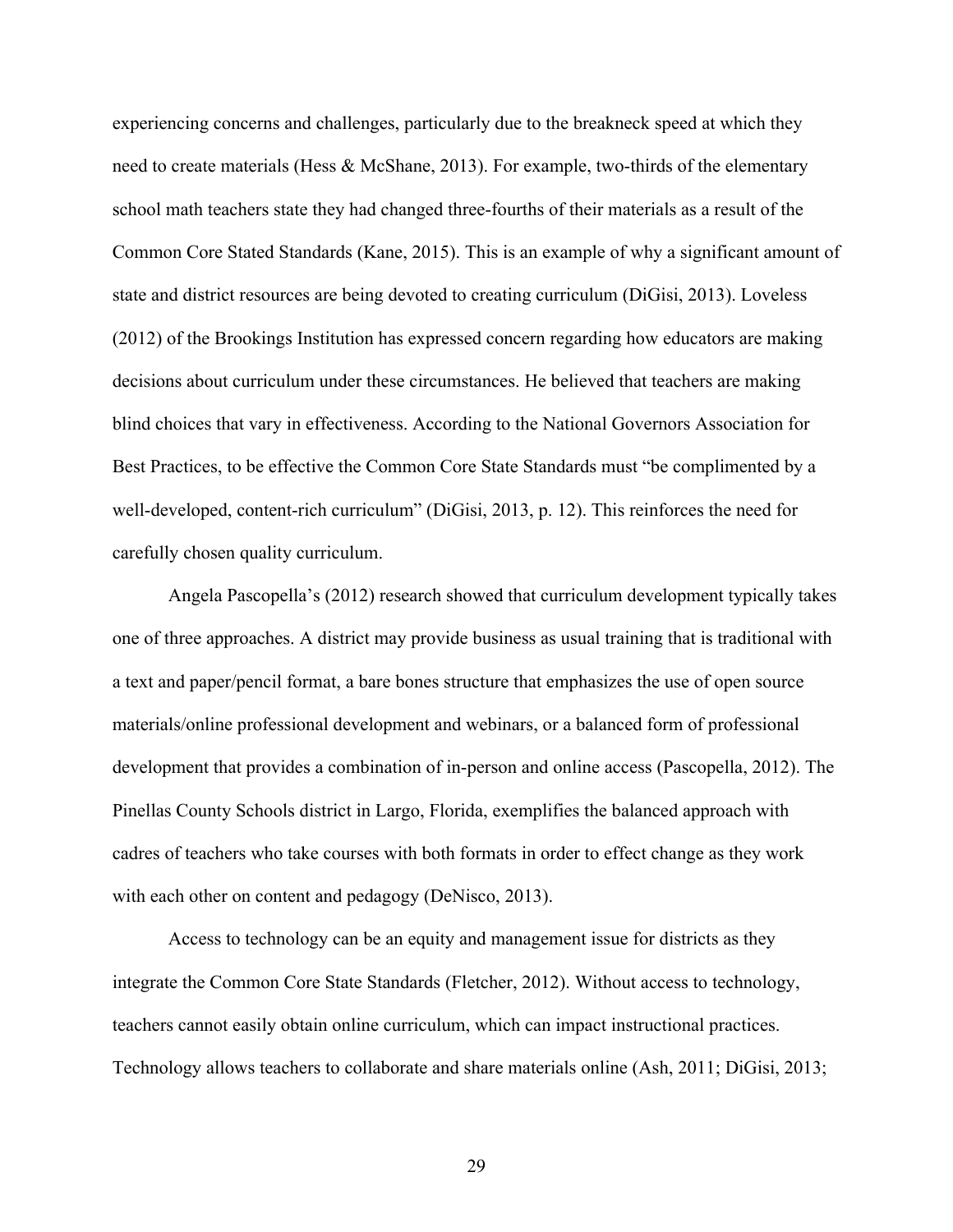Fletcher, 2012). Technological innovations can also be instrumental in an implementation such as the Common Core State Standards. Digital textbooks offer teachers online resources that can be updated quickly (DeNisco, 2013; Fletcher, 2012). Educational publishers such as Houghton Mifflin are creating materials to utilize real-time learning. In this way, curriculum is experiential instead of consumable (DeNisco, 2013). In addition, McGraw-Hill has sought to make learning more relevant through the use of apps and games (DeNisco, 2013).

Likewise, students could be at a disadvantage if teachers do not have access to technology, do not become proficient in its use, or do not change their practices. Jeff Livingston, senior vice president of educational policy at McGraw-Hill Education, (as cited in DeNisco, 2013) claimed that students without access to technology would be at a disadvantage. The new curriculum incorporates the expectations for students to digitally plan, organize, gather, and present information. Students need access to technology in order to perform these tasks (Cravey, 2013). For teachers and students, the need for access and equity means that school districts must invest in the infrastructure for technology to effectively implement the Common Core State **Standards** 

**Instruction.** The administration of the Common Core State Standards is creating instructional challenges for teachers. Teachers are being asked to rethink long-standing instructional strategies and commit to new delivery techniques (DiGisi, 2013; Sawchuk, 2012; Wilhoit, 2012). The significance of this shift can be seen in a study from the Center on Education Policy Research at Harvard University, which found more than half of the elementary teachers and two-fifths of middle school teachers said they had changed more than three-fourths of their instruction (Kane, 2015). The Common Core requires an emphasis on critical thinking which means teaching methods have had to change along with the standards (Moser, 2015). The Bill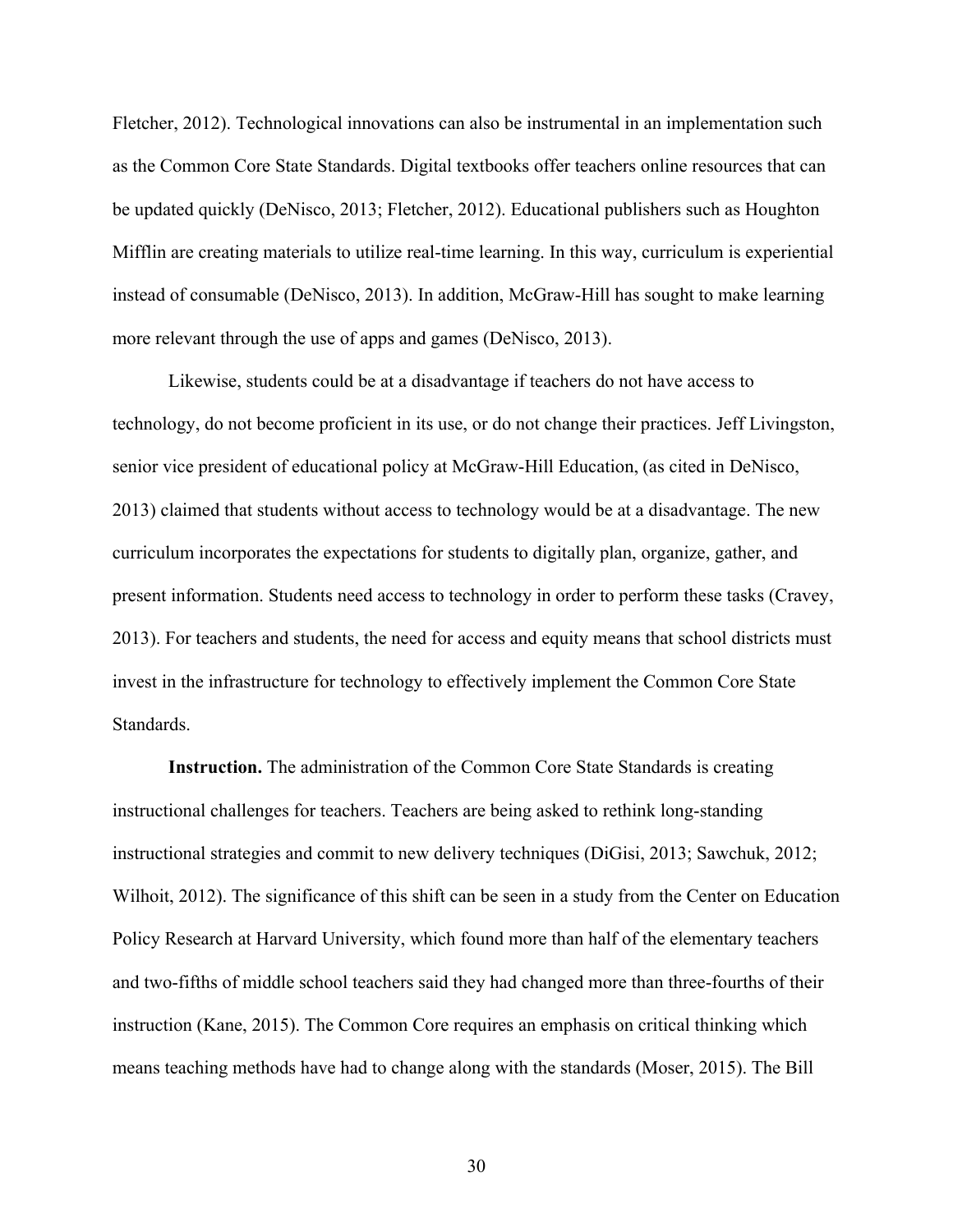and Melinda Gates Foundation report that teachers need to develop the practice of engaging students in higher-order thinking skills. "It is a capacity building process, without question" (Sawchuk, 2012, p. 16).

In an effort to motivate teachers to demonstrate evidence of instructional practices for the Common Core State Standards, some districts are obtaining accountability by refining their teacher evaluation systems. Principals are educated to look for best practices that include challenging students and using multiple sources. This strategy is based on the assumption that teachers will change their practices if professional expectations are established (DeNisco, 2013; Sawchuk, 2012). The focus on best practices and instruction exemplifies that teachers play an essential part in the transition to the Common Core (Marrongelle et al., 2013).

California faces a bigger challenge in instruction than almost every other state in the country due to several factors. There are 6.2 million children in California schools, instructed by approximately 280,000 teachers in about 1,000 school districts, with two-thirds of California students considered poor, in the foster care system, or are English Language Learners who cannot speak English fluently (The Editorial Board, 2015). Although the California state budget allocates 40% of its funds to K–12 education, spending per pupil is among the lowest in the country (The Editorial Board, 2015). As of January 2015, halfway through the full implementation year of 2014–2015, only one-third of California teachers had been trained on the Common Core State Standards. Last, a math teacher shortage also influences California's ability to implement the standards (The Editorial Board, 2015). All of these factors impact the curriculum, instruction, and assessment of the Common Core State Standards.

**Assessment.** U.S. Secretary of Education Arnie Duncan asserted that the Common Core assessments are "an absolute game changer in public education." (as cited in Hess & McShane,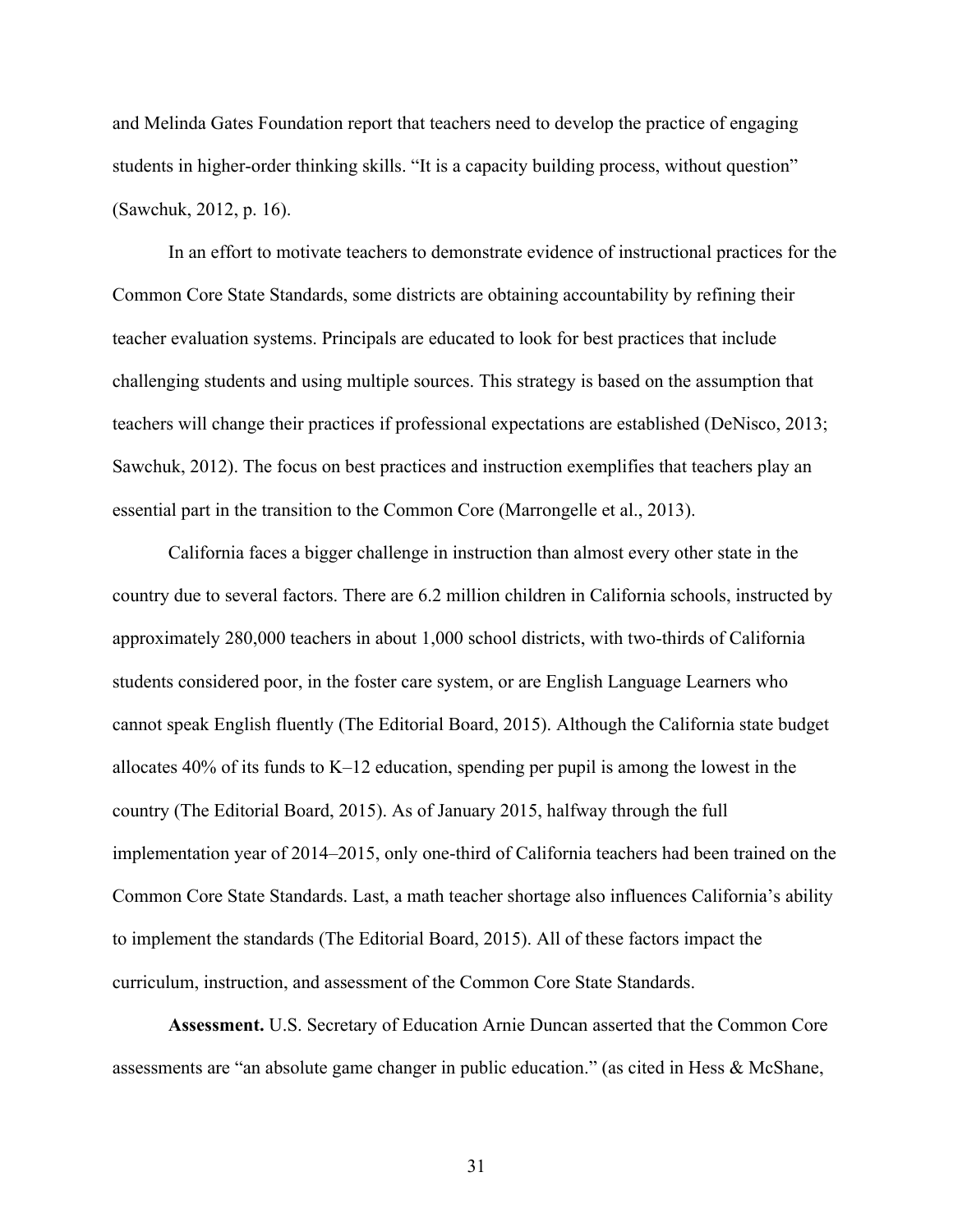2013, p. 62). He also stated the standards are vital for the prosperity of America (Duncan, 2013a). Therefore, \$350 million were directed to fund the Race to the Top competition to align the new standards and determine student growth. The SBAC and the PARCC were selected, with the SBAC offering intuitive testing and the PARCC taking a streamlined computer-based approach (Fletcher, 2010; The Center for Public Education, 2014). Both assessments are technology driven and require a costly infrastructure of hardware, software, servers, bandwidth, computer equipment, resources, and teacher training in order to perform the testing (Fletcher, 2010; Gewertz, 2012; Hess & McShane, 2013; The Center for Public Education, 2014).

Assessment test scores for the Common Core are stated in four distinct categories and identify if standards are exceeded, met, nearly met, or if they are not met. Individual student scores are reported in numbers ranging from 2,000 to 3,000. In addition to an individual score, parents also see details about their child's performance such as problem solving in Math and research inquiry in Language Arts (Tully, 2015). The new assessments can identify strengths and weaknesses in academic achievement and economic, gender, and racial data (Wan, 2015).

The first 2015 SBAC and PARCC test score results, released in 2015, will increase the debate about the standards and the desire for accountability. The underperformance in the results was received with mixed reactions. Some claimed the lower-than-expected results were negligible and that a larger decline was to be expected because the new tests were based on new standards (Kane, 2015). Of the 3.2 million students in California, from third to eighth and eleventh grade who took the SBAC in Spring 2015, 44% were proficient in Language Arts and 34% scored proficient in Math (Moser, 2015; Wan, 2015). These scores do not explain the whole picture as racial disparities are hidden in the numbers. Forty-six percent of African Americans, 41% of Native Americans, 39% of Hispanics, and 65% of English Language Learners all scored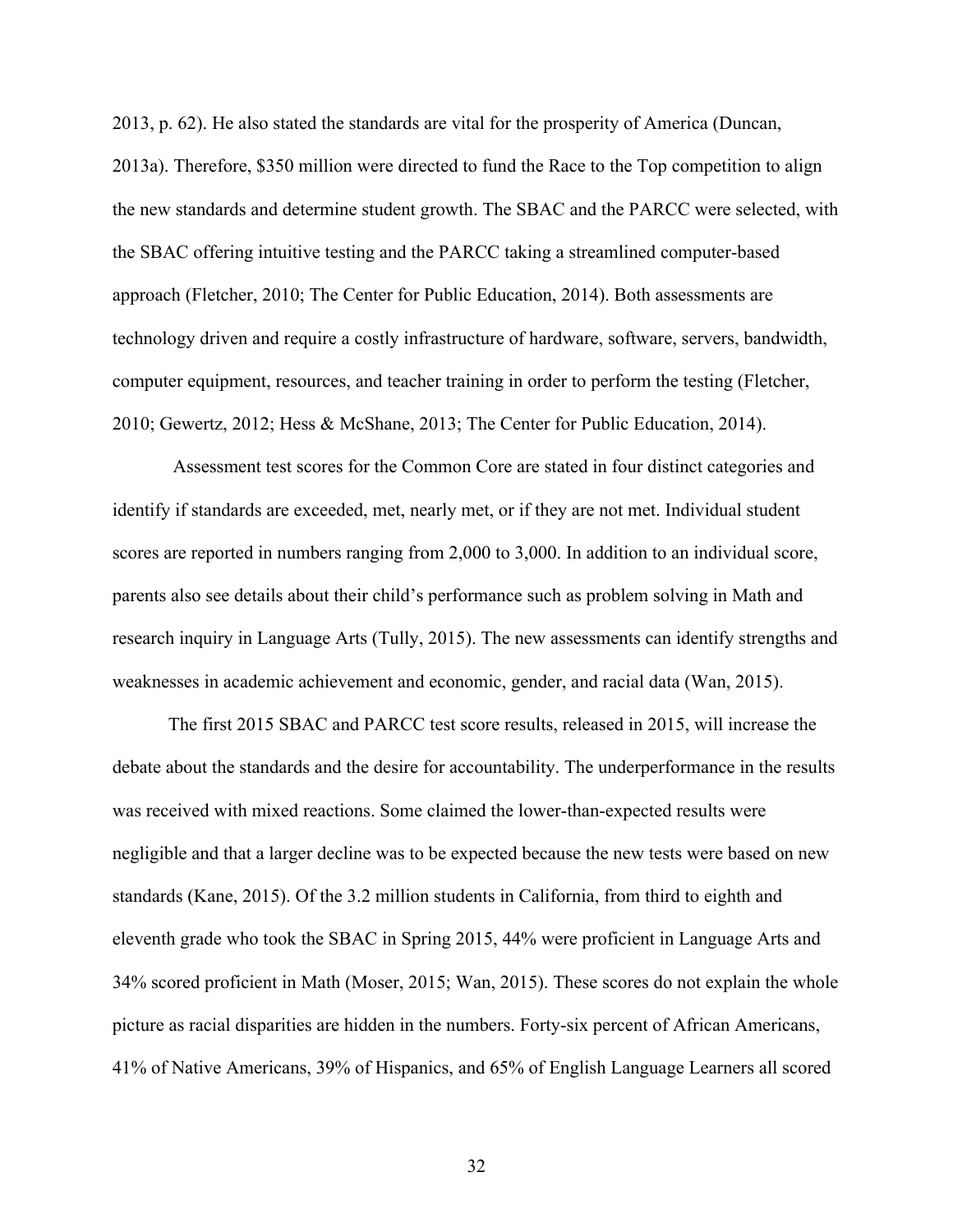in the bottom category, standards not met. In contrast, only 12% of Asians and 18% of Whites scored in this bottom category (Wan, 2015). Looking at the Math results, students from nonsocioeconomically disadvantaged homes are twice as likely to meet or exceed proficiency standards than those less fortunate (Wan, 2015). As a result, the assessment has identified achievement gaps that need to be addressed (Moser, 2015). Michael Fullan (2010), a consultant on educational reform initiatives, asserted that addressing gaps in education is important as they are the economic equivalent of a recession, and the costs to society are enormous.

In an effort to make the scores look better, some districts framed how they communicated the Common Core State Standards assessment results to parents (Camera, 2015). For example, California projected the disparities among subgroups, instead of focusing on the test scores alone. Ohio altered its scoring rubric, which inflated results, instead of showing how the scores align with the testing company's rubric (Camera, 2015). In New York, state officials claimed the scores increased, but they failed to disclose that data were altered by reducing the number of correct answers necessary, so half of the examinees passed (Edelman, 2014). In the Los Angeles Unified School District, district officials met with school leaders about communicating the scores to the community, because the scores were lower than what people typically expect (CBS News, 2015). Some people called this communication strategy framing, while others referred to it as score manipulation (Camera, 2015; Edelman, 2014). All of this was in response to the demand for educational accountability that will continue to figure prominently in public education, as states strive to deliver on the promise of the new standards (Hess & McShane, 2013). The current focus on high standards and accountability has added complexity to education (Hunzicker, 2012).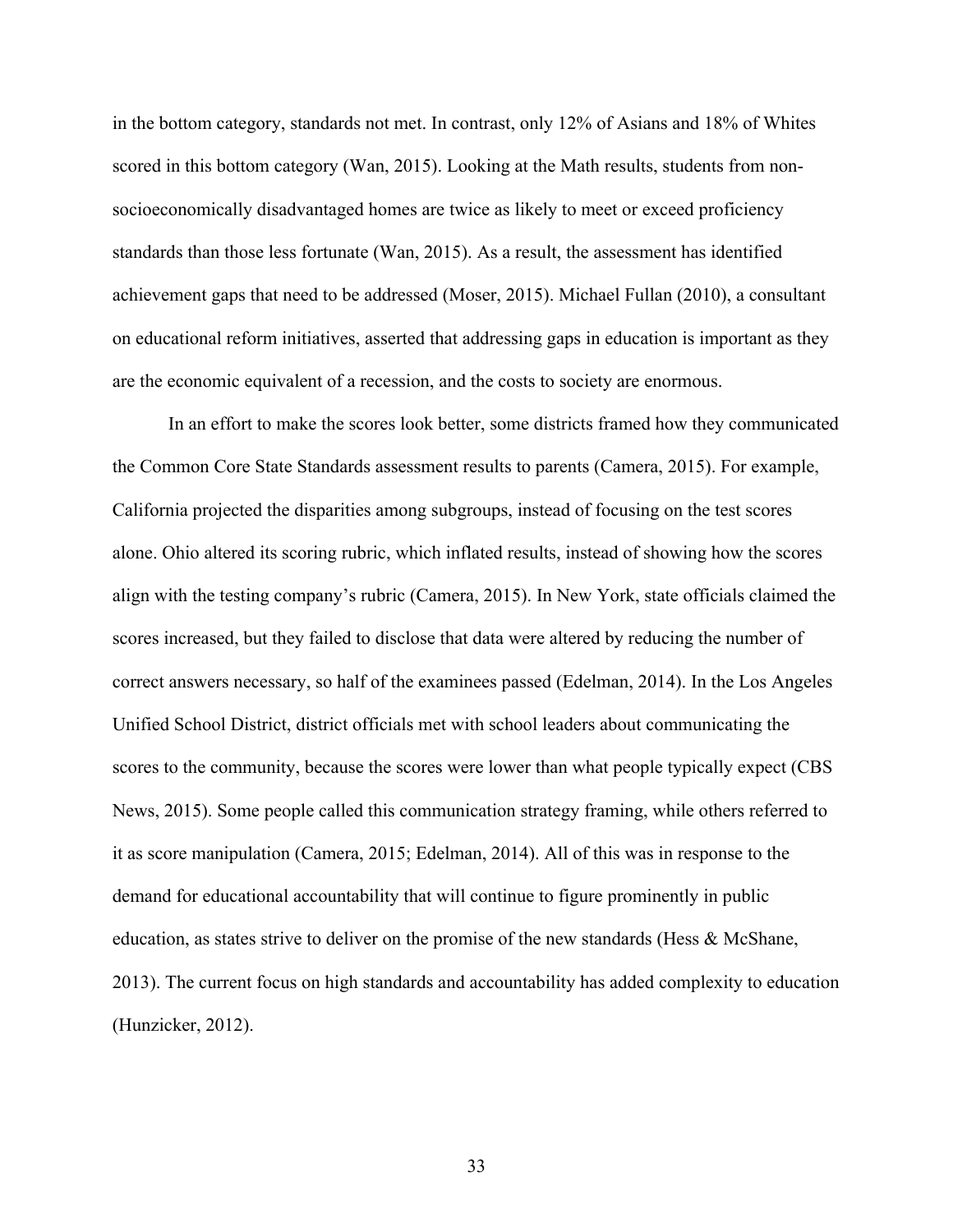The frustration over the online assessments has caused some states to abandon the tests that measure the standards' effectiveness. The PARCC originated with 26 states in affinity, but only six states and the District of Columbia use the test. The SBAC commenced with 31 states some states affiliated with both groups—and now counts 15. However, with states dropping out of the tests, comparisons remain challenging (Zernike, 2015). The intent of the Common Core State Standards is to evaluate students from around the country with common standards and assessments. With states creating their own tests, it makes it more difficult to draw comparisons (CBS News, 2015). The 2015 assessments will serve as a baseline (The Times Editorial Board, 2015).

### **Implementation and the Key Variable of Teacher Concerns and Challenges**

As districts actualize the Common Core State Standards, the districts must address the issue of teachers' concerns. Research has shown that teachers are vital to the success of a largescale change (Kwok, 2012; Luna et al., 2014; Porter et al., 2015; Stear, 2013). In this section, Research Question 2 is addressed: What are the concerns and challenges faced by teachers as they implement the Common Core State Standards?

Teachers are considered agents of change as well as instructors. Thus, the manner in which teachers embrace a new idea makes a difference. Teachers are the most important part of the change process; their perceptions are paramount (Kwok, 2012). Some teachers may see change as an opportunity, while others may view innovation as a threat to their roles as professional educators (Stear, 2013).

Understanding teachers' concerns during a change process is important for school leaders and crucial to how they proceed. Teachers have the pressure of incorporating new skills in an education system of accountability and high standards (Hunzicker, 2012). Teachers' concerns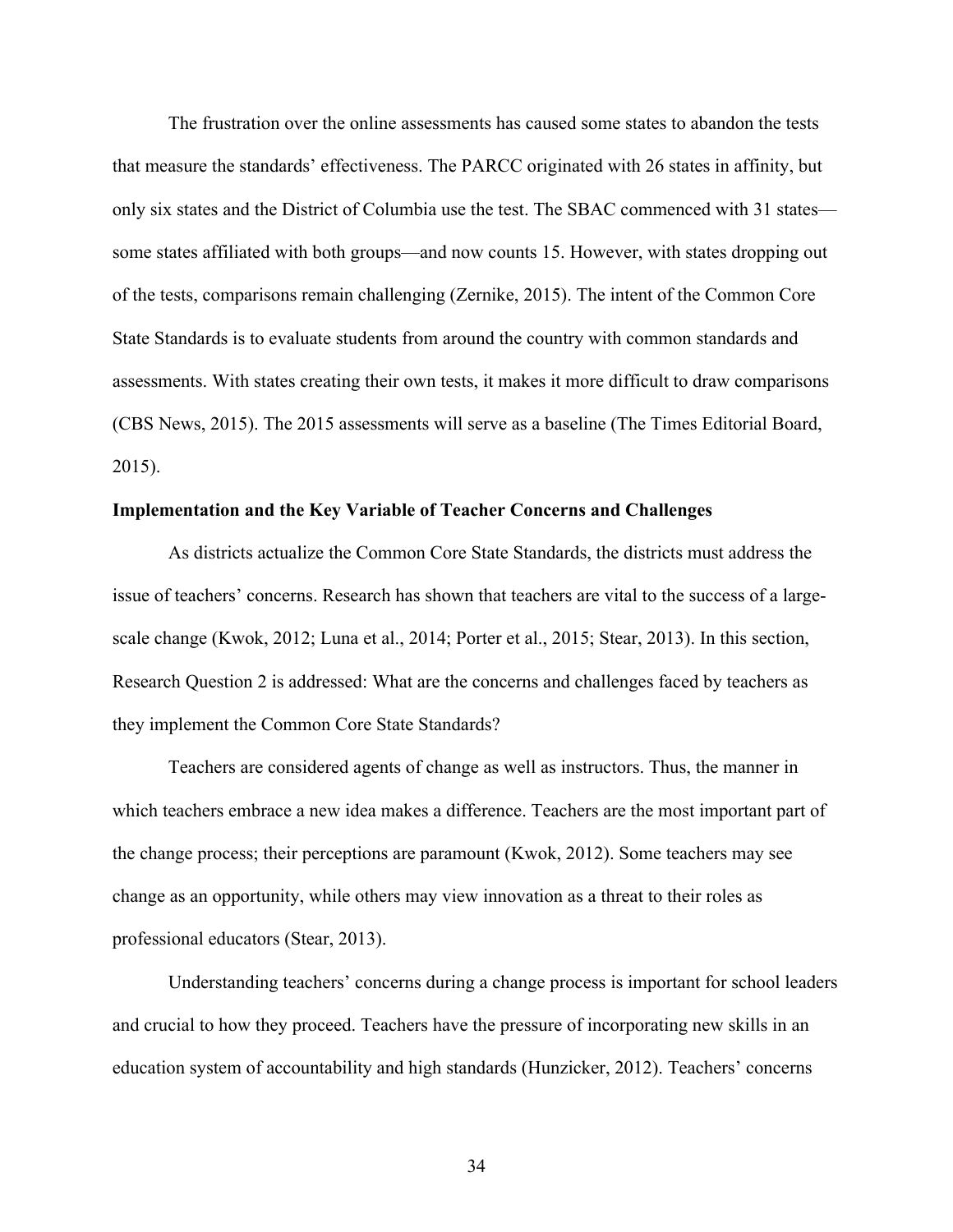and challenges may include a lack of resources, time, issues with management, or genuine dislike of the change (Stear, 2013). In addition to these factors, professional development can contribute to teachers' concerns, whether alleviating or elevating them (Kwok, 2012; Michalec, 2013).

In the first segment of this literature review, the researcher identified two conceptual models to explain the theoretical reasons for teacher concerns and challenges. The concern-based adoption model is premised upon the idea of addressing the concerns of individuals as they are engaged in an innovation, in order to increase a sense of efficacy. In contrast, the model for teacher change illustrates how attitudes or concerns are shaped by events. Both models are relevant in that a large-scale change can produce concerns and attitudes, which must be addressed for a long-lasting transformation to be successful.

The resistance and initiative fatigue theories can accelerate the understanding of teacher concerns and challenges. From a theoretical point of view, resistance seeks to explain negative attitudes toward professional development (Stear, 2013). The premise of this concept is that in order to avoid negative outcomes professional development must incorporate positive reinforcement, meet learners' needs, and involve enthusiastic teaching. A trainer who establishes a good rapport will create a process to ascribe meaning that will to promote learning (Posnick-Goodwin, 2014; Stear, 2013). Additionally, the theory of initiative fatigue states that teachers can feel deluged by a plethora of decrees. McLester (2012) explained that when initiatives are too frequent, or presented concurrently, they can subscribe to teachers' concerns, and thus impede efforts to establish viable learning practices. When a district has numerous mandates, its leaders need to demonstrate how the initiatives can be fused together with the overall district and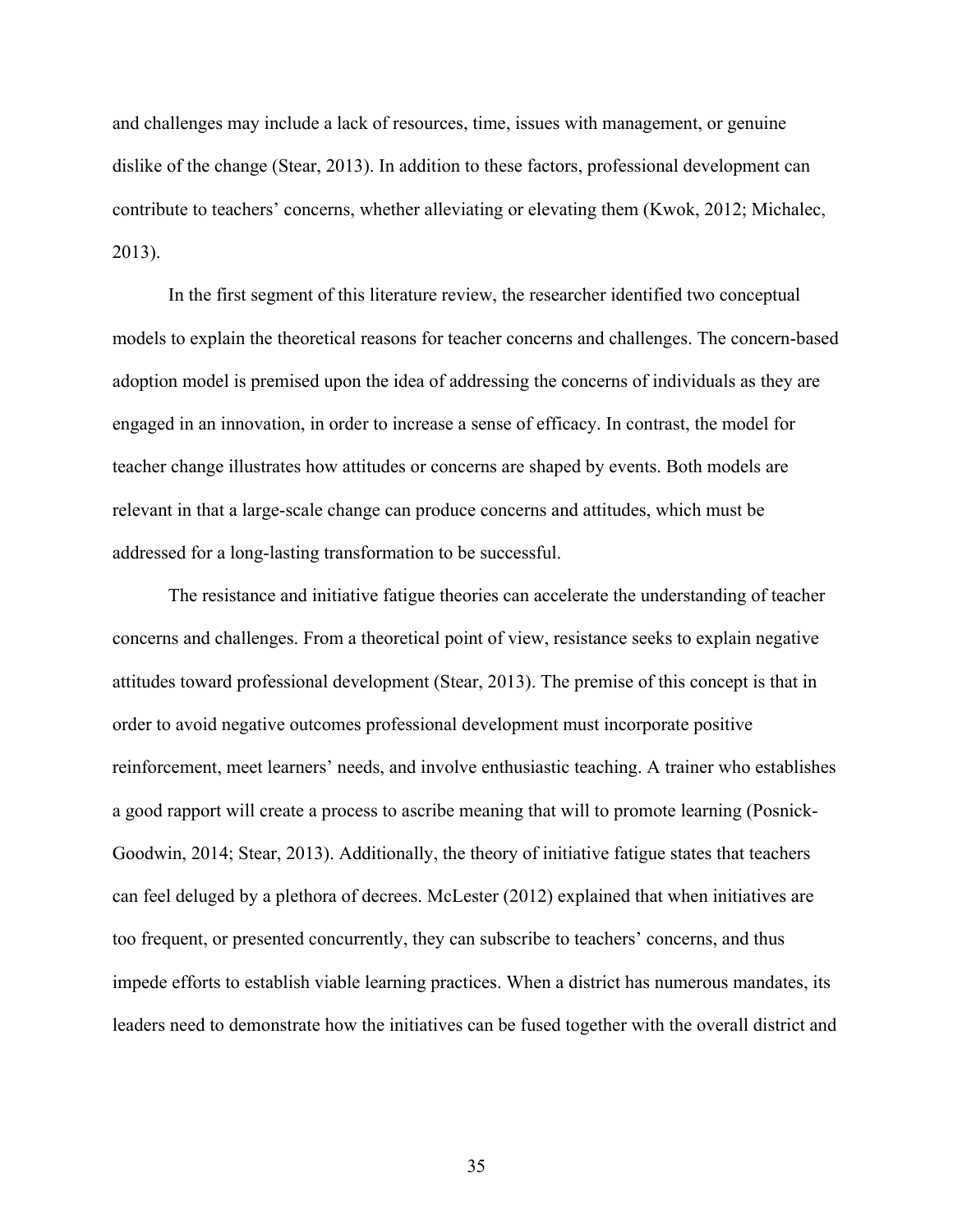site goals (McLester, 2012). Understanding and implementing these theories can create success in the face of change.

Teacher efficacy can be an important factor when implementing a new initiative, because teachers who have a greater self-efficacy feel that they can make positive changes and are more innovative (Chong & Kong, 2012; Ross & Bruce, 2007; Walker & Carr-Stewart, 2006). Bandera's theory of social cognition states there are four ways efficacy can be strengthened (Chong & Kong, 2012). First, one must demonstrate mastery; second, support and resources must be availed; third, coaching and modeling are vital; and fourth, one must possess a positive stress free state of tension or anxiety (Chong & Kong, 2012). These four strategies can sway "behavior in terms of cognitive processes (especially goal setting), motivational processes (especially attributions for success and failure), affective processes (especially control of negative feelings), and selection processes" (Ross & Bruce, 2007, p. 50). Thus, efficacy can be developed to facilitate a change initiative and reduce teacher concerns.

The emotional impact of a large-scale change can be of concern individually, as well as collectively. For that reason, leaders needs to recognize the role of emotions involved in the process of change. Professor Ruth Williams (2009) of the University of Auckland cited Bandura's view that one's beliefs impact one's choices in the determination to pursue a goal. Williams observed that understanding the significance of emotions is salient because stress and anxiety can influence educational reform (Michalec, 2013; Williams, 2009). Chong and Kong (2012) stated that teachers' well-being, adaptability, and adjustment influence teachers' abilities. Chen (2006) contended that actions are intentional and the result of emotions, along with cognition and behavior. Therefore, emotions, thoughts, and actions play a role in implementing a new program, and teachers' emotions need to be pertinent to the site leadership.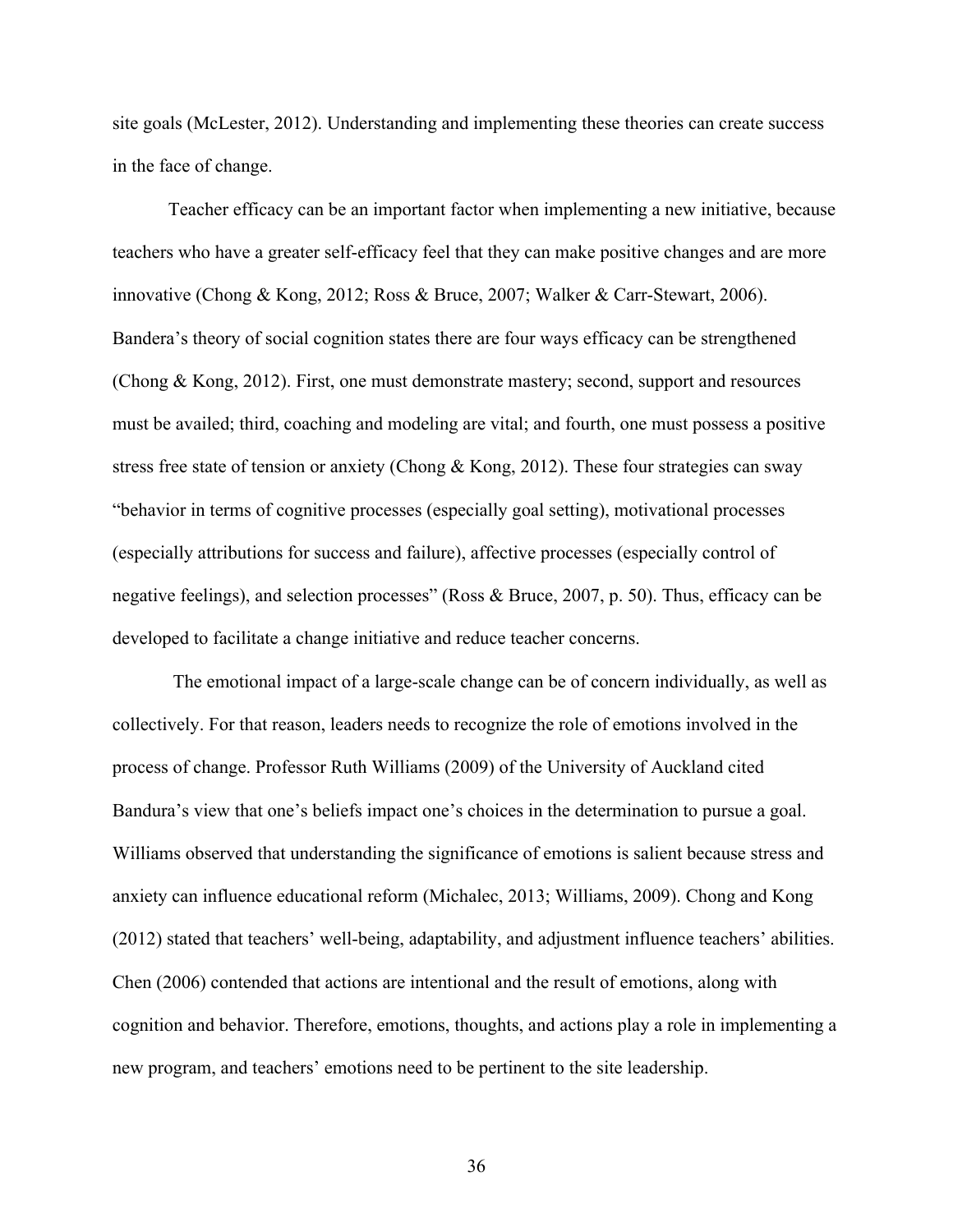Although Bandera's social cognition theory explains the interactions and emotions that influence decisions, social relationships are another facet of teacher efficacy. The social capital theory postulates that there are qualities of social relationships such as trust and altruism among participants of a community. Interpersonal relationships are said to strengthen efficacy as they involve a positive social connectedness and altruistic motives to cooperate in a group (Tseng  $\&$ Kuo, 2013). The social capital theory also maintains that individuals feel vested through their social networks and their ability to obtain influence and means as a result. Having efficacy in social capital theory is premised on an individual's ability to accomplish goals and achieve objectives, as one weighs whether the possible outcomes will produce satisfaction. The way someone deals with the social environment, manages his or her behavior, or overcomes obstacles can increase a capability to feel altruistic, empathetic, and efficacious (Tseng & Kuo, 2013). The Social Capital theory relates the importance of social relationships on efficacy, which can impact a teacher's ability to facilitate the Common Core State Standards.

### **Implementation and the Key Variable of Professional Development**

In this section, Research Question 3 is addressed: What types of professional development on the Common Core State Standards have teachers been offered, and what do they perceive has been the most beneficial?

To facilitate the objectives of the Common Core State Standards, school leaders must provide professional development to increase teachers' abilities and skills (Essawi, 2012; Gemeda, Massimiliano, & Catarci, 2013). School districts must carefully evaluate their training, as research shows the implementation of large-scale reform movements has produced mixed outcomes (Kwok, 2012). As there are many genres of professional development and different types of learners, site leaders are challenged with providing long-term professional development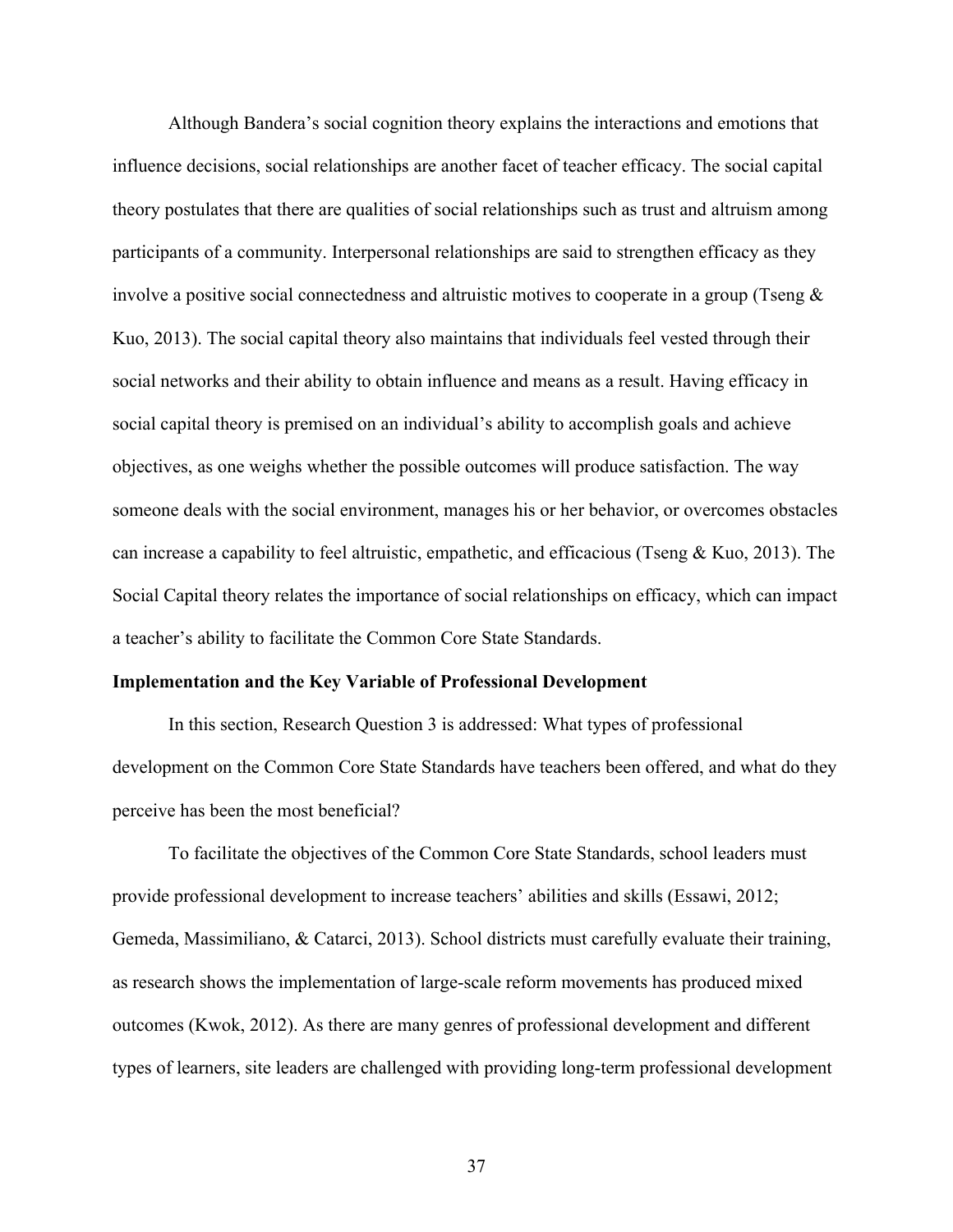that will ensure the successful implementation of the Common Core State Standards (Luna et al., 2014; Wilhoit, 2012). The site leadership needs to utilize a multifaceted approach for a quality professional development program (Guskey & Sparks, 1991). Professional development and follow-up assessment(s) are important to the success of the Common Core State Standards, as both are deemed critical to the standards' ongoing success (Essawi, 2012; Porter et al., 2015).

To effect changes in behavior, professional development can be delivered in various formats, settings, and time periods. The training can be structured as formal or informal, planned or unplanned, or on a collective vs. individual basis (Gemeda et al., 2013). Research shows that professional development needs to encourage actions that are specific, measurable, and observable and provide feedback or reflection (Bambrick-Santoyo, 2013; Chong & Kong, 2012; Runhaar, Sanders, & Yang, 2010). The reality is that professional development is aimed at adults, which explains why it requires an understanding of adult learning theories, as this knowledge is essential for effecting change in the behavior of adults (Essawi, 2012; Galloway & Lesaux, 2014; Gemeda et al., 2013).

Collaboration is an effective professional development approach. As a form of knowledge sharing, collaboration develops social capital and promotes innovation within organizations (Lave & Wenger, 2014). In order for a collaborative learning design to be effectual, it must be connected to one's profession, be ongoing and rigorous, and encourage strong connected relationships among the members (Swan, Day, Bogle, & Matthews, 2014; Tseng & Kuo, 2013). For example, the Stanford Redesign Program advocates a collaborative approach between administrators and teachers. The program recommends a changeover from accountability and a move toward an environment of learning (McLester, 2012). According to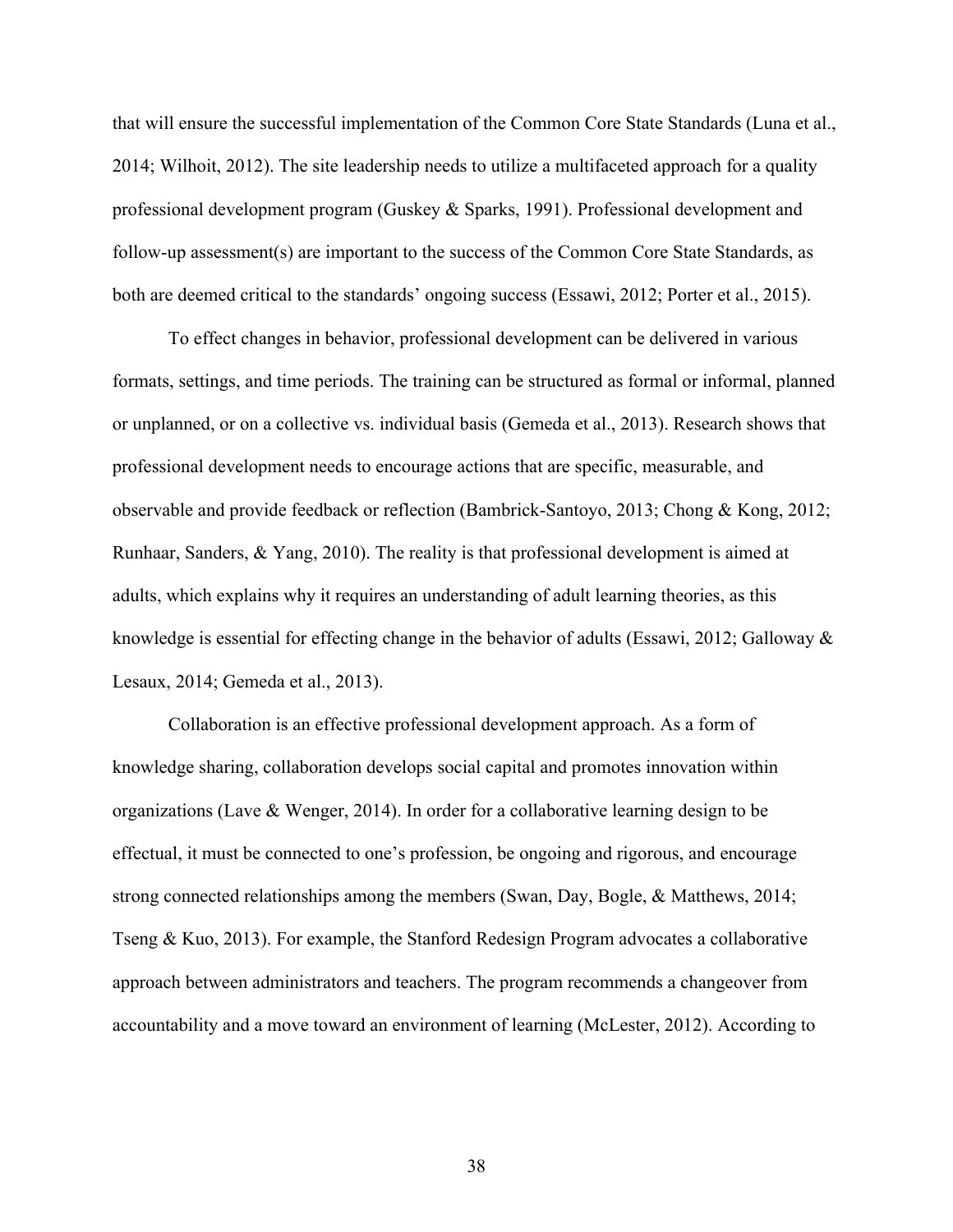Matt Davis (2012), a collaborative learning culture is a school community in which everyone feels he or she can learn from one another.

A community of practice is a participative approach that was first conceptualized as a legitimate form of peripheral participation in 1991 by and Jean Lave and Etienne Wenger (2014). Lave and Wenger (2014) assert that in a community of practice the members need to have a commitment in which they can learn from each other and develop a repertoire of experiences and tools that can be shared over time. More importantly, the members need to be considered practitioners who have a shared identity and seek to engage because they share a passion. Whether people are practicing in a small or large group, or sharing online, each structure involves a network of people coming together for a shared purpose (Tseng  $& Kuo, 2013$ ). Lave and Wenger (2014) said, "Communities of Practice are groups of people who share a concern or a passion for something they do and learn how to do it better as they interact regularly" (p. 1).

Appreciative inquiry is another participative, collaborative approach. It involves the art and practice of inquiry with the intention of "strengthening a systems capacity" (Walker & Carr-Stewart, 2006, p. 22). This approach reveals that what makes one feel most alive, dynamic, and consequently "most effective, and most constructively capable in economic, ecological, and human terms" (Walker & Carr-Stewart, 2006, p. 22). This is a paradigm in which professionals engage in a community in which they also "accept the complexity and subjectivity of the world" (Walker & Carr-Stewart, 2006, p. 23). Practicing appreciative inquiry can enhance professional development or a professional learning community.

Self-directed learning is an alternative form of professional development with a structure best used for independent learners who can create goals and determine their own learning needs (Cremers, Wais, Wesselink, Nieveen, & Mulder, 2013). For these individuals, there is an internal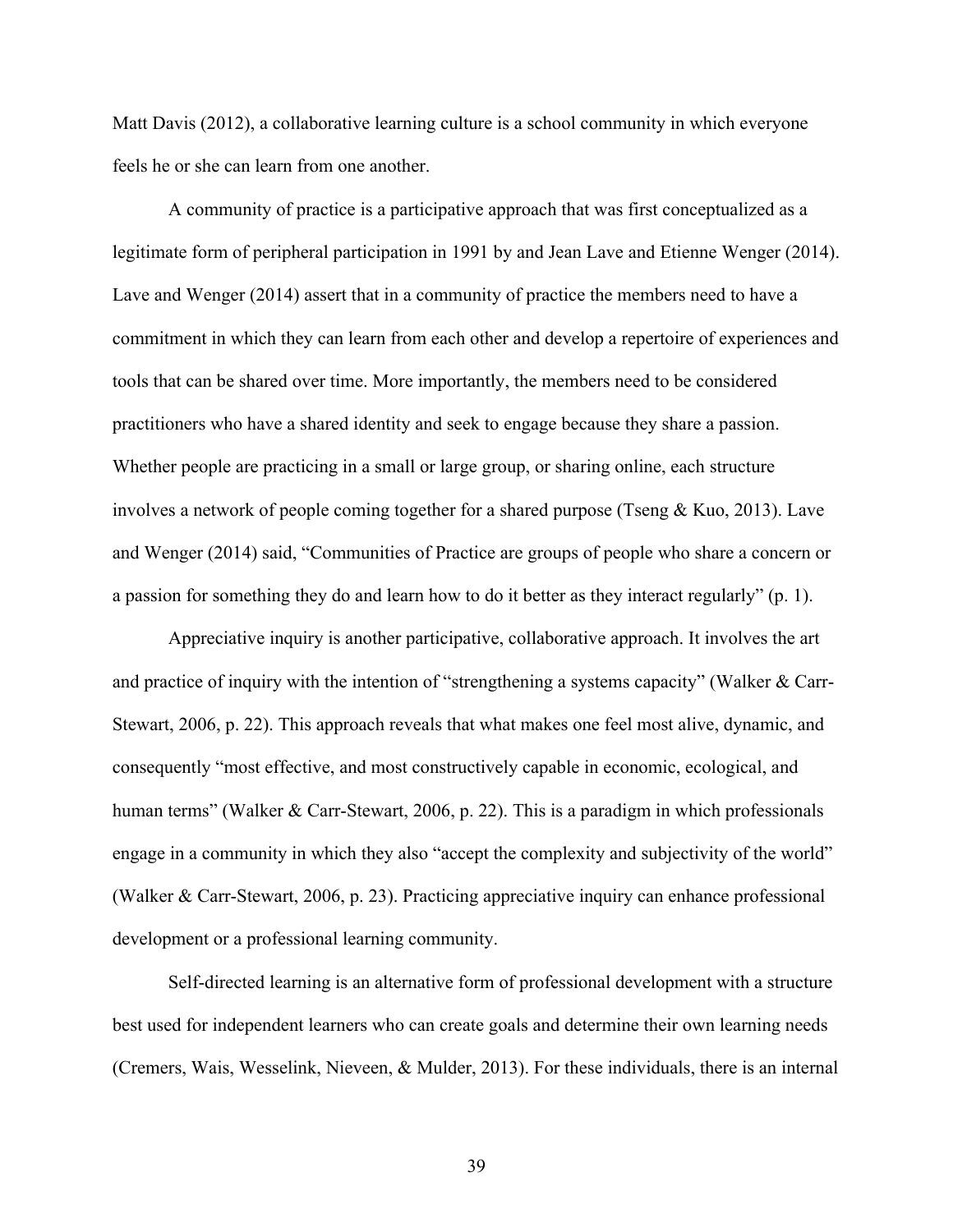desire to work toward their own learning goals. Self-directed learning has an inherent social component, due to the need for trust and safety (Cremers et al, 2013). This form of professional development utilizes technology, and a district can use a self-directed approach to stimulate thinking, communication, and an engaging environment for the learner.

Professional development can include a technological format. The use of technology in the form of video can be advantageous in developing self-awareness, providing insight into one's assets and deficits, and developing a sense of mastery and stimulates a deep analysis and conversation about instruction (Kuter, Gazi, & Aksal, 2012). Other types of propitious technology include classes streamed in real-time, and collaborative online structures (McLester, 2012). Some districts also use online groups of practitioners, which have become a new, engaging strategy for teachers to develop their knowledge and abilities. Studies of online groups show that a teachers' feeling of efficacy increases and contributes to the realization of professional development, as well as student achievement.

According to Kwok (2012), additional work is needed to evaluate the effects of collaboration with technology while implementing educational innovations. Although these information and communication technologies (ICTs) are valuable, practitioners caution against using ICTs as a substitute for interpersonal communication, because they reduce the humanistic aspect associated with a face to face community of practice (Tseng  $& Kuo, 2013$ ). Because today's society is characterized by changes in communication and informational technologies, people can make choices as to how they can interact. As a result, technological communication must also be socially engineered and requires a meaning making process in professional development (Essawi, 2012). Therefore, it is vital that professional development includes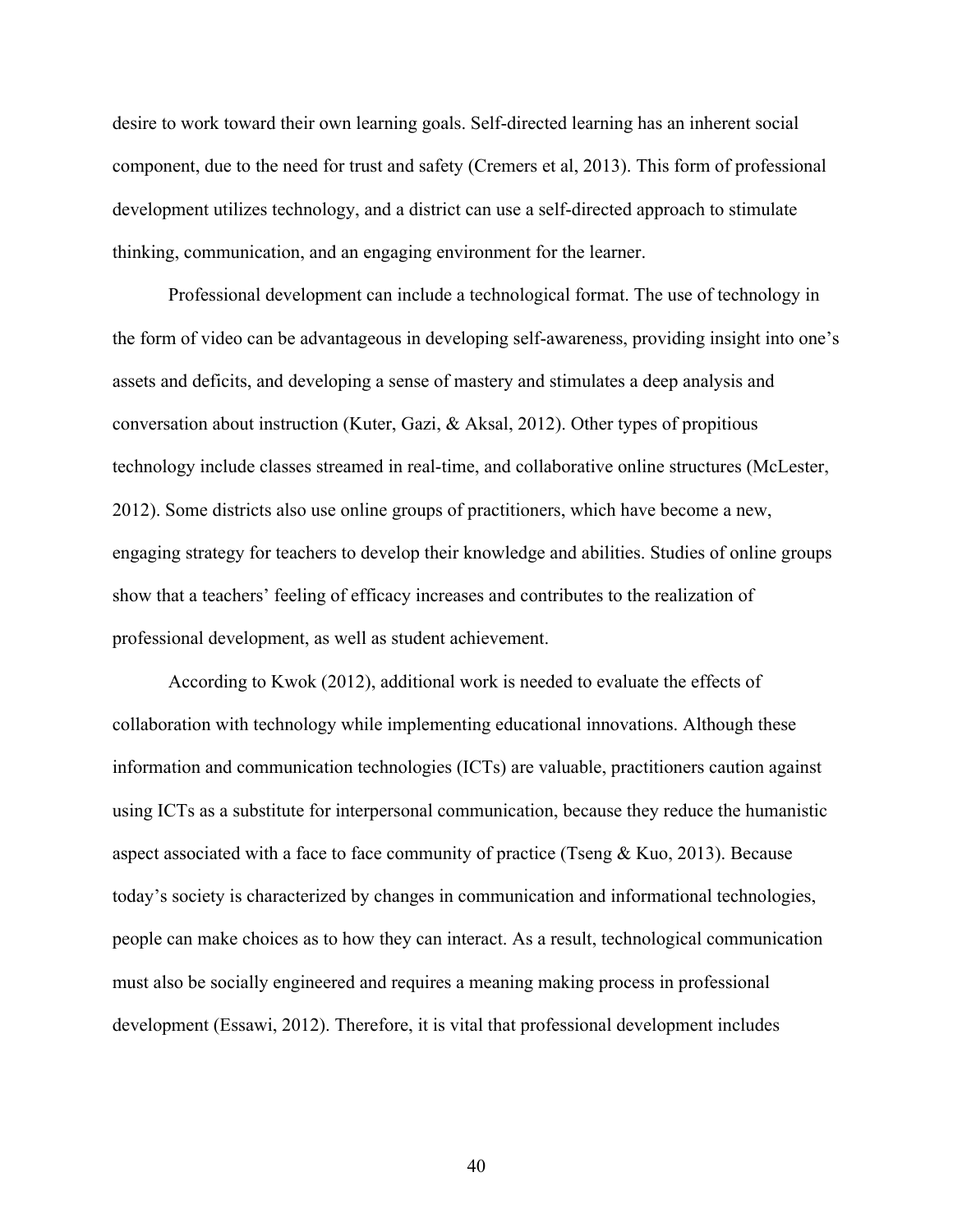participants' thoughts, experiences, and skills (Gemeda et al., 2013). Districts may strive to consider their approaches to professional development in order to meet different objectives.

### **Implementation and the Key Variable of Leadership**

Leadership at the site level is a salient quality in a transition when implementing change at the site level, leadership is important to facilitate success in implementing the Common Core State Standards. In this section of the review, Research Question 4 is addressed: What do teachers still need from their site leadership to make the implementation of the Common Core State Standards successful?

The Common Core State Standards represent a significant change in the U.S. education system. To facilitate this transformational change, leadership can influence teachers and motivate them to question old assumptions and create new outcomes (Beers, 2013; Runhaar et al., 2010).

A social change requires an understanding of theory, and one way for leaders to gain that knowledge is with Bandera's social cognition theory. The theory explains the interactions of individuals and the factors that impact change. This mental model postulates that preexisting beliefs are powerful predictors of behavior and is based on a social, dynamic, and reciprocal paradigm that takes into account people, behaviors, and the environment itself (Chong & Kong, 2012). Using a social cognitive approach, leaders can facilitate the relationship between interactions and change (Kezar, 2001).

Judith Zimmerman (2011) maintained that in order for leadership to create an organizational change a leader's efficacy is an essential factor. The connection between leadership and efficacy is an integral part of preparing for change. According to Walker and Carr-Stewart (2006), there is very little research on the efficacy of educators. The authors stated that administrators who gain skills/knowledge and believe in their own effectiveness can be more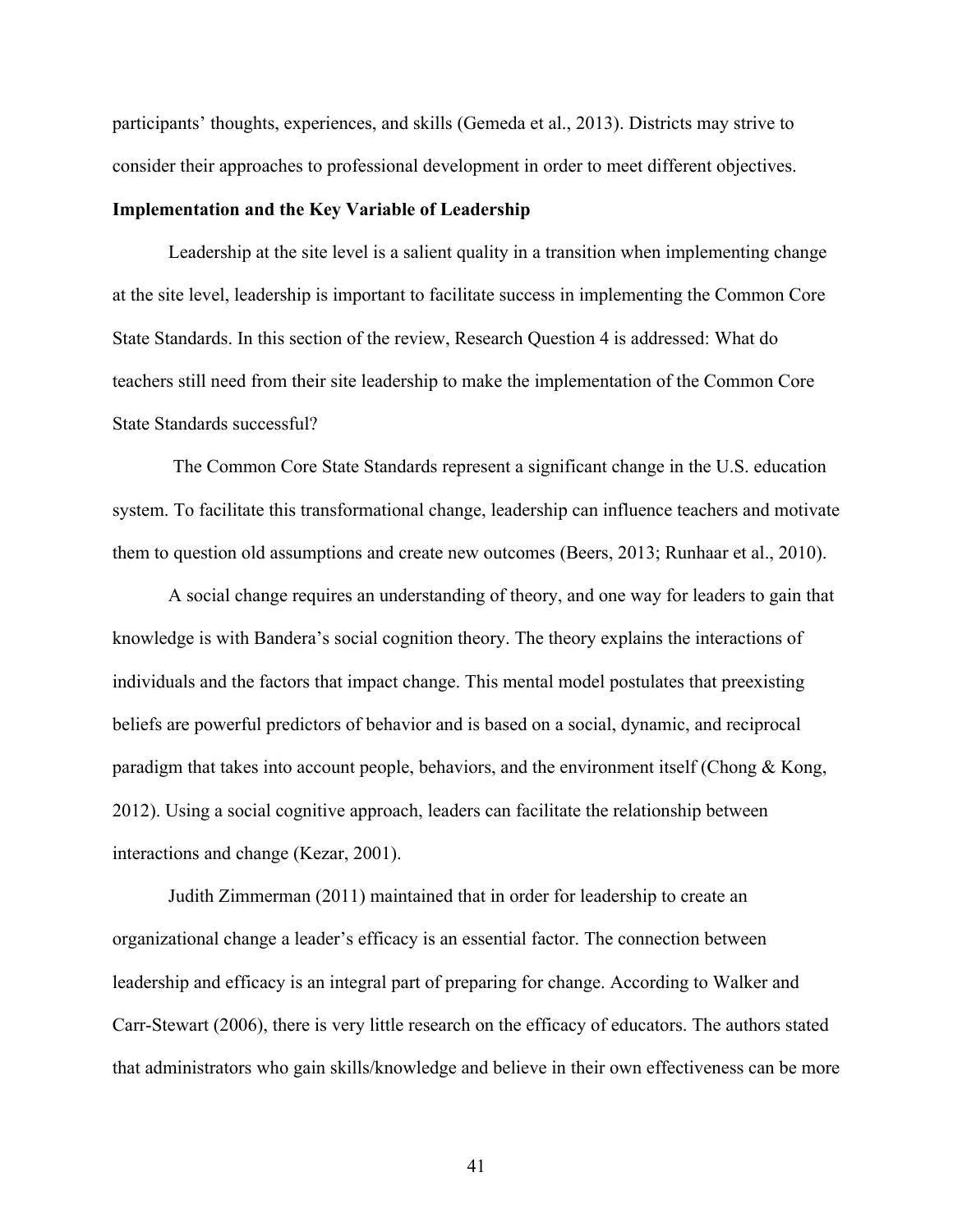influential in empowering teachers. This suggests that the ability, efficacy, and effectiveness of a school leader are profound in guiding school reform (Gemeda et al., 2013; Walker & Carr-Stewart, 2006). Sue Beers (2013) a K–12 curriculum director in Iowa, suggested that school leaders assess their own abilities in order to facilitate change and understand the transformative nature of instruction. In addition to an understanding of the transformation process, leaders must have an awareness of their own capabilities to lead a large-scale change.

In *Leading Change*, Kotter (2012) emphasized the need for leadership to possess transformative qualities. His model shows the importance of a solid base of support and new approaches that must be incorporated into the culture to produce successful change. Susan McLester (2012) illustrated this idea as she argued for a distributed leadership model, in which teachers feel empowered, which ultimately leads to more influence and sustainability. In the article *Teachers' Professional Development in Schools: Rhetoric versus Reality*, the authors concurred that a top-down management approach is ineffective and hinders change (Gemeda et al., 2013). Others have agreed that one must move from a top-down approach toward a leadership style that emphasizes relationships and collaboration (Shapiro & Gross, 2013). Therefore, an inclusive leadership approach is important in effecting change.

The research illustrates the significance of a participatory and reciprocal relationship between leadership and teachers in order to create a transformational change such as the Common Core State Standards. The literature also reveals the need for leadership to be savvy in organizational change and understand the theories behind the change process. To illustrate that point, Dr. Williams (2009) contends that a leader must be aware that people are not as concerned with change as they are about the process of transition to that change. The transition time can be seen as a disturbance when significant change is initiated. Disturbances can create opposition,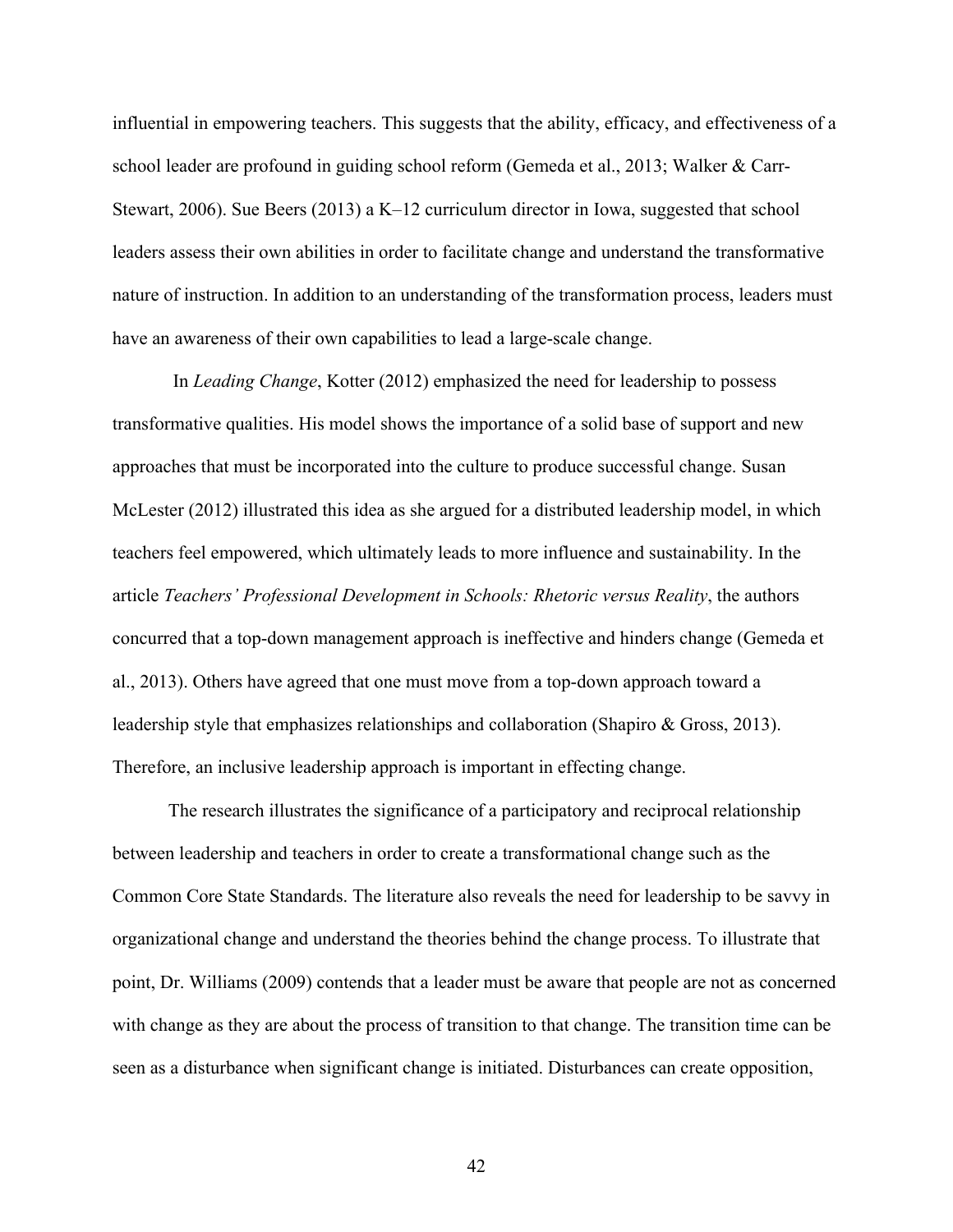emotional reactions, a turbulent environment, as well as positive aspects and opportunities (Shapiro & Gross, 2013). This indicates a need for leadership to understand the human condition, which is why Pink advocated that organizations understand what motivates people. He advised that organizations allow for the intrinsic drive along with people's need for autonomy and creativity (Pink, 2009). Therefore, leaders must be salient in leadership strategies but also in human dynamics and motivational theories.

### **Summary**

The Common Core State Standards represent a seismic shift in education; therefore, implementing them is critically important (Noguchi, 2013). Kirst, professor emeritus at Stanford University, suggests there will always be some kind of pushback to something that creates a large shift in education (Rix, 2013). He noted it would take 5 years to assess the Common Core State Standards fairly (The Editorial Board, 2015). Much can be learned and changed during this implementation period. Inspired by this vision of a global society and 21st century prowess, the Common Core State Standards were developed to assure that students graduate with the abilities they will need in higher education and to be globally competitive (Noguchi, 2013). The standards are a major educational reform and a huge investment in time, money, materials, and technology. Teacher feedback is vital to the implementation, as teachers are responsible for creating changes.

Discovering how the Common Core State Standards have impacted teacher practice in curriculum, instruction, and assessment, finding out what teachers' concerns and challenges are, gaining insight into the professional development that is most effective, and receiving feedback on what assistance site leadership can provide is all valuable information. The success of the implementation of the Common Core State Standards is at stake, as it can either lead to a systemic change in education or it can end up as yet another failed initiative.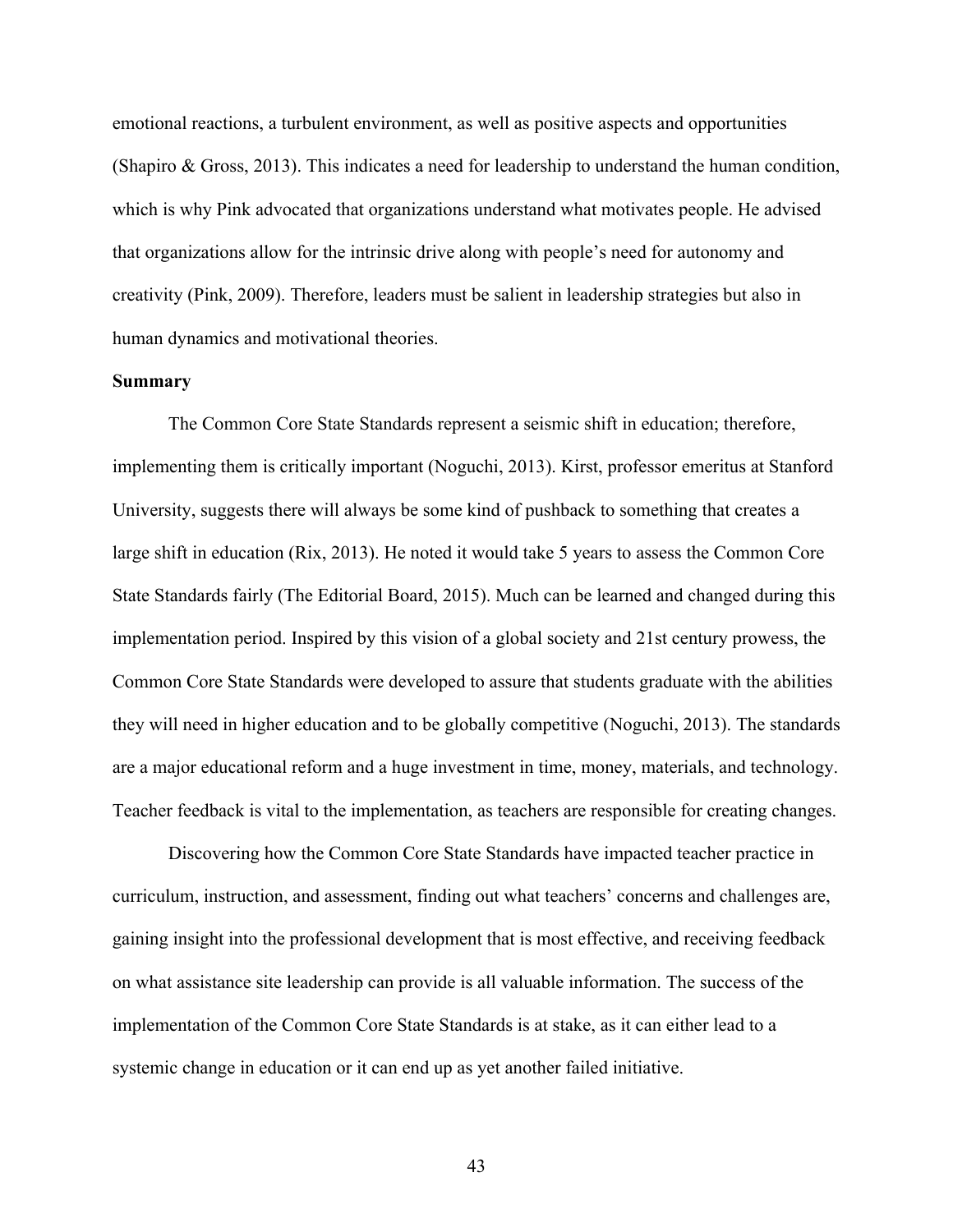#### **Chapter 3: Methodology**

This chapter provides specific information regarding the research methodology and rationale. The chapter begins with the research methodology and rationale, setting, population, sample and sampling procedures, instrumentation, data collection procedures, data management, data analysis and reporting, positionality, and concludes with a chapter summary.

The purpose of this study was fourfold: to determine how the implementation of the Common Core State Standards has changing teacher practices related to curriculum, instruction, and assessment; to investigate the concerns and challenges faced by teachers as they implement the Common Core State Standards; to determine the professional development teachers have been offered, and what they perceive has been most beneficial; and to determine what teachers still need from their site leadership to make the implementation of the Common Core State Standards successful.

This study examined the experiences and perceptions of teachers in purposely chosen California school districts of various sizes who have been engaged in the process of implementing Common Core State Standards for 1 or more years. The study focused on the following four research questions:

- 1. How, if at all, has the implementation of the Common Core State Standards changed teacher practices related to curriculum, instruction, and assessment?
- 2. What are the concerns and challenges faced by teachers as they implement the Common Core State Standards?
- 3. What types of professional development on the Common Core State Standards have teachers been offered, and what do they perceive has been the most beneficial?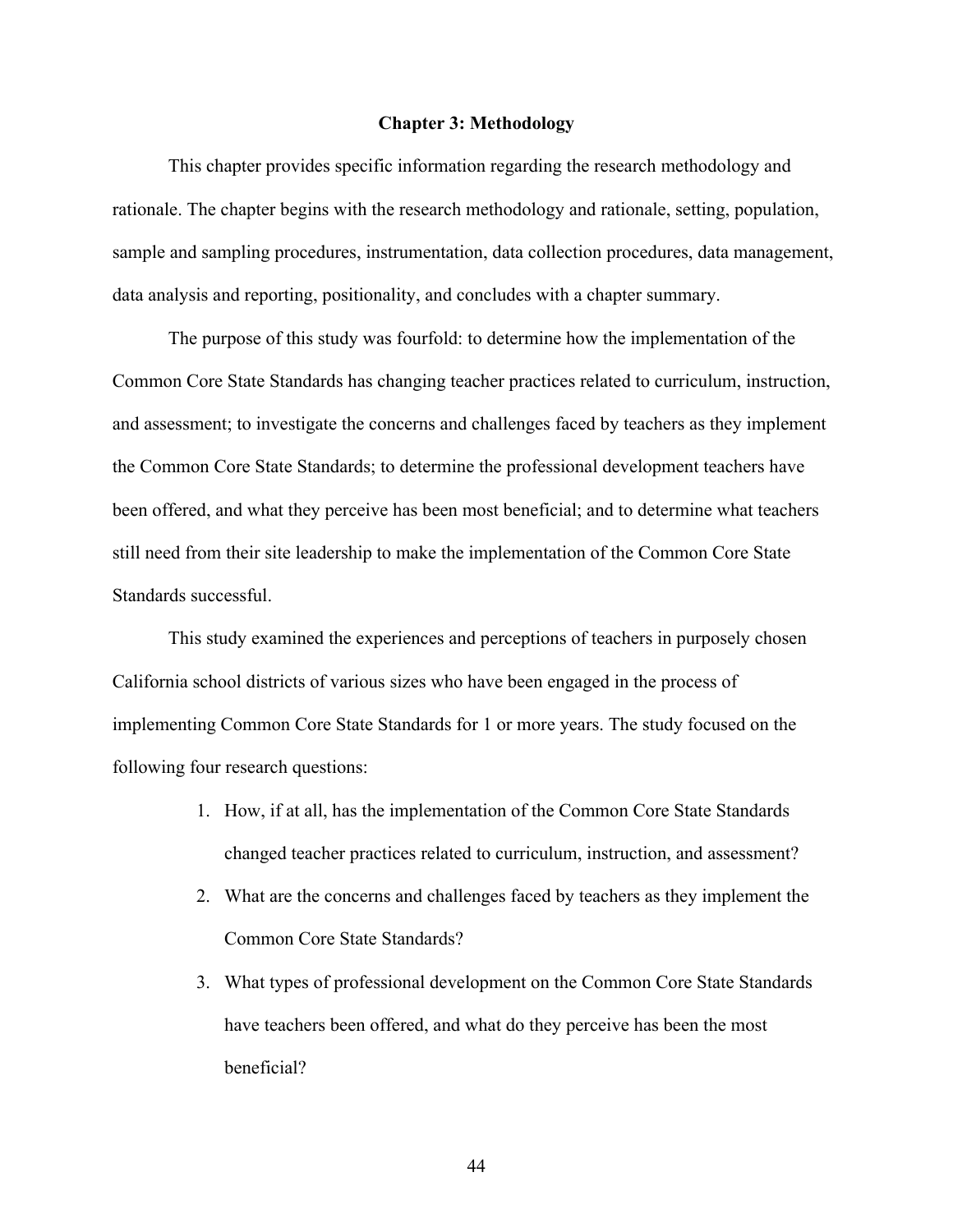4. What do teachers still need from their site leadership to make the implementation of the Common Core State Standards successful?

### **Research Methodology and Rationale**

This research study utilized a sequential explanatory mixed methods design. According to Creswell (2014), this format is one in which the researcher initially conducts research that is quantitative and analyzes the results. The researcher then employs a qualitative instrument. Through this design, the qualitative research builds upon the quantitative research in an effort to further explain the initial data. Therefore, this was a sequential design, as the first phase was quantitative and the second phase was qualitative. This two-phase methodology involved a sequence of information gathering, using different methods, in order to collect more in-depth data.

The origins of the sequential explanatory mixed-methods design can be found in the 1980s and the 1990s with work by individuals in a myriad of fields such as "evaluation, education, management, sociology, and health sciences" (Creswell, 2014, p. 217). The term mixed methods is a synonym for mixed methodology, quantitative and qualitative methods, integrative or synthesis; however, "recent writings tend to use the term mixed methods" (Creswell, 2014, p. 217). The premise of a mixed methods design is it is comprised of a "collection of both qualitative (open-ended) and quantitative (closed-ended) data in response to research questions or hypothesis" (Creswell, 2014, p. 217).

In the first phase of this study design, the researcher obtained quantitative (and some qualitative) data from a group in the form of a survey. The survey was administered in order to obtain as much information as possible from a broad-based group. Teacher participants were asked to respond to an online survey. An advantage of this design is that the survey could be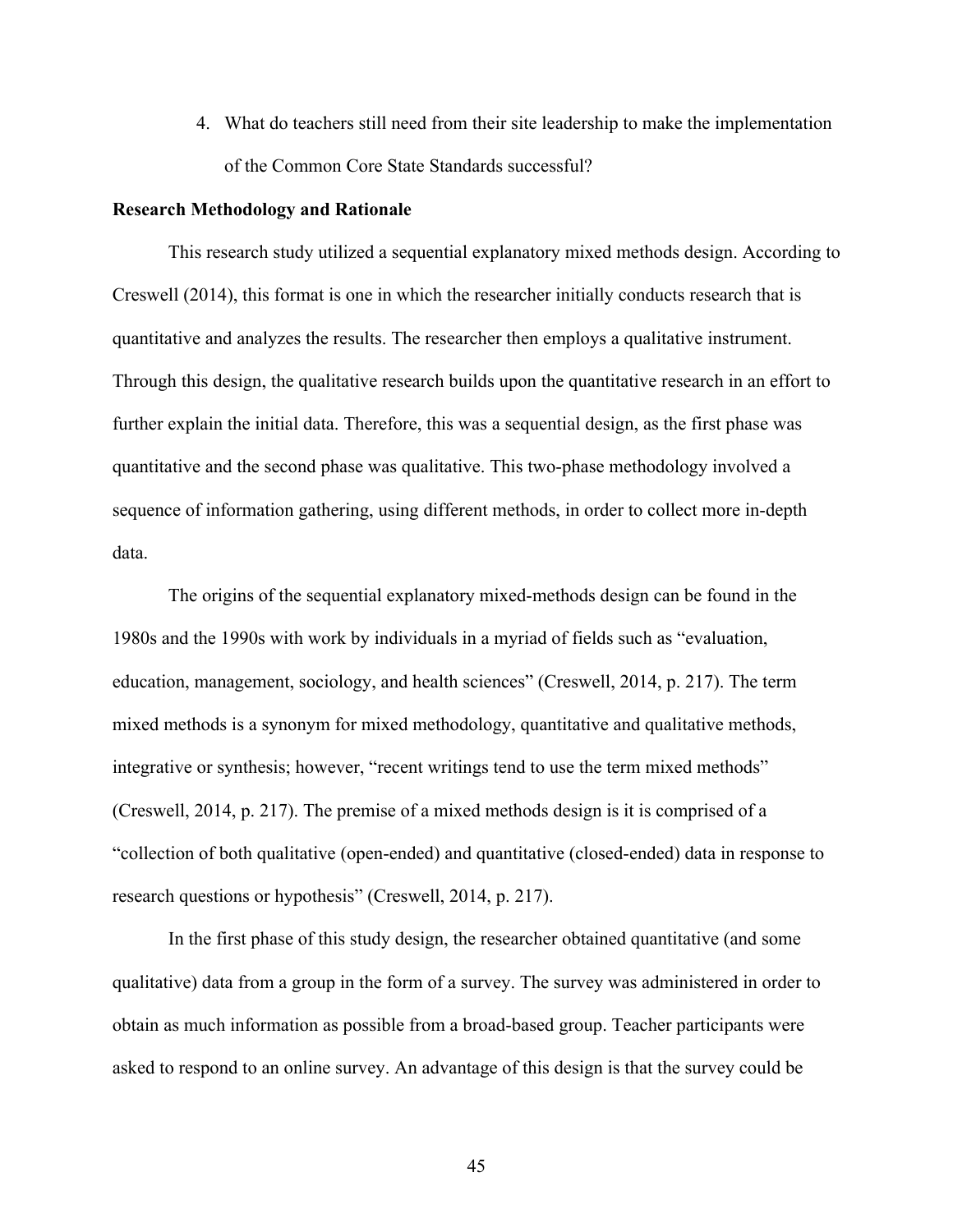administered electronically, and a significant amount of data could be gleaned. The disadvantage of this design is that survey responses were limited to the questions, and additional information may be needed in order to explain a phenomenon.

The second phase of this study design involved interviewing individuals who volunteered to participate in an interview, and this phase was strictly qualitative. Participants in this second phase further explained and elaborated upon their experiences and perceptions. The advantage of this phase was that the researcher ascertained data from individuals who wished to share additional information. The researcher conducted the interview with five open-ended questions, which allowed for a deeper level of explanation. The disadvantage of this phase was that fewer people chose to participate, as it required additional time on their part.

The sequential explanatory mixed methods design was especially appropriate for this particular study, as the researcher ascertained data in a sequential method. Ultimately, this design gave the researcher with an opportunity to perform the study in a two-phase sequence. It also allowed the researcher to use two different instruments in the pursuit of understanding the phenomenon of the implementation of the Common Core State Standards.

### **Setting**

This study took place in California. The study focused on teachers in public schools districts whom experienced the implementation of the Common Core State Standards and work in school districts of various sizes. Table 1 displays school district names and their corresponding student population figures from the 2015–2016 school year, as provided by the School Accountability Report Card (SARC) and published by the California Department of Education.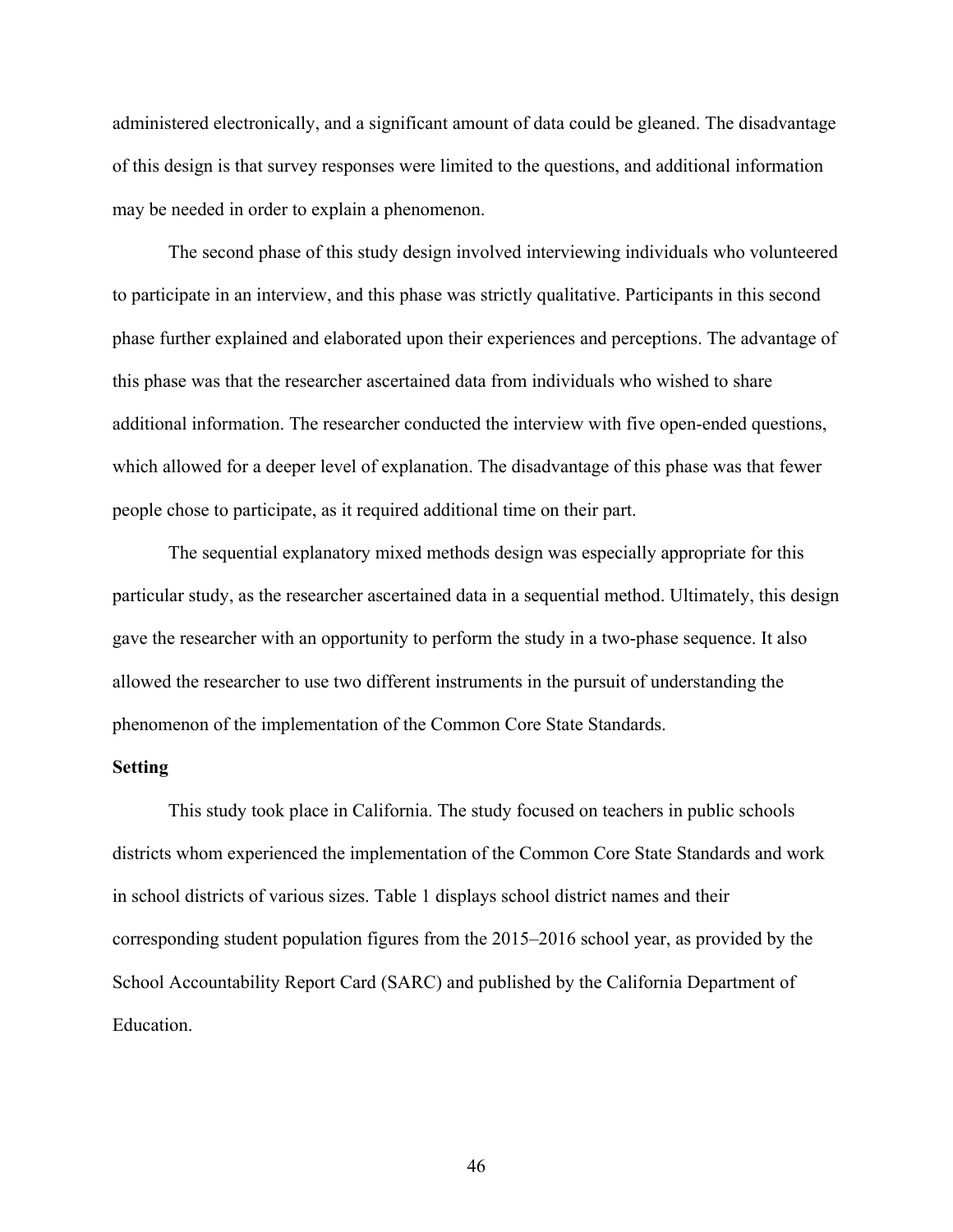### **Population, Sample, and Sampling Procedures**

**Population.** The target population includes all K–12 classroom teachers who were currently involved in the transition to the Common Core State Standards. The group was drawn from three California school districts of different population sizes, as shown in Table 1.

Table 1

|                                 | Portola Valley         | Hope                   | San Jose       |
|---------------------------------|------------------------|------------------------|----------------|
|                                 | <b>School District</b> | Elementary             | Unified School |
|                                 | 2015-2016              | <b>School District</b> | 2015-2016      |
|                                 |                        | 2015-2016              |                |
| Enrollment                      | 678                    | 316                    | 33,184         |
|                                 | (Grades K-8)           | $(Grades K-6)$         | (Grades K-12)  |
|                                 |                        |                        |                |
| African American                | 1.4%                   | 3.20%                  | 2.7%           |
| American Indian or Alaskan      | $0.0\%$                | $0.00\%$               |                |
| Native                          |                        |                        |                |
| Asian                           | 6.2%                   | 5.40%                  | 12.9%          |
| Caucasian                       | 68.5%                  | 54.10%                 | 24.3%          |
| Filipino                        | $0.0\%$                | $0.90\%$               | 1.9%           |
| Hispanic / Latino               | 14.3%                  | 34.80%                 | 53.3%          |
| Native Hawaiian / Pacific       | 1.1%                   | 0.30%                  | 0.4%           |
| Islander                        |                        |                        |                |
| 2 or more races or multi-racial | 6.7%                   | 1.30%                  | 3.7%           |
| Other                           | 1.8%                   |                        |                |
| <b>Special Education</b>        |                        | 13.3%                  |                |
| Fee/Reduced Lunch               |                        | 31.6%                  | 48.4%          |
| Economically/Socioeconomically  | 8.1%                   | 31.60%                 |                |
| Disadvantaged                   |                        |                        |                |
| Students with Disabilities      | 8.4%                   | 13.30%                 |                |
| <b>English Learners</b>         | 3.7%                   | 15.80%                 | 22%            |
| Foster Youth                    | $0.0\%$                |                        | 0.003          |

### *Student Demographics by School District*

*Note*. The data in this table are from "School Accountability Report Cards" by California Department of Education, 2014. Copyright 2014 by California Department of Education. Reprinted with permission.

**Sample.** This study had two sample groups. The first sample group consisted of

participants from the target population who responded to the survey. For the second stage of the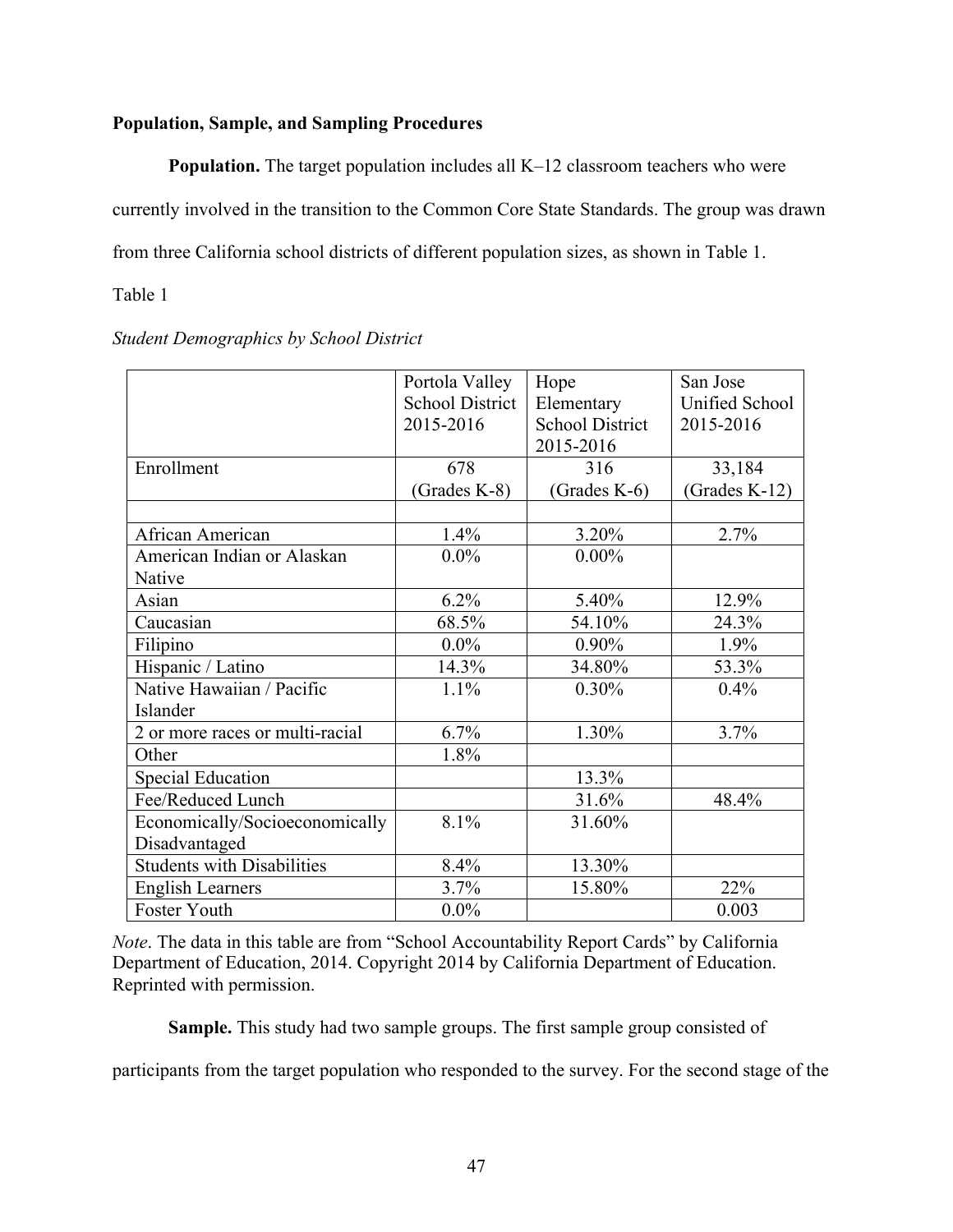study, the sample included participants who agree to be interviewed and provided contact information.

**Sampling procedures.** The sampling procedure involved several steps to accomplish the two phases. First, the researcher identified the California school districts targeted for this study that met the objective of having different sizes and student demographics. Second, the researcher contacted each district requesting permission to perform the first phase of the study (see Appendix A). Then, upon IRB approval, the researcher asked the contact at each district to disseminate the introductory e-mail provided by the researcher with a link to the study. Fourth, the researcher contacted the participants from the survey phase who elected to participate in the second phase of the study, which was the follow-up interview.

### **Human Subject Considerations**

To protect the participants in the study, the researcher completed the Social and Behavioral Research for Human Subjects Consideration training via the Collaborative Institutional Training Initiative (CITI), as a standard protocol for similar social science research (see Appendix B).

Permission to conduct this study was obtained from either the superintendent or district designee responsible for research approval in each of the three school districts to be included in this study. Once district permission was obtained, the researcher sought and obtained Pepperdine University's Graduate Professional Schools IRB approval (see Appendix C).

Teachers within each district first received an electronic letter of introduction from the researcher with a link to the study (see Appendix D). The letter described the nature of the study, the data collection methods that would be used, and it included information regarding the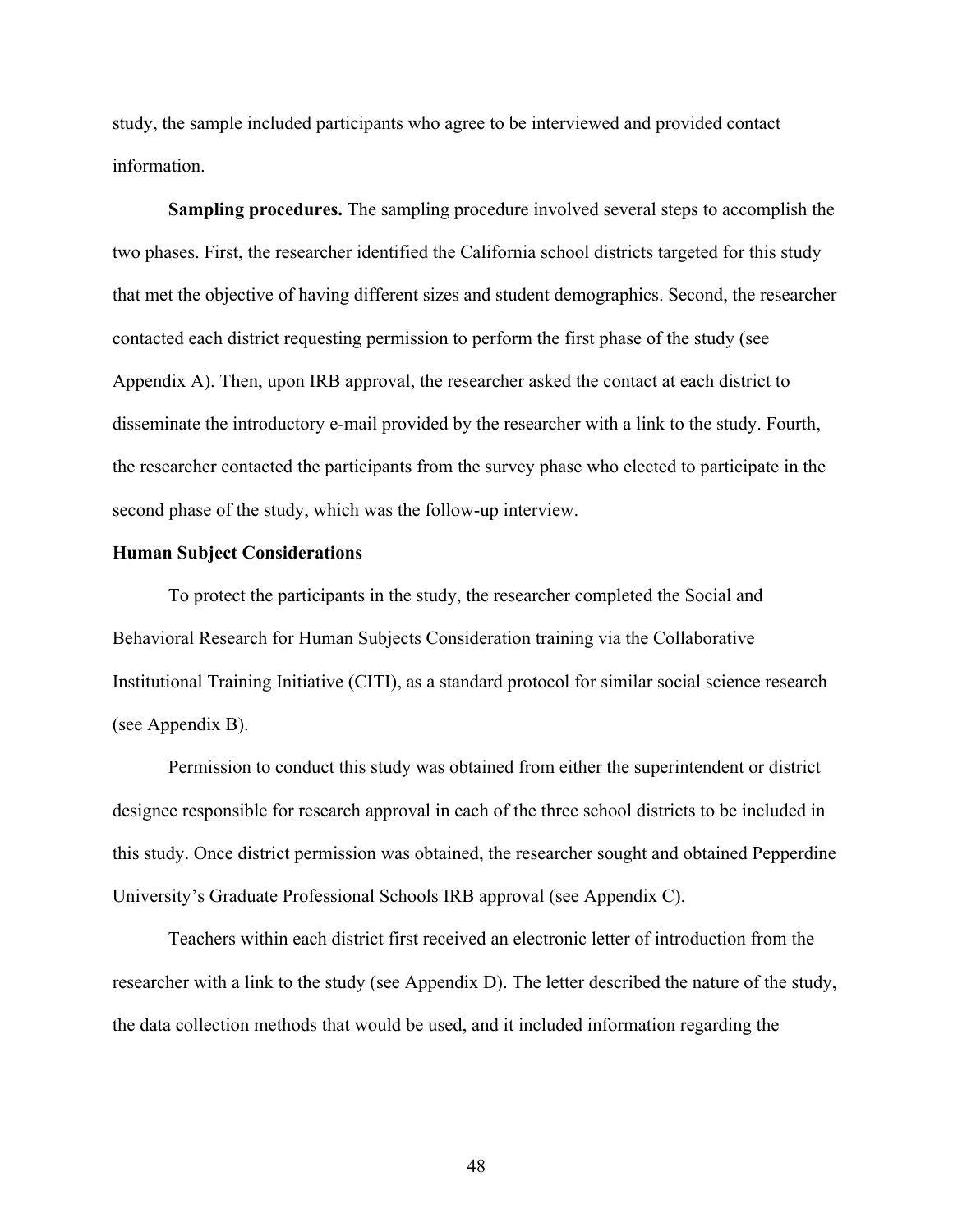protection of human subjects. Clicking on the link indicated consent to participate in the study. Signed consent was not required as each participant's identity was protected through anonymity.

The study consisted of two phases: surveys and interviews. The surveys were anonymous, since no identifying information was requested. If participants indicated a willingness to participate in the follow-up interviews, they were to provide contact information, which would remain confidential. To respect the identity of those who chose to be interviewed, and safeguard data to protect identities, the researcher referred to them as SJUSD 1 or PVSD 1 or HSD 1, et cetera, as Creswell (2014) suggests such a system (P1, P2, P3) in the published research paper.

Any potential risks to participants in this study were minimal. Participants in this study were adults who consented to participate on a voluntary basis, and the researcher maintained confidentiality and the participants' rights to privacy. A potential risk could have included a loss of time. To minimize this potential risk, the researcher adhered to the stated timeline for survey and interview data collection. This timeline was based on the expert review feedback and a pilot study. Additionally, since teachers were speaking about perceptions regarding their work, there could have been a perceived risk of having their responses shared with colleagues and/or supervisors, however district administrators could not know who chose to participate in either the survey or the interview process. The researcher made sure to de-select the option of tracking participants so the survey remained anonymous. Lastly, each of the participants in the interview phase was provided with a copy of their own interview transcript to determine the accuracy. This was sent to each one of them via e-mail. All participants were also offered the opportunity to receive a copy of the study findings. The researcher safeguarded the data gleaned from this study on a personal laptop that was password protected. Furthermore, the researcher will not destroy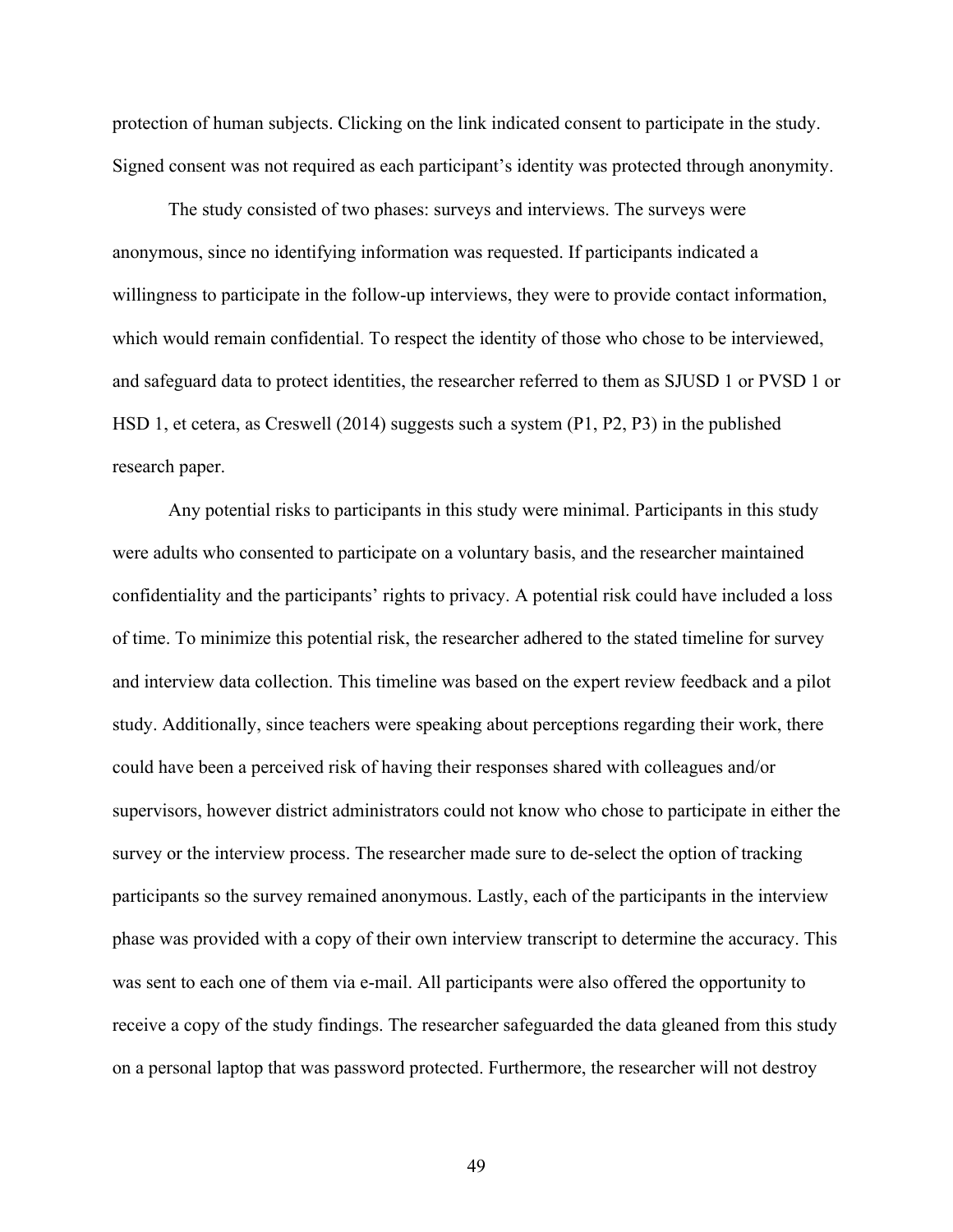the data any sooner than three years after the study was completed. Also, if there were a breach in confidentiality, the nature of the interview did not put subjects at more than minimal risk.

### **Instrumentation**

Two means of data collection were used in this study. An online survey was utilized in the first phase of the study (see Appendix E), and a follow-up interview was in the second phase (see Appendix F).

### **Specifics of the Process**

**Survey.** The survey was comprised of three sections with 10 questions in total (see Appendix E). The first section included two demographic questions (1, 2). Question 1 asked: How many total years have you been teaching? Participants chose one of five responses: 0–5, 6– 10, 11–15, 16–20, and 21 or more years of teaching experience. Question 2 asked: How many total years have you been implementing the Common Core State Standards? Respondents were given six options, ranging from 1 year to more than 5 years of implementation.

The second section included six questions (3–8). Each question asked about the participant's experiences and perceptions of the shift of the Common Core State Standards. The survey questions offered open-ended and closed-ended opportunities for the participants to respond. Question 3 asked: How, if at all, have your practices changed during the implementation of the Common Core State Standards as related to curriculum, instruction, and assessment? A Likert scale was employed, and participants were asked to determine their perceptions on a scale ranging from *greatly* to *not at all*, with four choices in total. Question 4 asked: What concerns do you have regarding the implementation of the Common Core State Standards? The seven choices were limited training, limited materials/resources, limited planning time, limited leadership support, uncertainty, value/effectiveness of the Common Core State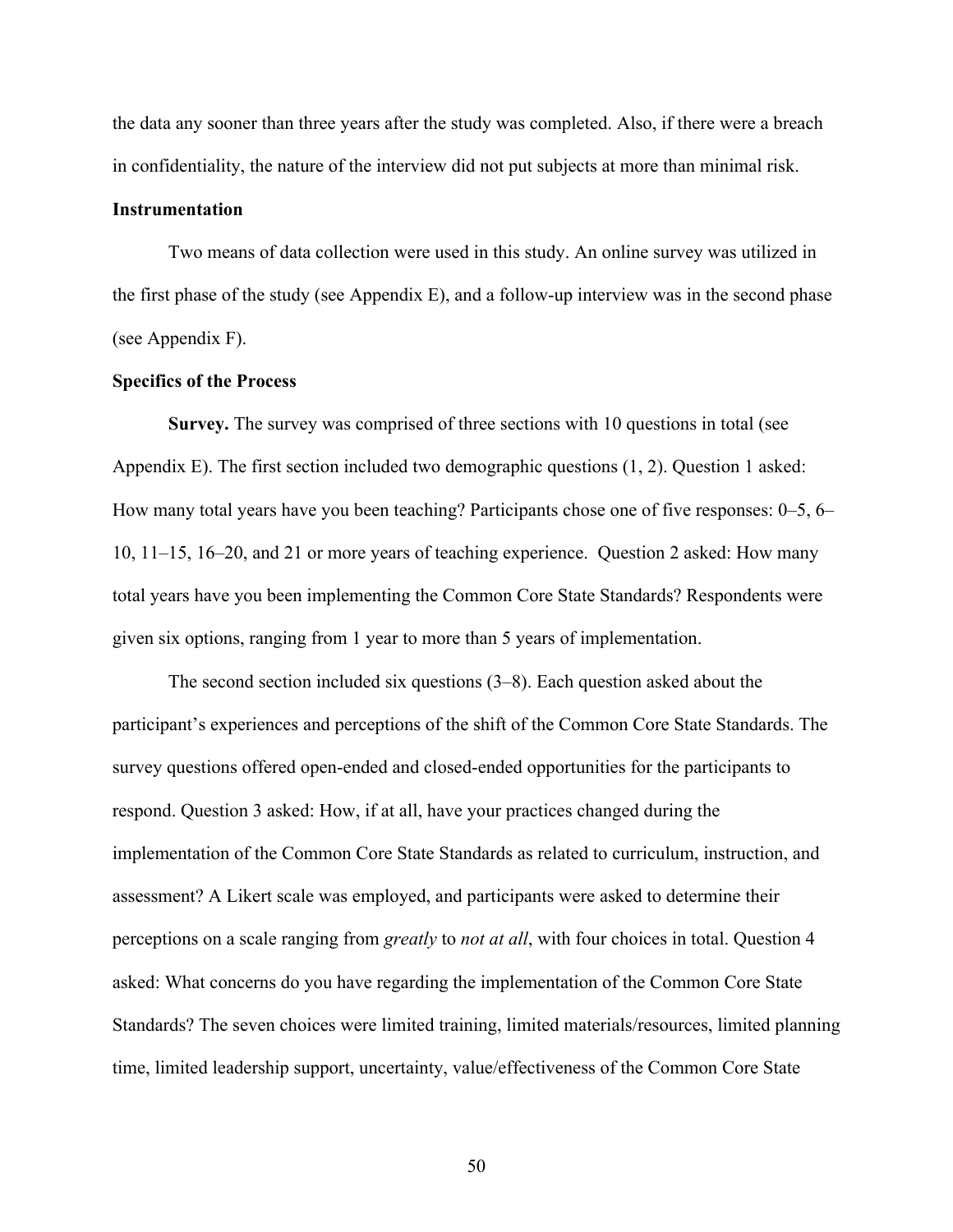Standards, and impact on student achievement. Question 5 asked: What challenges have you faced while implementing the Common Core State Standards? Participants were asked for openended response only. Question 6 stated: Identify the types of professional development, if any, that you have received on the Common Core State Standards. Question 7 asked: Which type of professional development on the Common Core State Standards do you perceive has been the most beneficial? Participants can respond to questions 6 and 7 with up to seven choices. In questions 6 and 7, participants chose as many choices as applied from the following list: district training, site-based training, district or site coach, collaboration by department, grade-level, or cadre/learning community, collaboration with colleague(s) on an informal/sharing basis, online resources (websites, district sites, etc.), and courses outside the district (seminars, college/university classes, etc.). Question 8 asked: What do you still need from your site leadership in order to successfully implement the Common Core State Standards? The multiple choices included shared decision-making, transformational leadership, support and understanding, technology, training, materials/resources, funding, planning time, and other. Five of the six questions in this section offered an open-ended comment section, in addition to the Likert scale or multiple-choice options.

The third section invited participants to participate in a follow-up interview and asked for contact information. It consisted of questions 9 and 10. Question 9, asked: Would you be willing to participate in a 10–15 minute telephone follow-up interview? Participants who responded "Yes" continued to question 10, whereas those who responded "No" continued to the "Thank you" comment from the researcher. Question 10 asked: When would you prefer to be contacted? Participants were asked for the best days of the week, the best times of day, name, phone number, and e-mail address.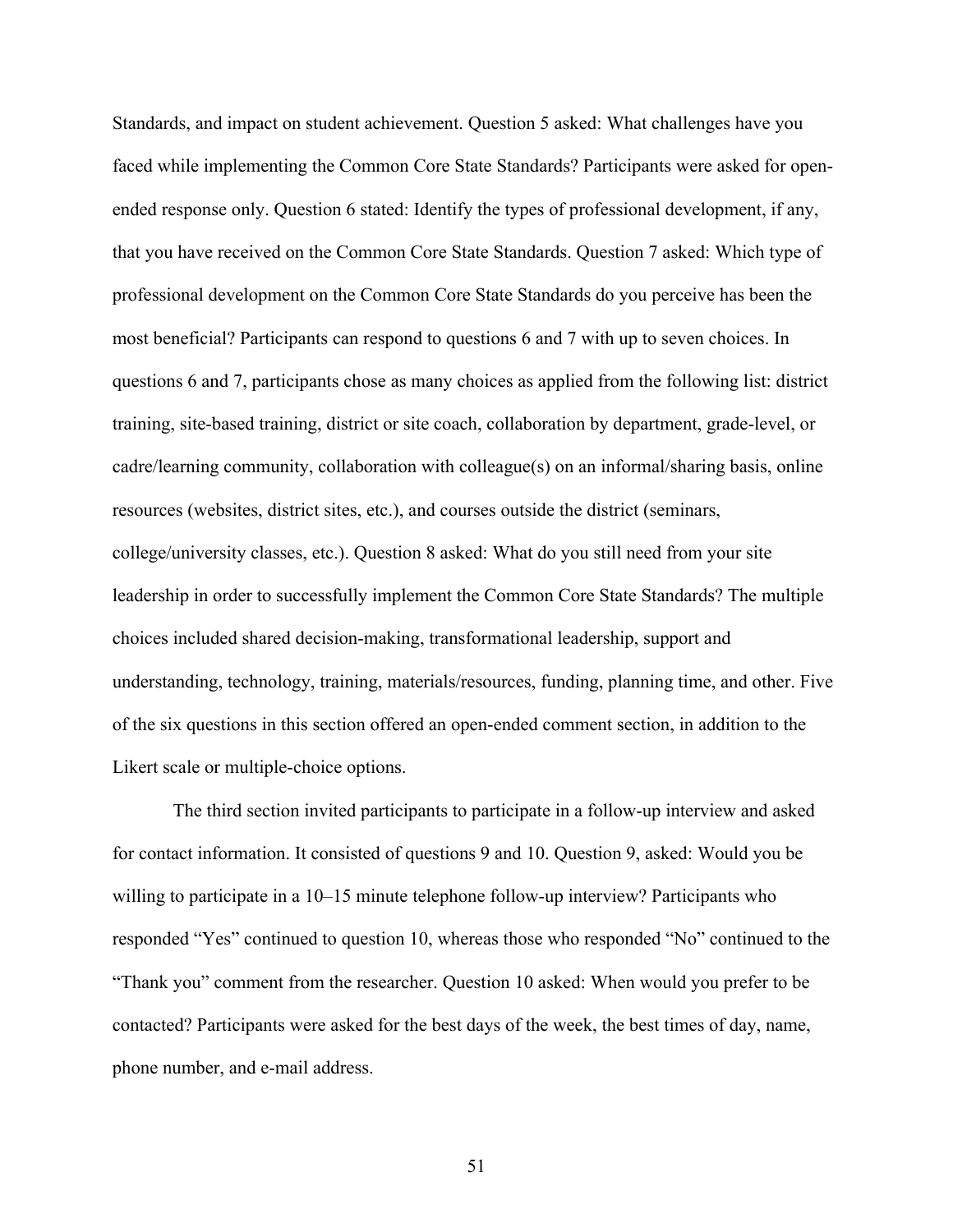**Interview.** The purpose of the interview was to gain additional insight from the respondents who participated in the study. The interview consisted of five open-ended questions (see Appendix F). Interviews were conducted with individuals, either in person face-to-face or via telephone.

Before the interview began, the researcher first thanked the participant for his or her time, explained that there were only five questions with no right or wrong answer, and that all interviews would remain confidential. The researcher then asked for permission to record the interview and asked if the participant had any questions. The interview questions were as follows:

- 1. Tell me what grade level/subject area you teach and about your experience with the Common Core State Standards.
- 2. Tell me more about any changes related to curriculum, instruction, and assessment you made to your classroom practices due to the Common Core State Standards assessment.
- 3. Tell me about your successes/concerns/challenges regarding the implementation of the Common Core State Standards.
- 4. Might you further describe your professional development experiences on the Common Core State Standards, especially those that were positive?
- 5. Based on your experience, what can site leadership provide to facilitate the implementation of Common Core State Standards?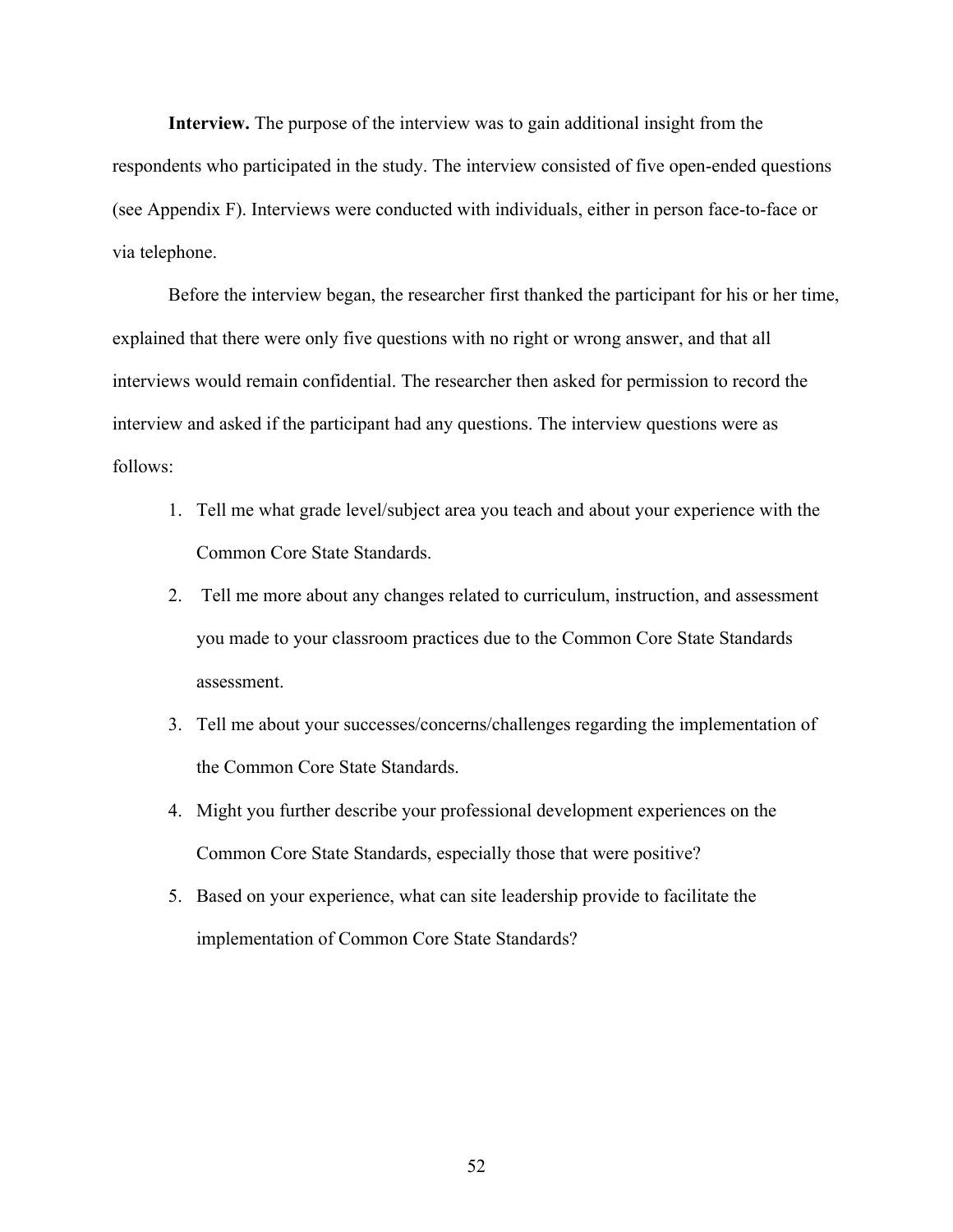## Table 2

## *Relationship Between Research, Survey, and Interview Questions, and Literature*

| <b>Research Questions</b>                                                                                                                                                                          | <b>Survey Questions</b>                                                                                                                                                                                                                                          | <b>Interview Questions</b>                                                                                                                                                                     | Literature                                                                                                                                                                                                                                                     |
|----------------------------------------------------------------------------------------------------------------------------------------------------------------------------------------------------|------------------------------------------------------------------------------------------------------------------------------------------------------------------------------------------------------------------------------------------------------------------|------------------------------------------------------------------------------------------------------------------------------------------------------------------------------------------------|----------------------------------------------------------------------------------------------------------------------------------------------------------------------------------------------------------------------------------------------------------------|
| RQ 1: How, if at all,<br>has the implementation<br>of the Common Core<br><b>State Standards</b><br>changed teacher<br>practices related to<br>curriculum, instruction,<br>and assessment?          | How, if at all, has your<br>practice changed during<br>the implementation of<br>the Common Core State<br>Standards related to<br>curriculum, instruction,<br>and assessment?                                                                                     | Tell me more about any<br>changes related to<br>curriculum, instruction,<br>and assessment you<br>made to your classroom<br>practices due to the<br>Common Core State<br>Standards assessment. | DiGisi, 2013<br>Michalec, 2013<br>Noguchi, 2013<br>Porter, et al, 2015<br>Posnick-Goodwin, 2014<br>Sawchuk, 2012<br>Saavedra & Opfer,<br>2012                                                                                                                  |
| <b>RQ 2:</b> What are the<br>concerns and challenges<br>faced by teachers as<br>they implement the<br>Common Core State<br>Standards?                                                              | What concerns do you<br>have regarding the<br>implementation of the<br>Common Core State<br>Standards?<br>What challenges have<br>you faced while<br>implementing the<br>Common Core State<br>Standards?                                                         | Tell me about your<br>successes/concerns/<br>challenges regarding<br>the implementation of<br>the Common Core State<br>Standards.                                                              | Chen, 2006<br>Chong & Kong, $2012$<br>Khoboli & O'Toole,<br>2011<br>Kwok, 2012<br>Loucks-Horsely, 2005                                                                                                                                                         |
| <b>RQ 3:</b> What types of<br>professional<br>development on the<br>Common Core State<br>Standards have teachers<br>been offered, and what<br>do they perceive has<br>been the most<br>beneficial? | Identify the types of<br>professional<br>development you have<br>received on the<br>Common Core State<br>Standards.<br>Which type of<br>professional<br>development on the<br>Common Core State<br>Standards do you<br>perceive has been the<br>most beneficial? | Might you further<br>describe your<br>professional<br>development<br>experiences on the<br>Common Core State<br>Standards, especially<br>those that were<br>positive?                          | Bambrick-Santoyo,<br>2013<br>Clarke $\&$<br>Hollingsworth, 2002<br>Marrongelle et al., 2013<br>Guskey & Sparks, 1991<br>Guskey, 2002<br>Hunzicker, 2012<br>Essawi, 2012<br>Gemeda et al., 2013<br>Cremers et al., 2013<br>McLester, 2012<br>Ross & Bruce, 2007 |
| <b>RQ 4:</b> What do teachers<br>still need from their site<br>leadership to make the<br>implementation of the<br>Common Core State<br>Standards successful?                                       | What do you still need<br>from your site<br>leadership in order to<br>successfully implement<br>the Common Core State<br>Standards?                                                                                                                              | Based on your<br>experience, what can<br>site leadership provide<br>to facilitate the<br>implementation of<br>Common Core State<br>Standards?                                                  | Beers, 2013<br>Kotter, 2012<br>McCoy & Holt, 2012<br>Walker & Carr-Stewart,<br>2006                                                                                                                                                                            |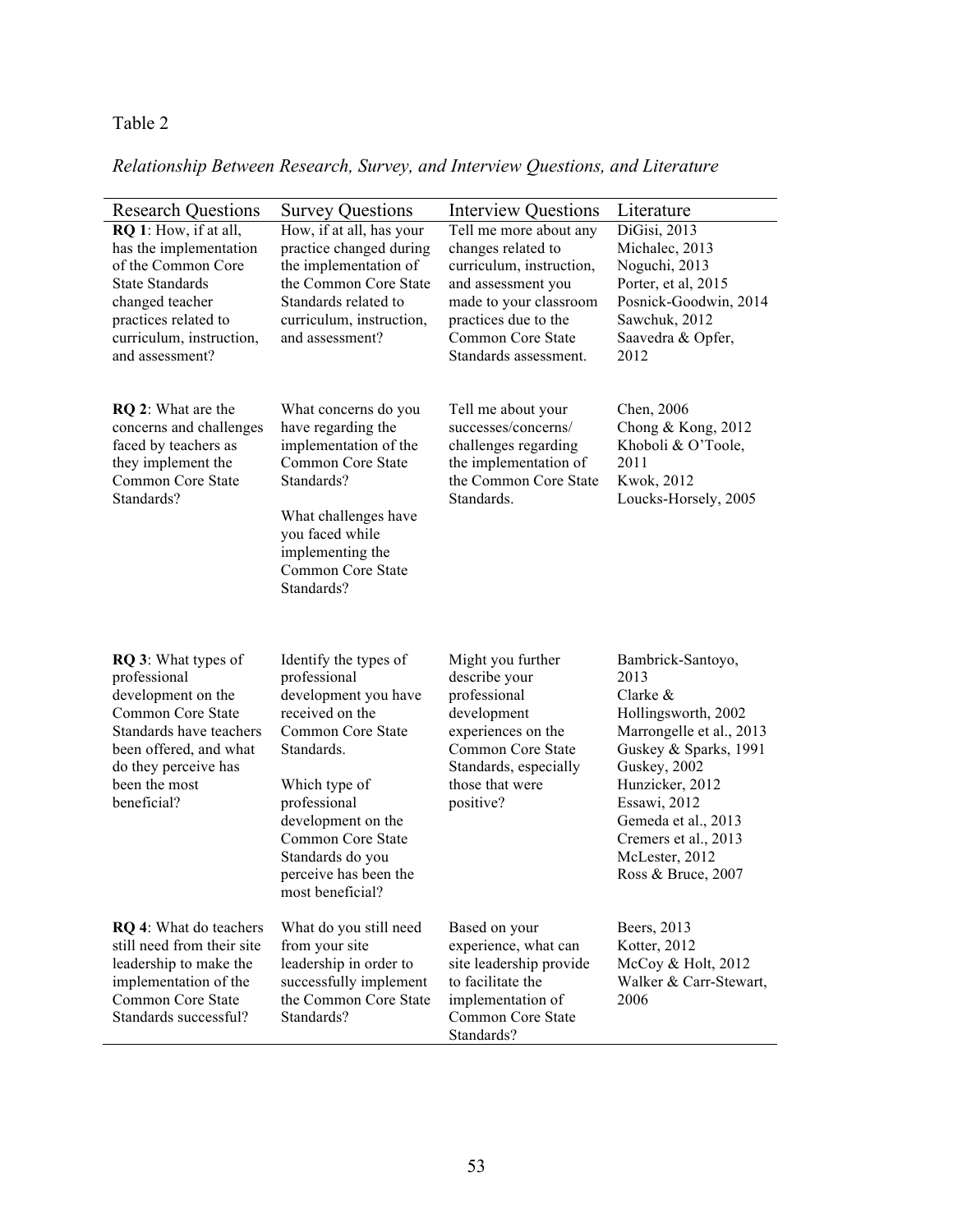**Content validity.** Content validity of the instrumentation was determined in two ways, first by providing support from a review of the relevant professional literature, and second by conducting an expert review.

**Literature support.** Table 2 depicts the alignment of the instrument questions with the guiding research questions. The table also identifies professional literature that supports each of the instrument questions. The literature listed in Table 2 reflects one form of content validity.

**Expert review.** An expert panel of educators reviewed the survey and interview questions and provided feedback on them as well. The input of the expert reviewers served as content validity for this study. The feedback provided by the expert review panel contributed to the revisions already made by the researcher. The expert review panel consisted of a retired professor from The School of Education at San Jose State University with a doctorate in organizational leadership, a graduate of the Graduate School of Education and Psychology at Pepperdine University with a doctorate in educational leadership, and an experienced principal who is an administrator in the Portola Valley School District and has a graduate degree from Santa Clara University. Each content expert was asked to review three items: the research question alignment matrix, the survey, and the interview questions. Each expert reviewed the three items, and the experts' feedback was incorporated into the instruments. The research question alignment matrix, which included the survey questions and the interview questions, the survey, and the interview questions were all reviewed.

The feedback received on the research question alignment matrix for the survey and interview noted minor wording changes. For the research questions on the alignment matrix, the reviewers did not suggest any changes. Regarding the survey, the following reflects the feedback from the expert reviewers. The reviewers suggested that question 1 should use the word *has*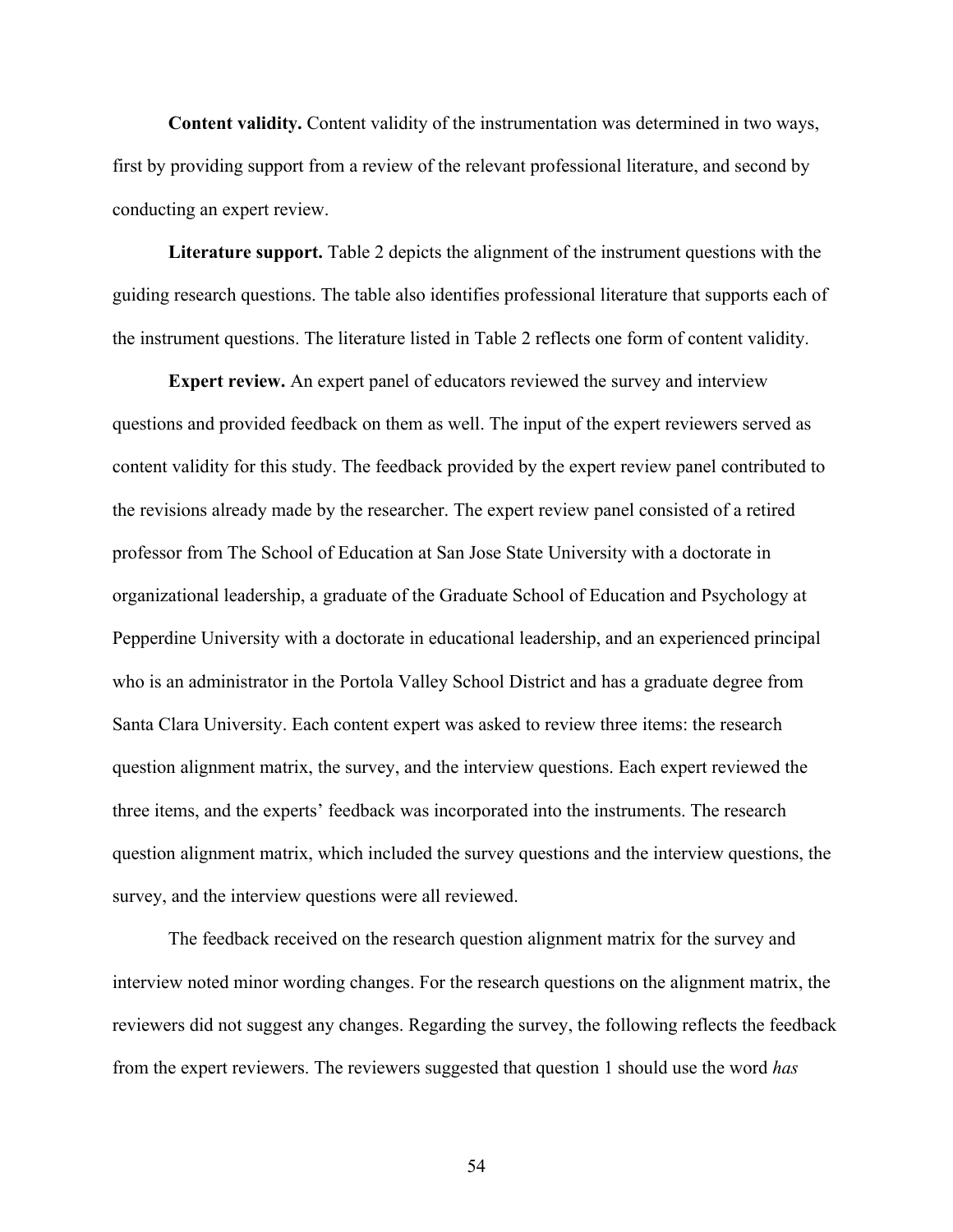instead of *have*. In two interview questions, 2 and 3, the reviewers suggested using *tell me* instead of *can you*. The reviewers also stated that the curriculum, instruction, and assessment variables should move from the end of the sentence to the beginning in research question 2 for the interview. In interview question 3, the reviewers recommended using *might you* instead of *can you*. The reviewers also suggested that survey question 2 should use the word *limited* instead of *lack of*, as it may affect the reporting if a participant selected a *lack of* to account for *limited*, which really means that time was constrained. On question 4, the words *if an*y were added after professional development. The reviewers also recommended that the participant demographics be included in the survey. The request to contact if interested in participating in the next level of an individual interview also needed to be incorporated.

**Data collection.** The study proceeded in two phases. In the first phase, an e-mail was sent out by each of the districts to teachers in the form of an electronic survey. The districts then sent an additional e-mail after 1 week to remind teachers to complete the survey. In the second phase of the study, the researcher contacted the teachers who volunteered to participate in the followup interviews.

*Phase 1: The survey.* In Phase 1, the online survey included multiple-choice questions, a Likert scale, and open-ended questions (see Appendix D). The researcher contacted the school districts face-to-face, by phone, or via e-mail in order to understand the district policy on educational research. If the policy permitted the study, the researcher then solicited participation and gain permission on district letterhead from the superintendent or the district designee responsible for research approval. Permissions from each district were included in the researcher's IRB application.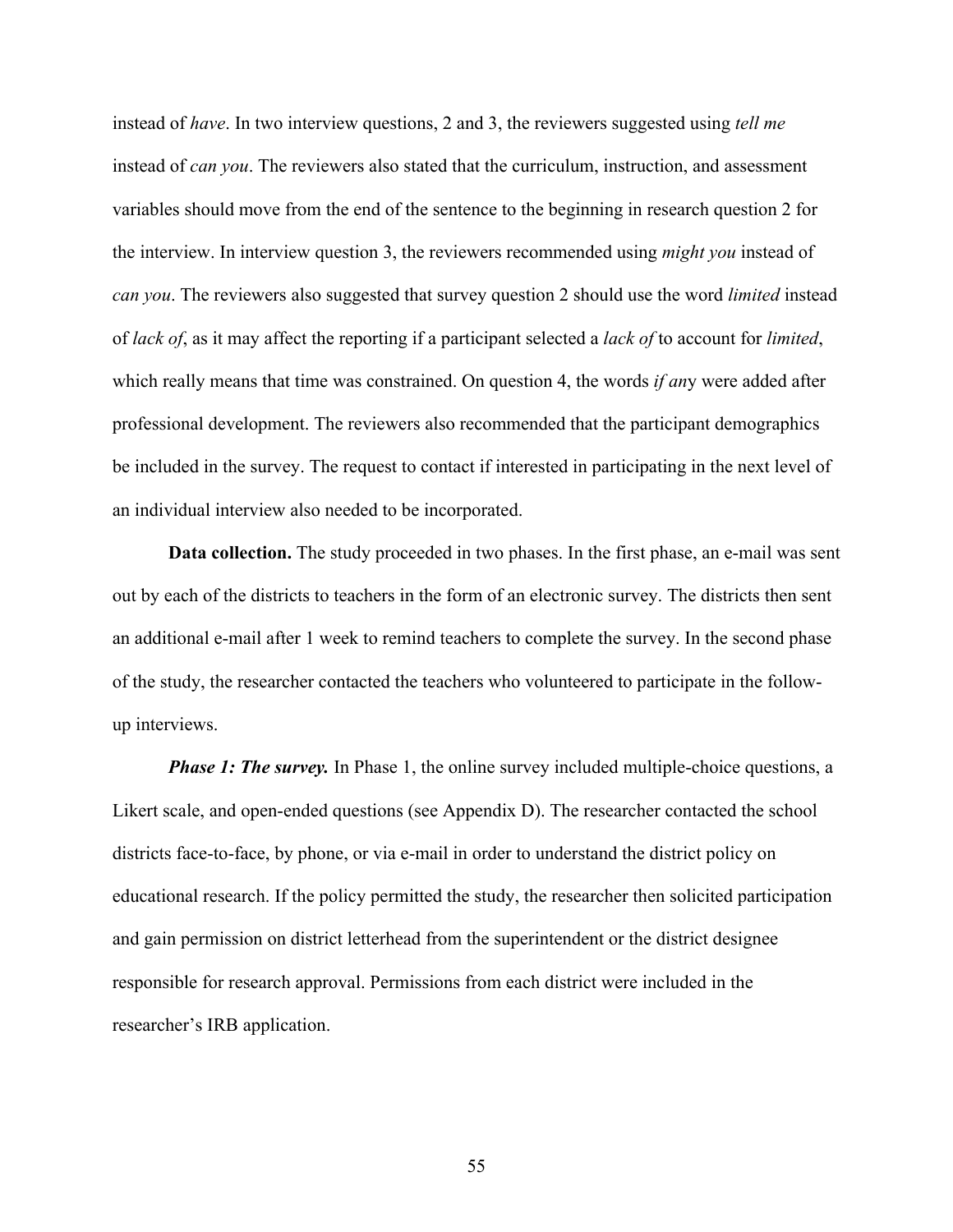To initiate the study, each district e-mailed its teachers to enable the administration of the survey. The first district e-mail contained an introductory letter that explained the study and participation with a link to the electronic survey. When teachers clicked on the survey served as consent for those who agreed to participate in the study. After one to two weeks, the districts sent its teachers a reminder e-mail to complete the survey. The survey closed after 2 weeks. Phase 2 of the study followed as the researcher contacted those who volunteered for the 15- to 20-minute follow-up interviews at the end of the survey.

*Phase 2: The interview.* Phase 2 of the study consisted of the follow-up interview. Participants were interviewed based on the fact that they volunteered to do so at the end of the survey. Before the interview began, the researcher requested permission to audio record it. The participants were assured that their identities were kept confidential. Each question was asked one at a time, and the interviews lasted from 15 to 20 minutes in total. The follow-up interviews were semi-structured through a design of open-ended questions (see Appendix E). The researcher used identical guiding questions in each interview and audio recorded the participant responses with the participants' permission. The recordings were transcribed adhering to the confidentiality agreements outlined in the IRB proposal.

### **Data Management**

All data from the electronic surveys and interviews were securely stored in the researcher's personal laptop, which was password protected. The survey data were collected and managed electronically. Participants had the option of participating in the follow-up interviews in person face-to-face, by phone, or virtually. Participants were audio recorded with their permission. The interview recordings were stored in the researcher's personal, passwordprotected laptop. A transcriber delineated the data for the researcher. The recordings did not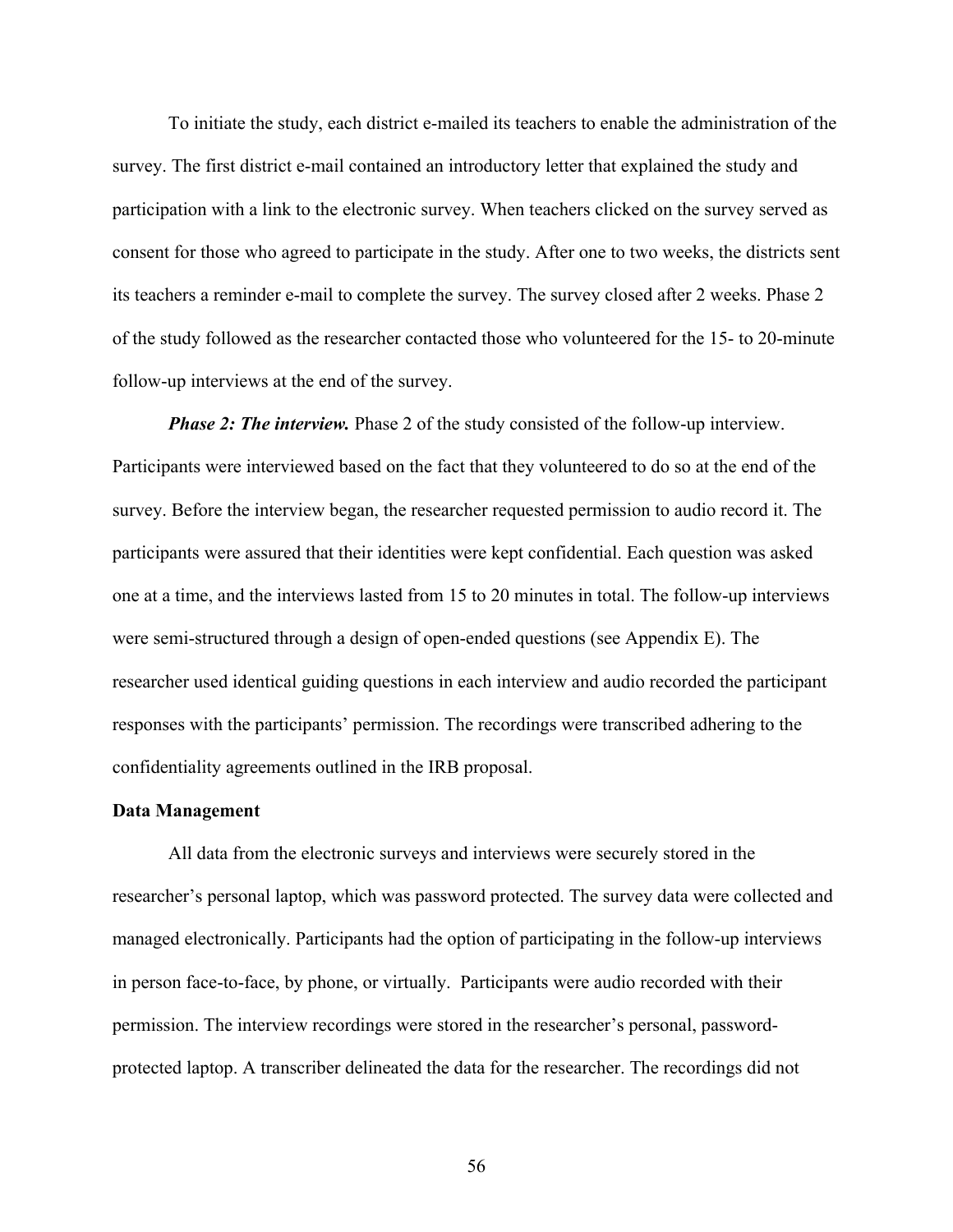contain identifying information, to protect participant identity. All electronic data were deleted, and any remaining documentation will be shredded 3 years after the study is completed.

### **Data Analysis and Reporting**

**Survey.** Once data from the survey were collected, the researcher analyzed the survey results. According to Leedy and Ormrod (2010), quantitative researchers "typically reduce their data to means, medians, correlations and other summarizing statistics" (p. 97). Qualitative researchers, in contrast, construct narratives and make interpretations derived from their data. Interviews reflect a qualitative approach that generates the data from the participants' experiences. An overview is valuable as it can capture the "complexity of the phenomenon under study" (Leedy & Ormrod, 2010, p. 97). Data collected from the surveys were analyzed for patterns and trends.

**Interviews.** Once the data from the phone interviews were collected, the researcher had the audio files transcribed. The researcher read through the transcripts with another unbiased researcher looking for common themes and began the coding process. According to Creswell (2014), reading and making notes on the actual transcripts helps when one begins to identify themes. Coding is a process in which one identifies categories to help analyze the information gleaned from the transcripts (Creswell, 2014). The researcher aimed to mitigate the list of themes to five to seven, as recommended by Creswell (2014). Creswell (2014) explained that one can discriminate the five to seven themes by examining codes that the participants most frequently mentioned, are distinctive or surprising, have the most substantiation to support them, or those that reflect diverse views.

The researcher analyzed the themes for each question. In addition, the researcher asked two experienced coders to examine the transcribed data collected from the interviews. Each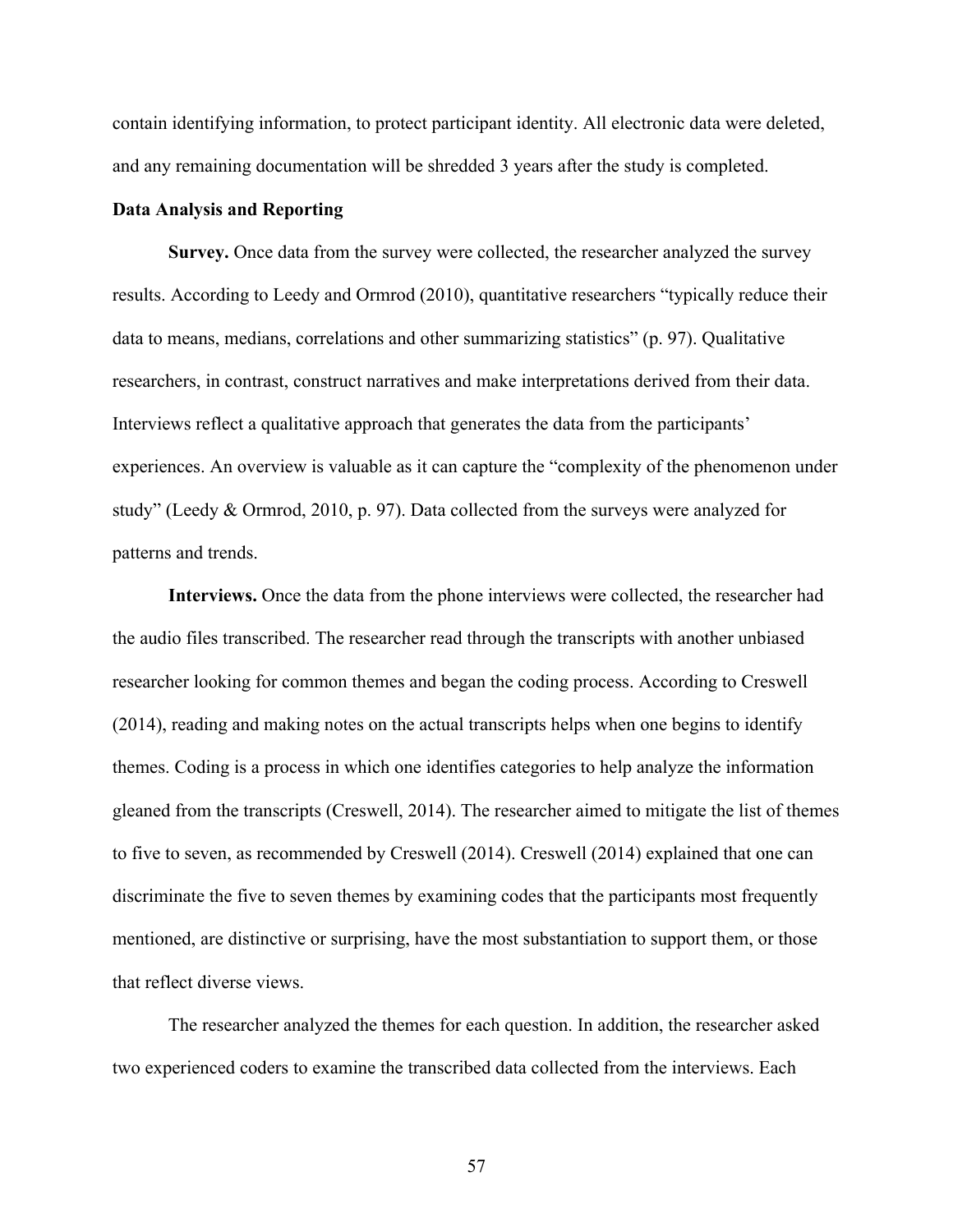volunteer was asked to code the data independently, and the researcher compared and analyzed the results in order to report the findings of the study.

Once the data had been collected and coded, and themes had been identified, the researcher interpreted the information. According to Creswell (2014), data are interpreted to capture the essence of the lessons learned. The interpretations reflected the researcher's personal interpretations or a meaning derived from comparisons of the findings gleaned from the literature. Culture, history, and one's personal experiences may impact interpretations as well. To explain the themes identified by the researcher, Creswell (2014) stated that interpretations could be reflected in various forms, adapted for different designs. In this study, the researcher used a table format to report the findings.

### **Positionality**

As a K–12 classroom teacher in a large California school district, and someone who was currently involved in the implementation of the Common Core State Standards, the researcher made sure to set aside her position, in order to eliminate bias while involved in this research study.

#### **Summary**

Chapter 3 described the methodology for this study. The study was a sequential explanatory mixed methods design, using online surveys and follow-up interviews in order to better understand the perceptions of teachers on the implementation of the Common Core State Standards. This study sought to determine how the standards had changed teacher practices and/or created concerns and challenges for teachers. The study identified the professional development that best facilitated the implementation of the standards. Last, it explored what was still needed from site leadership to implement the standards and create enduring change.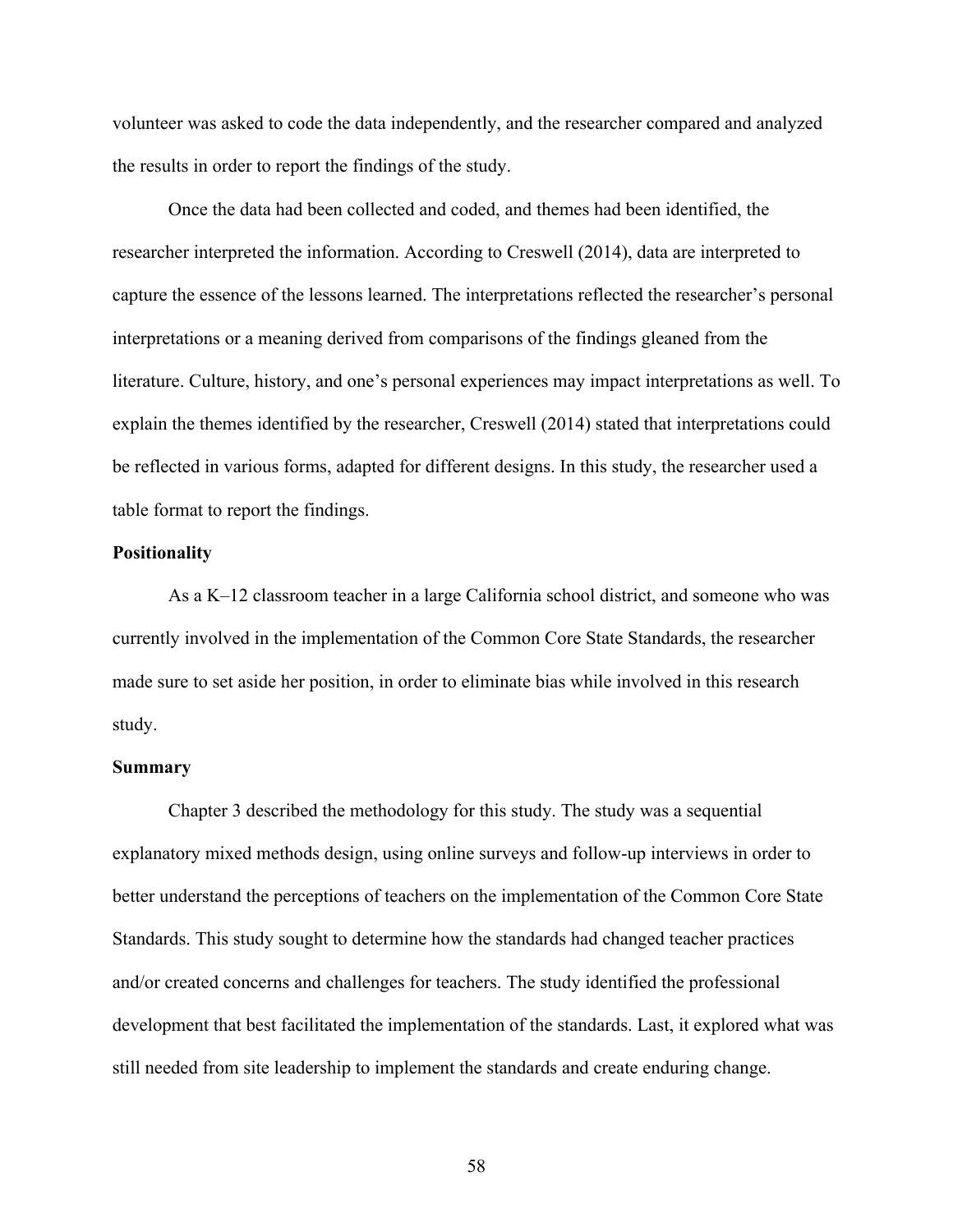### **Chapter 4: Results**

Chapter 4 presents the comprehensive and detailed findings of this sequential explanatory mixed methods study. It commences with an introduction, which is subsequently followed by the presentation of the detailed findings for each of the four guiding research questions. The chapter concludes with a summary of the study findings.

The purpose of this sequential explanatory mixed methods study was to determine how the implementation of the Common Core State Standards is changing teacher practices related to curriculum, instruction, and assessment; to investigate the concerns and challenges faced by teachers as they implement the Common Core State Standards; to determine the professional development teachers have been offered, and what they perceive has been most beneficial; and to determine what teachers still need from their site leadership to make the implementation of the Common Core State Standards successful.

This research study employed four guiding research questions:

- 1. How, if at all, has the implementation of the Common Core State Standards changed teacher practices related to curriculum, instruction, and assessment?
- 2. What are the concerns and challenges faced by teachers as they implement the Common Core State Standards?
- 3. What types of professional development for the Common Core Standards have teachers been offered, and what do they perceive has been the most beneficial?
- 4. What do teachers still need from their site leadership to make the implementation of the Common Core State Standards successful?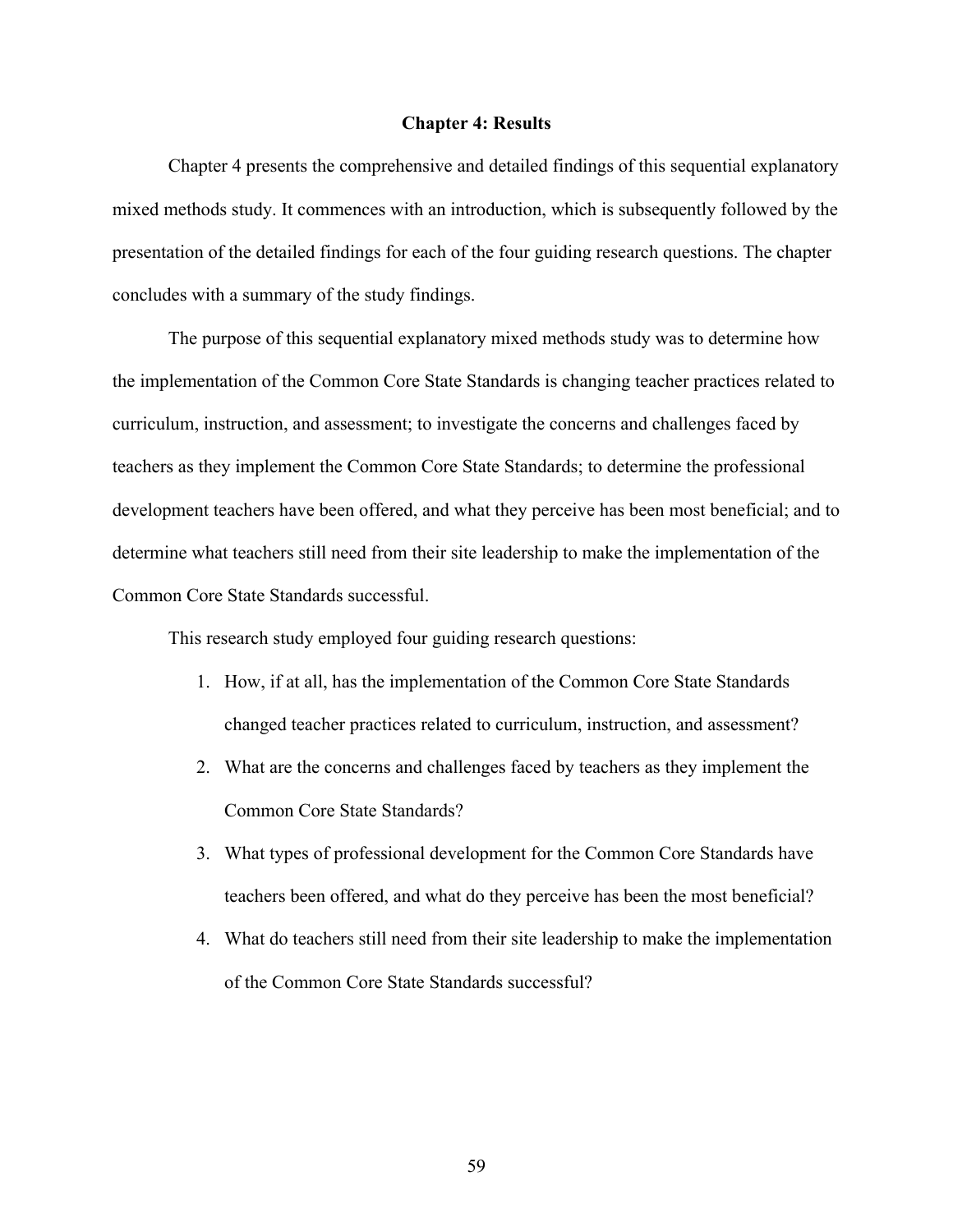This sequential explanatory mixed methods study was implemented with three California school districts between November 2016 and March 2017. In each district, the survey was administered first and the interviews were performed next.

In November 2016, Portola Valley School District (PVSD), a K-8 grade district, administered the survey. In February 2017, San Jose Unified School District (SJUSD), a K-12 district, administered the survey. San Jose Unified also requested that two additional demographic questions be added to their survey in order to provide further understanding of their district results. One question asked respondents to identify their subject area and the other asked about the type of school a teacher taught at, such as elementary, middle, or high school. Portola Valley School District and the San Jose Unified School District are located in Northern California. The third district in this study, Hope Elementary School District, which has grades K-6, is located in Southern California in Santa Barbara. Hope Elementary administered the survey at the beginning of March 2017. A total of 89 teachers participated in the survey and nine of the 89 survey respondents also participated in an interview. All nine interviews for the second phase of this study were conducted in March of 2017.

The survey was comprised of two demographic questions, six that were teacher experience and perception questions, and two questions about the option of participating in a follow up interview. Eighty-nine people responded to the survey, 55 from the San Jose Unified School District, 28 from the Portola Valley School District, and six from the Hope Elementary School District. The pre-interview instrument consisted of three questions. The first asked how long the teacher had been involved in the implementation, the second asked for permission to audio record the interview, and the third asked if the participant had any questions before the interview began. In the interview itself there were five questions, all asking about the teacher's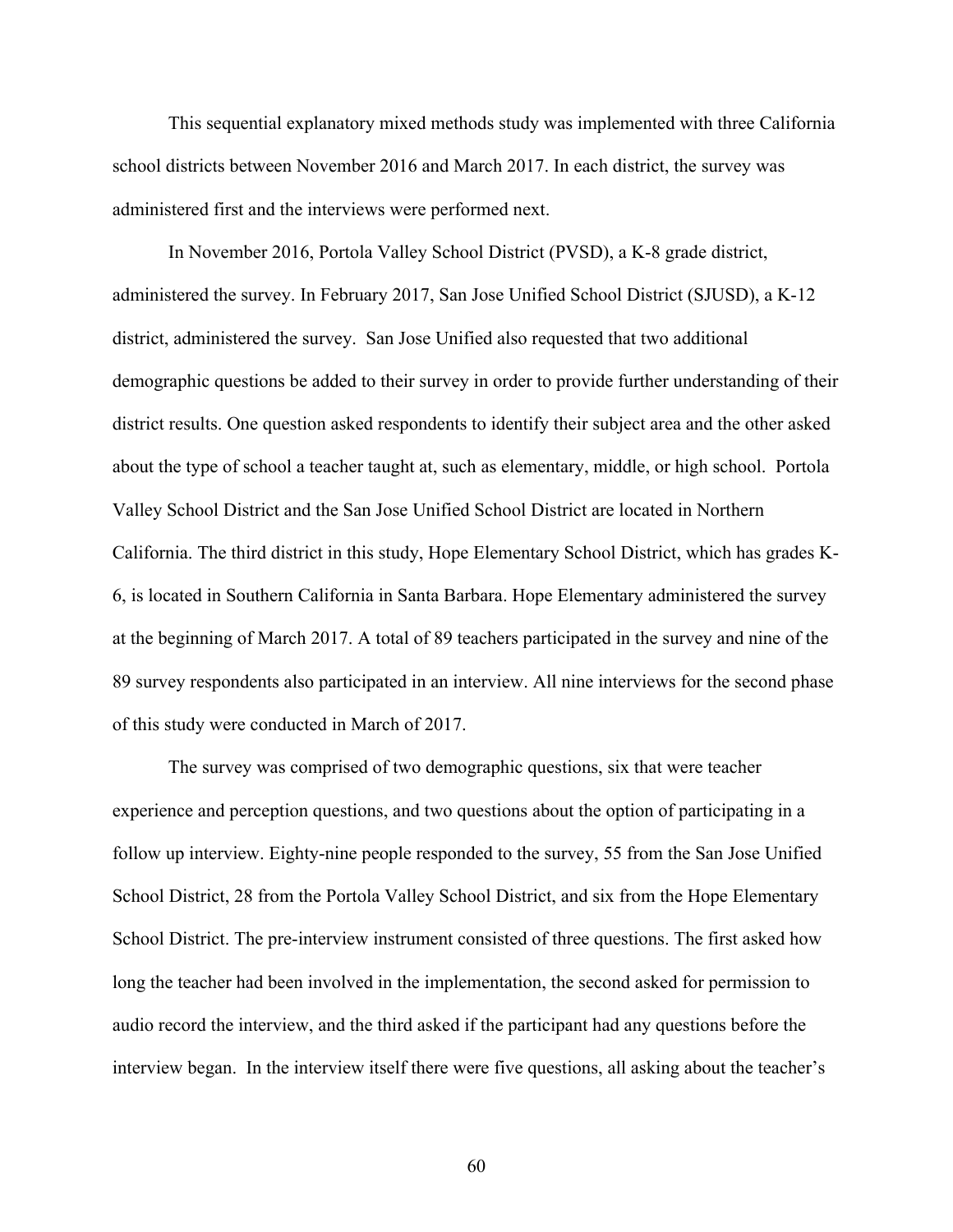perceptions and experiences with the implementation of the Common Core State Standards.

There were nine teachers interviewed, two in person and seven over the phone.

## **Findings**

**Participant profiles**. The findings began with a profile of the study participants in terms of years of teaching experience and their level of experience with the Common Core State Standards. Table 3 and Table 4 provide the demographic information of the survey participants. Table 3 shows participants' number of years of teaching experience. Table 4 shows participants' number of years implementing the Common Core State Standards.

### Table 3

| $N = 55$ |
|----------|
|          |
|          |
|          |
| 15       |
| 12       |
| 8        |
| 9        |
| 11       |
|          |

|  |  |  | Participants' No. of Years of Teaching Experience |
|--|--|--|---------------------------------------------------|
|--|--|--|---------------------------------------------------|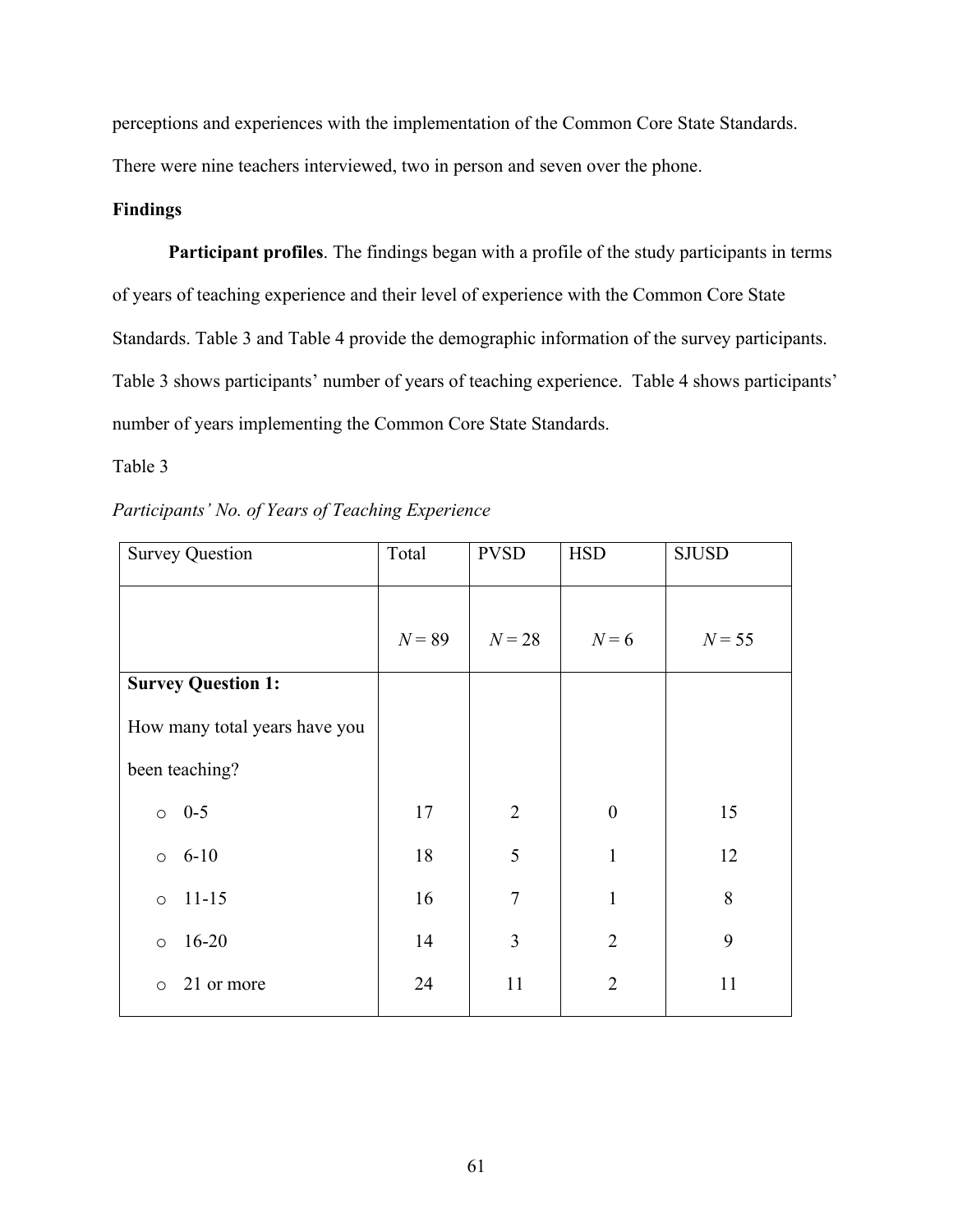### Table 4

| <b>Survey Question</b>        | Total    | <b>PVSD</b>    | <b>HSD</b>       | <b>SJUSD</b>   |
|-------------------------------|----------|----------------|------------------|----------------|
|                               | $N = 89$ | $N=28$         | $N=6$            | $N = 55$       |
| <b>Survey Question 2:</b>     |          |                |                  |                |
| How many total years have you |          |                |                  |                |
| been implementing the Common  |          |                |                  |                |
| Core State Standards?         |          |                |                  |                |
| $\overline{1}$<br>$\circ$     | 6        | $\overline{2}$ | $\boldsymbol{0}$ | $\overline{4}$ |
| $\overline{2}$<br>$\circ$     | 14       | $\overline{7}$ | $\mathbf{1}$     | 6              |
| 3<br>$\circ$                  | 21       | 10             | $\mathbf{1}$     | 10             |
| $\overline{4}$<br>$\circ$     | 35       | $\overline{2}$ | $\overline{2}$   | 31             |
| $5+$<br>$\circ$               | 13       | $\overline{7}$ | $\overline{2}$   | $\overline{4}$ |
|                               |          |                |                  |                |

*Participant No. of Years of Experience Implementing the Common Core State Standards*

**Research question 1.** Research Question 1 asked: How, if at all, has the implementation of the Common Core State Standards changed teacher practices related to curriculum, instruction, and assessment? Survey Question 3 and Interview Question 2 were aligned with Research Question 1.

*Survey question 3.* Survey Question 3 asked: How, if at all, have your practices changed during the implementation of the Common Core State Standards as related to curriculum, instruction and assessment? Table 5 summarizes the magnitude and nature of change related to teacher practices.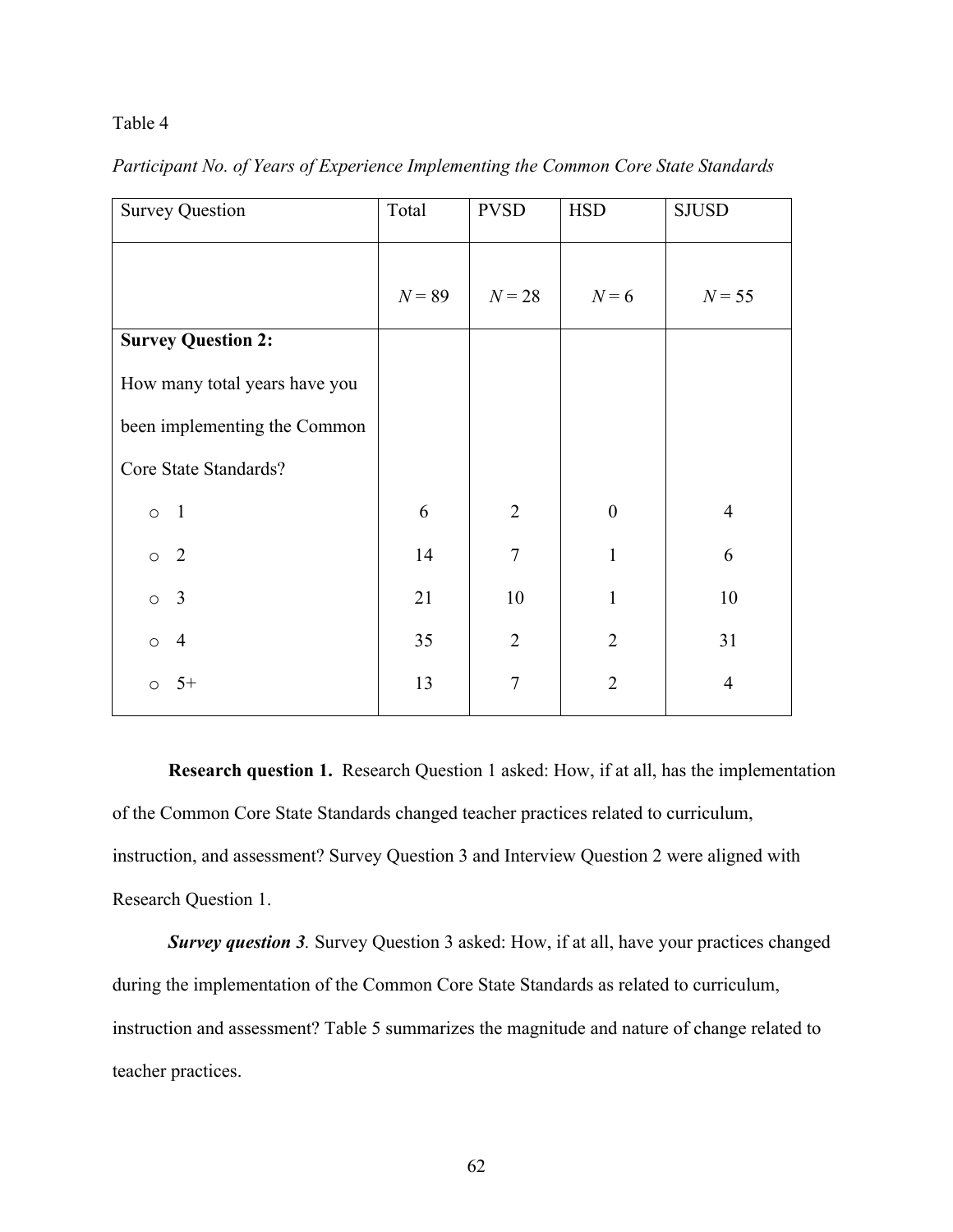### Table 5

|  | Magnitude and Nature of Change in Teacher Practices |  |  |  |  |
|--|-----------------------------------------------------|--|--|--|--|
|--|-----------------------------------------------------|--|--|--|--|

| <b>Survey Question</b>                                                                                                                                                        |                    | Magnitude of Change                         |                                                                |                           | Nature of Change                                                                                                                                                          |
|-------------------------------------------------------------------------------------------------------------------------------------------------------------------------------|--------------------|---------------------------------------------|----------------------------------------------------------------|---------------------------|---------------------------------------------------------------------------------------------------------------------------------------------------------------------------|
| <b>Survey Question 3:</b><br>How, if at all, have<br>your practices changed<br>during the<br>implementation of the<br><b>Common Core State</b><br>Standards as related<br>to: | Total              | <b>PVSD</b>                                 | <b>HSD</b>                                                     | <b>SJUSD</b>              | <b>Sample Comments</b>                                                                                                                                                    |
|                                                                                                                                                                               | $N = 89$           | $N=28$                                      | $N=6$                                                          | $N = 55$                  |                                                                                                                                                                           |
| Curriculum<br>Greatly<br>$\circ$<br>Somewhat<br>$\circ$<br>Very little<br>$\circ$<br>Not at all<br>$\circ$                                                                    | 42<br>29<br>9<br>9 | 8<br>13<br>$\overline{3}$<br>$\overline{4}$ | 4<br>$\mathbf{1}$<br>$\mathbf{1}$<br>$\theta$                  | 30<br>15<br>$rac{5}{5}$   | The focus is on critical<br>thinking and developing<br>students speaking and<br>listening skills. (PVSD)<br>Students need to explain<br>their thinking in math.<br>(PVSD) |
| Instruction<br>Greatly<br>$\circ$<br>Somewhat<br>$\circ$<br>Very little<br>O<br>Not at all<br>$\circ$                                                                         | 28<br>36<br>6<br>8 | 7<br>13<br>$\overline{4}$<br>3              | 3<br>$\overline{3}$<br>$\overline{0}$<br>$\theta$              | 18<br>20<br>$\frac{2}{5}$ | It has made me very<br>mindful about ensuring<br>that each lesson I teach is<br>closely aligned with the<br>common core standard(s)<br>I am teaching. (SJUSD)             |
| Assessment<br>Greatly<br>$\circ$<br>Somewhat<br>$\circ$<br>Very little<br>$\circ$<br>Not at all<br>$\circ$                                                                    | 27<br>56<br>7<br>8 | 7<br>17<br>1<br>$\overline{2}$              | $\overline{2}$<br>$\overline{3}$<br>$\overline{1}$<br>$\theta$ | 18<br>36<br>5<br>6        | Assessment: more<br>options, less "this-is-the-<br>only-right-answer."<br>(HSD)                                                                                           |

The quantitative data from the survey showed a majority of teachers reported that their practices had changed in all three areas as a consequence of the Common Core State Standards implementation. Eighty percent reported that their curriculum practices had changed greatly and somewhat. Seventy-two percent shared that their instructional practices had changed greatly and somewhat, and 94% communicated that their assessment practices had changed greatly and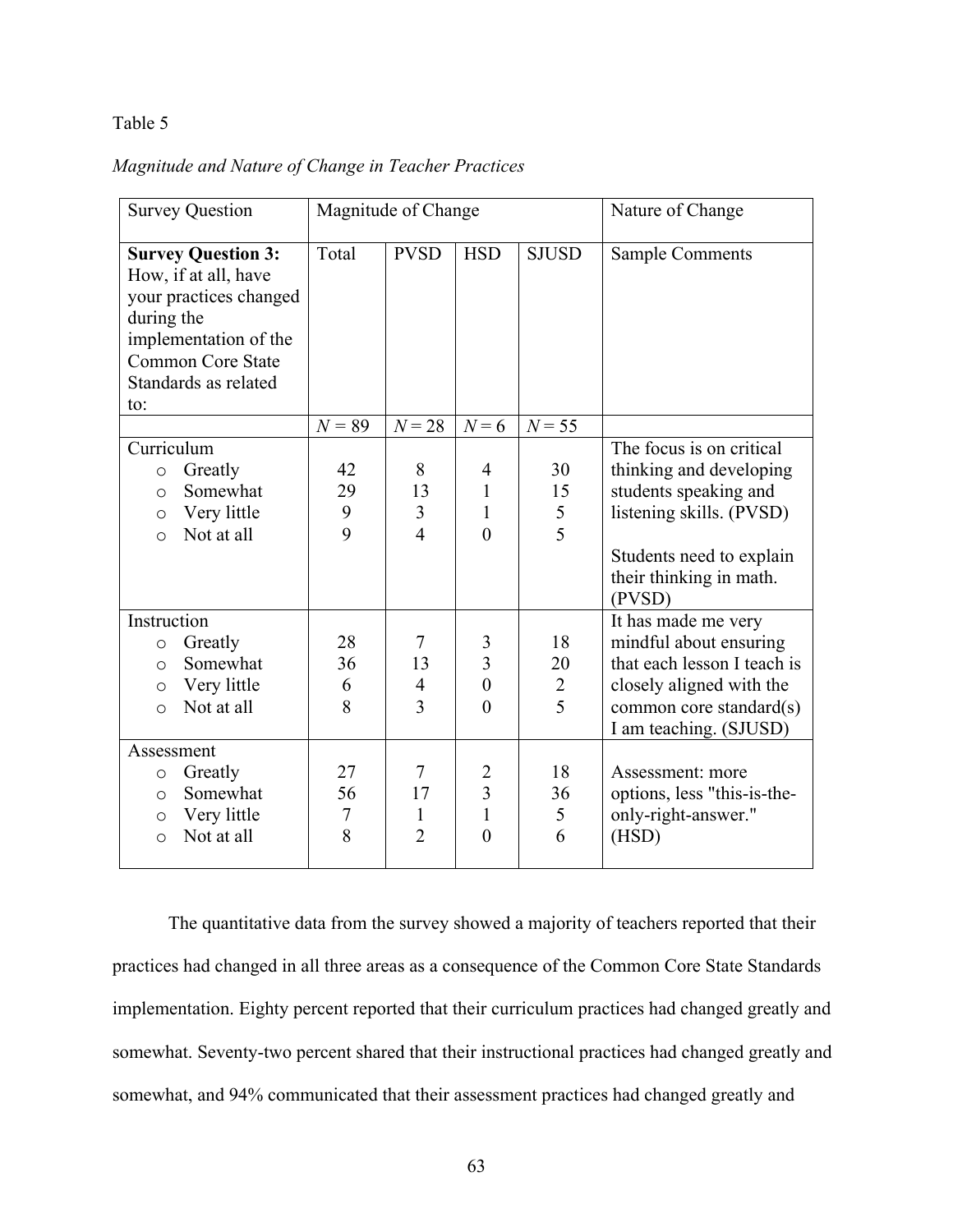somewhat. When looking only at the category *greatly* the greatest magnitude of change was related to changes in curriculum practice. Approximately 50% of the teachers reported that their curriculum practices had changed.

The qualitative data from the survey also showed data in the three stated areas of curriculum, instruction, and data. These qualitative data for this research question included responses with 15 participants who discussed instruction, nine commenting on curriculum, and four gave feedback about assessment. With regards to curriculum, teachers reported the lack of curriculum at the onset of the implementation and having to create material to fill the gaps. The greatest nature of change involved critical thinking, communication, rigor, and relevancy. Lastly, in terms of assessment several teachers reported a shift from multiple choice/short answer tests to the open-ended /free response type.

*Interview question 2.* Interview Question 2 reads: "Tell me more about any changes related to curriculum, instruction, and assessment you made to your classroom practices due to the Common Core State Standards."

The Common Core State Standards has created changes in curriculum, instruction and assessment. Eight of the nine teachers interviewed described how they adapted their practices. The first theme to emerge was that teachers reported a need for curriculum that was rigorous and relevant. As one teacher said, this is another big change, as she now incorporates real world and relevant examples. The second theme to emerge from the interviews lay in the area of instruction and assessment. Teachers stated that they now instruct and assess students with 21st century skills in mind. They explained that students are being asked to interpret, explain, think critically, justify, and demonstrate their understanding in various ways. Also, instruction now includes having students work collaboratively in groups. These changes have impacted teachers and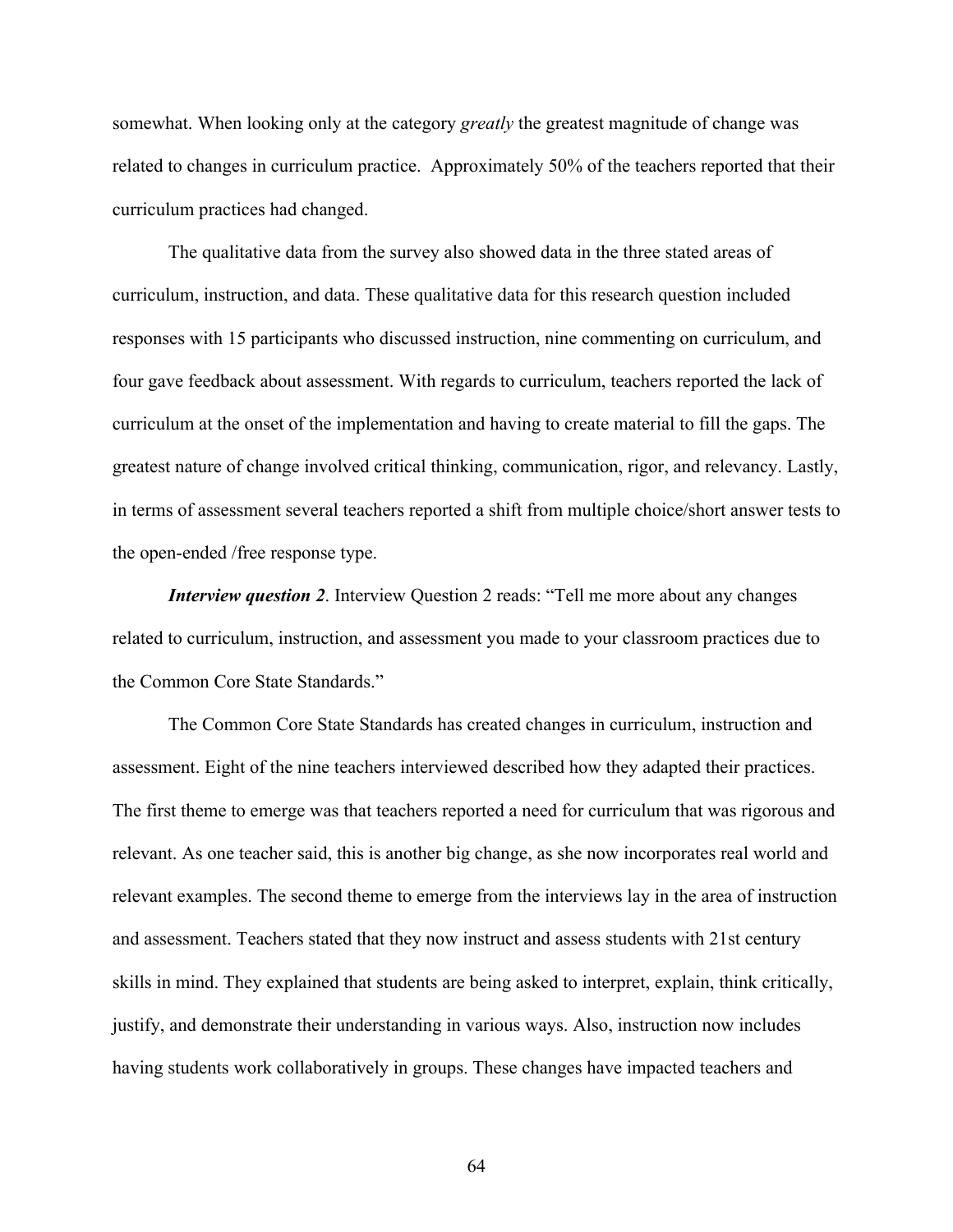students, as they are now expected to demonstrate their learning. San Jose Teacher #7 states: "…the biggest thing is more group work, in terms of instructional strategies…more focus on having students explain what their thinking" (San Jose Teacher #7, personal communication, March 30, 2017). A high school math teacher reflected on the fact that his juniors and seniors were older when the Common Core State Standards implementation began, and as a result, he finds that his students are more resistant to incorporating writing to explain their answers in math, or in working collaboratively in groups. Lastly, a math teacher voiced: "I do a lot more ways of solving problems. That's a huge change" (San Jose Teacher #4, personal communication, March 30, 2017).

**Triangulation of survey and interview data***.* Triangulation of survey and interview data corroborated the finding that the majority of teacher participants had experienced change, adaptive change, in curricular, instructional, and assessment practices. With regards to the nature of changes in practice, three themes emerged from teacher's responses. The first theme stems from curriculum. The lack of curriculum, and the need for it, has fueled the demand for a repository of aligned curriculum that has rigor and relevance. The other two themes emanate from instructional practices, with the greatest nature of change reported in critical thinking and in communication and collaboration.

**Research question 2.** Research Question 2 asked: What are the concerns and challenges faced by teachers as they implement the Common Core State Standards? Survey Questions 4 and 5, and Interview Question 3 were aligned with Research Question 2.

*Survey questions 4 and 5.* Survey Question 4 asked: What concerns do you have regarding the implementation of the Common Core State Standards? Survey Question 5 asked: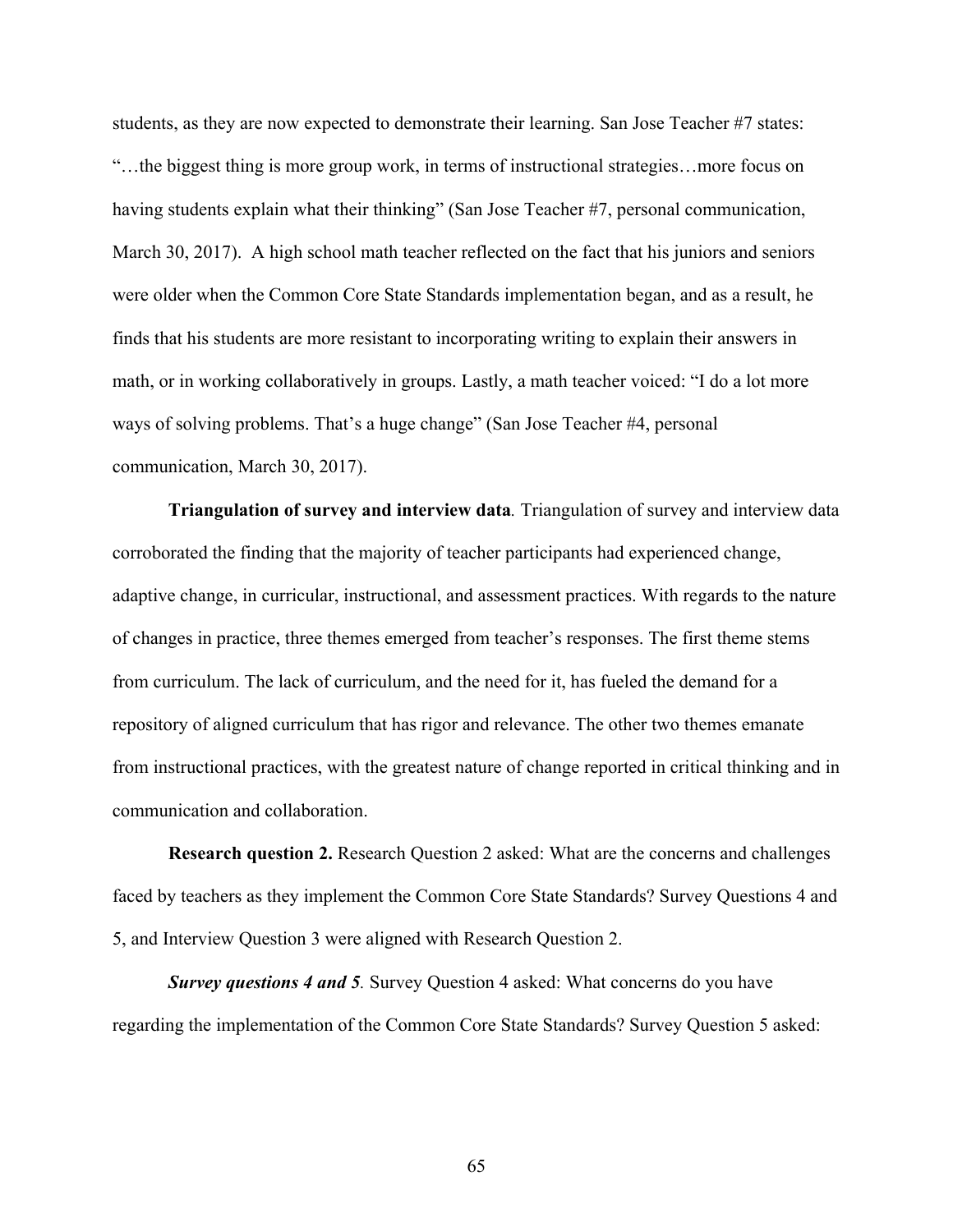What challenges have you faced while implementing the Common Core State Standards? Table

6 and Table 7 summarize the participant responses.

## Table 6

*Survey Question Four: Responses for Research Question Two*

| <b>Survey Question</b>                                                                                                                                            | Total    | <b>PVSD</b> | <b>HSD</b> | <b>SJUSD</b> | <b>Sample Comments</b>                                                                                                                                                                                                                                                                                                                                                                                                                                                                                                                                                                                                                                                                                                                                                                                                                                                                                                        |
|-------------------------------------------------------------------------------------------------------------------------------------------------------------------|----------|-------------|------------|--------------|-------------------------------------------------------------------------------------------------------------------------------------------------------------------------------------------------------------------------------------------------------------------------------------------------------------------------------------------------------------------------------------------------------------------------------------------------------------------------------------------------------------------------------------------------------------------------------------------------------------------------------------------------------------------------------------------------------------------------------------------------------------------------------------------------------------------------------------------------------------------------------------------------------------------------------|
|                                                                                                                                                                   | $N = 89$ | $N = 28$    | $N=6$      | $N = 55$     |                                                                                                                                                                                                                                                                                                                                                                                                                                                                                                                                                                                                                                                                                                                                                                                                                                                                                                                               |
| <b>Survey Question 4:</b><br>What concerns do you<br>have regarding the<br>implementation of the<br>Common Core State<br>Standards? (Mark as<br>many that apply): |          |             |            |              |                                                                                                                                                                                                                                                                                                                                                                                                                                                                                                                                                                                                                                                                                                                                                                                                                                                                                                                               |
| Limited<br>$\Omega$                                                                                                                                               | 24       | 9           | $\theta$   | 15           | <b>NA</b>                                                                                                                                                                                                                                                                                                                                                                                                                                                                                                                                                                                                                                                                                                                                                                                                                                                                                                                     |
| training<br>Limited<br>$\circ$<br>materials/<br>resources                                                                                                         | 52       | 8           | 2          | 42           | Prior to this year, we did not<br>have materials at our school that<br>applied to the common core<br>standards so teachers had to<br>create all of their lessons from<br>scratch. Now with Springboard<br>we have a common core aligned<br>curriculum, however, some of<br>the lessons are not designed with<br>the thoroughness or complexity<br>that would make them successful<br>lessons. (SJUSD)<br>Lack of resources, Lack of<br>district support for paid time for<br>curriculum creation, lack of paid<br>time for grading assessments that<br>are now primarily free response<br>and take a tremendous number of<br>hours to grade. When the district<br>did finally adopt a textbook they<br>did not consider a large variety<br>of publishers or take input from<br>the teachers in the classroom,<br>and it is not a very good resource<br>even now that we have one.<br>(SJUSD)<br>Have been "in it" for a while |
|                                                                                                                                                                   |          |             |            |              | now. Have a good grasp. Finding<br>great resources, even for NGSS.<br>(HSD)                                                                                                                                                                                                                                                                                                                                                                                                                                                                                                                                                                                                                                                                                                                                                                                                                                                   |

(continued)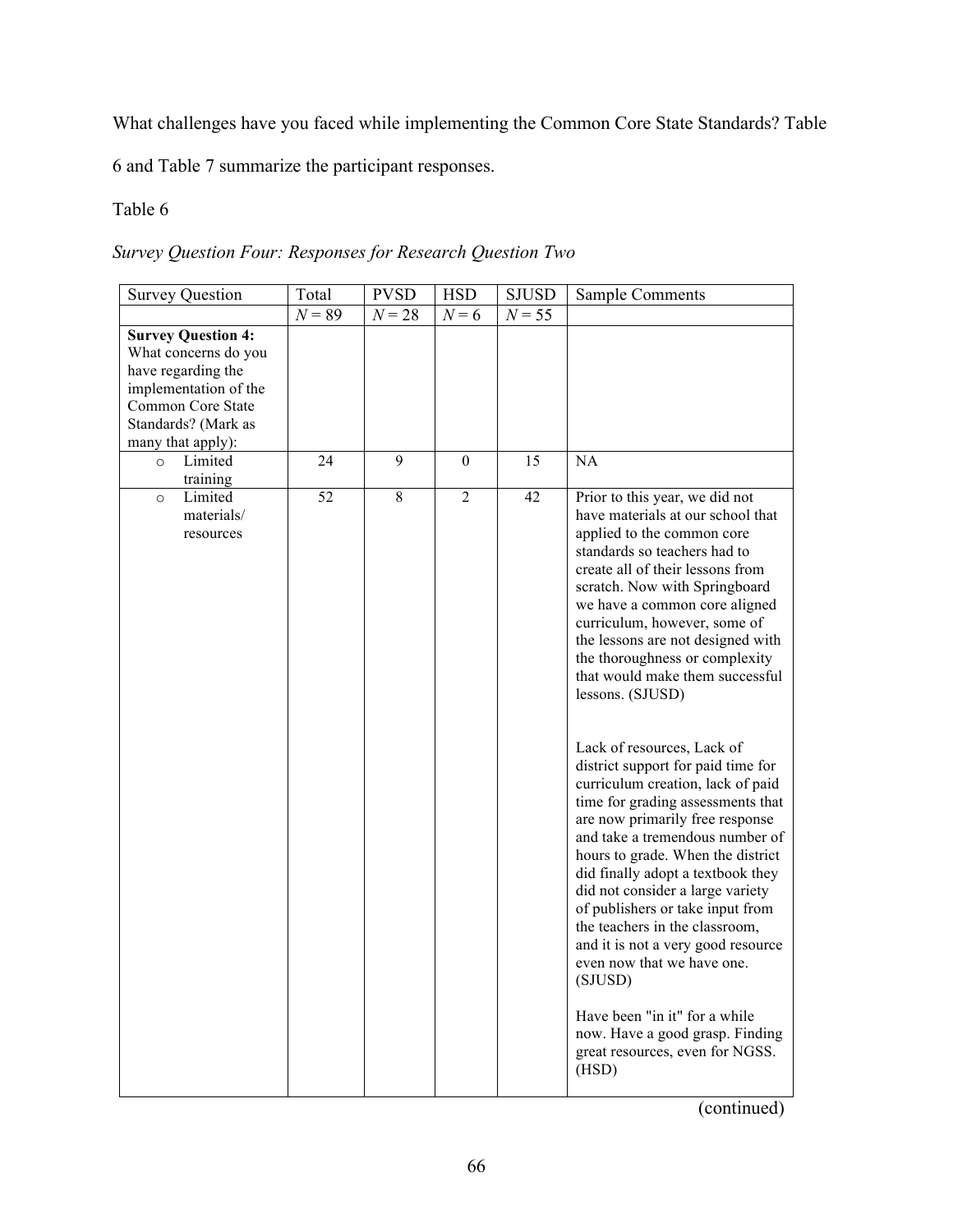| <b>Survey Question</b>                                                                       | Total    | <b>PVSD</b>    | <b>HSD</b>       | <b>SJUSD</b> | <b>Sample Comments</b>                                                                                                                                                                                                                                                                 |
|----------------------------------------------------------------------------------------------|----------|----------------|------------------|--------------|----------------------------------------------------------------------------------------------------------------------------------------------------------------------------------------------------------------------------------------------------------------------------------------|
|                                                                                              | $N = 89$ | $N = 28$       | $N=6$            | $N = 55$     |                                                                                                                                                                                                                                                                                        |
| Limited<br>$\circ$<br>planning time                                                          | 55       | 15             | 3                | 37           | Teachers need time to plan<br>collaboratively, this is the<br>biggest challenge at my site<br>(PVSD)<br>More teacher time outside of<br>school hours is required to<br>develop regular assessment and<br>CCSS related homework.<br>(SJUSD)                                             |
| Limited<br>$\circ$<br>Leadership<br>support                                                  | 10       | $\overline{3}$ | 1                | 6            | <b>NA</b>                                                                                                                                                                                                                                                                              |
| Uncertainty<br>$\circ$                                                                       | 14       | $\overline{4}$ | $\boldsymbol{0}$ | 10           | We are given lots of ideas, but it<br>feels very broad and over<br>whelming. There is not enough<br>time to figure it all out. (SJUSD)                                                                                                                                                 |
| Value/effectiv<br>$\circ$<br>eness of the<br>Common Core<br><b>State</b><br><b>Standards</b> | 9        | 1              | $\mathbf{1}$     | $\tau$       | I feel a lot of what is expected<br>from students is beyond their<br>developmental ability --<br>especially in math. We are a<br>Title 1 school and the curriculum<br>is especially challenging for<br>below grade-level students and<br>ELLs. (SJUSD)                                 |
| Impact on<br>$\circ$<br>student<br>achievement                                               | 19       | $\overline{4}$ | 1                | 14           | Common core effectiveness - it<br>may be too early to tell the<br>benefits to student achievement<br>but in my classroom I do think<br>their is a benefit to a greater use<br>of word problems and more<br>emphasis on academic<br>vocabulary and conceptual<br>understanding. (SJUSD) |
| Describe:<br>1.                                                                              | 28       | 11             | $\bf{l}$         | 16           | Less content is covered;<br>emphasis often placed on issues<br>of minor importance in the name<br>of "rigor", "depth" and other<br>buzzwords. (SJUSD)<br>As a music teacher, there are no<br>standards written specifically for<br>my subject area. (PVSD)                             |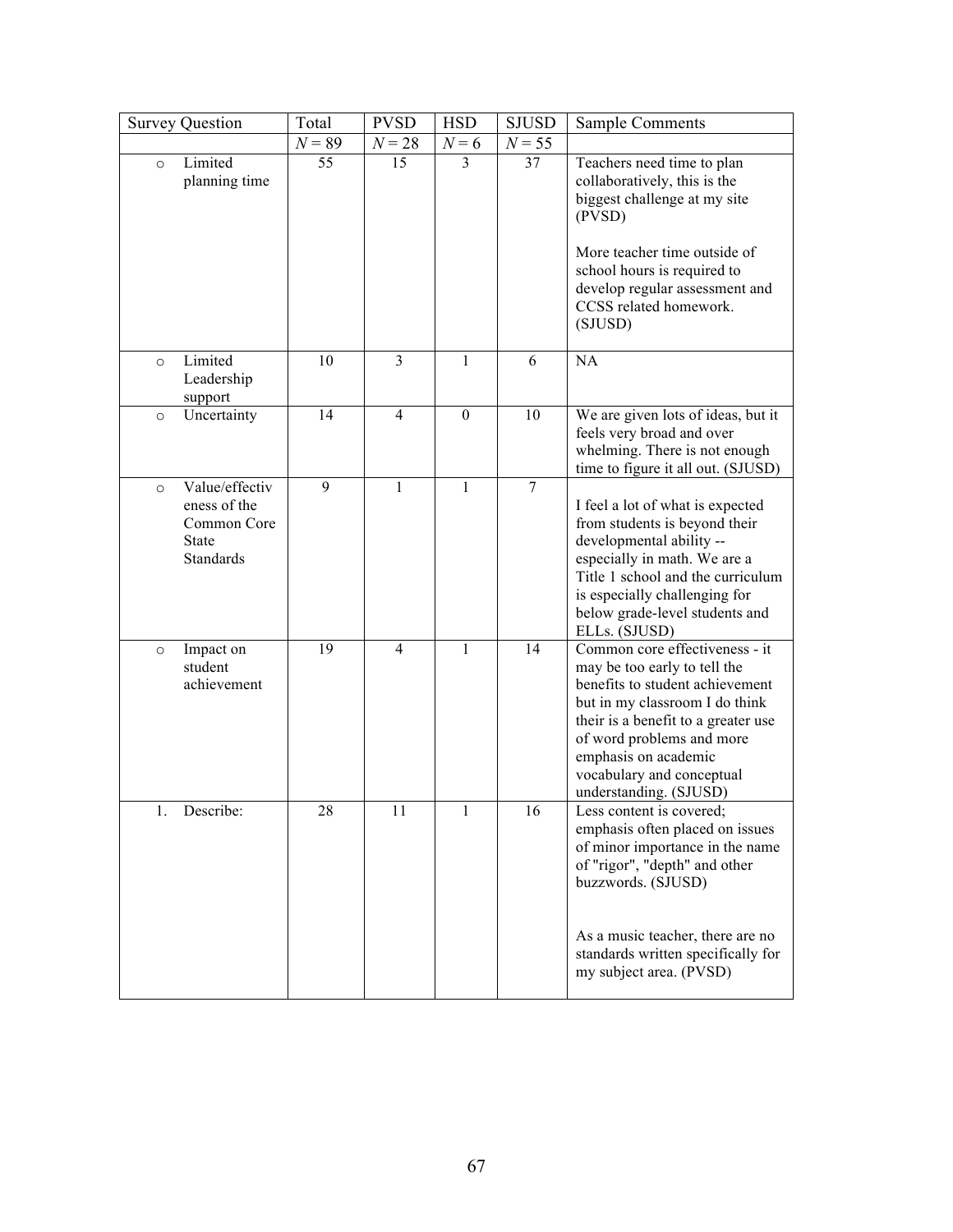## Table 7

# *Survey Question Five: Responses for Research Question Two*

| Survey                    | Total    | <b>PVSD</b>                                | <b>HSD</b>                               | <b>SJUSD</b>           |
|---------------------------|----------|--------------------------------------------|------------------------------------------|------------------------|
| Question                  | $N = 89$ |                                            | $N=6$                                    |                        |
|                           |          | $N = 28$                                   |                                          | $N = 55$               |
| <b>Survey</b><br>Question |          |                                            |                                          |                        |
| 5: What                   |          | Lack of time-                              | Just having time to                      | Initially the largest  |
| challenges                |          | curriculum, resources,                     | really dive into each                    | challenge was to take  |
| have you                  |          | support, in classroom,                     | area of the                              | the standards and      |
| faced while               |          | for grading (PVSD)                         | curriculum. (HSD)                        | develop all of my      |
| implementi                |          |                                            |                                          | own materials that     |
| ng the                    |          | Parents!! Many                             | Takes more time to                       | align with these       |
| Common                    |          | parents are still                          | get a concept across                     | objectives. Now the    |
| Core State                |          | interested in having                       | (HSD)                                    | greatest challenge is  |
| Standards?                |          | Math instruction be                        |                                          | adjusting to the       |
| Describe                  |          | purely numbers, no                         | Time to master new                       | <b>Spring Board</b>    |
| below:                    |          | written explanation,                       | curriculum (HSD)                         | curriculum and         |
|                           |          | nor "Math talks!"                          |                                          | finding my own         |
|                           |          | (PVSD)                                     | Newly adopted                            | teaching style with    |
|                           |          |                                            | "Common Core"                            | these resources.       |
|                           |          | Trying to implement<br>new programs at the | materials are not<br>really revised or   | (SJUSD)                |
|                           |          | same time. (PVSD)                          | different. (HSD)                         | Lack of resources,     |
|                           |          |                                            |                                          | Lack of district       |
|                           |          | Lack of clarity over                       | State tests results still                | support for paid time  |
|                           |          | what it looks like                         | not being received in                    | for curriculum         |
|                           |          | when standards are                         | a timely manner.                         | creation, lack of paid |
|                           |          | being incorporated                         | (HSD)                                    | time for grading       |
|                           |          | effectively for student                    |                                          | assessments that are   |
|                           |          | growth. (PVSD)                             | Always hard to                           | now primarily free     |
|                           |          |                                            | change. Getting my                       | response and take a    |
|                           |          | Understanding what it                      | Admin Credential                         | tremendous number      |
|                           |          | is $&$ how to apply                        | was hugely                               | of hours to grade.     |
|                           |          | (PVSD)                                     | influential to my                        | (SJUSD)                |
|                           |          |                                            | excitement,                              |                        |
|                           |          |                                            | understanding of it                      | Not enough training.   |
|                           |          |                                            | (where the change<br>came from and why). | (SJUSD)                |
|                           |          |                                            | (HSD)                                    | Typical kinks of       |
|                           |          |                                            |                                          | anything new. It's     |
|                           |          |                                            |                                          | getting better the     |
|                           |          |                                            |                                          | longer we're in it.    |
|                           |          |                                            |                                          | (SJUSD)                |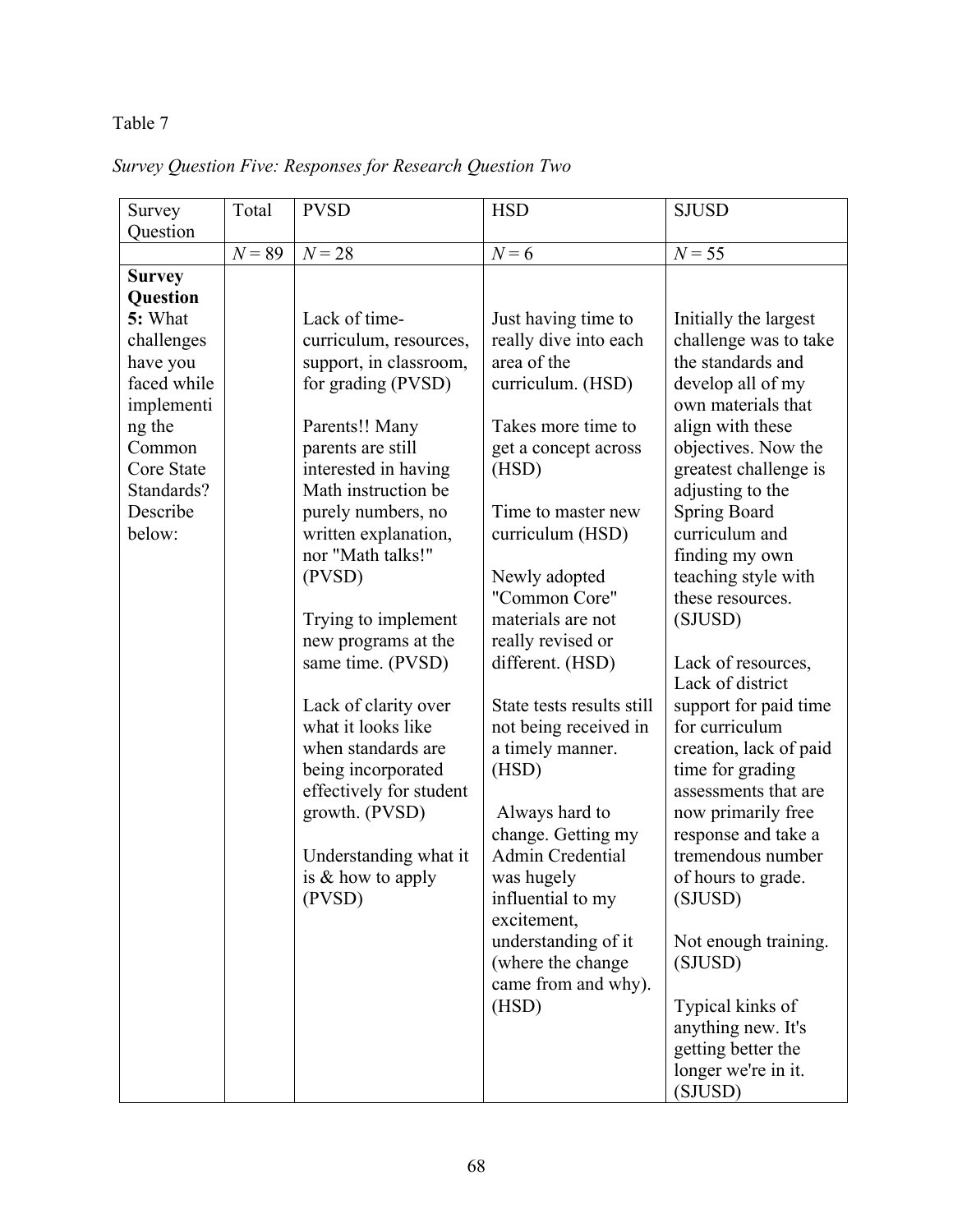In an analysis of the quantitative and qualitative data from Survey Questions 4 and 5 the participants reported three concerns/challenges. The nature of change has been most significant in the need for planning time and materials /resources.

*Interview question 3.* Interview Question 3 inquired about the experiences of teachers in the implementation of the Common Core State Standards, in terms of whether those experiences were successful or challenging. The interview question stated: "Tell me about your successes/concerns /challenges regarding the implementation of the Common Core State Standards."

Three themes originated from this Interview Question. The first two themes to surface were related to teachers concerns and challenges with planning time and the need for materials. Seven of the nine teachers, or 78% described challenges in the implementation process. Sixtytwo percent of teachers were concerned about the need for planning time and 59% attributed the previous lack of materials and current lack of materials and resources as a concern/challenge.

In contrast to the challenges or concerns that have been identified above, a third theme emerged which illustrated that teachers were experiencing success, and have developed an increased sense of efficacy about the shift to the Common Core State Standards. As some teachers described success with the implementation it showed a positive sign that one can experience success and efficacy at this point in the implementation. For example, one teacher reported that in her previous school reading and writing scores went through the roof. She also shared that she has become a better teacher through the shift to the Common Core State **Standards**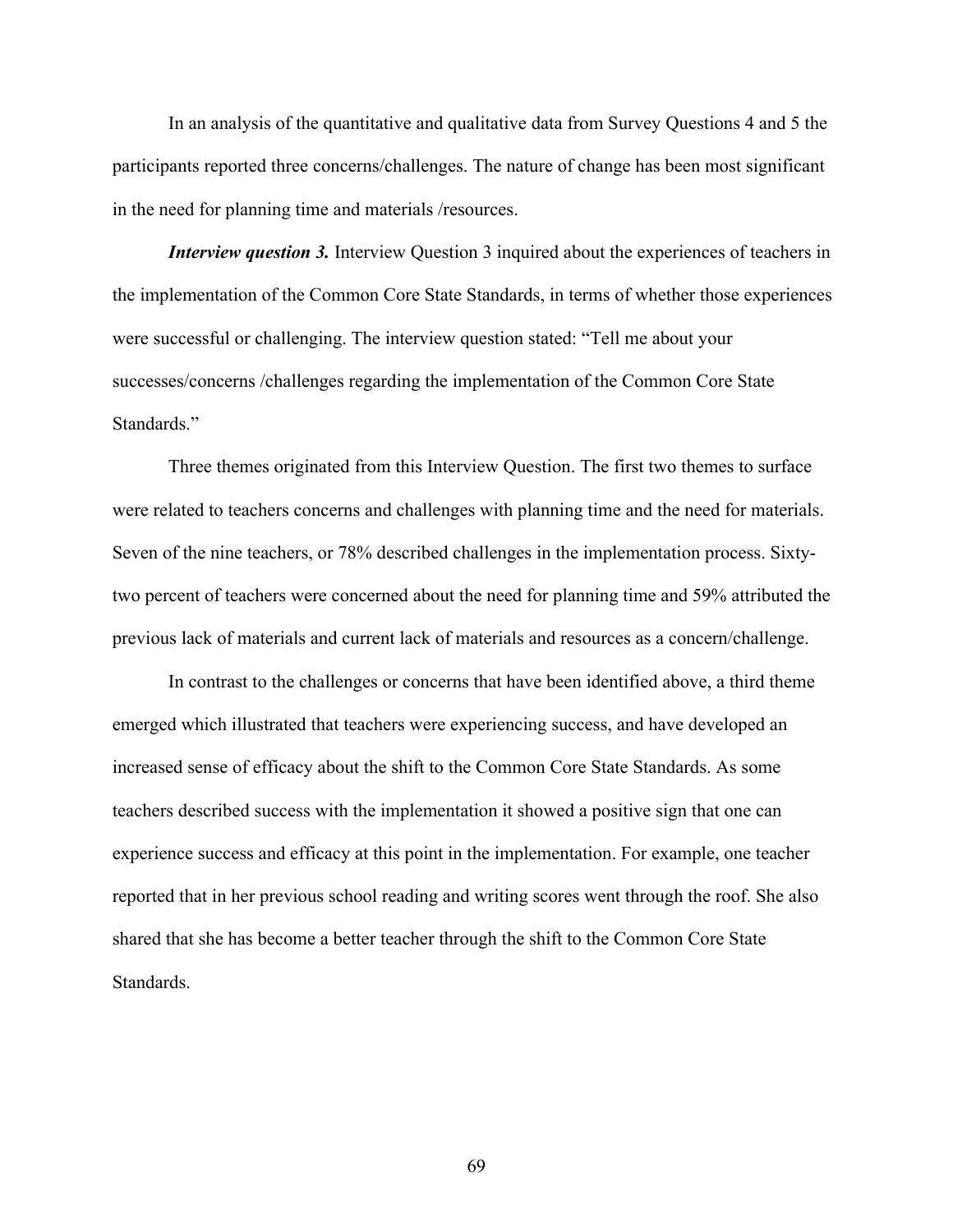**Triangulation of survey and interview data***.* Triangulation of survey and interview data revealed three themes and they were: the need for more planning time, the previous lack of and need for materials, and efficacy and success.

**Research question 3.** Research Question 3 asked: What types of professional development for the Common Core Standards have teachers been offered, and what do they perceive has been the most beneficial? Survey Questions 6 and 7, and Interview Question 4 were aligned with Research Question 3.

*Survey questions 6 and 7.* Survey Question 6 asked: Identify the type of professional development that you have received on the Common Core State Standards. Survey Question 7 asked: Which type of professional development on the Common Core State Standards do you perceive has been the most beneficial? Table 8 and Table 9 summarize the participant responses for Survey Questions 6 and 7.

#### Table 8

| Survey                 | Total    | <b>PVSD</b> | <b>HSD</b> | <b>SJUSD</b> | <b>Sample Comments</b> |
|------------------------|----------|-------------|------------|--------------|------------------------|
| Questions              |          |             |            |              |                        |
|                        | $N = 89$ | $N = 28$    | $N=6$      | $N = 55$     |                        |
| <b>Survey Question</b> |          |             |            |              |                        |
| 6:                     |          |             |            |              |                        |
| Identify the type      |          |             |            |              |                        |
| of professional        |          |             |            |              |                        |
| development that       |          |             |            |              |                        |
| you have received      |          |             |            |              |                        |
| on the Common          |          |             |            |              |                        |
| Core State             |          |             |            |              |                        |
| Standards. (Mark       |          |             |            |              |                        |
| as many as apply.)     |          |             |            |              |                        |
|                        |          |             |            |              |                        |

*Survey Question Six: Responses for Research Question Three*

(continued)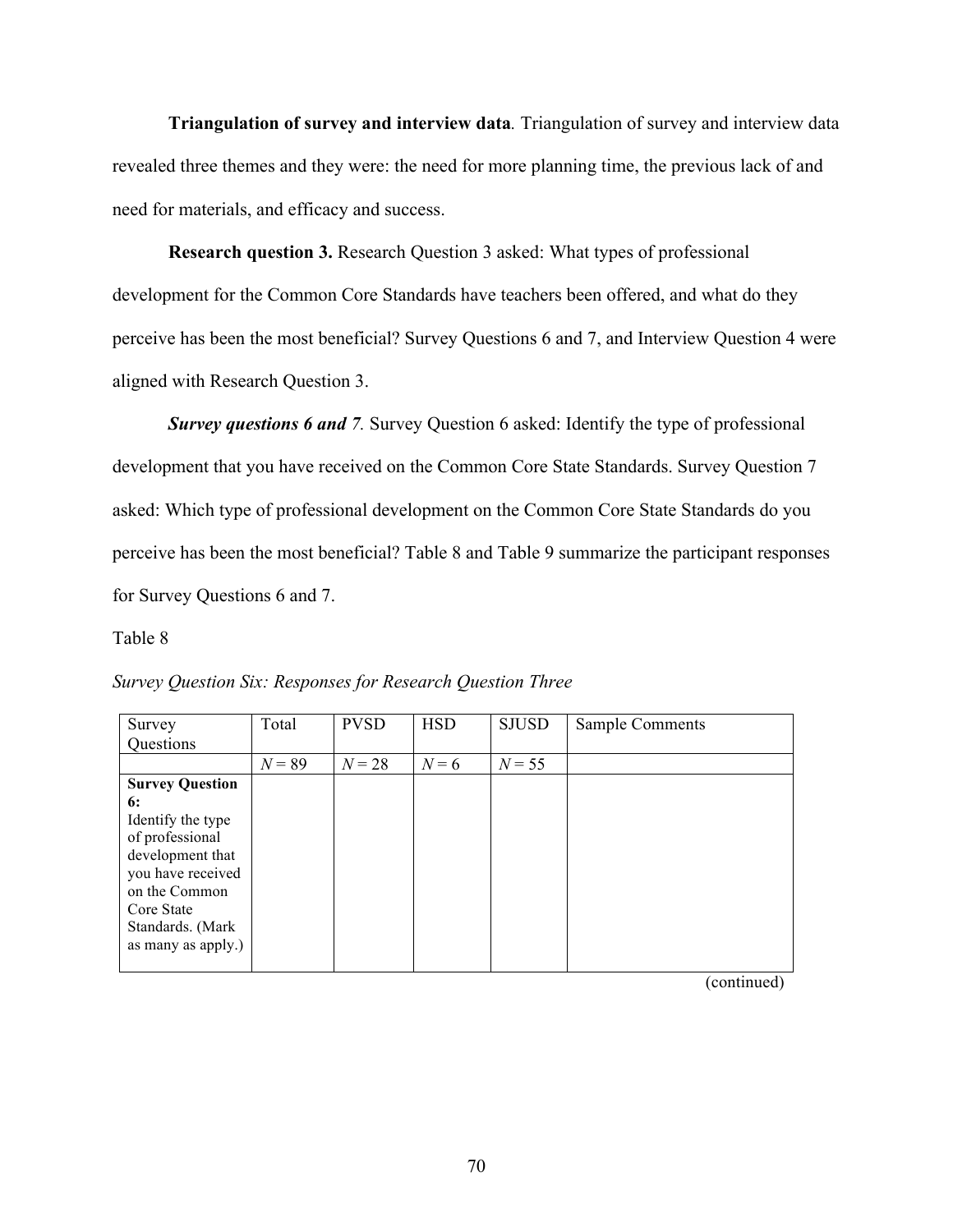| Survey                                                                            | Total    | <b>PVSD</b> | <b>HSD</b>       | <b>SJUSD</b> | <b>Sample Comments</b>                                                                                                                                                                                                                                                                                                                                                                                                                                                                                                                                                                                                                                                                                                                        |
|-----------------------------------------------------------------------------------|----------|-------------|------------------|--------------|-----------------------------------------------------------------------------------------------------------------------------------------------------------------------------------------------------------------------------------------------------------------------------------------------------------------------------------------------------------------------------------------------------------------------------------------------------------------------------------------------------------------------------------------------------------------------------------------------------------------------------------------------------------------------------------------------------------------------------------------------|
| Questions                                                                         |          |             |                  |              |                                                                                                                                                                                                                                                                                                                                                                                                                                                                                                                                                                                                                                                                                                                                               |
|                                                                                   | $N = 89$ | $N = 28$    | $N=6$            | $N = 55$     |                                                                                                                                                                                                                                                                                                                                                                                                                                                                                                                                                                                                                                                                                                                                               |
| <b>District Training</b>                                                          | 68       | 15          | 5                | 48           | Our district tried to interpret the<br>common core standards and<br>create assessments the very first<br>year. After three years with these<br>assessments they have been<br>abandoned. They do not align<br>well with the state's<br>interpretation of common core<br>based on the end of year state<br>testing and are very time<br>consuming to give and grade.<br>The district should have waited<br>longer until professional<br>resources were available to<br>implement common core. A lot<br>of teacher's man hours were<br>wasted with good intentions but<br>slightly off target efforts.<br>(SJUSD)<br>Excellent training offered by the<br>district after school hours, one-<br>two days before class begins in<br>August (SJUSD) |
| Site-based<br>training                                                            | 48       | 14          | 5                | 29           | Reader's and Writer's Workshop<br>(PVSD)                                                                                                                                                                                                                                                                                                                                                                                                                                                                                                                                                                                                                                                                                                      |
| District or site<br>coach                                                         | 39       | 6           | $\mathbf{1}$     | 32           | NA                                                                                                                                                                                                                                                                                                                                                                                                                                                                                                                                                                                                                                                                                                                                            |
| Collaboration by<br>department, grade<br>level, or<br>cadre/learning<br>community | 50       | 15          | 5                | 30           | NA                                                                                                                                                                                                                                                                                                                                                                                                                                                                                                                                                                                                                                                                                                                                            |
| Collaboration<br>with colleague(s)<br>on an<br>informal/sharing<br>basis          | 54       | 15          | 6                | 32           | NA                                                                                                                                                                                                                                                                                                                                                                                                                                                                                                                                                                                                                                                                                                                                            |
| Online resources<br>(websites, district<br>sites, etc.)                           | 52       | 15          | $\overline{3}$   | 23           | Initially I sought out information<br>via webinars, articles, website's.<br>Gradually the district I was in<br>before this one provided<br>resources to share with parents.<br>(PVSD)                                                                                                                                                                                                                                                                                                                                                                                                                                                                                                                                                         |
| Course outside the<br>district (seminars,<br>college/university<br>classes, etc.  | 25       | 12          | 3                | 10           | NA                                                                                                                                                                                                                                                                                                                                                                                                                                                                                                                                                                                                                                                                                                                                            |
| Describe:                                                                         | 11       | 5           | $\boldsymbol{0}$ | 6            | Started the credential program<br>when common core was rolling<br>out                                                                                                                                                                                                                                                                                                                                                                                                                                                                                                                                                                                                                                                                         |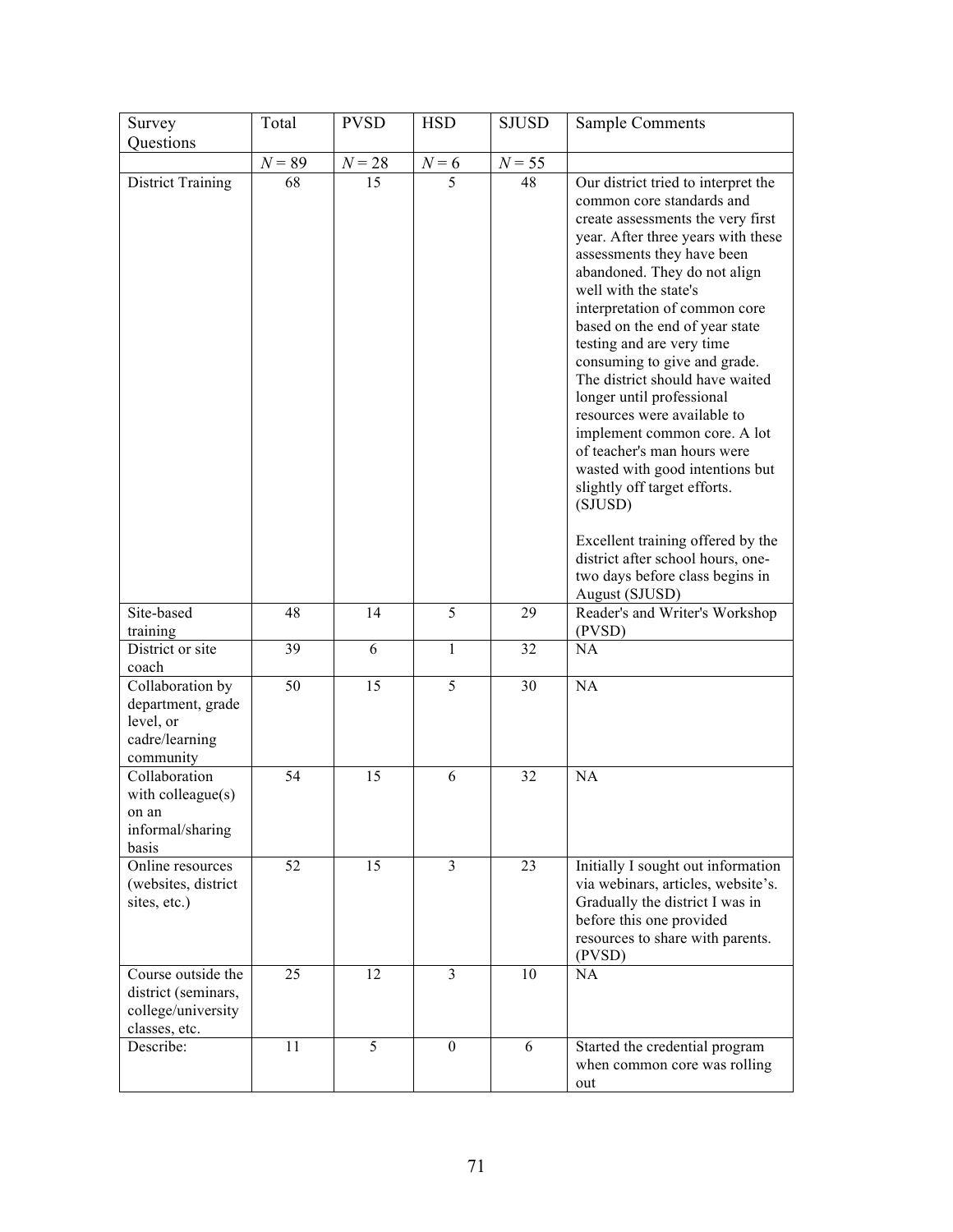## Table 9

# *Survey Question Seven: Responses for Research Question Three*

| <b>Survey Question</b>                                                                                                                                                                          | Total    | <b>PVSD</b>    | <b>HSD</b>       | <b>SJUSD</b>   | Sample Comments                                                                                                                                                                               |
|-------------------------------------------------------------------------------------------------------------------------------------------------------------------------------------------------|----------|----------------|------------------|----------------|-----------------------------------------------------------------------------------------------------------------------------------------------------------------------------------------------|
|                                                                                                                                                                                                 | $N = 89$ | $N = 28$       | $N=6$            | $N = 55$       |                                                                                                                                                                                               |
| <b>Survey Question 7:</b><br>Which type of<br>professional<br>development on the<br>Common Core State<br>Standards do you<br>perceive has been<br>the most beneficial?<br>(Mark all that apply) |          |                |                  |                |                                                                                                                                                                                               |
| District training                                                                                                                                                                               | 29       | $\overline{4}$ | $\mathbf{0}$     | 25             | I want to hear from the district<br>what they expect. (SJUSD)                                                                                                                                 |
| Site-based training                                                                                                                                                                             | 22       | 9              | 1                | 12             | A challenge is that the<br>administrator sometimes asks for<br>things to be done a different way<br>than the district. (SJUSD)                                                                |
| District or site coach                                                                                                                                                                          | 28       | 5              | $\boldsymbol{0}$ | 23             | I also enjoy having a coach for<br>RW & WW to help give feedback<br>and model lessons. (PVSD)<br>Instructional coach providing<br>training during all day grade level<br>release time (SJUSD) |
| Collaboration by<br>department, grade-<br>level, or<br>cadre/learning<br>community                                                                                                              | 41       | 8              | $\overline{4}$   | 28             | It's great working with my grade<br>level to implement and design<br>new units or review new<br>curriculum. (PVSD)                                                                            |
| Collaboration with<br>colleague(s) on an<br>informal sharing<br>basis                                                                                                                           | 50       | 14             | $\overline{4}$   | 31             | <b>NA</b>                                                                                                                                                                                     |
| Online resources<br>(websites, district<br>sites, etc.)                                                                                                                                         | 17       | $\overline{7}$ | $\overline{2}$   | 8              | Webinars were my favorite<br>source; they are easily accessed<br>and can be tailored to my<br>needs/interests. (PVSD)<br>Engage NY Website is very<br>helpful (HSD)                           |
| Courses outside of<br>district (seminars,<br>college/university<br>classes, etc.)                                                                                                               | 17       | 8              | $\overline{2}$   | $\overline{7}$ | County level training and Admin<br>Credential (reading Amanda<br>Ripley, etc.) (HSD)                                                                                                          |
| Describe:                                                                                                                                                                                       | 9        | 5              | 1                | $\overline{3}$ |                                                                                                                                                                                               |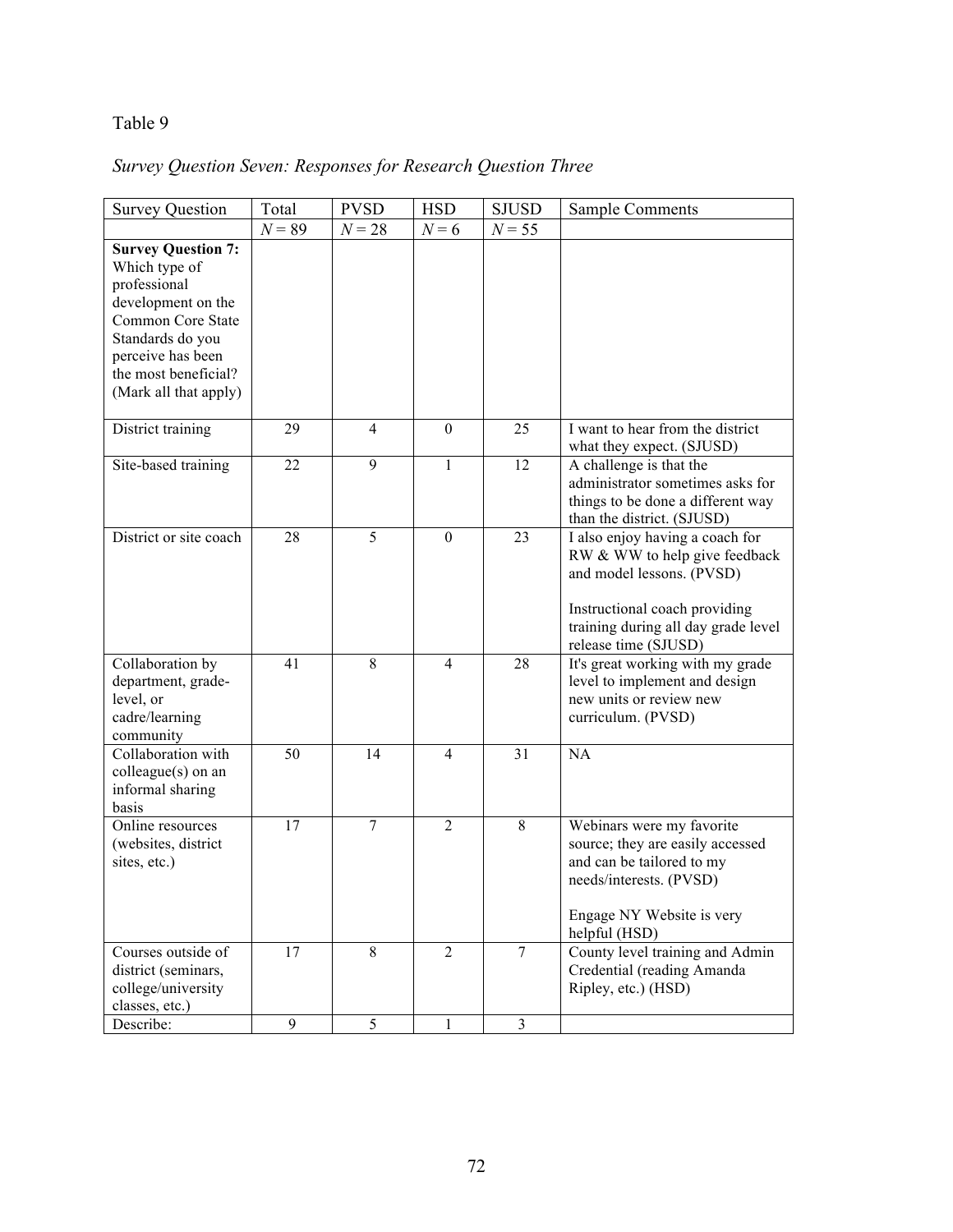The quantitative data revealed that the most frequent type of professional development that had participants received was district training. The quantitative and qualitative survey data revealed that collaboration is the preferred form of professional development.

*Interview question 4.* Interview Question 4 sought to understand the teacher's perceptions on professional development. The question included the word positive in order to also ascertain what types of professional development are most beneficial and may be recommended in order to facilitate the ongoing implementation of the Common Core State Standards. The question read: "Might you further describe your professional development experiences on the Common Core State Standards, especially those that were positive?"

In the interviews participants identified the types of professional development they had experienced and they were: district training, site training, textbook training, online support training, or training with the instructional coach. While district training represented the primary form of professional development teachers received on the Common Core State Standards, the one that emerged as the most beneficial was collaboration.

All of the teachers interviewed in this study described opportunities for teacher collaboration with those of their own grade level or department, or with a colleague on an informal basis, as being positive professional development experiences. They cited the value of collaborating and planning together. To exemplify this San Jose Teacher #6 refers to a training she went to with teachers of her own grade level when she states: "That's always the best part of any training, meeting other teachers, sharing ideas" (San Jose Teacher #6, personal communication, March 30, 2017). Furthermore, two teachers expressed frustration at district and site trainings that did not include collaboration. They stated that some training's do not address the needs of their grade level or of their school's student population.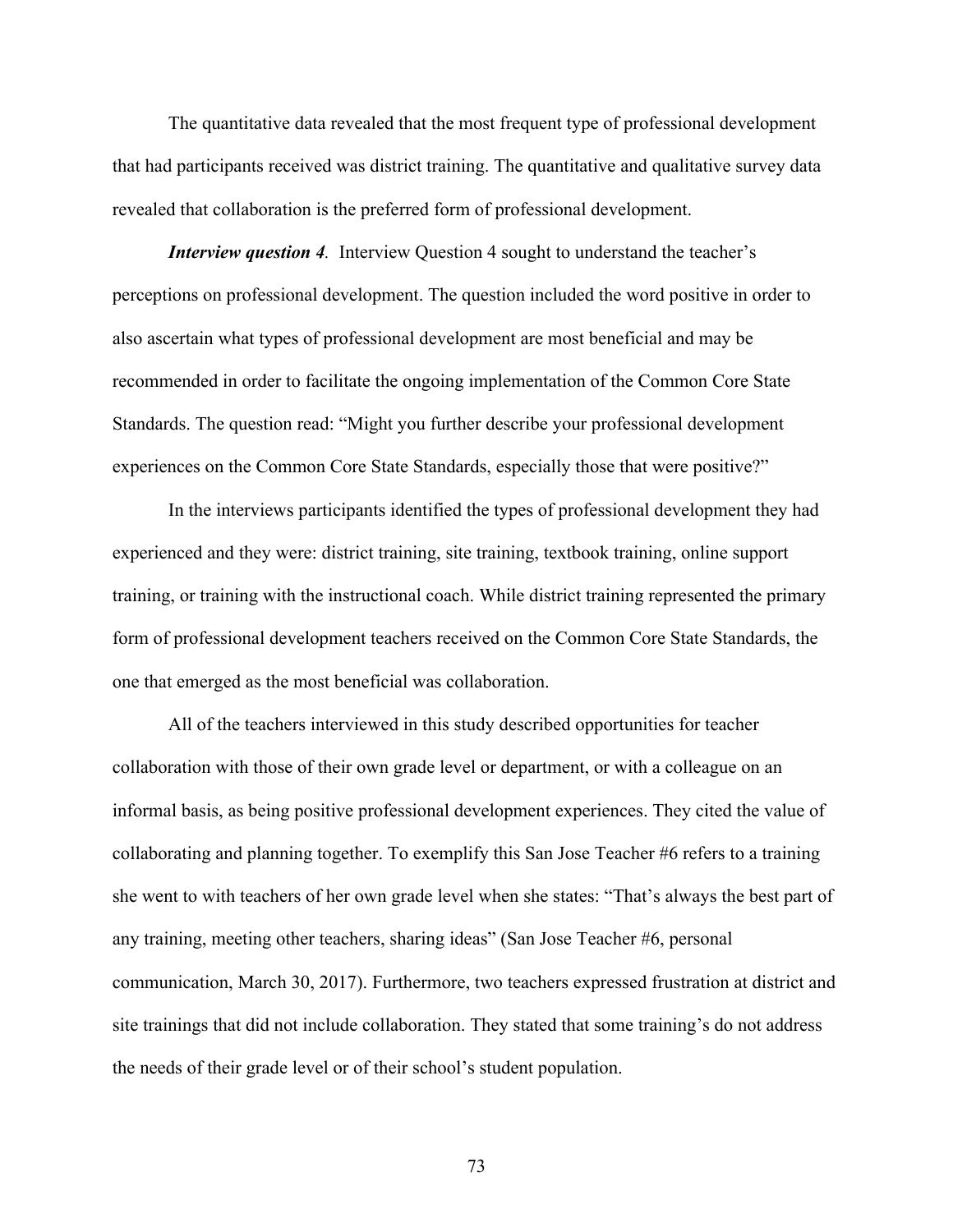**Triangulation of survey and interview data***.* Triangulation of survey and interview data identified the most beneficial type of professional development was reported to be collaboration. Whether it was collaboration with colleague, or collaboration by department, respondents clearly identified collaboration as the single most preferred form of professional development.

**Research question 4.** Research Question 4 asked: What do teachers still need from their site leadership to make the implementation of the Common Core State Standards successful? Survey Question 8 and Interview Question 5 were aligned with Research Question 4.

**Survey question 8.** Survey Question 8 asked: What do you still need from your site leadership in order to successfully implement the Common Core State Standards? Table 10 summarizes the participant responses for Survey Question 8.

#### Table 10

| <b>Survey Question</b>                                                                                                                                                                       | Total    | <b>PVSD</b>    | <b>HSD</b>     | <b>SJUSD</b>   | <b>Sample Comments</b> |
|----------------------------------------------------------------------------------------------------------------------------------------------------------------------------------------------|----------|----------------|----------------|----------------|------------------------|
|                                                                                                                                                                                              | $N = 89$ | $N=28$         | $N=6$          | $N = 55$       |                        |
| <b>Survey Question 8:</b><br>What do you still<br>need from your site<br>leadership in order<br>to successfully<br>implement the<br>Common Core State<br>Standards? (Mark<br>all that apply) |          |                |                |                |                        |
| Shared-decision<br>making                                                                                                                                                                    | 20       | 5              | $\theta$       | 15             | <b>NA</b>              |
| Transformational<br>leadership                                                                                                                                                               | 12       | $\overline{4}$ | 1              | $\overline{7}$ | NA                     |
| Support and<br>understanding                                                                                                                                                                 | 38       | 6              | 1              | 31             |                        |
| Technology                                                                                                                                                                                   | 17       | $\overline{4}$ | $\overline{2}$ | 11             | <b>NA</b>              |
| Training                                                                                                                                                                                     | 28       | 6              | 1              | 21             | <b>NA</b>              |

#### *Survey Question Eight: Responses for Research Question Four*

(continued)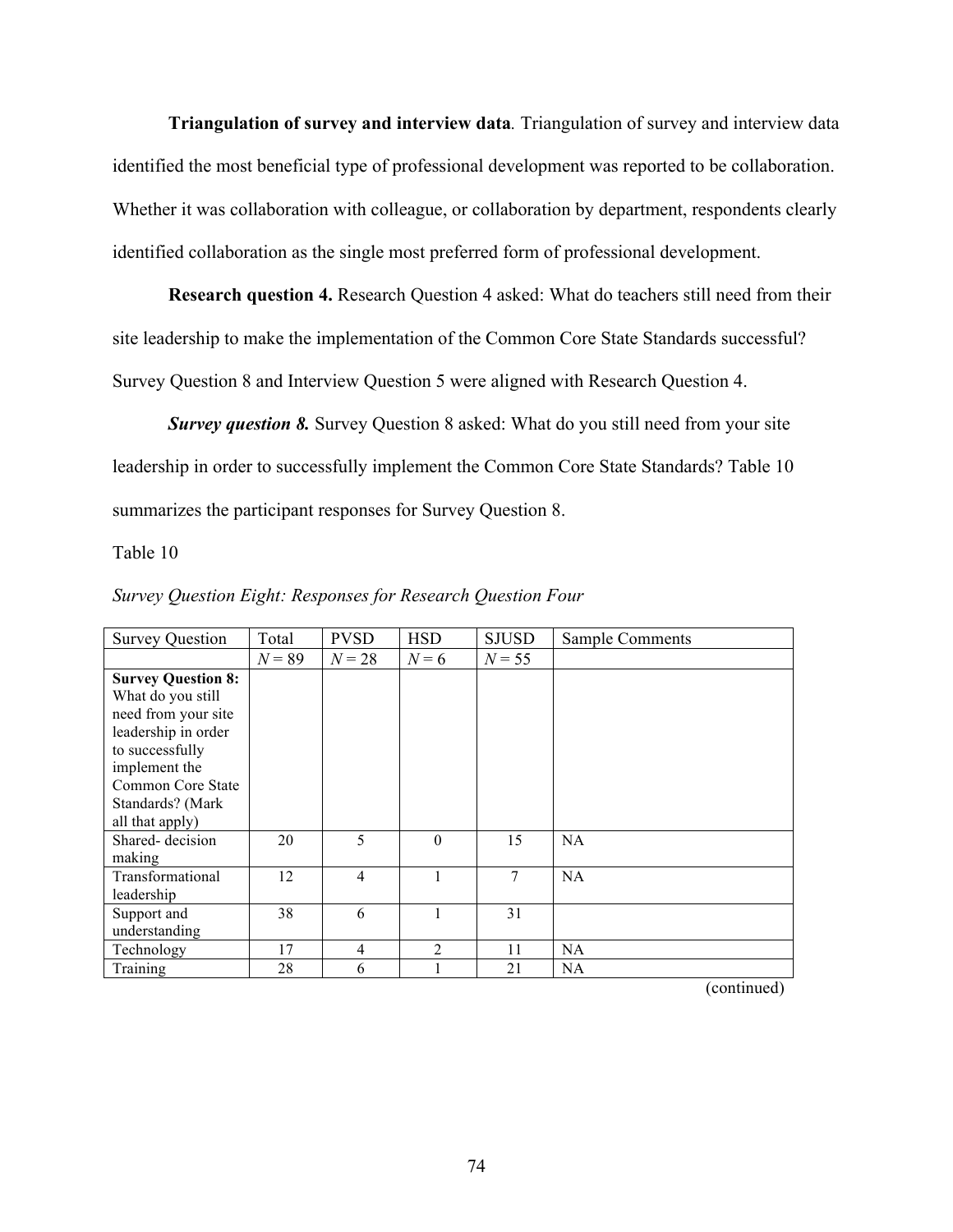| <b>Survey Question</b>  | Total    | <b>PVSD</b> | <b>HSD</b>     | <b>SJUSD</b> | Sample Comments                                                                                                                                             |
|-------------------------|----------|-------------|----------------|--------------|-------------------------------------------------------------------------------------------------------------------------------------------------------------|
|                         | $N = 89$ | $N = 28$    | $N=6$          | $N = 55$     |                                                                                                                                                             |
| Materials/<br>resources | 46       |             | $\mathfrak{D}$ | 37           | I need curriculum mandated<br>materials to better implement the<br>Common Core Standards. (SJUSD)<br>Flexibility regarding usage of the<br>textbook (SJUSD) |
| Funding                 | 17       | 5           |                | 11           | <b>NA</b>                                                                                                                                                   |
| Planning time           | 63       | 18          | 4              | 41           | Blocks of uninterrupted time for<br>core subjects (PVSD)<br>Planning time with colleagues<br>(SJUSD)                                                        |

The quantitative and qualitative data showed that time, materials, and support and understanding were the top three needs of teachers, in that order. The qualitative data from the survey supported this as well.

*Interview question 5.* The purpose of Interview Question 5 was to determine what site leadership could do to assist teachers in the ongoing implementation of the Common Core State Standards. The question read: Based on your experience, what can site leadership provide to facilitate the implementation of the Common Core State Standards?

With respect to site leadership the teachers interviewed expressed a need for more site training, as well as support and understanding. San Jose Teacher #2 stated: "I'm going to be honest here...I don't feel that we've gotten the training or support" (San Jose Teacher #2, personal communication, March 30, 2017). Teachers would like the training to be in the form of instructional coaching. Forty-four percent of the teachers state the need for either an administrator who is actively involved in an instructional coaching capacity (not just performing an observation), or in working with a site coach. San Jose Teacher #6 states:

What really bothers me is when people come in and just observe and they don't step in or help or anything. I think of coaches like a sports coach would say stuff while you're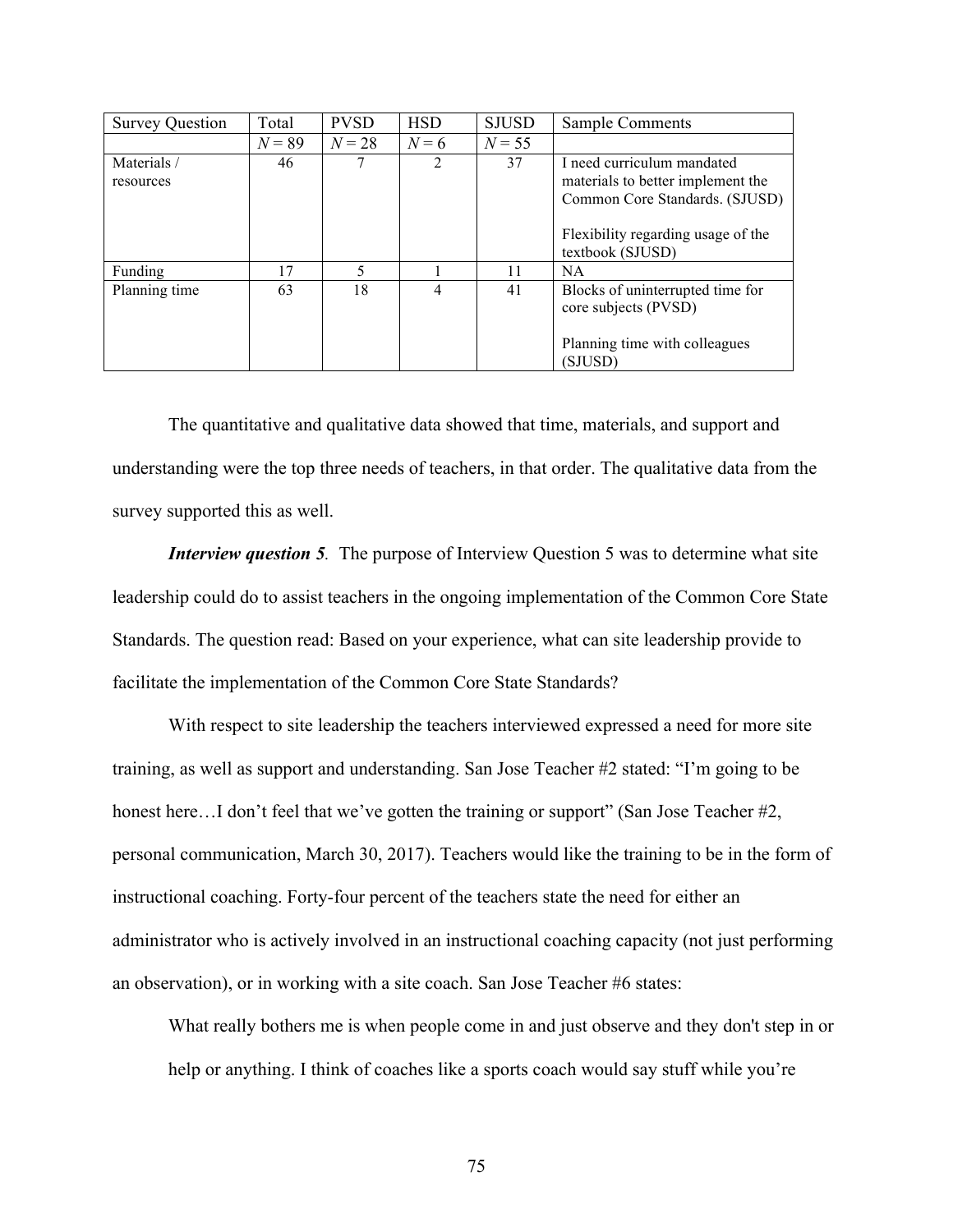doing it, tell you to move here, tell you to do this…whereas my coaching experiences here is someone watching me and we'll talk about it later…I want some support, I want some direction, and I want someone to step in. (San Jose Teacher #6, personal communication, March 30, 2017)

**Triangulation of survey and interview data***.* Triangulation of survey and interview data corroborated the finding that the majority of teacher participants need site leadership to provide planning time, materials, support and understanding, and training.

#### **Summary of Key Findings**

Research Question 1 sought to discover the nature of change to teaching practices that may have been experienced as a result of implementing the Common Core State Standards. Survey responses indicated that the majority of teacher participants changed their practices greatly or somewhat with regards to curriculum (80%), instruction (72%) and assessment (94%). The greatest magnitude of change from the survey was reported to be curriculum. Forty-two percent of participants reported that their curriculum practices had changed greatly. With regards to the nature of change in curriculum, one theme emerged. Teachers reported that with the implementation of the Common Core State Standards they need resources and materials, and still need a curriculum with rigor and relevance. With the quantitative data from the survey and from the follow-up interviews, two themes surfaced and they both pertained to the area of instruction. Teachers reported a focus on teaching with 21st century skills. That said, the first theme was identified as critical thinking, and the second theme was communication /collaboration.

Research Question 2 sought to discover the concerns and challenges of teachers associated with the implementation of the Common Core State Standards. Three themes surfaced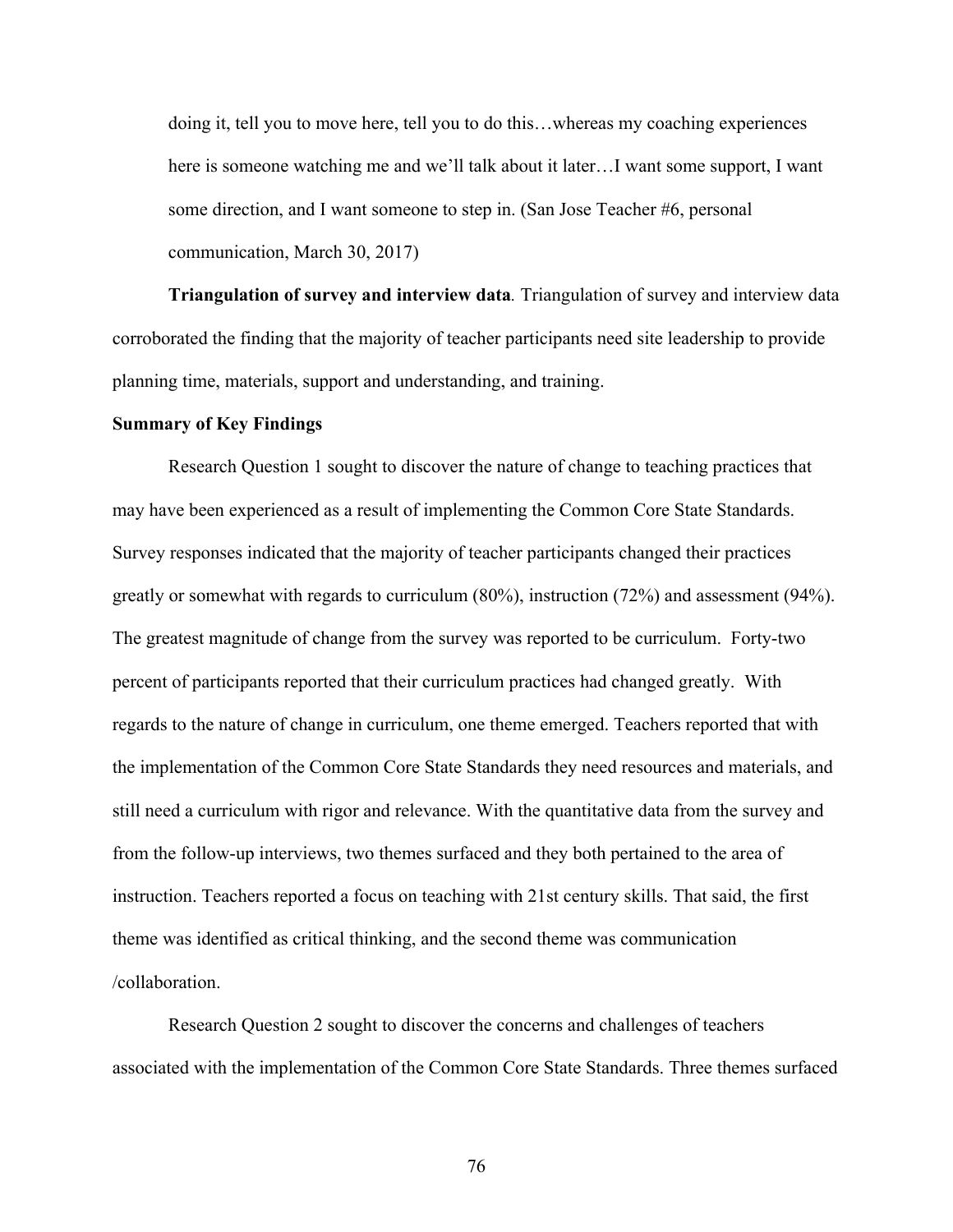and they were: a need for planning time with colleagues or departments, a need for curriculum, and efficacy and success. The word success was inserted into the interviews in order to determine positive experiences, in addition to concerns and challenges. This encouraged teachers to unveil any positive feelings and/or experiences, or an increasing sense of efficacy about the standards.

Research Question 3 sought to discover the types of professional development that teachers been offered on the Common Core State Standards. The question also sought to determine the most beneficial form(s) of professional development from the teacher's point of view. Teachers selected the types of trainings they received as: district training, site-based training, district or site coach, collaboration by department, grade level or cadre/learning community, collaboration(s) on an informal/sharing basis, online resources, and courses outside the district. The overwhelming majority of teachers reported the most frequent type of training was district training. Despite the frequency of district training, collaboration proved to be the one form of professional development that teachers deemed most beneficial.

Research Question 4 sought to identify what teachers still need from their site leadership in order to successfully implement the Common Core State Standards. Participants identified their needs as time, materials, support, understanding, and training.

To conclude this summary of the key findings, each of the four research questions the implementation to the Common Core State Standards. Questions were asked of the teachers who chose to participate in the surveys, and also those who agreed to participate in the interview phase. From those surveys and interviews the identified themes will be discussed in Chapter 5.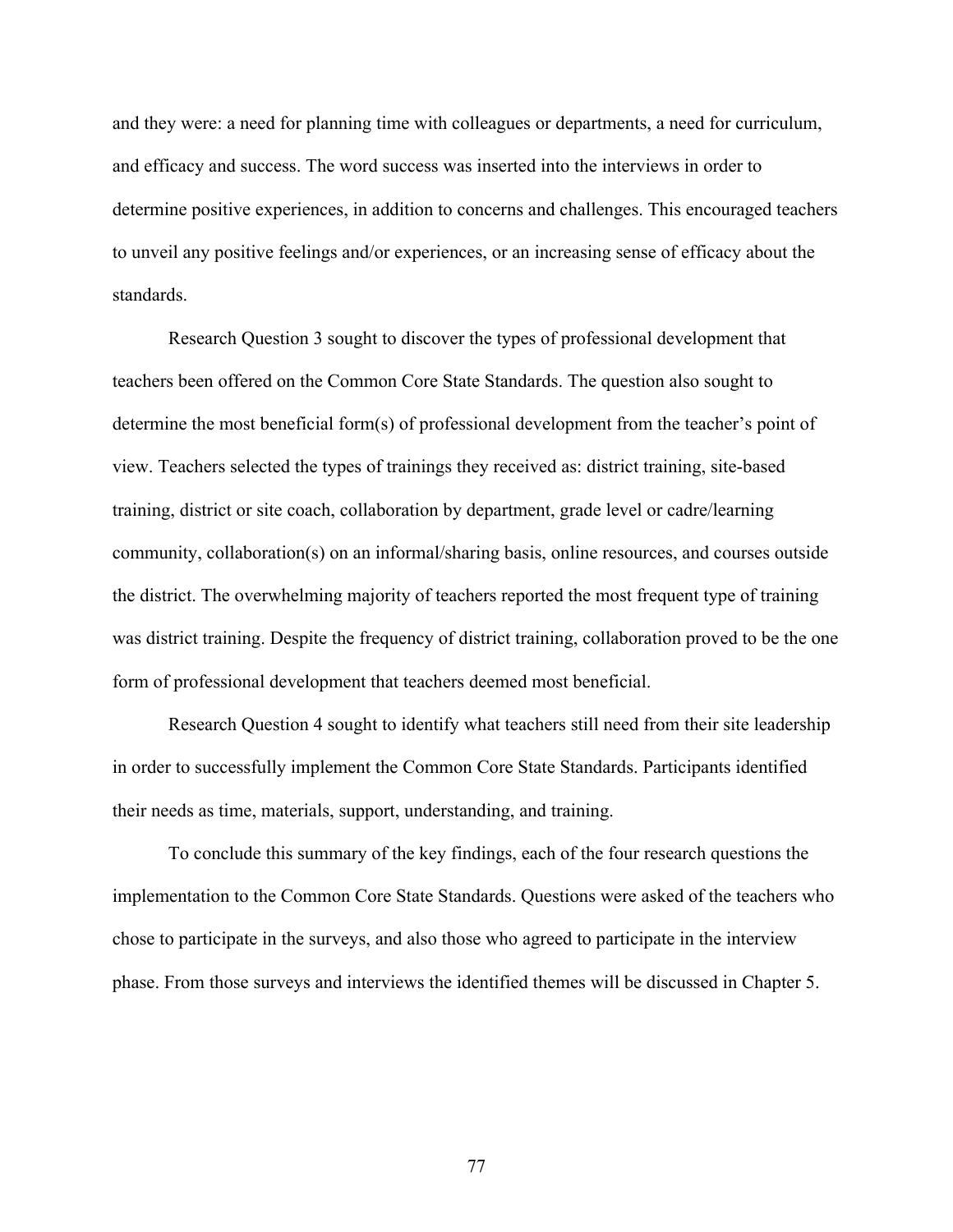#### **Chapter 5: Findings, Conclusions, and Recommendations**

Chapter 5 presents an analysis of the key findings for the study T*eacher Insight: The Implementation of the Common Core State Standards in California School Districts*. The chapter begins with the study problem and purpose, followed by the research questions and an overview of the methodology. The chapter continues with a discussion of findings, conclusions, recommendations for policy/practice and further study, and it concludes with a summary of the study.

#### **The Study Problem**

The American education system has been going through a reform from the inception of the Common Core State Standards (Luna et al., 2014). This initiative was extolled as an opportunity to revolutionize the education system and support student achievement for all students (Duncan, 2012).

The Common Core State Standards began as a call to action in 2009 from the National Governors Association and Council of Chief State School Officers (Marrongelle et al., 2013; Sabo, 2014; The Center for Public Education, 2014). The call for change was based on the fact that America is now part of a global economy and needs a workforce that can be competitive (Trilling & Fadel, 2009). As a result, the Common Core State Standards were designed to educate students with specific skills that were delineated at each grade level to prepare them for college, and they were integrated with 21st century skills to ready students for the global workforce as well (California Department of Education, 2014). Educators were given the responsibility of facilitating the desired skills and knowledge for a 21st century education (Lave & Wenger, 2014).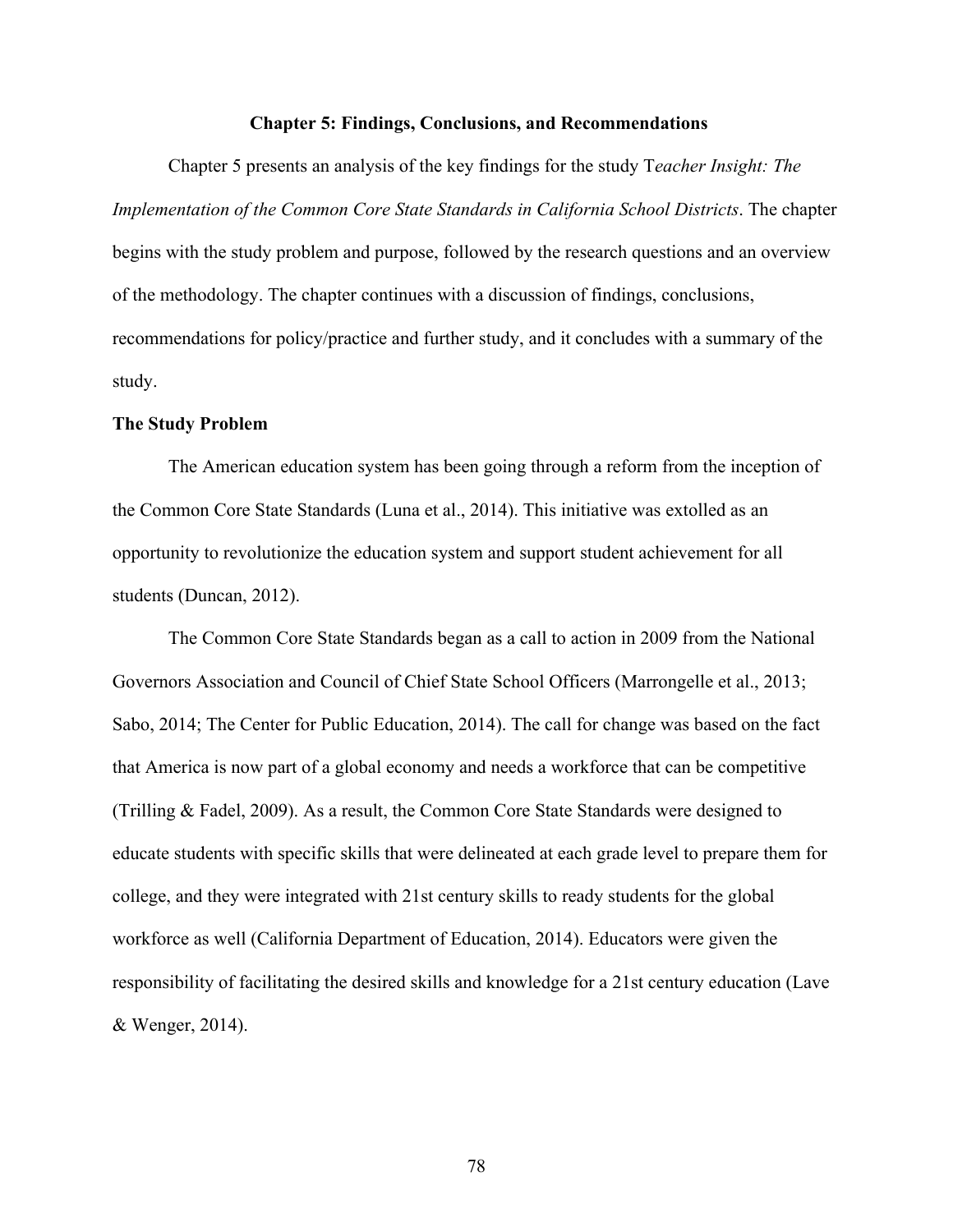In order to implement this initiative nationwide state governors were told that they had to adopt the standards in order to qualify for federal funding (Fletcher, 2010). California adopted the Common Core State Standards in 2010 and mandated that school districts be in full implementation by the 2014-2015 school year (Common Core State Standards Initiative, 2014). California school districts transitioned at different rates and it was stated that the process would continue at different rates well past 2014-2015 (Warren & Murphy, 2014). This study *Teacher Insight: The Implementation of the Common Core State Standards in California School Districts* sought to examine the implementation of the Common Core State Standards in California School District. The study was designed to investigate the implementation through the experiences of teachers. The literature review substantiated the need to investigate the Common Core State Standards experiences of teachers (Loveless, 2014).

Michael Fullan, an educational researcher in Canada and the former Dean of the Ontario Institute for Studies in Education, advocates for the collective capacity across schools as a change imperative for large-scale reform. The researcher was inspired by Fullan's (2010) assertion that a collective capacity was essential and by Loveless' (2014) recommendation that teacher's experiences be investigated in the shift to the Common Core State Standards. Therefore, this study explored the initiative from the teacher's point of view, with the objective of gleaning insight that could facilitate the ongoing implementation.

#### **Study Purpose**

The purpose of this sequential explanatory mixed methods study was fourfold: to determine how the implementation of the Common Core State Standards is changing teacher practices related to curriculum, instruction, and assessment; to investigate the concerns and challenges faced by teachers as they implement the Common Core State Standards; to determine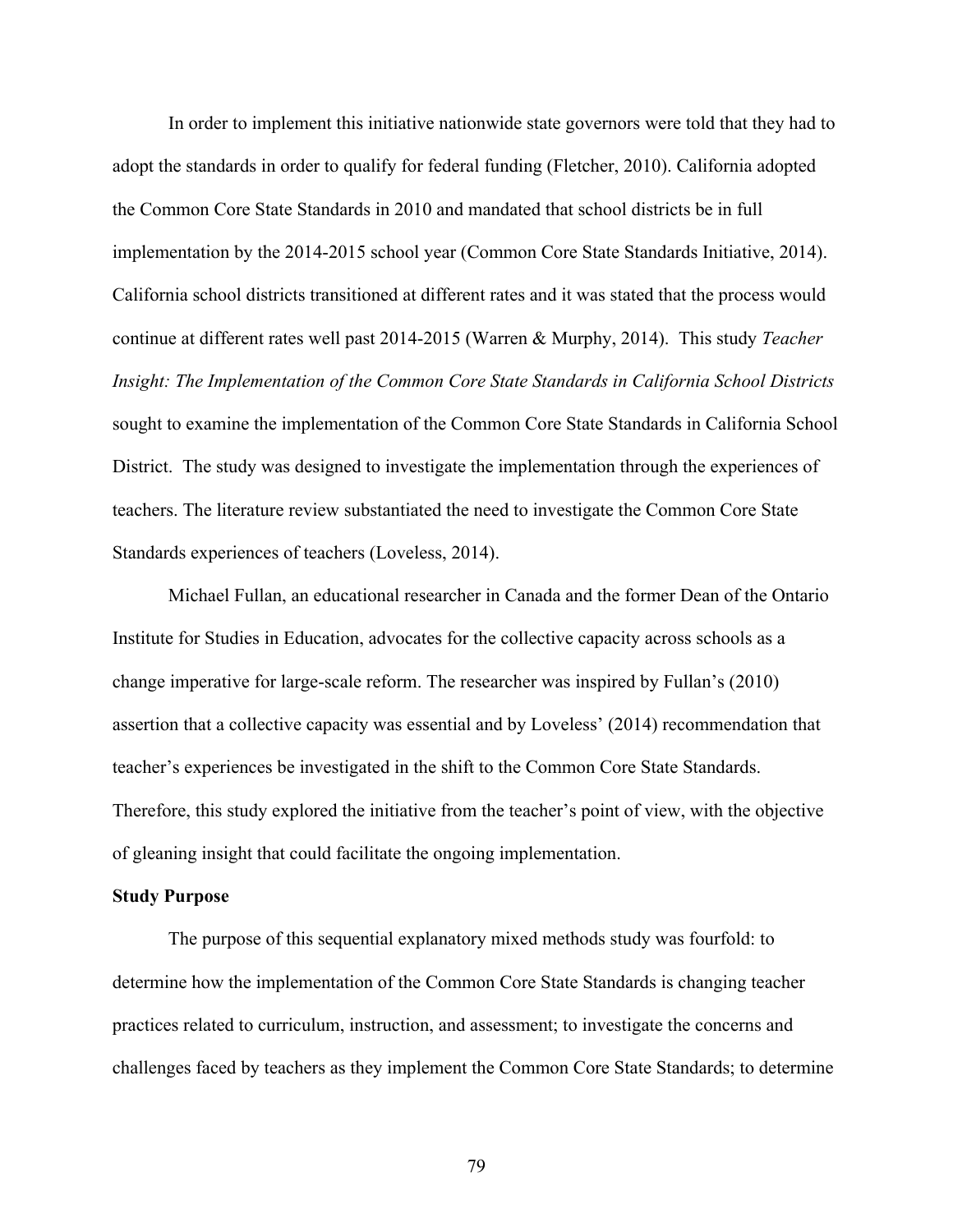the professional development teachers have been offered, and what they perceive has been most beneficial; and to determine what teachers still need from their site leadership to make the implementation of the Common Core State Standards successful.

#### **Research Questions**

The study addressed the following four research questions:

- 1. How, if at all, has the implementation of the Common Core State Standards changed teacher practices related to curriculum, instruction, and assessment?
- 2. What are the concerns and challenges faced by teachers as they implement the Common Core State Standards?
- 3. What types of professional development for the Common Core Standards have teachers been offered, and what do they perceive has been the most beneficial?
- 4. What do teachers still need from their site leadership to make the implementation of the Common Core State Standards successful?

#### **Methodology Overview**

The sequential explanatory mixed-methods study was conducted with 89 teachers who were surveyed and nine teachers who participated in an additional optional follow up interview. The participants in the study were all classroom teachers in the public school system in California, and had been involved in the implementation of the Common Core State Standards. Participants were employed in one of three school districts at various K-12 grades at the elementary, middle or high school levels. The survey and interview data were collected between November 2016 and March 2017.

Creswell (2014) explains this sequential explanatory mixed-methods design as one that has two instruments performed sequentially, with the first being quantitative and the second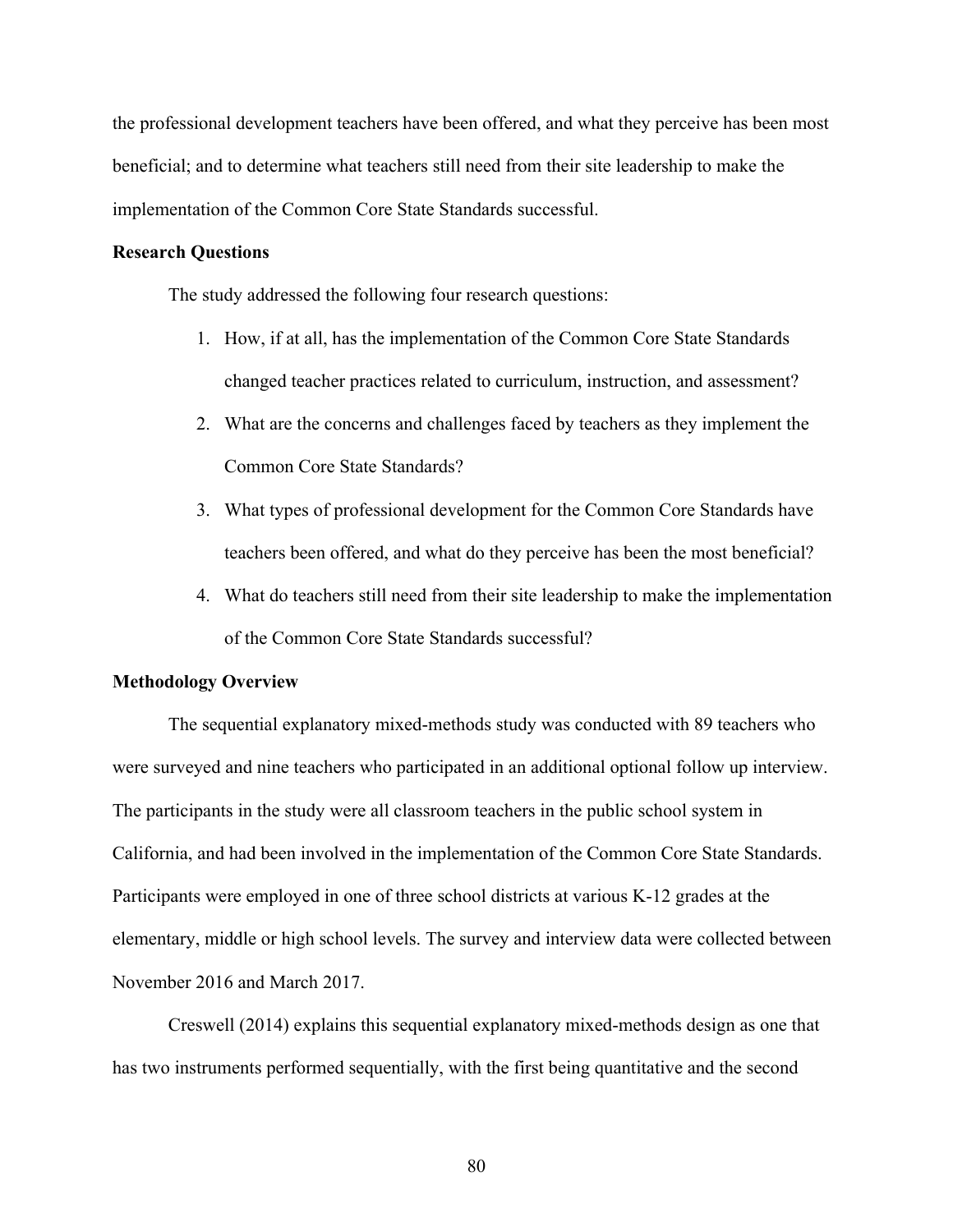being qualitative. In this way the qualitative research builds upon the quantitative research, with the intention of explaining the initial data. For this specific sequential research study the first phase was a survey and the second phase was an interview. Therefore, this two-phase methodology involved a sequence of information gathering using different methods, in order to collect a variety of data.

#### **Discussion of Findings**

This study *Teacher Insight: The Implementation of the Common Core State Standards in California School Districts* was designed to ascertain teacher voice in the form of an electronic survey, and phone or face-to-face interviews. All of the teachers who participated had been involved in the implementation of the Common Core State Standards. The researcher sought to discover the experiences of the teachers, as they are integral to the ongoing implementation of the standards. The study was conducted in several California school districts in order to compare the teacher's experiences in districts of different sizes and demographics.

**Research question 1.** Research Question 1 asked: How, if at all, has the implementation of the Common Core State Standards changed teacher practices related to curriculum, instruction, and assessment? Three themes emerged from analysis of study data related to research question one that teacher's practices have changed significantly as a result of the Common Core State Standards and they are: rigor and relevance, critical thinking, as well as communication and collaboration.

*Rigor and relevance*. Initially, when the implementation of the Common Core State Standards began there was an urgency for common core aligned curriculum. With little curriculum that could meet the new standards in the full implementation year of 2014-2015, teachers experienced the challenge of creating materials at breakneck speeds (Hess & McShane,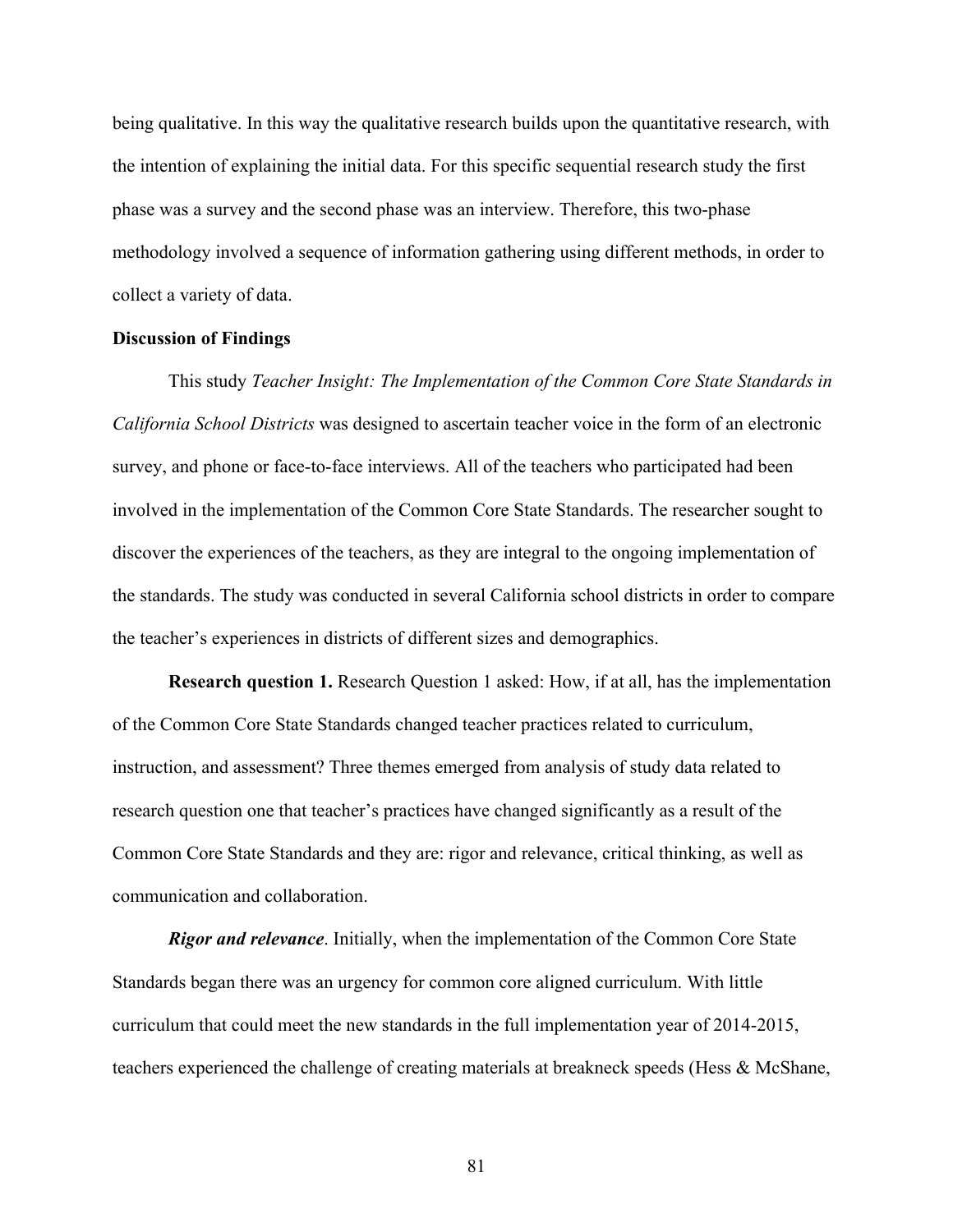2013). Participants described what it was like for them to implement the new standards without a curriculum in place. "That first year when we were doing that it was pretty confusing and frustrating, because we just didn't have the resources" (San Jose Teacher #4, personal communication, March 30, 2017). The lack of resources was against the recommendation of the National Governors Association for Best Practices, which states that to be effective the Common Core State Standards must "be complimented by a well-developed, content-rich curriculum" (DiGisi, 2013, p. 12).

Participants asserted that even though common core curriculum became more plentiful, challenges remain. In the survey respondents stated a need for aligned curriculum that had both rigor and relevance, as the new standards require curriculum that includes rigor and relevant or real world problems. The literature supports this as Chong and Kong (2012) assert that to achieve this goal relevant and rigorous common core lessons must be designed to foster these qualities.

*Critical thinking*. The Partnership for 21st Century Learning (2015) cited critical thinking as one of the four components of a 21st century education. The other three were communication, collaboration and creativity.

The Common Core State Standards incorporate critical thinking and problem solving which means that instruction and assessment strategies needed to change along with the standards (Moser, 2015). From the beginning Bill and Melinda Gates, through their foundation, were proponents and supporters of the standards, and one reason for that, in their view, was the need for teachers to develop the practice of engaging students. They felt the way to do that was through the use of higher-order critical thinking skills as it "is a capacity building process, without question" (Sawchuk, 2012, p. 16).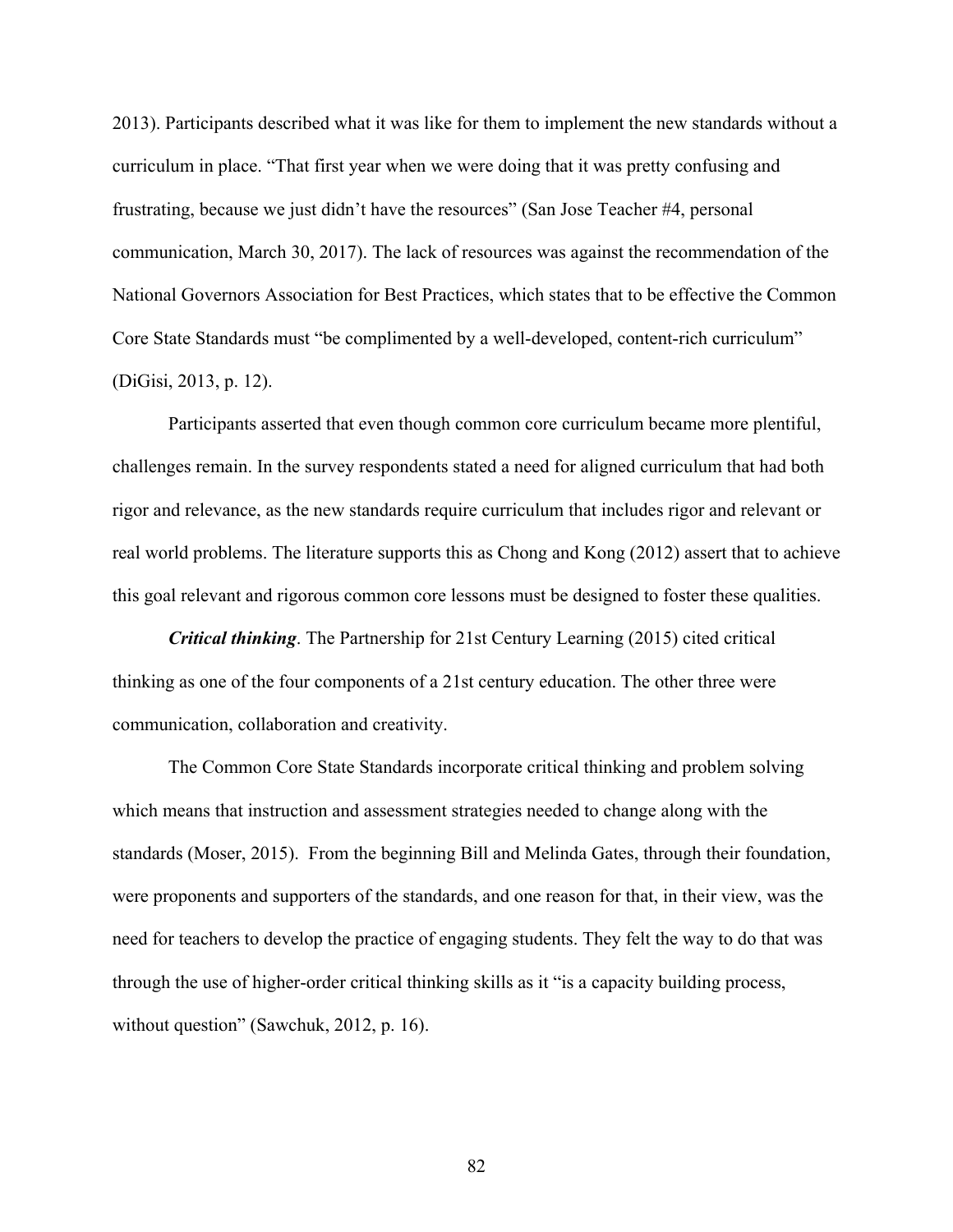The assertion that higher order thinking skills are a capacity building process parallels the study findings as teachers are involved in developing that capacity. Participants stated that using critical thinking skills was a huge shift in their instruction. In the study respondents said they now focus on in-depth questioning, having students use multiple strategies, or justifying their answers for example. As one respondent explained, "Curriculum - more rigorous, different standards learned...instill more critical thinking...less memorization. Instruction: more studentled, more of a collaboration and communication time" (Hope Elementary Teacher #1, personal communication, February 2, 2017).

*Communication and collaboration*. The Partnership for 21st Century Learning (2015) lists communication and collaboration as two of the four components in a 21st century education, the Common Core State Standards included these 21st century skills. The organization advocates for students to articulate, listen, communicate in a variety of ways, collaborate in diverse environments, be flexible and take responsibility for themselves. These principles were incorporated into the standards.

In the study teachers reported that they emphasized communication and collaboration in their lessons in order to meet the standards. They provide instruction with the objective of having students explain their answers, debate concepts, and discuss text to name a few. They reported having students use more verbal skills, which also enables them to collaborate with others. The literature supports the fact that teachers are now asked to rethink long-standing instructional strategies and provide new delivery techniques (DiGisi, 2013; Sawchuk, 2012; Wilhoit, 2012).

**Research question 2**. Research Question 2 asked: What are the concerns and challenges faced by teachers as they implement the Common Core State Standards? Three themes came forth upon analysis of the study data related to research question two. The three identified themes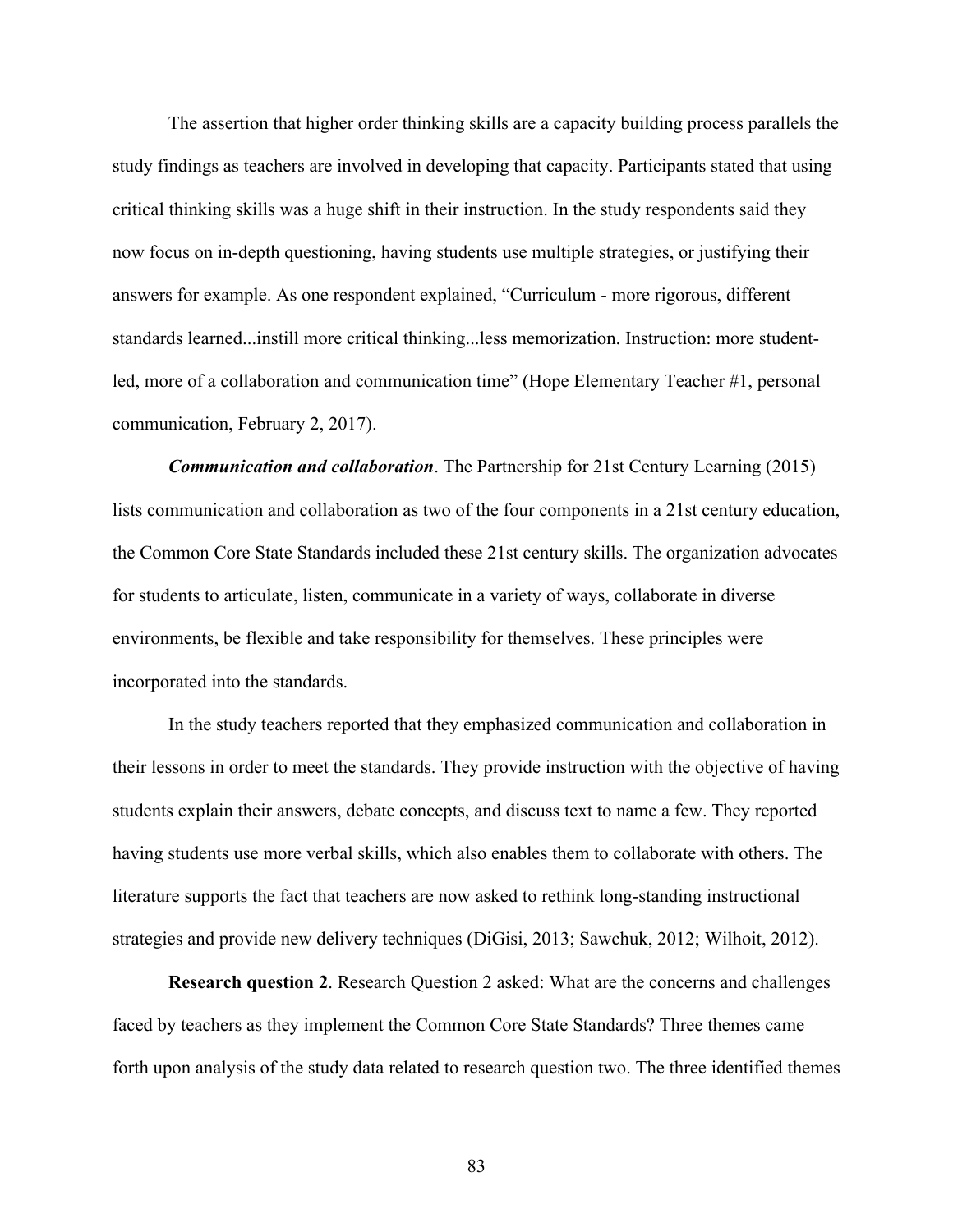were: the need for more planning time, the previous lack of and current need for materials, and efficacy and success.

*Planning time*. In this study teachers reported the need for time to collaborate with each other, in order to reduce their own stress and save time outside of school. This finding was indicative of how teachers were frustrated at spending so much of their own time looking for materials. One participant explained that more teacher time outside of school hours is required to develop regular assessment and Common Core State Standards related homework. Yet another participant said that for her having more collaboration time would signify "…not staying up until one in the morning" (San Jose Teacher #4, personal communication, March 30, 2017).

*A repository of curriculum*. The literature states that the transition to the Common Core State Standards impacts almost every public school in America in terms of curriculum, instruction, and assessment (Marrongelle et al., 2013). That said; the second largest concern that teachers reported this study was a need for curriculum and materials. Even though curriculum has become more plentiful teachers still reported a need for more. As one participant said, "I need curriculum mandated materials to better implement the Common Core Standards" (Anonymous, personal communication, March 30, 2017). Another teacher stated, "The first two years we taught common core standards, our school district did not provide any resources. We had to interpret the standards ourselves and create worksheets every day, essentially creating our own textbook" (San Jose Teacher #1, personal communication, March 30, 2017). The implication of this was that it is essential for teachers to receive the curriculum they need in for the implementation to be successful.

*Efficacy and success*. From this study evidence showed that some participants reported feeling a sense of efficacy and success with the implementation of the Common Core State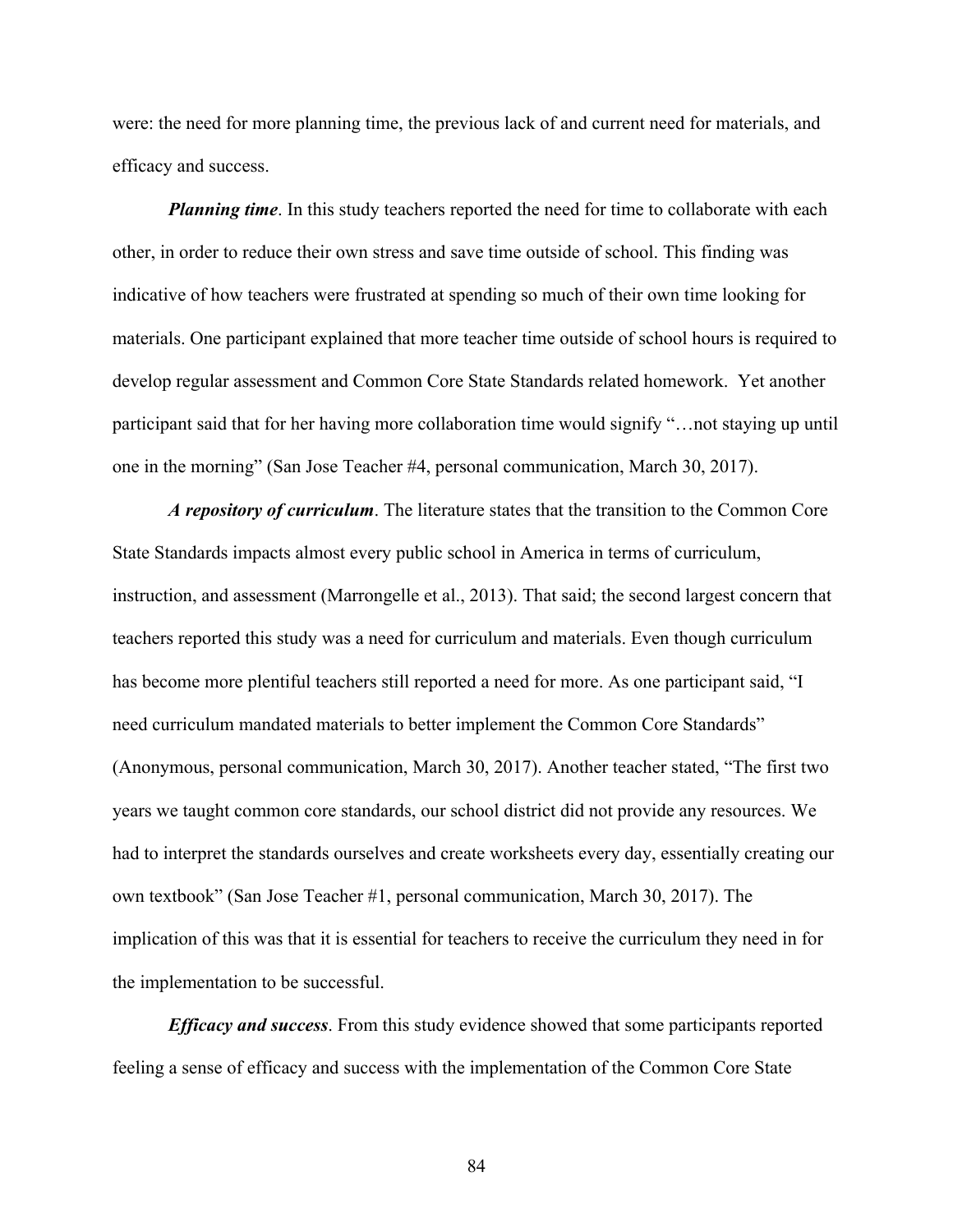Standards. One respondent said, "Overall, I would say it has been a positive experience working with standards" (San Jose Teacher #1, personal communication, March 30, 2017). Another participant said,

Now I feel like we have a curriculum piece and we can be successful. It's not perfect, I'll say that. There are still things we need, but we're going in a better direction than two years ago, that's for sure. (San Jose Teacher #4, personal communication, March 30, 2017)

A math teacher stated she has seen, "Success! Overall kids' reading and writing scores went through the roof. I became a better teacher" (San Jose Teacher #2, personal communication, March 30, 2017).

Guskey's (2002) Model of Teacher Change explains that feelings of satisfaction develop as teachers see a positive impact in the classroom. Guskey (2002) asserts that as teachers observe positive student outcomes it correlates with changes in instructional practice. Additionally, the Model of Teacher Change also advocates for the importance of providing people with support and understanding in a change. The logic behind this is that giving people support will facilitate the change initiative and success (Guskey, 2002). The implication of this finding is that teacher's concerns, challenges and positivity can influence an implementation. These needs may be unseen to administrators, but they are influencing the success of the common core. For that reason it is imperative that site administrators survey their staff to find out how they feel about the implementation. With the results the administrator can provide the support and understanding, and facilitate the implementation.

**Research question 3**. Research Question 3 asked: What types of professional development for the Common Core Standards have teachers been offered, and what do they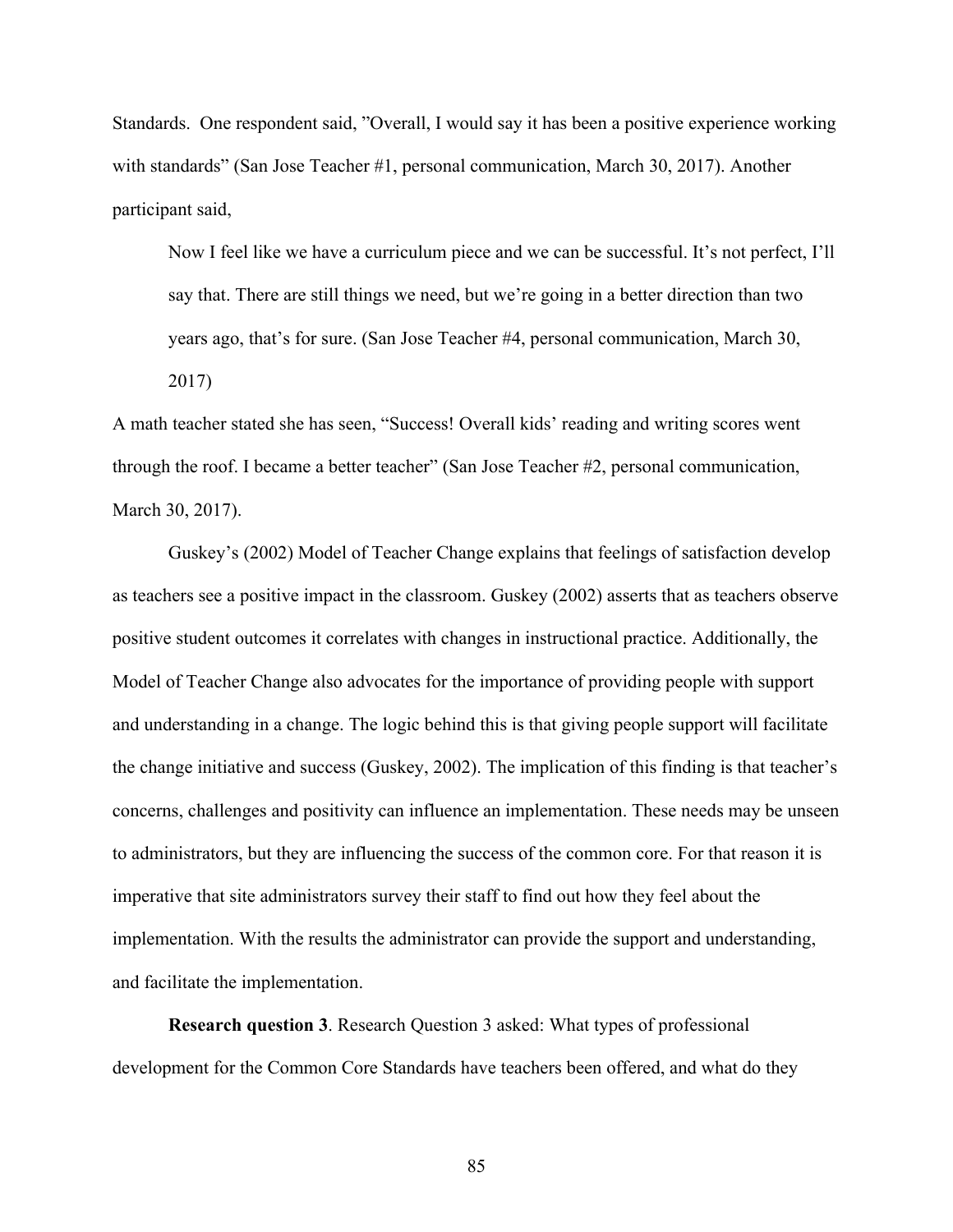perceive has been the most beneficial? When it comes to effective professional development this study found that collaboration is the preferred type. Survey participants chose collaboration as the most beneficial form even when compared to district training, which was listed as the most common form of professional development.

*Collaboration*. Collaboration was the preferred type of professional development, whether or not it was done on an informal basis with a colleague, or in a group with one's team/department/grade level. As a result collaboration was deemed the best form of a professional development given a range of choices. The literature shows that collaboration is effective because it is a strategy for knowledge sharing, it promotes innovation within organizations, and it develops social capital (Lave & Wenger, 2014).

Participants stated that collaboration requires planning time, and for that reason they advocate for release/planning time, whether it is by department, grade level, or across grade levels. One elementary teacher said, "It's great working with my grade level to implement and design new units or review new curriculum" (Portola Valley Teacher #4, personal communication, March 30, 2017). The participants did not suggest that planning time be on their own, rather it was in conjunction with collaborating with colleagues informally or formally.

That participants chose collaboration as their preferred type of professional development can have implications for districts as they make decisions on training. This finding supports the importance of collaboration as a professional development strategy, and that teacher's value collaborative planning time.

**Research question 4**. Research Question 4 asked: What do teachers still need from their site leadership to make the implementation of the Common Core State Standards successful? Respondents stated the need for four items from their site leadership and they were: planning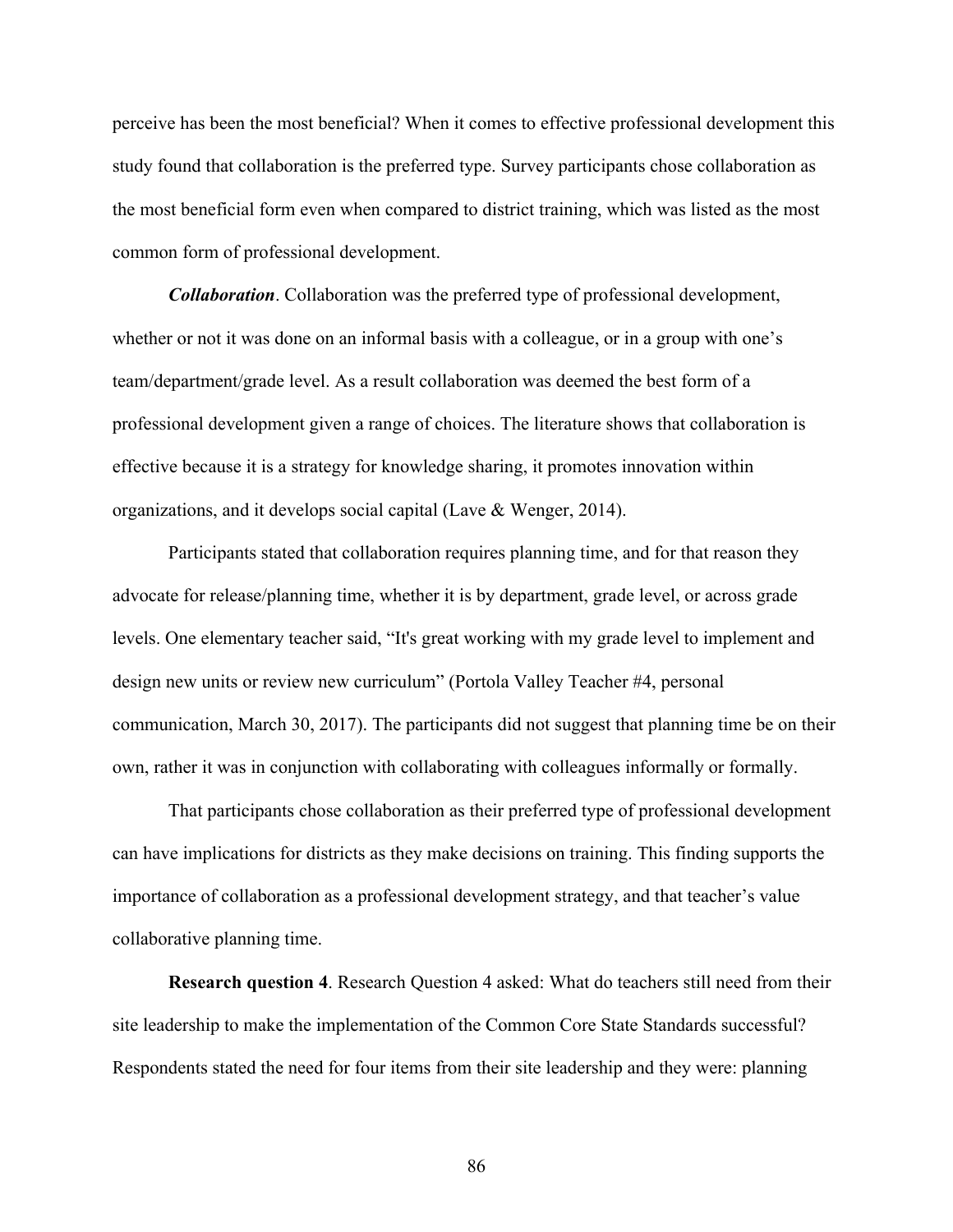time, materials and resources, support and understanding and training. Leadership at the site level is a powerful quality, and as a result leadership is important to facilitate success. The implication is that teachers see site leaders as having the power to support the four needs stated above.

*Planning time*. As stated above in the findings regarding professional development, teachers need planning time from their site leaders in order to plan and collaborate. One middle school science teacher stated, "Teachers need time to plan collaboratively. This is the biggest challenge at my site" (Anonymous, personal communication, March 30, 2017). It is important to note here that the literature states that if planning time is a concern to teacher they may have an issue with management, or develop a genuine dislike of the change at hand (Stear, 2013). The implication here is that teacher's need planning time built into their day, and this can facilitate the implementation of the Common Core State Standards.

*Materials and resources*. In this study 52% of teachers stated the need for their site leaders to provide curriculum, materials and resources. One teacher said she needs her site administrator to assist with "…more support materials needed for differentiation" (San Jose Teacher #2, personal communication, March 30, 2017). Materials include various things, but can include technology as well. Twenty percent of respondents stated technology as a need. Teachers need technology to obtain online curriculum, which can facilitate instructional practices (Ash, 2011; DiGisi, 2013; Fletcher, 2012).

The use of technology in the classroom is referred to as digital literacy in the Common Core State Standards (Partnership for 21st Century Learning, 2015). The implication here is that technology needs to be a priority for site administrators, as digital literacy is a component of the common core standards for students.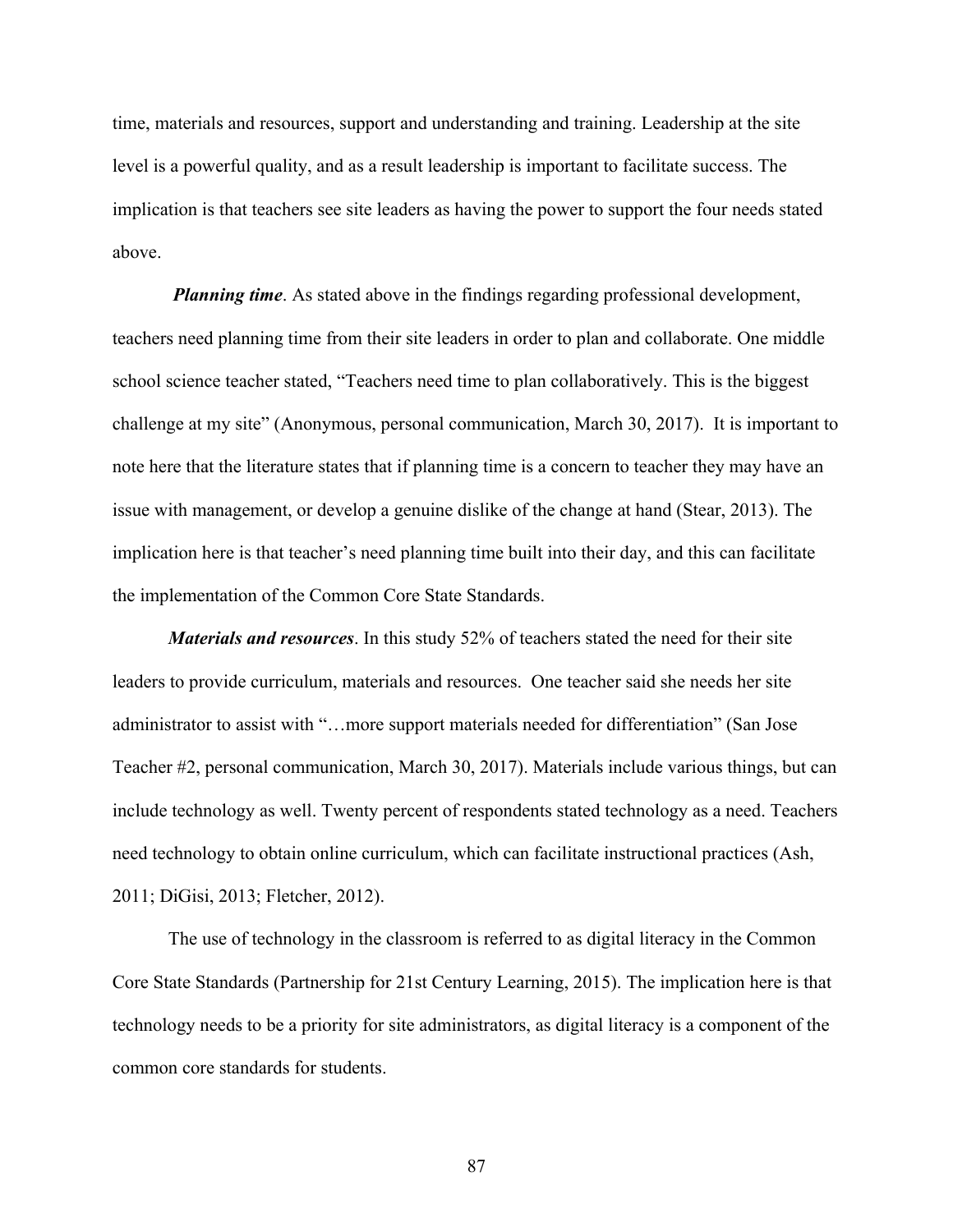*Support and understanding*. Teachers need site administrators to demonstrate support and understanding. This was illustrated when one middle school Math teacher shared, "I'm going to be honest here. In my current district I don't feel we've gotten the training or support" (San Jose Teacher #2, personal communication, March 30, 2017).

The Concerns Based Adoption Model (CBAM) explains why people need support and understanding in an implementation, and it discusses the importance of how people respond to change (Khoboli & O'Toole, 2011; Kwok, 2012; Loucks-Horsely, 2005; Posnick-Goodwin, 2014; Walker & Carr-Stewart, 2006). The strength of this model is that it focuses on an individuals need for skills, information, and moral support (SEDL, 2015). Through the seven stages of the CBAM model it is premised upon the idea that people evolve as they learn and gain pedagogical knowledge (SEDL, 2015). This model supports the finding that emotions are inherent in the implementation to the Common Core State Standards. The implication here is that site administrators can be a powerful influence on the implementation by giving teachers support and understanding.

 *Training*. In the study, participants identified training as a need from their site administrators. Instructional coaching was cited as a preferred method of training. In fact 44% of respondents stated they would like instructional coaching, either from their site coach or from their site administrator. One participant stated, "I also enjoy having a coach… to give feedback and model lessons" (Anonymous, personal communication, March 30, 2017). Because both types of coaching are under the control of the site administrator, he/she has the ability to fulfill this need.

The fact that teachers want instructional coaching from their site administrator is based on Bandera's Theory of Social Cognition. The theory stipulates that there are several ways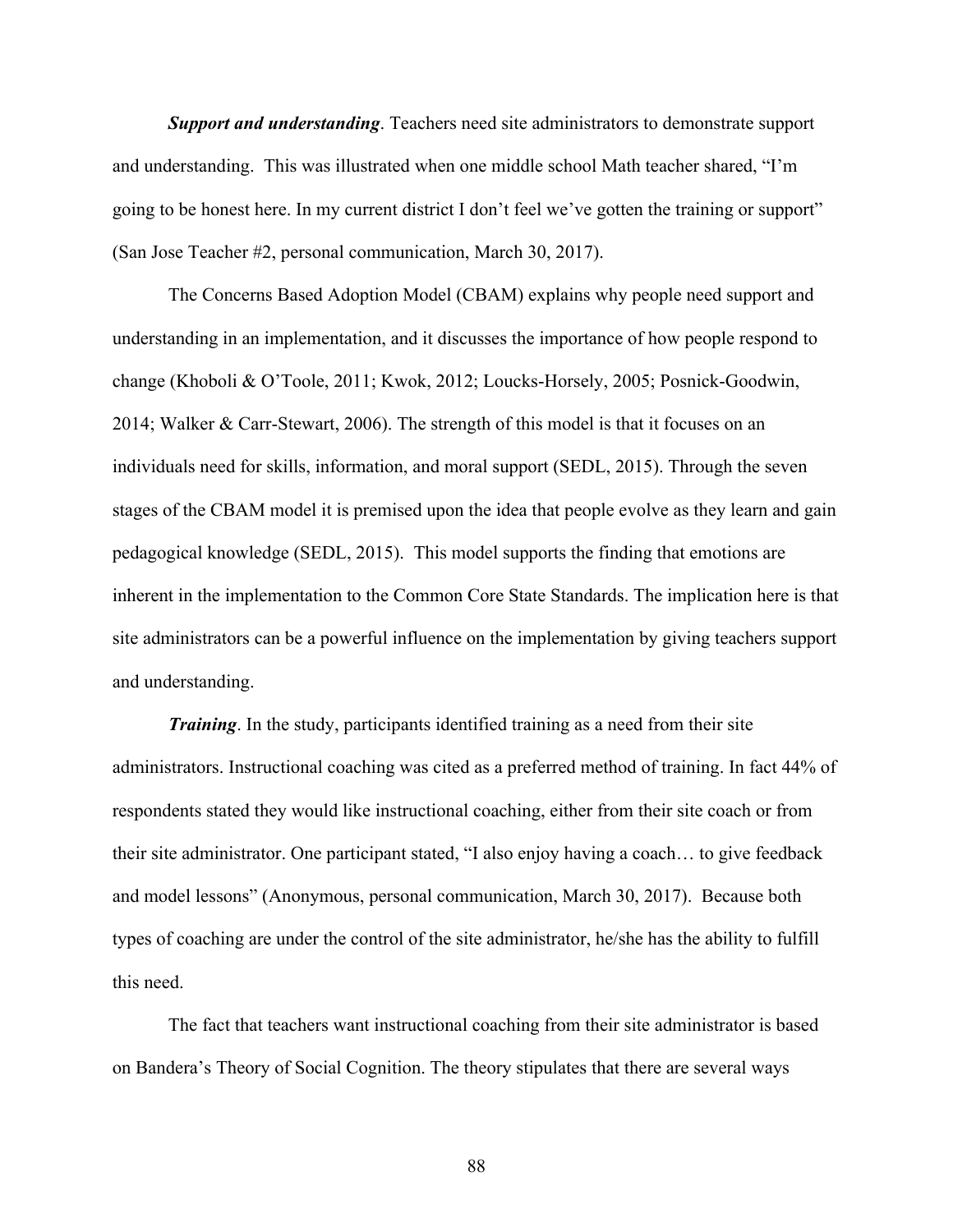efficacy can be developed (Chong & Kong, 2012). For a teacher to have a sense of self-efficacy one must achieve mastery; second, guidance and resources must be available; third, coaching and modeling are essential; and fourth, there must be a positive physiological state, free of stress or anxiety (Chong & Kong, 2012).

The need for coaching is evidenced by the literature in that coaching and modeling are important for one to build self-efficacy. The implication here is that teachers are seeking selfefficacy, and that site leadership can provide the coaching to facilitate efficacy.

#### **Conclusions**

Four conclusions resulted from the data analysis in this study. The conclusions are derived from the study findings and discussion that correlate to the research questions. These conclusions were gleaned from the survey and interview responses, along with literature that authenticates the study findings.

**Teacher practices.** Implementation of the Common Core State Standards has changed teacher practices due to the fact that teachers have been challenged with providing instruction of the new academic standards in tandem with the 21st century skills that were infused into them. Learning to combine those 21st century skills (critical thinking, communication, collaboration, and creativity) with the Common Core State Standards was cited as a challenge of participants in the study. Evidence from the study supports this conclusion, as the respondents stated having to incorporate critical thinking (depth of knowledge) communication (students explaining their answers, etc.) and collaboration (group work) with the Common Core State Standards. The literature corroborates the conclusion as it states the importance of teachers developing the 21st century skills in instruction, while simultaneously teaching content knowledge (Alismail &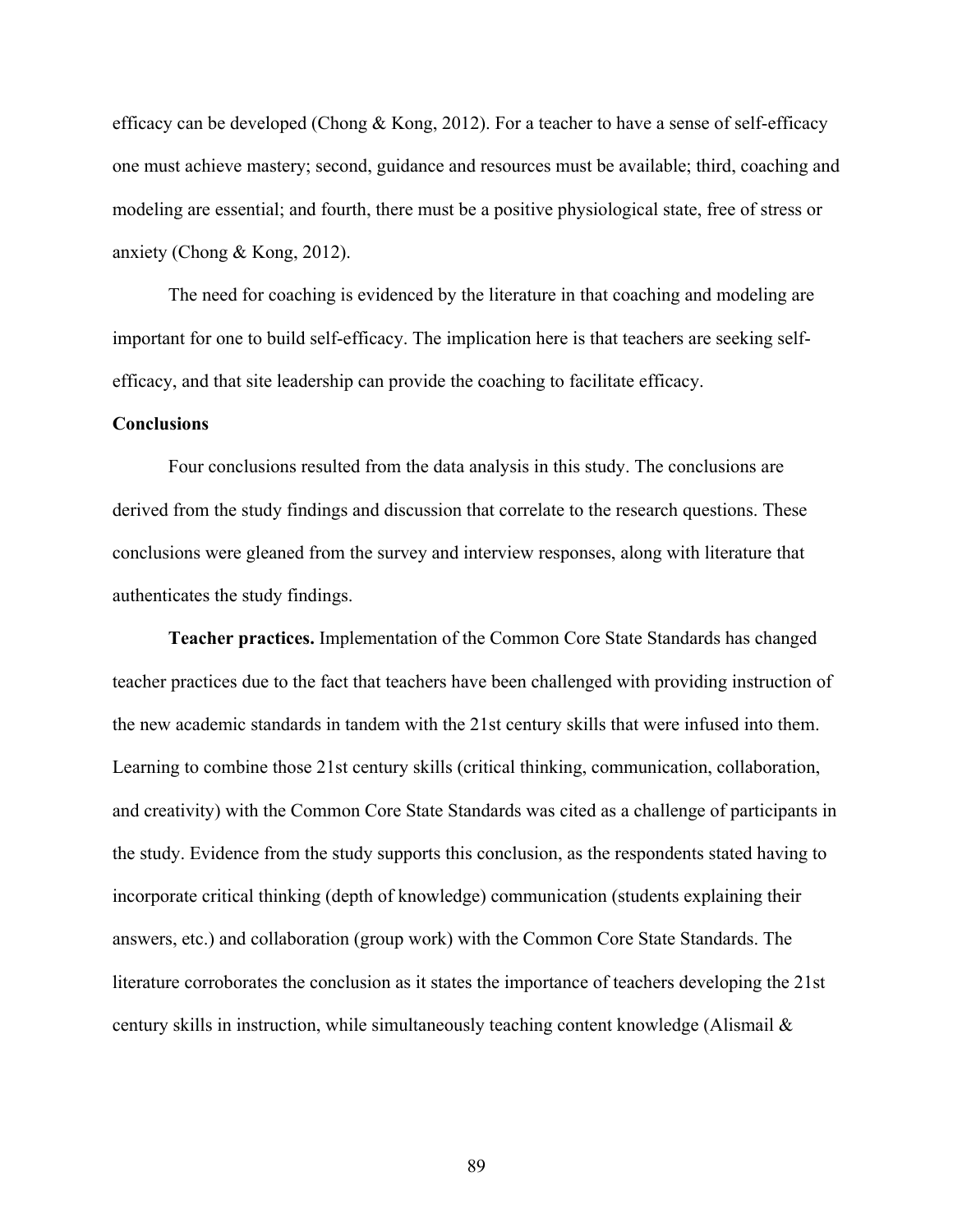McGuire, 2015). Additionally, Lave and Wenger (2014) state that teachers are instrumental in facilitating the knowledge and skills for a 21st century education.

**Concerns and challenges.** Implementation of the Common Core State Standards has generated concerns and challenges for teachers as they began the implementation without the necessary curriculum/resources, or the planning time to design lessons for instruction. In the study respondents stated their concerns about the implementation; 58% cited limited planning time, and 62% said they had limited materials and resources. The literature supports the view that teachers will have concerns and challenges if there is a lack of resources, insufficient planning time, issues with management, or genuine dislike of the change (Stear, 2013). Additionally, teachers can feel the pressure of incorporating new skills in an environment of accountability and high expectations (Hunzicker, 2012).

**Professional development.** Collaboration is perceived by the teachers responsible for the implementation of the Common Core State Standards as the most beneficial means of professional development for successfully implementing the Common Corse State Standards, and collaboration is prompting a shift in school culture from accountability to continuous learning. Implementation of the Common Core State Standards requires effective professional development in order to promote success, and those teachers responsible for the implementation state that collaboration is the most beneficial form of professional development. Whether it was collaboration with colleagues on an informal sharing basis, or with a department, team or grade level, teachers prefer collaboration to other types of professional development. 57% of survey respondents ranked collaboration with a colleague on an informal sharing basis as beneficial and 46% chose collaboration with their department or team as beneficial also. In a triangulation of survey and interview data, respondents in this study identified collaboration as the most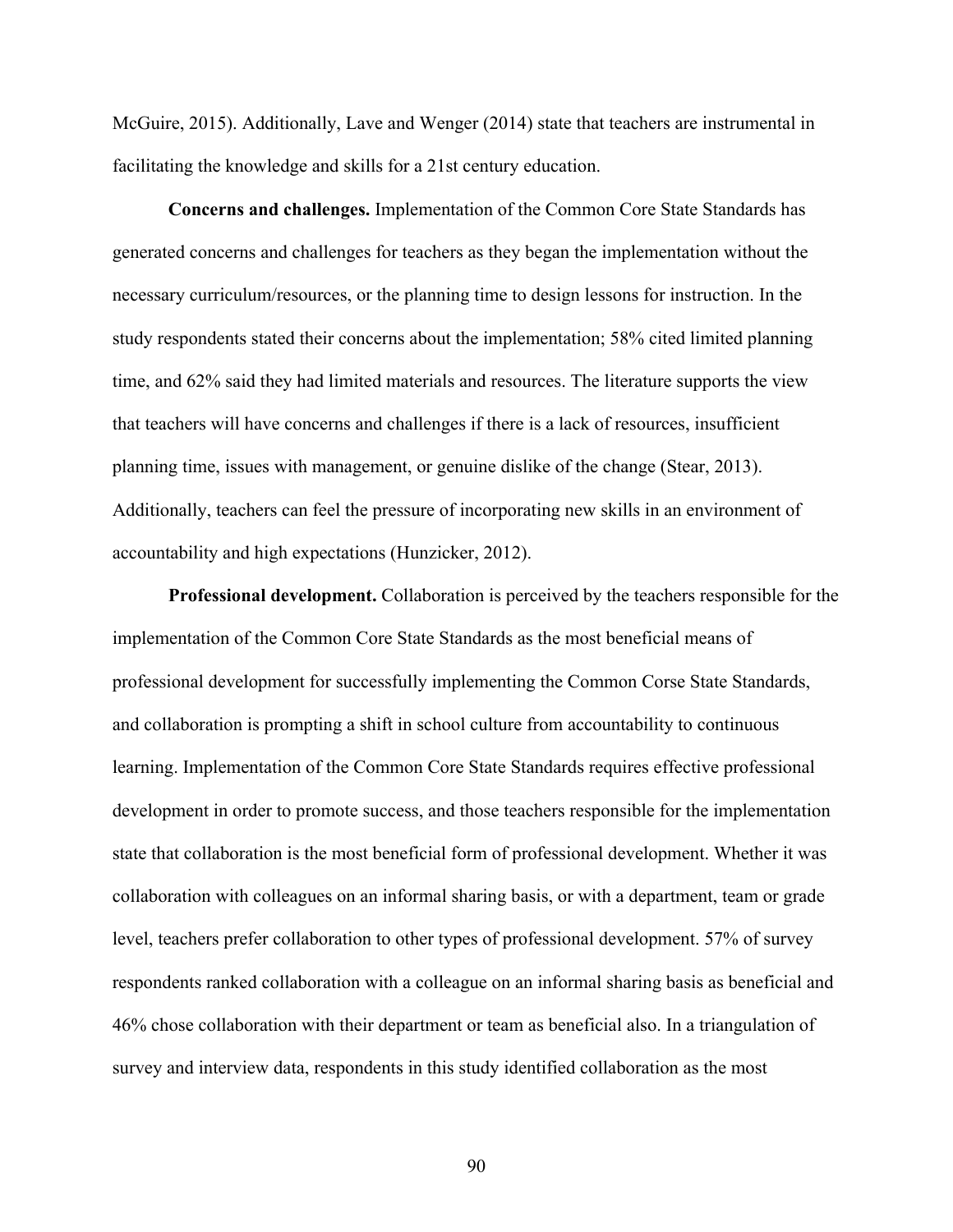beneficial type of professional development. The literature supports the preference for a collaborative environment. Lave and Wenger (2014), and Tseng and Kuo (2013) explain that when participants come together for a common purpose they learn from each other, and develop a repertoire of experiences and tools that can be shared.

According to Lave and Wenger (2014) collaboration is a strategy for knowledge sharing, it encourages innovation within organizations, and it develops social capital (Lave & Wenger, 2014). Social capital, or relationship building that occurs through collaboration, is explained by the Social Capital Theory, which postulates that interpersonal relationships strengthen efficacy as they involve a pro-social tendency (Tseng & Kuo, 2013). As a result, collaboration can generate the sharing of knowledge, build efficacy, capacity, and stimulate innovation. This desire to collaborate reflects a shift from accountability to a culture of learning.

Linda Lambert (2002), in *A Framework for Shared Leadership* explains that generating shared knowledge can become an energy force in a school, whereby teachers, parents and administrators can build their capacity by participating in a culture of learning for knowledge and skills. Through this collaborative process Lambert (2002) asserts that a collective responsibility instills a sense of responsibility for one another. This capacity building process is analogous to Fullan's (2010), premise as he surmises the importance of a collective capacity in a large-scale reform.

**Teacher needs from site leadership.** Implementation of the Common Core State Standards has identified the resources teacher's need from their site leadership, namely: planning time, materials and resources, and support and training. In the survey, 71% of respondents stated they would like their site leaders to provide planning time, 52% would like more resources, 43% want site leaders to give them support and understanding, and 31% want site leadership to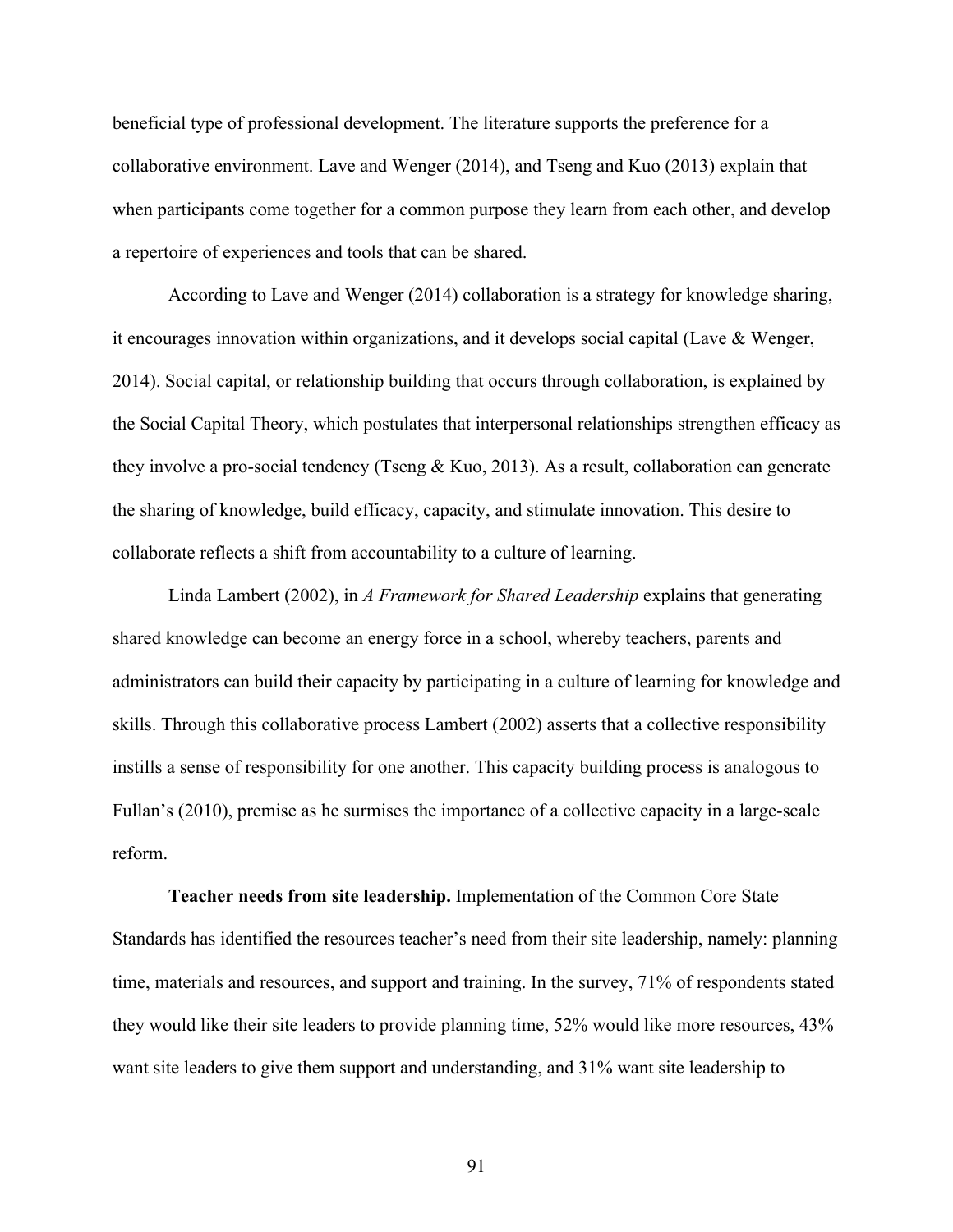provide training. Triangulation of survey and interview data confirmed that teachers have these four needs. That teachers are looking to their site leadership to provide these resources speaks to the fact that leadership at the site level is a salient quality in the implementation of the Common Core State Standards.

Additionally, Pink (2009) argues that leaders need to be cognizant of anything that could be inferred as a disturbance as these can create emotional reactions or a turbulent environment. Hence, addressing the needs of teachers will enable site leadership to avoid turbulence and provide support, and ultimately, facilitate change.

#### **Recommendations**

Four recommendations have resulted from this study:

1. First, it is recommended that school districts in California continue to support teachers with professional development in the ongoing implementation of the Common Core State Standards. However, training needs to be specific to the 21st century skills of critical thinking, communication, collaboration and creativity. As the 21st century skills are intrinsically linked to the success of the standards, it is essential that teachers receive professional development on how to instruct with the skills. In this study respondents cite the nature of change in instruction due to the infusion of 21st century skills. Additionally, research shows that a 21st century education represents a new paradigm in the educational reform movement, as it is designed to be experiential as well as content-based (Lave  $\&$ Wenger, 2014). Teaching the skills requires teachers to incorporate new strategies into their repertoire, as there is no one size fits all approach to teaching with 21st century skills (Alismail & McGuire, 2015). Since 21st century skills represent a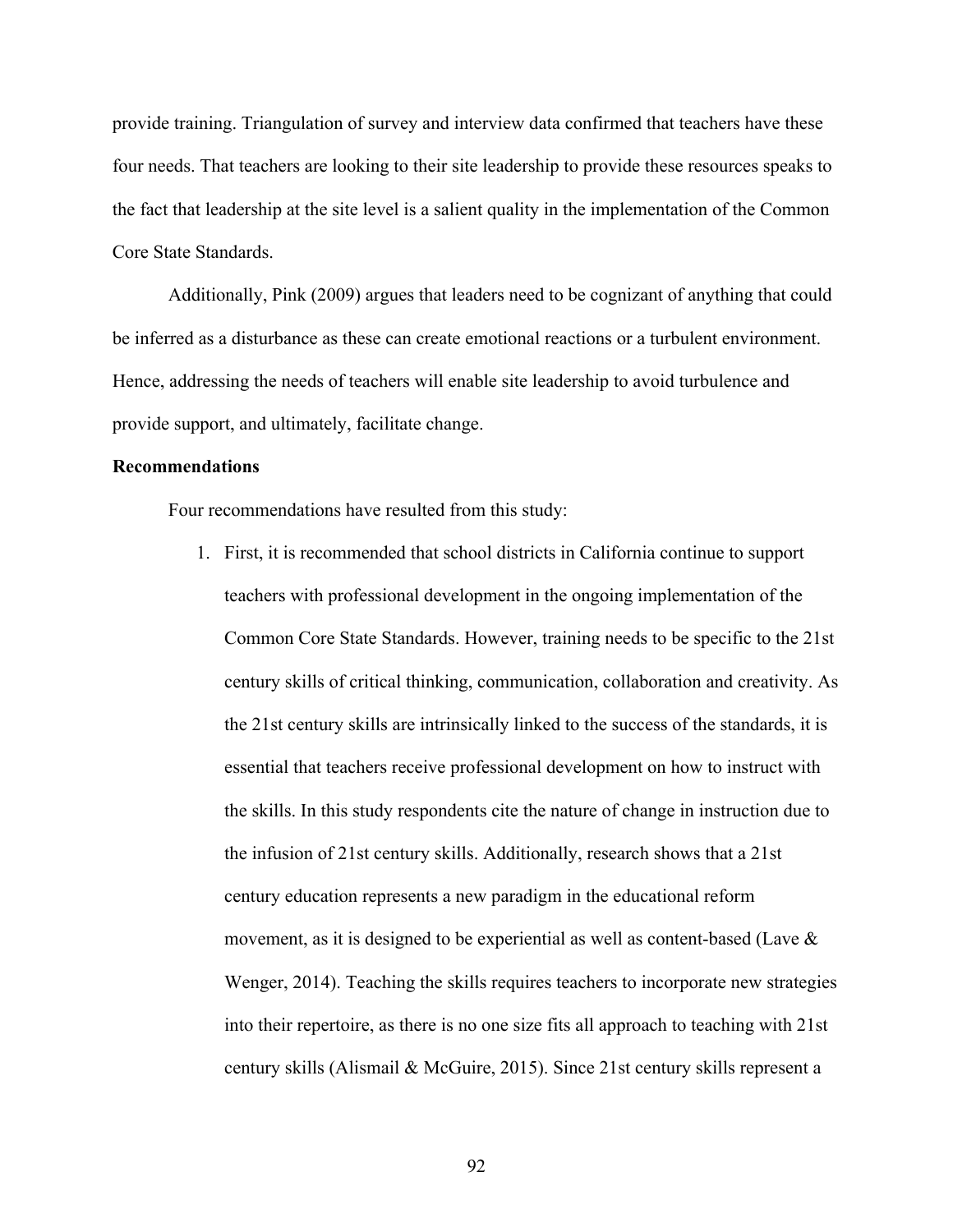new paradigm, districts must require the recommended training on the Common Core State Standards with 21st century skills (Lave & Wenger, 2014). Lastly, follow-up assessment(s) are recommended for the success of the Common Core State Standards, as they are deemed critical to the standards' long-term success (Essawi, 2012; Porter et al., 2015).

- 2. Second, it is recommended that school district leaders allocate financial resources to include materials and resources that have both rigor and relevance. The primary reason for this is that the Common Core State Standards have more rigor than previous ones. In a study of school districts that adopted the Common Core State Standards, three-fifths of the districts concurred that the standards were indeed more rigorous (Overturf, 2011). In this particular study teachers asserted the need for both rigor and relevance in the curriculum. This is important because critical thinking is a component of the standards, and it contains rigor and challenge (The Whole Child, 2015). The literature supports this conclusion as Chong and Kong (2012) state that to achieve success with the standards rigorous and relevant common core lessons must be created to develop these qualities.
- 3. Third, it is recommended that collaboration be a primary form of professional development utilized by California school districts as teachers state that this is the most beneficial form of professional development. In this study, a triangulation of survey and interviews revealed that respondents preferred collaboration with colleagues or in groups as they found the ability to share ideas and materials was invaluable. The literature reflects that teachers prefer a collaborative environment that emphasizes relationships as opposed to a top-down (Shapiro & Gross, 2013).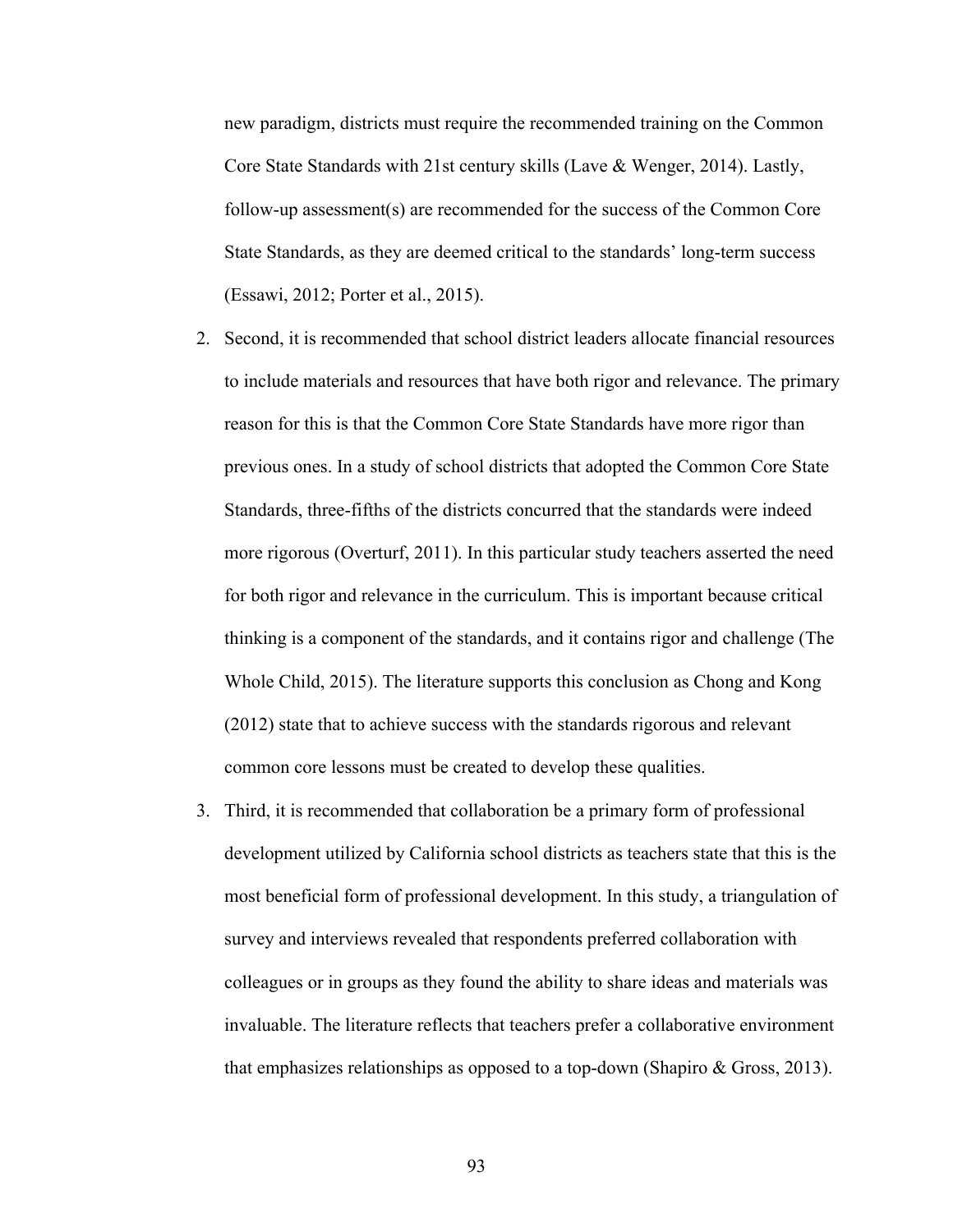Districts can take note that collaboration is an effective professional development strategy. In order for a collaborative learning structure to be effective, it must be tied to one's practice, be ongoing and intensive, and inspire strong working relationships among the participants (Swan et al., 2014; Tseng & Kuo, 2013). The Stanford Redesign Program recommends for a collaborative approach as it shifts away from accountability and a move toward a culture of learning (McLester, 2012). According to Davis (2012), a collaborative learning culture is a school community in which everyone feels he or she can learn from one another. Districts will benefit from utilizing collaboration as it promotes knowledge sharing, social capital, innovation, efficacy, responsibility and a collective capacity (Fullan, 2010; Lambert, 2002; Lave & Wenger, 2014; Tseng & Kuo, 2013).

4. Fourth, it is recommended that site leaders address the needs of teachers by providing them with the following resources: planning time, materials, support and understanding, and training. Evidence from the study shows that teachers from the three school districts who participated in this study rank the above resources as their four most important needs, with planning time the number one need. The study also reveals that teachers want planning time in order to plan collaboratively with their colleagues or as a department. With a symbiotic relationship between planning time and collaboration leaders can provide both at the same time. Additionally, it is advised that site leaders survey teachers to assess the specific needs for materials, support and understanding or training in order to prioritize them. The literature supports the importance of site leadership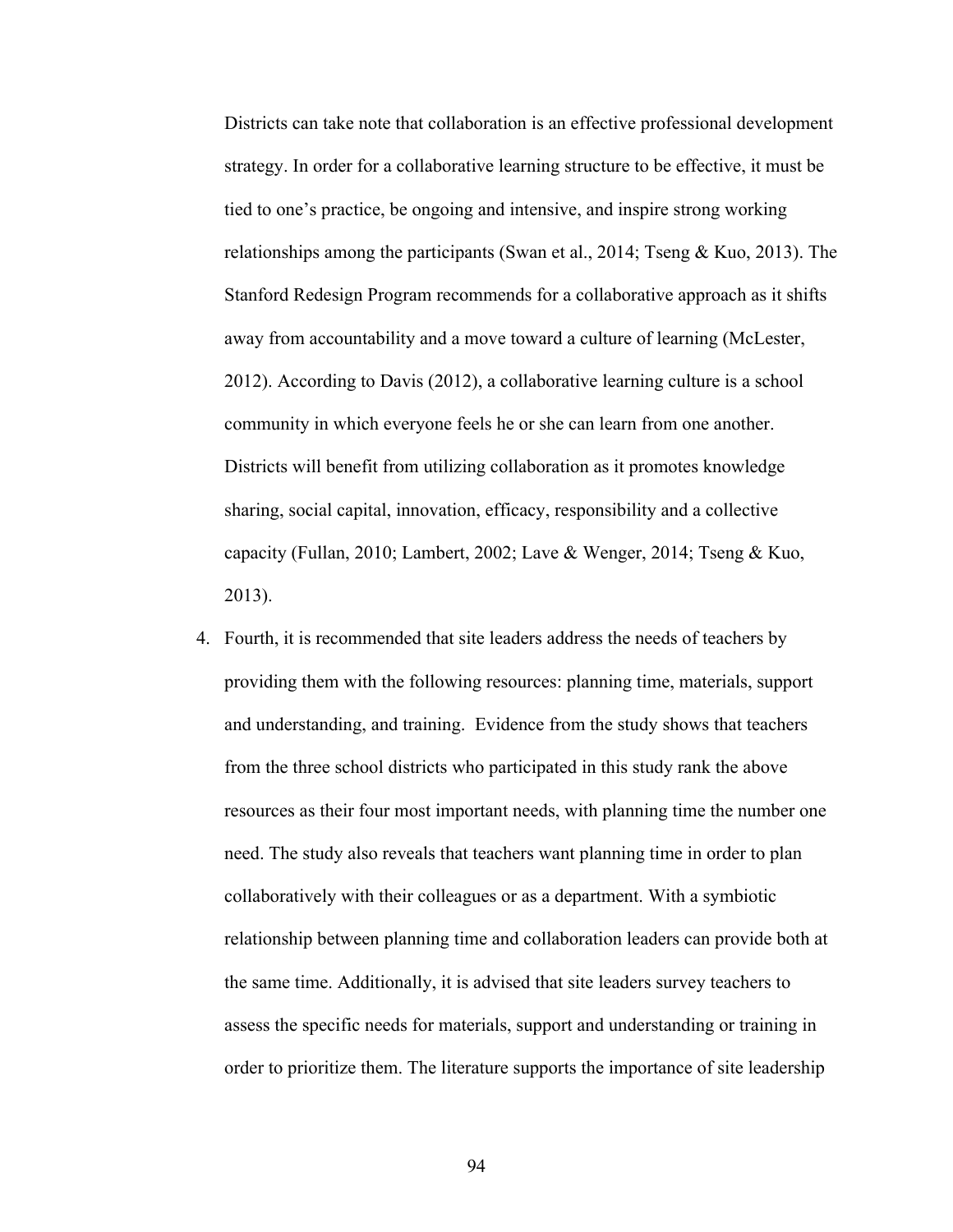responsiveness to teachers' concerns and challenges that may include: a lack of resources, insufficient planning time, issues with management, or genuine dislike of the change (Stear, 2013). School leaders must recognize that teachers have the pressure of incorporating new skills in an educational climate of accountability and high standards (Hunzicker, 2012). By administering a needs assessment and working to provide the resources site leadership can facilitate the implementation of the Common Core State Standards.

#### **Recommendations for Further Study**

This research study began as the implementation of the Common Core State Standards was in the works, but had not yet begun. With the full implementation to begin in the 2014-2015 school year, the study was designed to address a completely new initiative. At the time there was little research on the standards. At present, 2016-2017, California is in the third year of the shift to the Common Core State Standards. With the findings from this study the researcher has three recommendations for further study and they are:

- 1. This study concentrated on three school districts of different demographics in California. Further study could broaden the scope to an even larger sample size, or to districts in another state to verify if the results are consistent with those in this study.
- 2. This study focused on the implementation from the teacher's point of view. Further study could examine the implementation of the Common Core State Standards from the point of view of site administrators.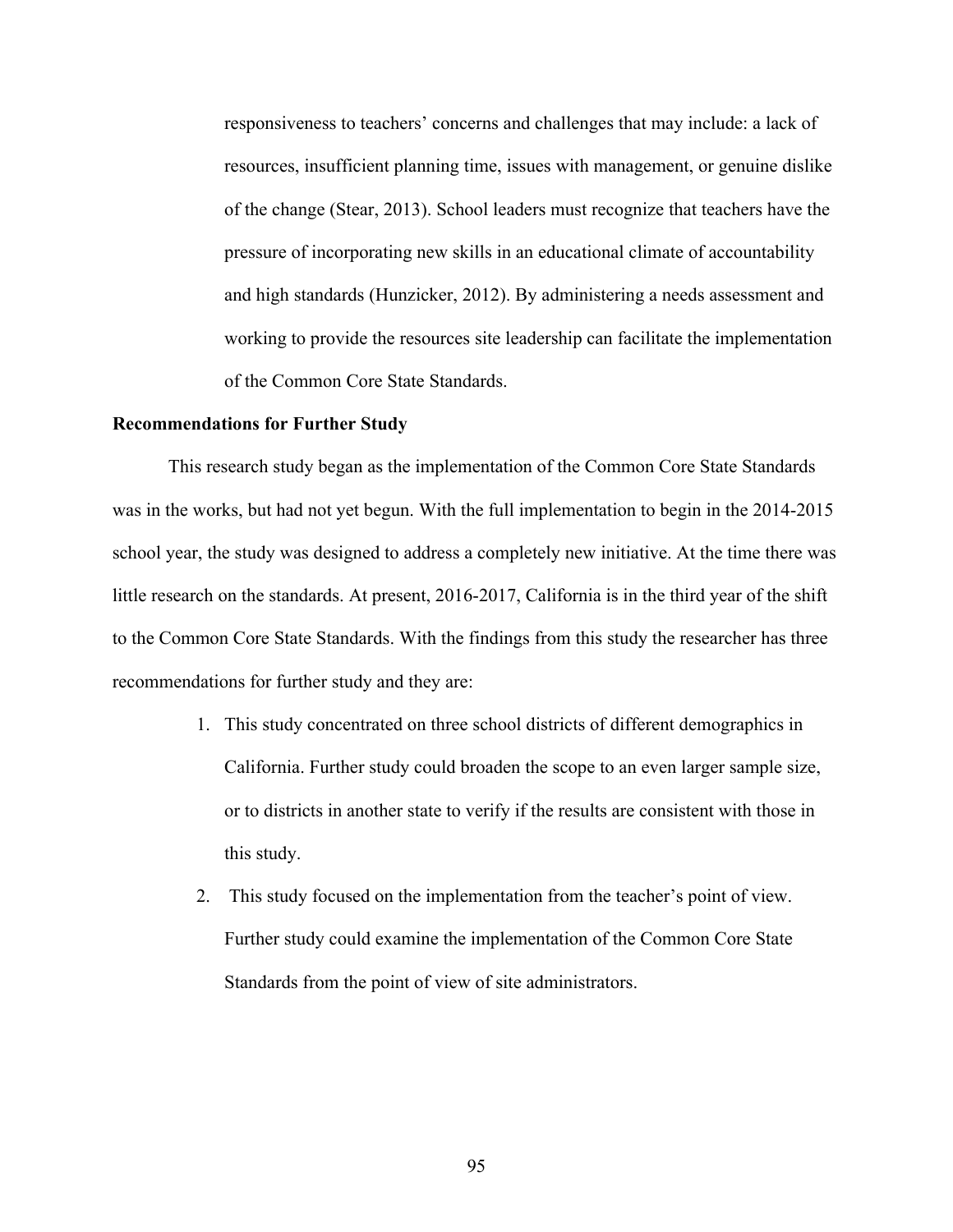3. This study was completed in the 2016-2017 school year. Further study could determine the concerns, challenges or successes in several more years after the implementation has been in place longer.

### **Summary**

This study *Teacher Insight: The Implementation of the Common Core State Standards in California School Districts* set out to assess the implementation of the Common Core State Standards from the teacher's point of view. Before the study commenced, the researcher discovered literature that stated teacher feedback was lacking on the implementation of the Common Core State Standards, and this could be valuable to the success of the standards (Loveless, 2014). Therefore, this study sought to obtain the teacher perspective on the implementation to the Common Core State Standards. The literature supports the concept of teacher voice as it stated that teacher participation is critical to the implementation of the Common Core State Standards (Albuquerque Teachers Federation, 2012; Ledesma, 2012). The importance of the Common Core State Standards cannot be underestimated. Since the standards were designed to prepare students for a postsecondary education, be competitive in a global economy, learn specific skills at each grade level, and possess the four essential skills for a 21st century education the implementation is important (Partnership for 21st Century Learning, 2015). To support this, Muhammad (2009) is adamant that education is more essential than ever before as foreign competition, paired with a global workforce and technological society is the norm.

The study used a sequential mixed methods research design in which the researcher performed both surveys and interviews to glean the data. Participants included teachers from

96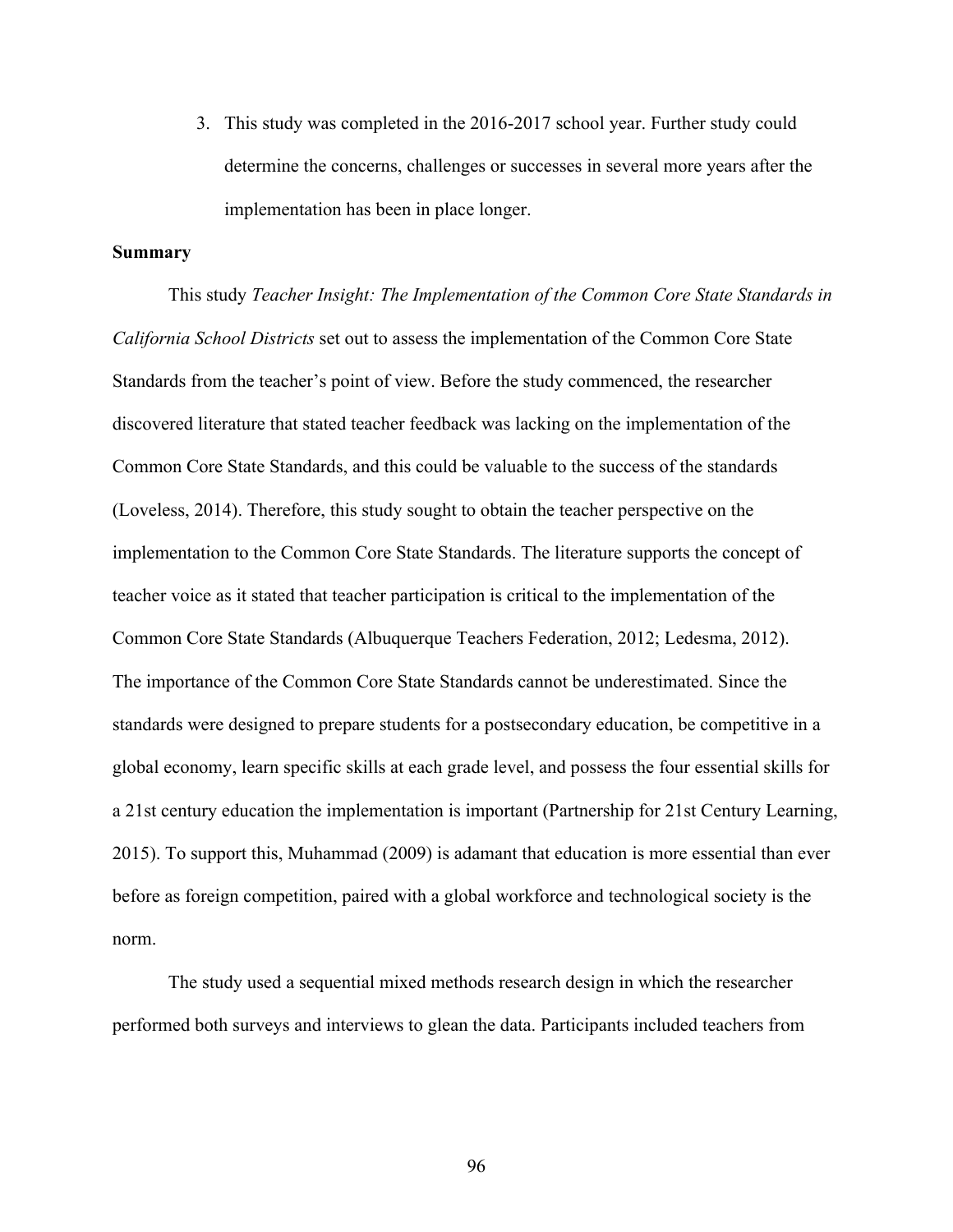three California school districts. With 89 teachers surveyed and nine teachers interviewed, the researcher evaluated the data for themes and stated the key findings.

In preparation for writing this summary the researcher re-examined the literature review found in Chapter 2 of this study. In doing so an interesting discovery was made. The California Teachers Association did a study several years ago which cited that more than half of the respondents surveyed gave the implementation a very low rating due to unmet needs for collaboration time, training, materials, and technology (Hess  $\&$  McShane, 2013). Therefore, the findings from that study largely correlate, as the first three findings from CTA surfaced in this study as well. As a result, the findings from this study are similar and supported by another study.

While the National Governors Association was instrumental in the genesis of the standards, it is ironic that California schools started the implementation without an established curriculum to meet the recommendation of the National Governors Association. The deficit of available curriculum at the onset of the implementation contradicts the recommendation of the National Governors Association for Best Practices, which states that to be effective the Common Core State Standards must "be complimented by a well-developed, content-rich curriculum" (DiGisi, 2013, p. 12). "That first year when we were doing that it was pretty confusing and frustrating, because we just didn't have the resources" (San Jose Teacher #4, personal communication, March 30, 2017). Had the recommendation been followed, the implementation may have taken a different course. This study reinforces the National Governors Association that the standards have a high quality curriculum to support the standards.

This study compared three different districts on the basis of size and demographics. The San Jose Unified School District is a large urban district in a major metropolitan city in Northern

97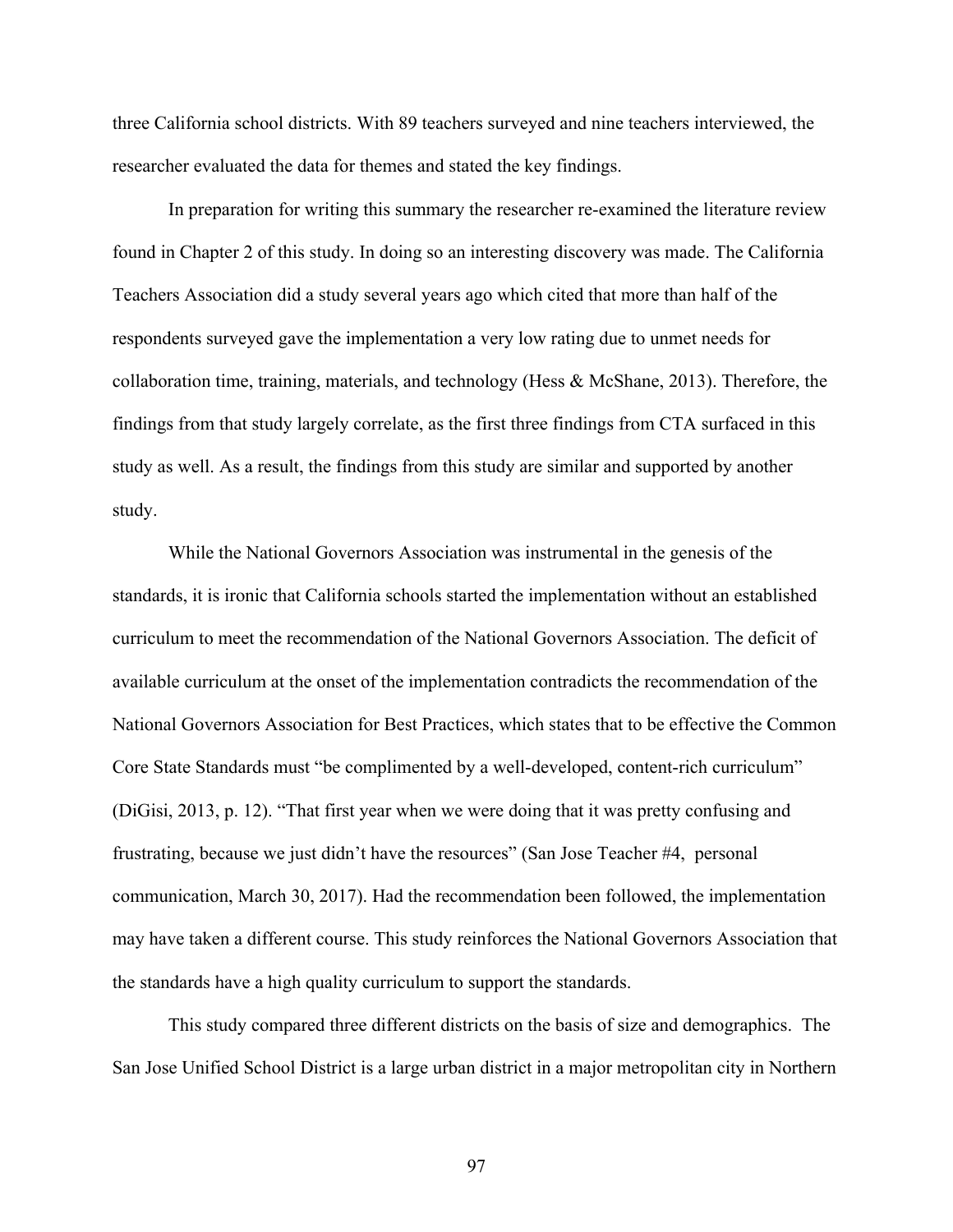California. The Portola Valley School District is a small school district, near Palo Alto/Stanford University in an affluent area of Northern California. The Hope Elementary School District is also a small school district located in Santa Barbara, which is in Southern California.

In comparing the teacher voices of the three school districts there were some noticeable differences found in the data that could reflect the size of the district, the socioeconomic/funding type of the district, or the values /philosophies of a district. With respect to funding it is important to note that Portola Valley School District (PVSD) is considered a Basic Aid district, which means they get their monies from property taxes. The San Jose Unified School District (SJUSD) and the Hope Elementary School District (HESD) are funded by student enrollment.

In conclusion, teachers from the three districts expressed their views on the implementation of the Common Core State Standards. The participants in this study are like many teachers nationwide, who are on the front lines of the implementation. The teachers in the classroom have the responsibility of implementing the standards. As Fullan (2010) states, the collective capacity is required for a whole school reform. That said, the collective capacity must include the voices of teachers in order to facilitate the implementation of the Common Core State Standards.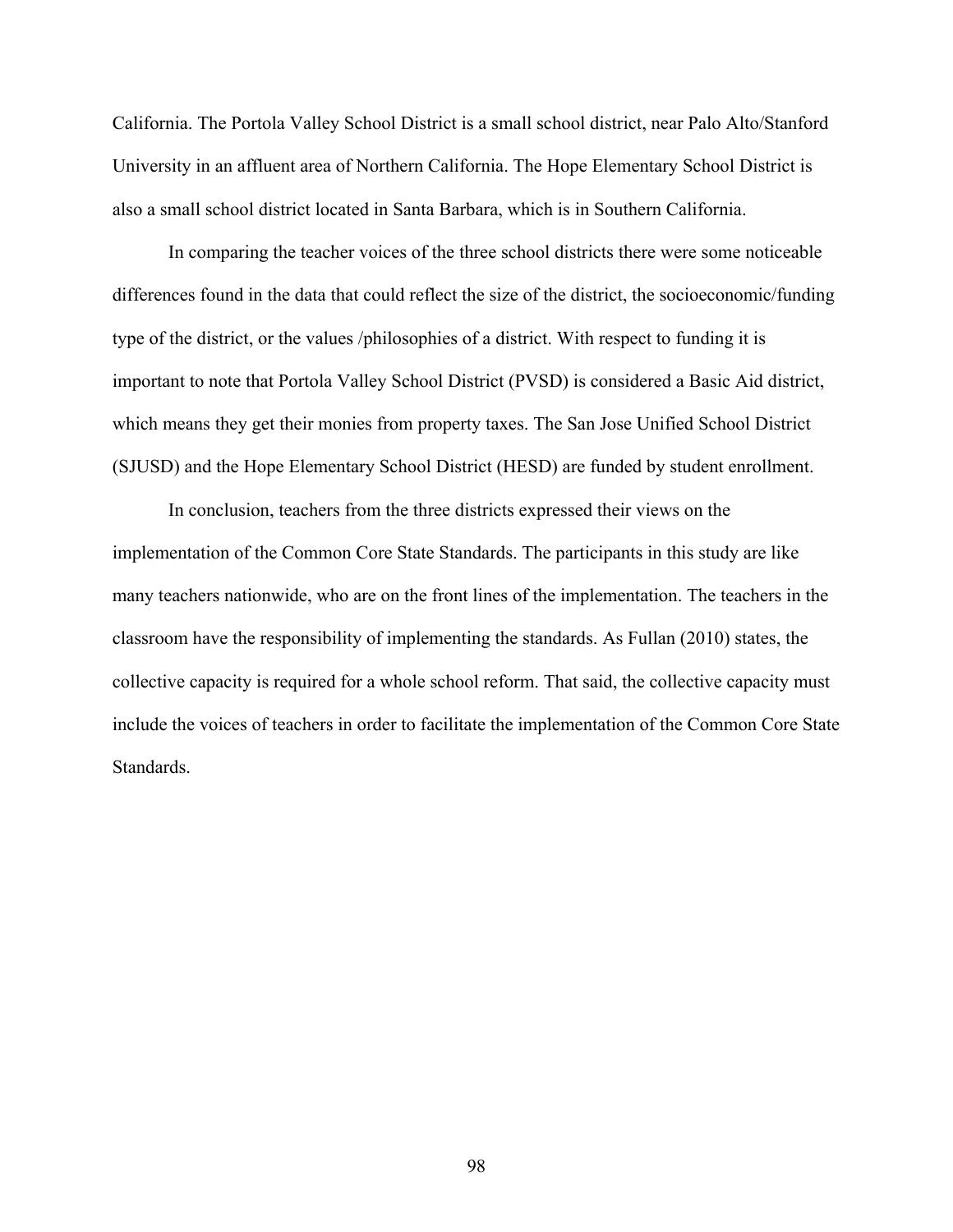### REFERENCES

- Accountability. (2017). In *Merriam-Webster's online dictionary*. Retrieved from http://www.merriam-webster.com/dictionary/
- Albuquerque Teachers Federation. (2012). *The common core and partnerships*. Retrieved from http://www.atfunion.org/431/the-common-core-and-partnerships/
- Alismail, H. A., & Guire, P. (2015). 21st century standards and curriculum: current research and practice. *Journal of Education and Practice, 6*(6), 151-152. Retrieved from http://files.eric.ed.gov/fulltext/EJ1083656.pdf
- Ash, K. (2011). Prepping for common core. *Education Week,* 57–58. Retrieved from www.edweek.org/go/elearningPD
- Austin, N. (2015, January 17). The real test of common core is about to begin [Editorial]. *The Sacramento Bee*. Retrieved from http://www.sacbee.com/opinion/editorials/ article7134272.html
- Bambrick-Santoyo, P. (2013, April). Leading effective PD: From abstraction to action. *Kappan, 94*(7), 70–71. doi:10.1177/003172171309400722
- Beers, S. (2013, January 23). *How school leaders can successfully implement the common core state standards*. Retrieved from http://inservice.ascd.org/how-school-leaders-cansuccessfully-implement-the-common-core-state-standards/
- Burke, H. W. (2013, February 26). *California common core implementation costs — \$2.1 billion for CCS*. Retrieved from http://www.educationviews.org/california-common-coreimplementation-costs-2-1-billion-for-ccs/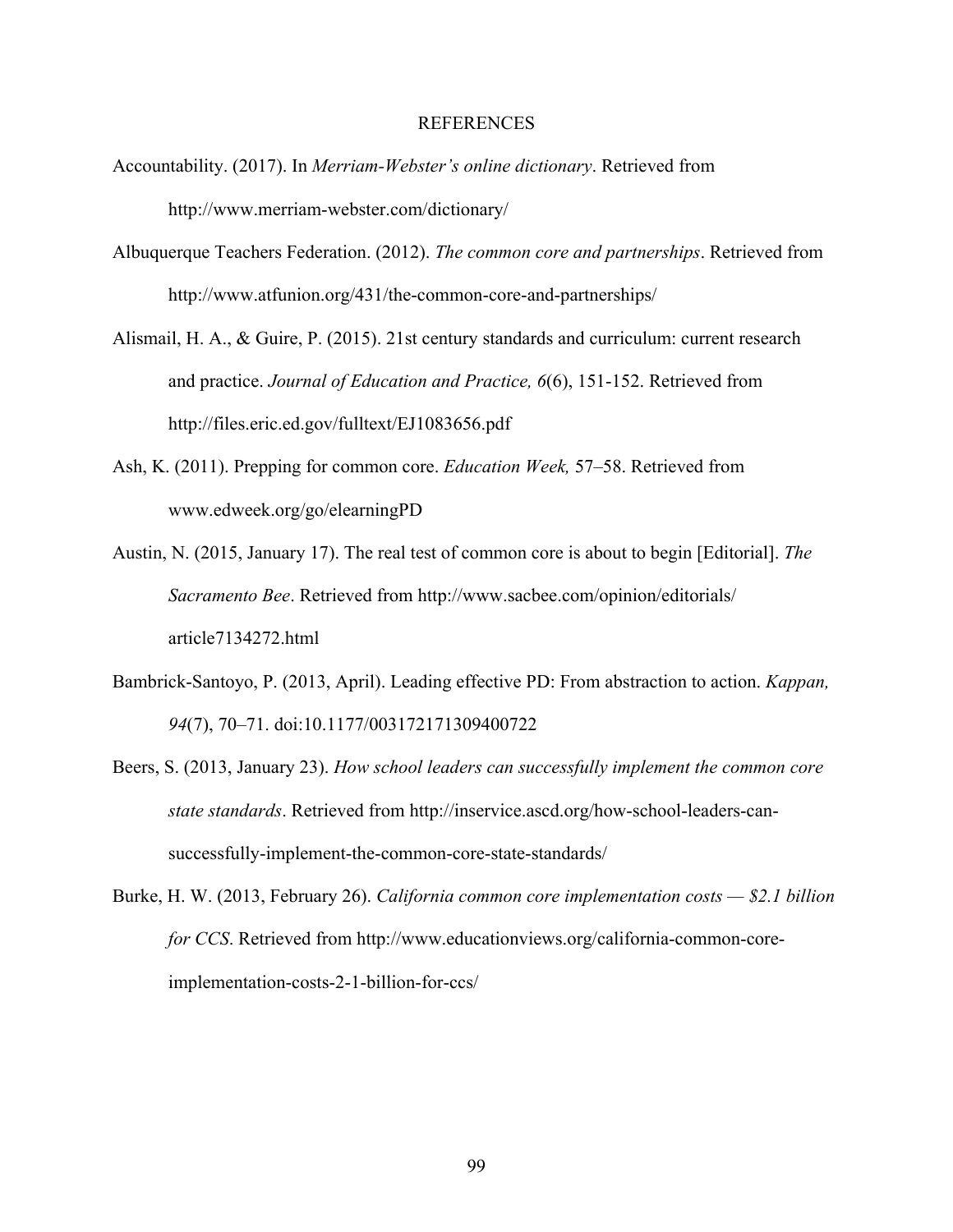- California Department of Education. (2014). Common Core State Standards Systems Implementation Plan for California. Retrieved from https://www.cde.ca.gov/re/cc/cocuments/ccssimplementationplan.pdf
- Camera, L. (2015, September 21). As test results trickle in, states still ditching common core. *U.S. News and World Report*. Retrieved from http://www.usnews.com/news/ articles/2015/09/21/as-test-results-trickle-in-states-still-ditching-common-core
- CBS News. (2015, August 30). *Common core test results start trickling in*. Retrieved from https://www.cbsnews.com/news/common-core-test-results-start-trickling-in/
- Center for Comprehensive School Reform and Improvement. (2015). *School reform and improvement database—Search results*. Retrieved from https://www.sedl.org/ expertise/historical/center-for-csri.html
- Chen, C. (2006). Strengthening career human agency. *Journal of Counseling & Development, 84,* 131–138. Retrieved from http://www.counseling.org
- Chong, W., & Kong, C. (2012). Teacher collaborative learning and teacher efficacy: The case of lesson study. *Journal of Experimental Education, 80*(3), 263–283. doi: 10.1080/00220973.2011.586854
- Clarke, D., & Hollingsworth, H. (2002). Elaborating a model of teacher professional growth. *Teaching and Teacher Education, 18*(8), 947–967. doi: 10.1016/S0742-051X(02)00053-7
- Collaboration. (2017). In *Merriam-Webster's online dictionary*. Retrieved from http://www.merriam-webster.com/dictionary/
- Common Core State Standards Initiative. (2014). *Quotes from supporters*. Retrieved from http://www.corestandards.org/assets/Quotes-from-Supporters.pdf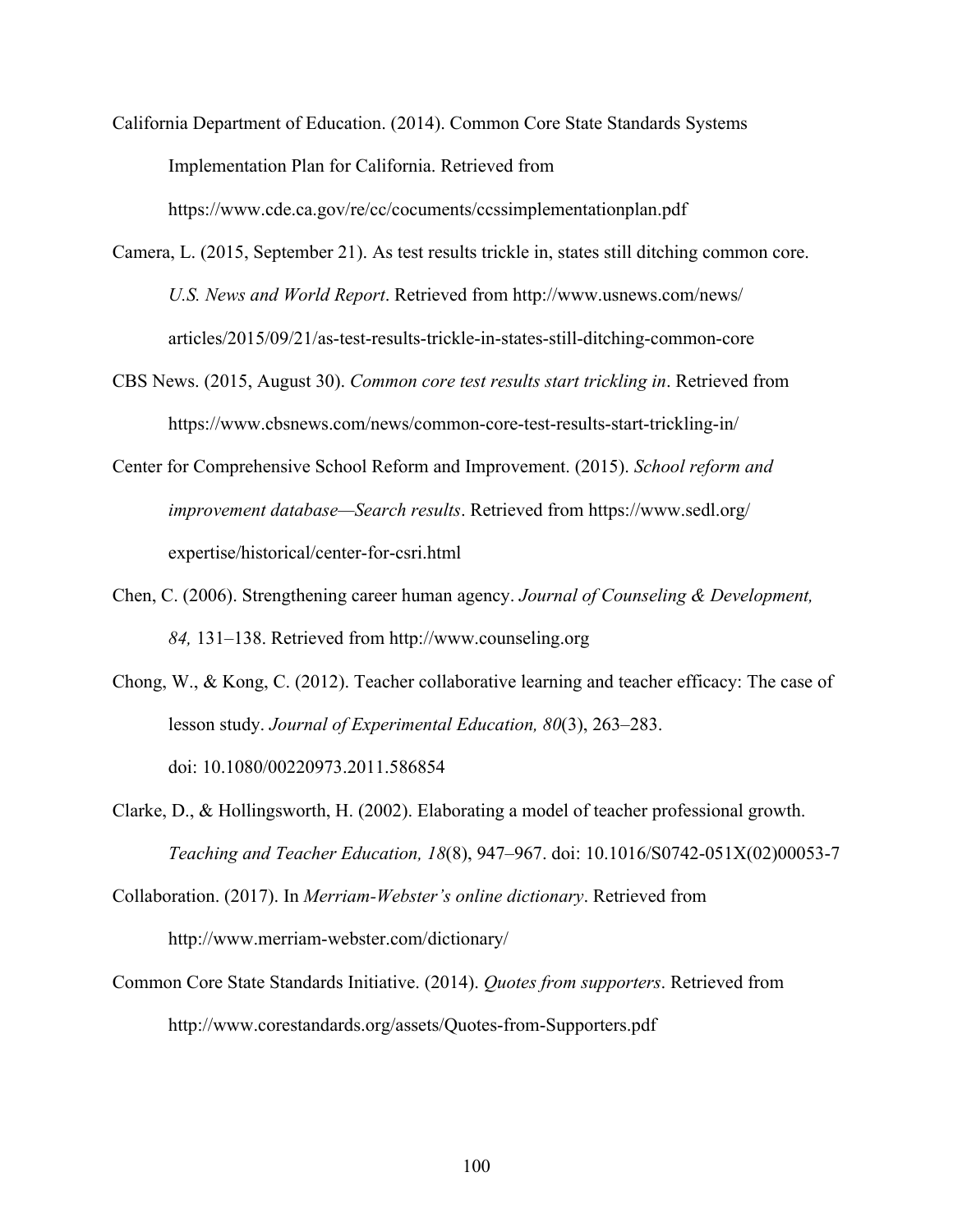- Common Core State Standards Initiative. (2017). *Standards in your state*. Retrieved from http://www.corestandards.org/standards-in-your-state
- Cravey, N. (2013). Finding inspiration in the common core. *Knowledge Quest, 42*(1), 19–22. Retrieved from https://eric.ed.gov/?id=EJ1040152
- Cremers, P., Wais, A., Wesselink, R., Nieveen, N., & Mulder, M. (2013). Self-directed lifelong learning in hybrid learning configurations. *International Journal of Lifelong Education, 33*(2), 207–232. doi:10.1080./02601370.2013.838704

Creswell, J. W. (2014). *Research design*. Thousand Oaks, CA: Sage.

- Davis, M. (2012). *How collaborative learning leads to student success*. Retrieved from http://www.edutopia.org/stw-collaborative-learning-college-prep
- DeNisco, A. (2013, April). *Teamwork for common core PD in Florida. District Administration*. Retrieved from http://www.districtadministration.com/article/teamwork-common-corepd-florida
- DiGisi, L. (2013, October/November). Six recommendations for implementing state- or districtcreated CCSS curriculum units. *Reading Today, 31*(2), 12–13. Retrieved from http://www.reading.org
- Duncan, A. (2012, January 6). Escaping the constraints of "No Child Left Behind." *The Washington Post.* Retrieved from http://www.washingtonpost/NCLB/1/7/2012
- Duncan, A. (2013a, June). Duncan pushes back on attacks on Common Core. *U.S. Department of Education*. Retrieved from http://www.ed.gov/news/speeches/duncan-pushes-backattacks-common-core-standards
- Duncan, A. (2013b, August 7). What is the status of common core standards? *The Washington Post.* Retrieved from https://www.washingtonpost.com/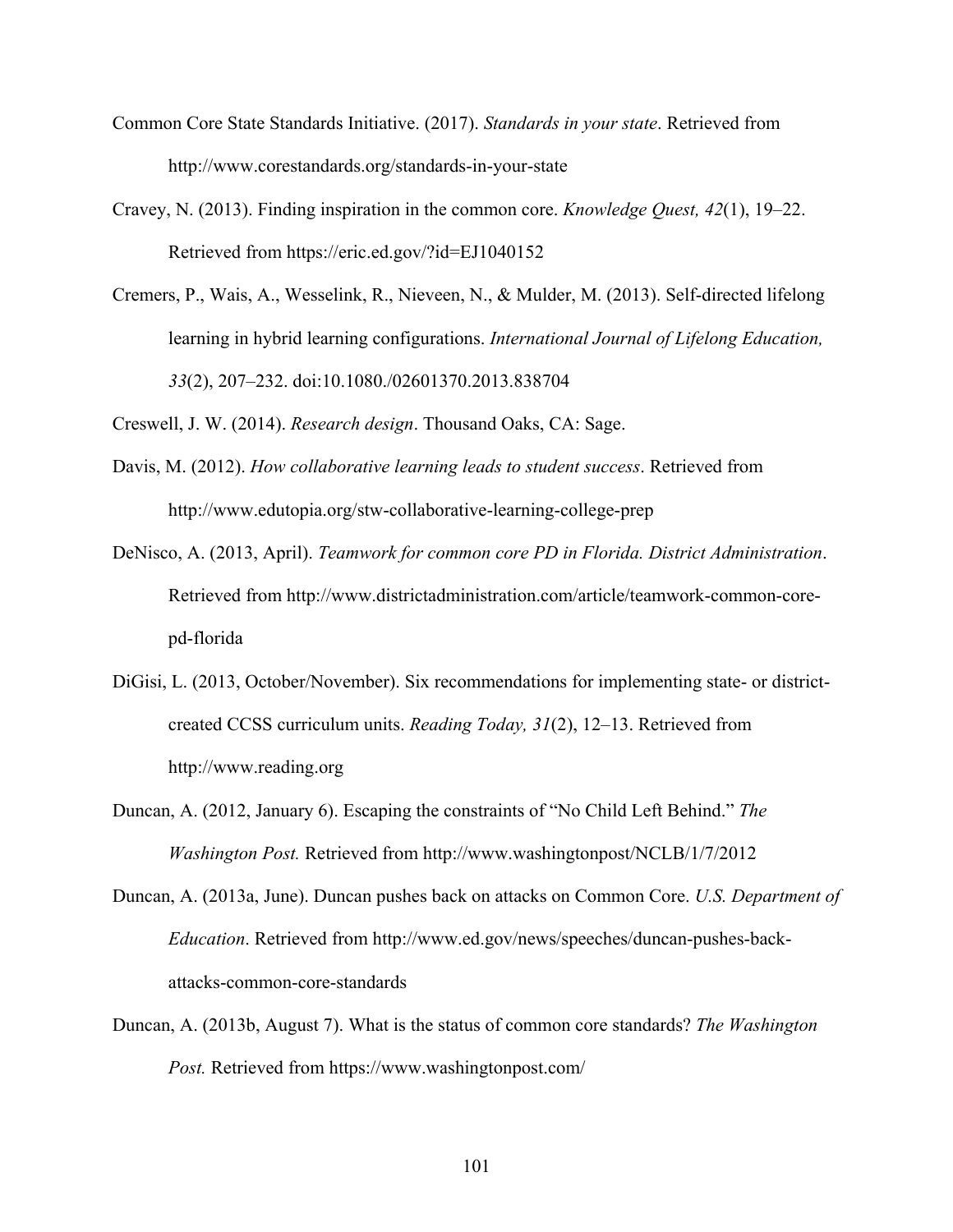- Edelman, S. (2014, August 17). NY "fixed" common core tests-and scores surged. *New York Post*. Retrieved from http://nypost.com/2014/08/17/dept-of-ed-officials-adjustproficiency-thresholds-for-common-core/
- Essawi, M. (2012). Human resource development for transition from conservatism to liberalism. *International Journal of Knowledge, Culture and Change Management, 11*(6), 213–222. Retrieved from https://www.researchgate.net/publication/293091184 Human Resource Develpment For Transition From Conservatism To Liberalism
- Fletcher, G. (2010). Race to the top: No district left behind. *The Journal, 37*(10), 17–18. Retrieved from https://www.questia.com/library/journal/1G1-243525629/race-to-the-topno-district-left-behind-the-reforms
- Fletcher, G. (2012, January). The water bed effect in K–12 education. *Policy and Advocacy,* 18– 19. Retrieved from https://thejournal.com/articles/2012/01/04/the-waterbed-effect-ink12-education.aspx
- Fullan, M. (2010). *All systems go: The change imperative for whole system reform*. Thousand Oaks, CA: Corwin Press.
- Galloway, E., & Lesaux, N. (2014). Leader, teacher, diagnostician, colleague, and change agent. *The Reading Teacher, 57*(7), 517–526. doi: 10.1002/trtr1251
- Gemeda, F., Massimiliano, F., & Catarci, M. (2013). Teacher's professional development in schools: Rhetoric versus reality. *Professional Development in Education, 40*(1), 71–88. doi: 10.1080./19415257.2012.759988
- Gewertz, C. (2012, June 6). Common Standards bring savings, or billions in costs; report says amounts will vary depending on the approach adopted. *Education Week*. Retrieved from http://www.edweek.org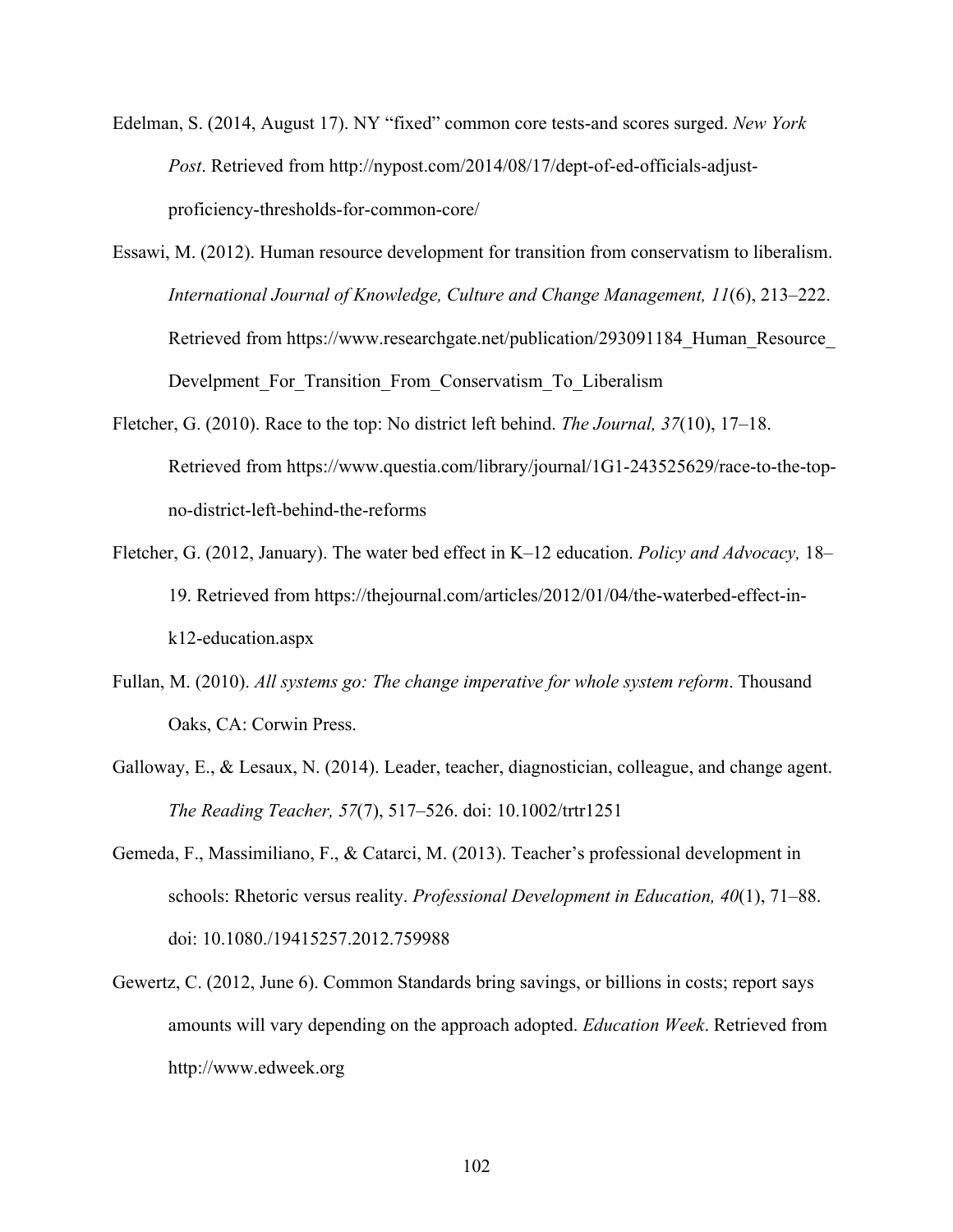- *Goals 2000: Educate America Act.* (2011). Retrieved from http://www.tecweb.org/eddevel/ telecon/de99.html
- Great Schools Partnership. (2014). *The glossary of educational reform for journalists, parents and community members*. Retrieved from http://greatschoolspartnership.org
- Gregorian, V. (2012, July 2). Investing in education is key to America's future success. *US News and World Report*. Retrieved from http://www.usnews.com/opinion/articles/ 2012/07/02/investing-in-education-is-key-to-americas-future-success?page=20/
- Guskey, T. R. (2002). Professional development and teacher change. *Teachers and Teaching: Theory and Practice, 8*(3/4). doi: 10.1080/13540600210000051 2
- Guskey, T. R., & Sparks, D. (1991). What to consider when evaluating staff. *Educational Leadership*. Retrieved from http://www.ascd.com/ASCD/pdf/journals/ed\_lead/ el\_199111\_guskey.pdf
- Hess, F., & McShane, M. (2013, November). Common core in the real world. *Kappan, 95*(3), 61–66. Retrieved from http://www.kappanmagazine.org
- Holmes, S. E. (2010). No Child Left Behind: A failing attempt at reform. *Student Pulse, 2*(12), 2–3. Retrieved from http://www.studentpulse.com/articles/337/2/no-child-left-behind-afailing-attempt-at-reform
- Hunzicker, J. (2012). Professional development and job-embedded collaboration: How teachers learn to exercise leadership. *Professional in Education, 38*(2), 267–289. doi: 10.1080/19415257.2012.657870
- Kamenetz, A. (2014). *Tough week for the common core*. Retrieved from http://www.npr.org/blogs/ed/2014/06/09/320041096/tough-week-for-the-common-core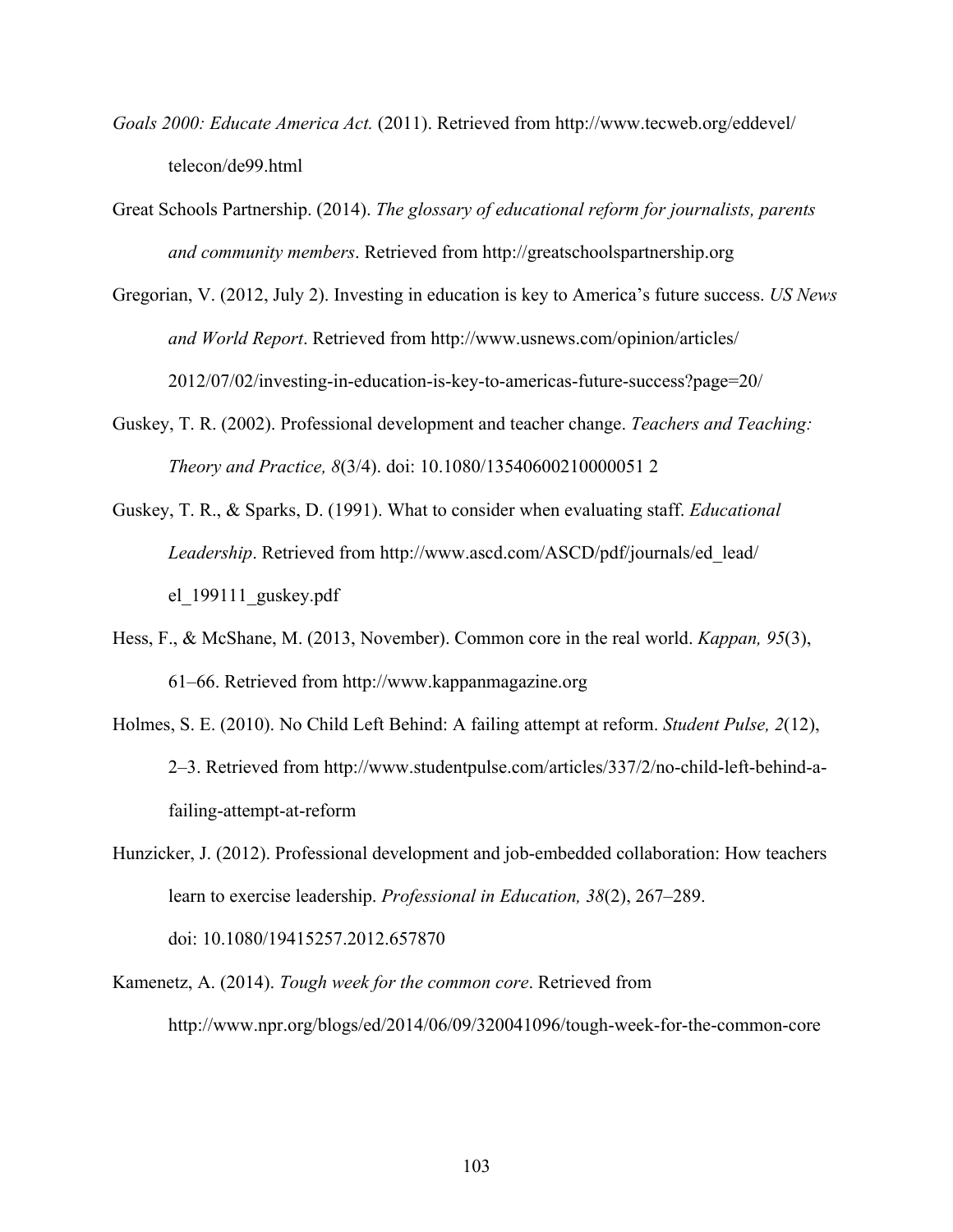- Kane, T. (2015). Did the common core assessments cause the decline in NAEP scores? *Brookings Institution*. Retrieved from http://www.brookings.edu/research/ papers/2015/11/05-common-core-assessments-decline-in-naep-scores-kane
- Kezar, A. (2001). Understanding and facilitating organizational change in the 21st century: Recent research and conceptualizations. *ASHE-ERIC Higher Education Report Series. 28*(4). San Francisco, CA: Jossey-Bass.
- Khoboli, B., & O'Toole, J. M. (2011). The concerns-based adoption model: Teachers' participation in action research. *Systemic Practice and Action Research, 25*(2). doi: 10.1007/s11213-011-9214-8
- Kirst, M. (2014). A look at California's progress with Common Core implementation. *California Educator, 18*(8), 29. Retrieved from https://ed.stanford.edu/spotlight/lookcalifornias-progress-common-core-implementation

Kotter, J. P. (2012). *Leading change*. Boston, MA: Harvard Business School Press.

- Kuter, S., Gazi, Z., & Aksal, F. (2012). Examination of co-construction of knowledge in videotaped simulated instruction. *Educational Technology & Society, 15*(1), 174–184. Retrieved from http://www.jstor.org/stable/jeductechsoci.15.1.174
- Kwok, P. (2012). The role of context in teachers' concerns about the implementation of an innovative curriculum. *Teaching and Teacher Education, 38,* 44–55. doi: 10.1016/j.tate.2013.11.002
- Lambert, L. (2002). *A framework for shared leadership, beyond instructional leadership.* Retrieved from http://www.ascd.org/publications/educational-leadership/may02/vol59/ num08/A-Framework-for-Shared-Leadership.aspx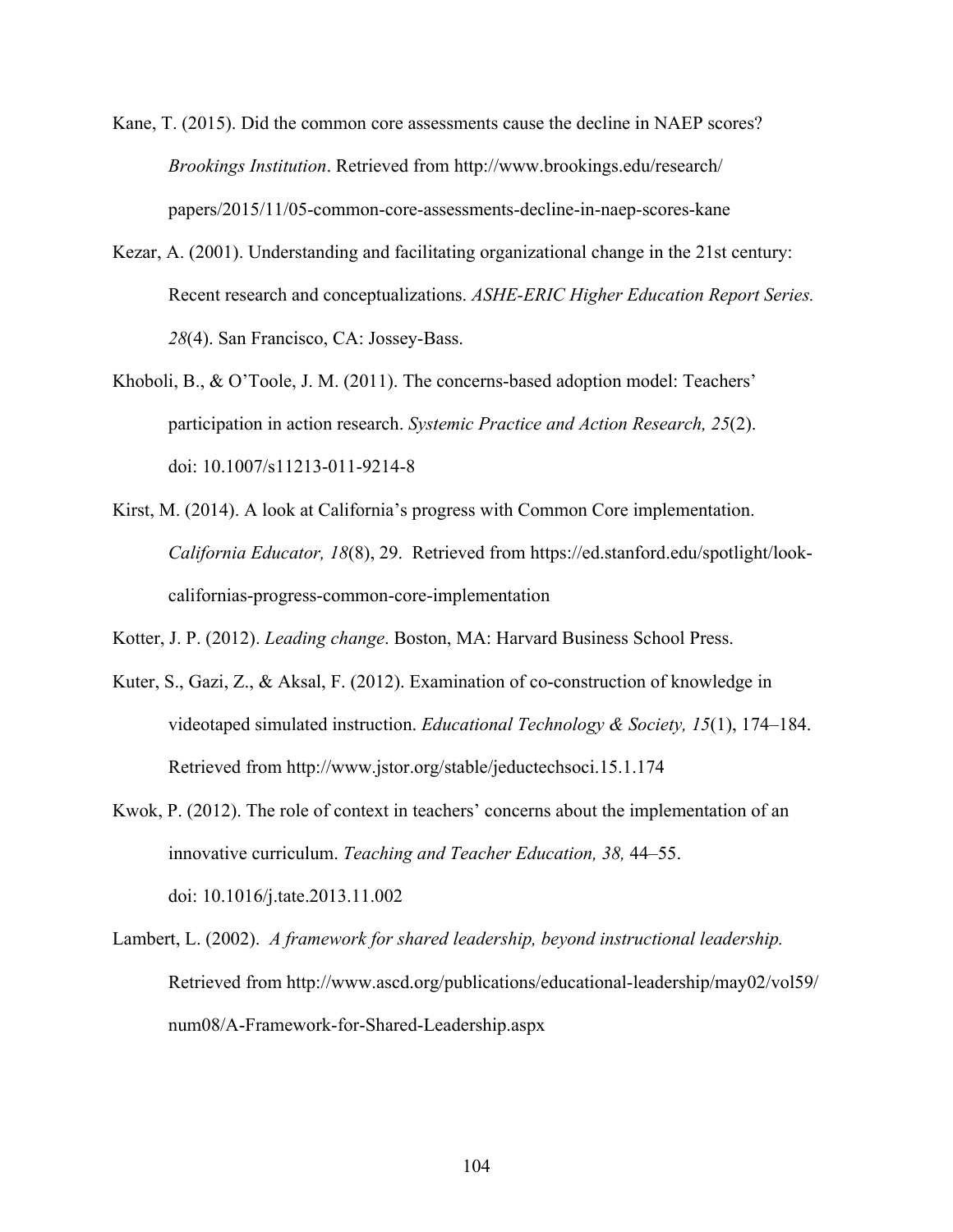- Lave, J., & Wenger, E., (2014). *Communities of practice*. Retrieved from https://www.learningtheories.com/communities-of-practice-lave-and-wenger.html
- Layton, L. (2014, June 7). How Bill Gates pulled off the swift common core revolution. *The Washington Post.* Retrieved from https://www.washingtonpost.com/politics/how-billgates-pulled-off-the-swift-common-core-revolution/2014/06/07/a830e32e-ec34-11e3- 9f5c-9075d5508f0a\_story.html?utm\_term=.6ee7838e8b3d
- Ledesma, P. (2012, February 12). Teacher leadership and implementing the common core standards. *Education Week*. Retrieved from http://blogs.edweek.org/ teachers/leading from the classroom/2012/02/teacher leadership and implementing th e\_common\_core\_standards.html
- Leedy, P., & Ormrod, J. (2010). *Practical research: Planning and design.* (9th ed.). Boston, MA: Pearson.
- Loucks-Horsley, S. (2005). *The concerns-based adoption model (CBAM): A model for change in individuals*. Retrieved from http://www.nas.edu/rise/backg4a.htm
- Loveless, T. (2012, December/January). The common core initiative: What are the chances of success? *Educational Leadership,* 60–63. Retrieved from https://www.brookings.edu/ experts/tom-loveless/
- Loveless, T. (2014, May). Implementing the common core: A look at curriculum. *The Brookings Institution*. Retrieved from http://www.brookings.edu/research/papers/2014/05/15 implementing-common- core-curriculum
- Luna, T., Rush, M., Gramer, R., & Stewart, R. (2014). The battle for higher standards. *Change: The Magazine of Higher Learning, 46*(6), 28–33. doi: 10.1080/00091383.2014.969181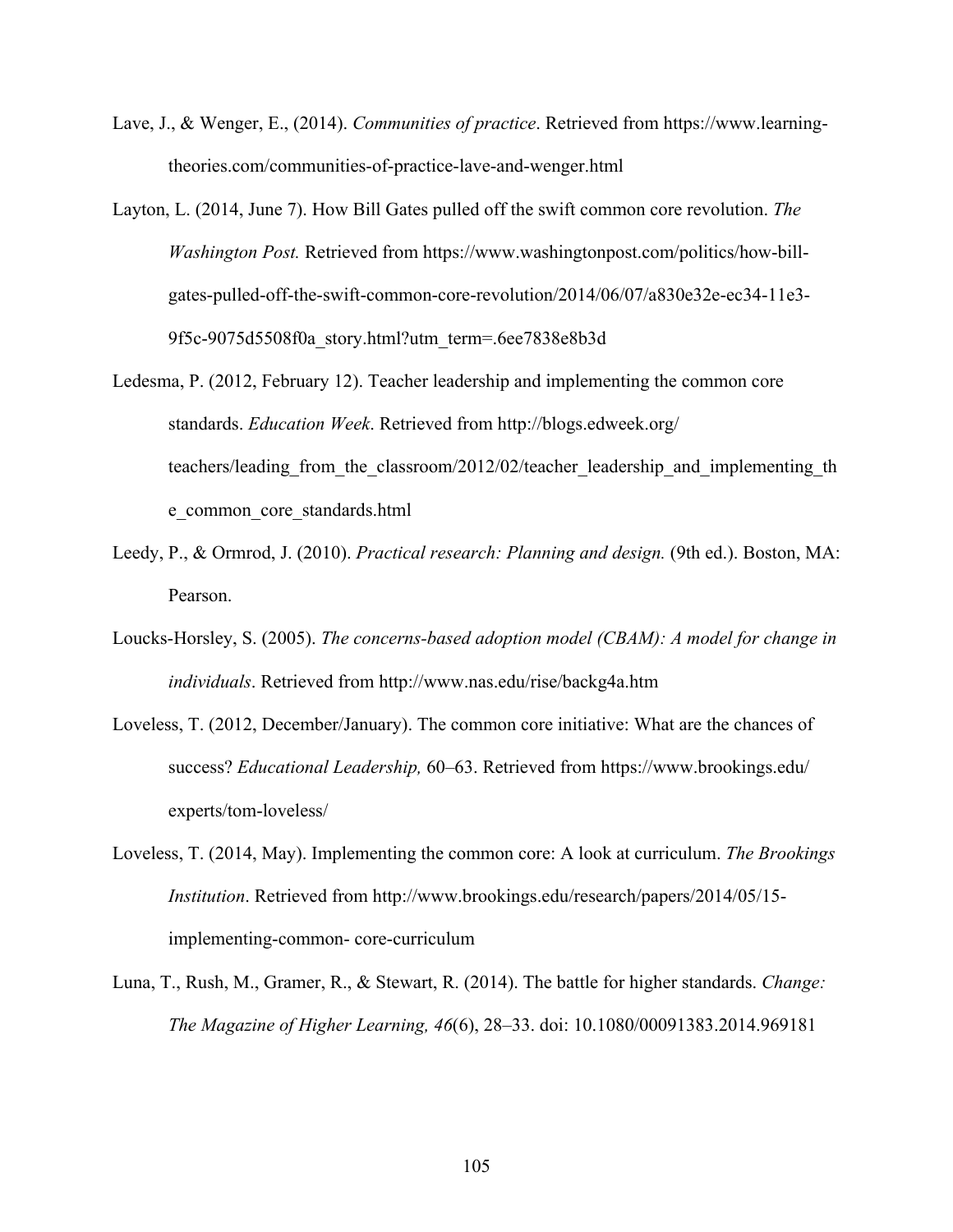- Marrongelle, K., Sztajn, P., & Smith, M. (2013). Scaling up for professional development in an era of common core state standards. *Journal of Teacher Education, 64*(3), 202–211. doi: 10.1177/0022487112473838
- McCoy, J. V., & Holt, C. R. (2012). A multiple case study of principals' instructional leadership behaviors in three high-poverty "level 5" schools of excellence for improvement in Arkansas. *International Journal of Educational Leadership Preparation, 7*(3). Retrieved from http://www.cnx.org/content/m45030/latest/
- McLester, S. (2012). Districts shift from traditional professional development models to a culture of ongoing learning. *District Administration,* 38–41. Retrieved from http://www.districtadministration.com
- McMahon, J. (2015). *NY superintendents: Controversy over common core is bad for schools*. Retrieved from http://www.syracuse.com/schools/index.ssf/2015/11/ny\_superintendents \_controversy\_over\_common\_core\_is\_bad\_for\_schools.html
- Michalec, P. (2013). Common core and inner core. *Curriculum and Teaching Dialogue, 13*(1 and 2), 27–36. Retrieved from aatchome.org
- Moser, L. (2015, September 10). California released new common core-aligned test results. Less than half of students made the grade [Blog Post]. Retrieved from http://www.slate.com/blogs/schooled/2015/09/10/california standardized test results less than half of kids scored at grade.html
- Muhammad, A. (2009). *Transforming school culture: How to overcome staff division*. Bloomington, IN: Solution Tree Press.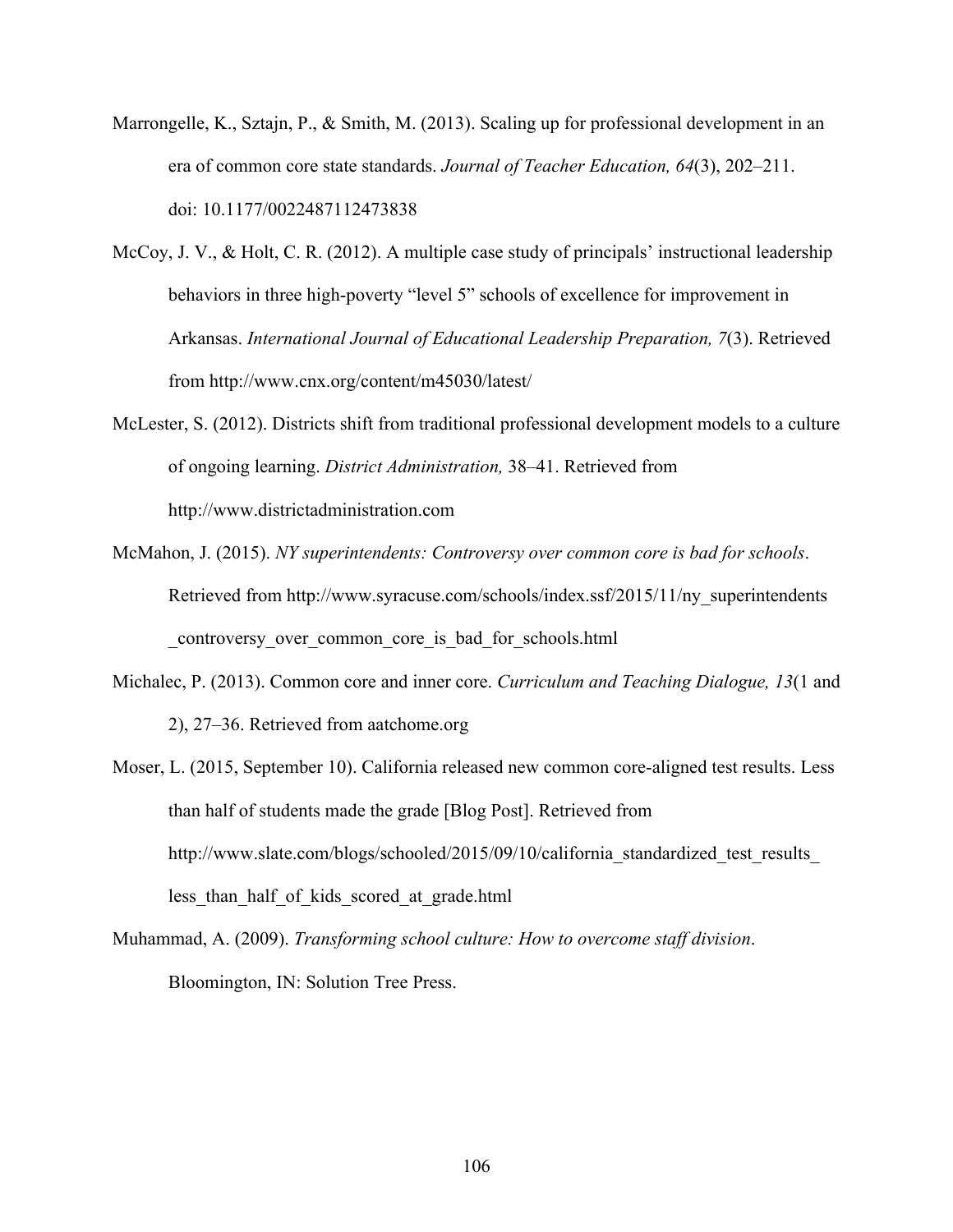- Noguchi, S. (2013, November 10). Common core: A new way of teaching. *San Jose Mercury News*. Retrieved from http://www.pressreader.com/usa/the-mercurynews/20131110/282815009008356
- Overturf, B. (2011). Kentucky leads the U.S. in implementing common core standards. *Reading Today, 29*(2), 24–25. Retrieved from http://www.reading.org
- Partnership for 21st Century Learning. (2007). *Framework for 21st Century Learning.* Retrieved from http://www.p21.org/about-us/p21-framework
- Partnership for 21st Century Learning. (2015). *Partnership for 21st Century Learning*. Retrieved from http://www.p21.org/
- Pascopella, A. (2012, July/August). The costs of common core. *District Administration*. Retrieved from http://www.districtadministration.com/article/costs-common-core
- Pink, D. (2009). *Drive: The surprising truth about what motivates us*. New York, NY: Riverhead Books.
- Porter, R. E., Fusarelli, L. D., & Fusarelli, B. C. (2015). Implementing the common core: How educators interpret curriculum reform. *Educational Policy, 29*(1), 111–139. doi: 10.1177/0895904814559248
- Posnick-Goodwin, S. (2014). Making sense of the common core. *California Educator, 18*(8), 8– 17. Retrieved from http://www.cta.org/en/Professional-Development/Publications/ 2014/05/May-2014-Educator/commoncoremain.aspx
- Professional Development. (2017). In *Business Dictionary online*. Retrieved from http://www.businessdictionary.com
- Ravitch, D. (2015a). *Arnie's former speechwriter explains why conservatives should support the common core*. Retrieved from http://www.dianeravitch.net/category/common-core/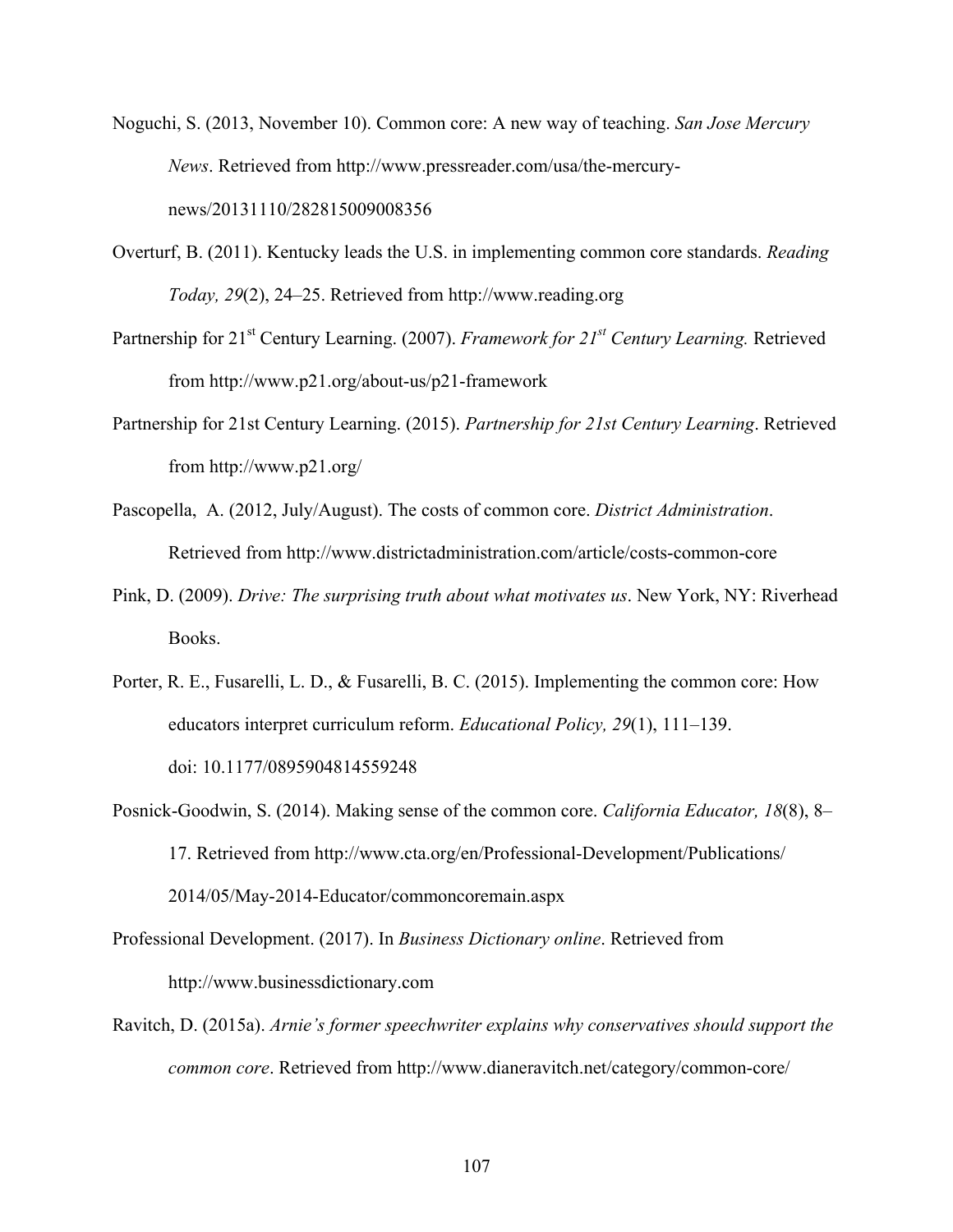Ravitch, D. (2015b). *News flash for the New York Times*. Retrieved from http://www.dianeravitch.net/category/common-core/

- Resource International. (n.d.). *The concern based adoption model*. Retrieved from http://www.resource-i.com/cbam.html
- Rix, K. (2013). *Common core under attack*. Retrieved from http://www.scholastic.com/ browse/article.jsp?id=3758244
- Rosales, J. (2013). Common ground on common core. *NeaToday, News and Features from the National Education Association*. Retrieved from http://neatoday.org/2013/09/26/ common-ground-on-common-core-2/
- Ross, J., & Bruce, C. (2007). Professional development effects on teacher efficacy: Results of randomized field trial. *Journal of Educational Research, 101*(1), 50–60. Retrieved from www.cta.org
- Runhaar, P., Sanders, K., & Yang, H. (2010). Stimulating teachers' reflection and feedback asking: Interplay of self-efficacy, learning goal orientation, and transformational leadership. *Teaching and Teacher Education, 26,* 1154–1161. doi: 10.1014/J.tate.2010.02.011
- Saavedra, A., & Opfer, V. (2012). *Teaching and learning 21st-century skills: Lessons from the Learning Sciences*. (A Global Cities Education Network Report). Retrieved from http://asiasociety.org/files/rand-0512report.pdf
- Sabo, P. (2014). A look back: Teachers were involved from the beginning. *California Educator, 18*(8), 13. Retrieved from http://www.cta.org
- Sawchuk, S. (2012). Many teachers not ready for the common core. *Education Week, 31,* 16–22. Retrieved from www.edweek.org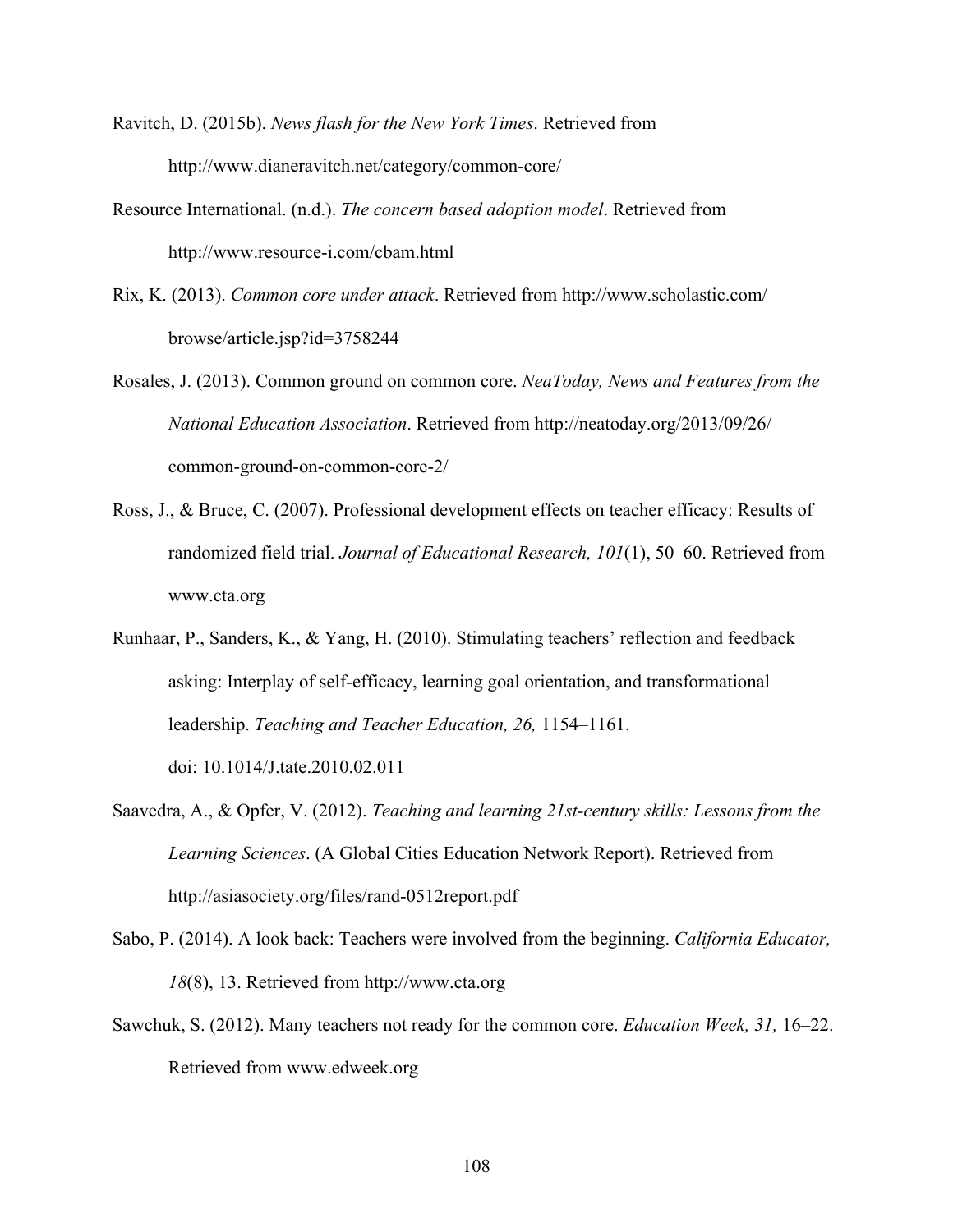- SEDL. (2015). *Concerns-based adoption model (CBAM)*. Retrieved from http://www.sedl.org/cbam/
- Shapiro, J.P., & Gross, S., (2013). *Ethical educational leadership in turbulent times: (Re)solving moral dilemmas*. New York, NY: Routledge.
- Spector, J. (2015, November 19). Superintendents to schools: Stop fighting over common core [Blog Post]. Retrieved from http://blogs.democratandchronicle.com/voteup/2015/11/19/ superintendents-to-schools-stop-fighting-over-common-core/
- Stear, S. (2013). Let's talk: Learner resistance in the training environment. *Insights to a Changing World Journal, 4,* 12–30. Retrieved from www.franklinpublishing.net/ insightstoachangingworld.html
- Strauss, V. (2012, January 7). A decade of No Child Left Behind: Lessons from a policy failure. *The Washington Post*. Retrieved from http://www.washingtonpost.com/blogs/answersheet/post/a-decade-of-no-child-left-behind-lessons-from-a-policyfailure/2012/01/05/gIQAeb19gP\_blog.html
- Strauss, V. (2014, June 5). Two more states pull out of common core. *The Washington Post*. Retrieved from http://www.washingtonpost.com/blogs/answer-sheet/wp/2014/06/05/twomore-states-pull-out-of-common-core/
- Swan, K., Day, S., Bogle, L., & Matthews, D. (2014). A collaborative, design-based approach to improving an online program. *Internet and Higher Education, 21,* 74–81. doi: 10.1016/j.iheduc.2013.10.006
- The Center for Public Education. (2014, April). *Understanding the common core*. Retrieved from http://www.centerforpubliceducation.org/Main-Menu/Policies/Understanding-the-Common-Core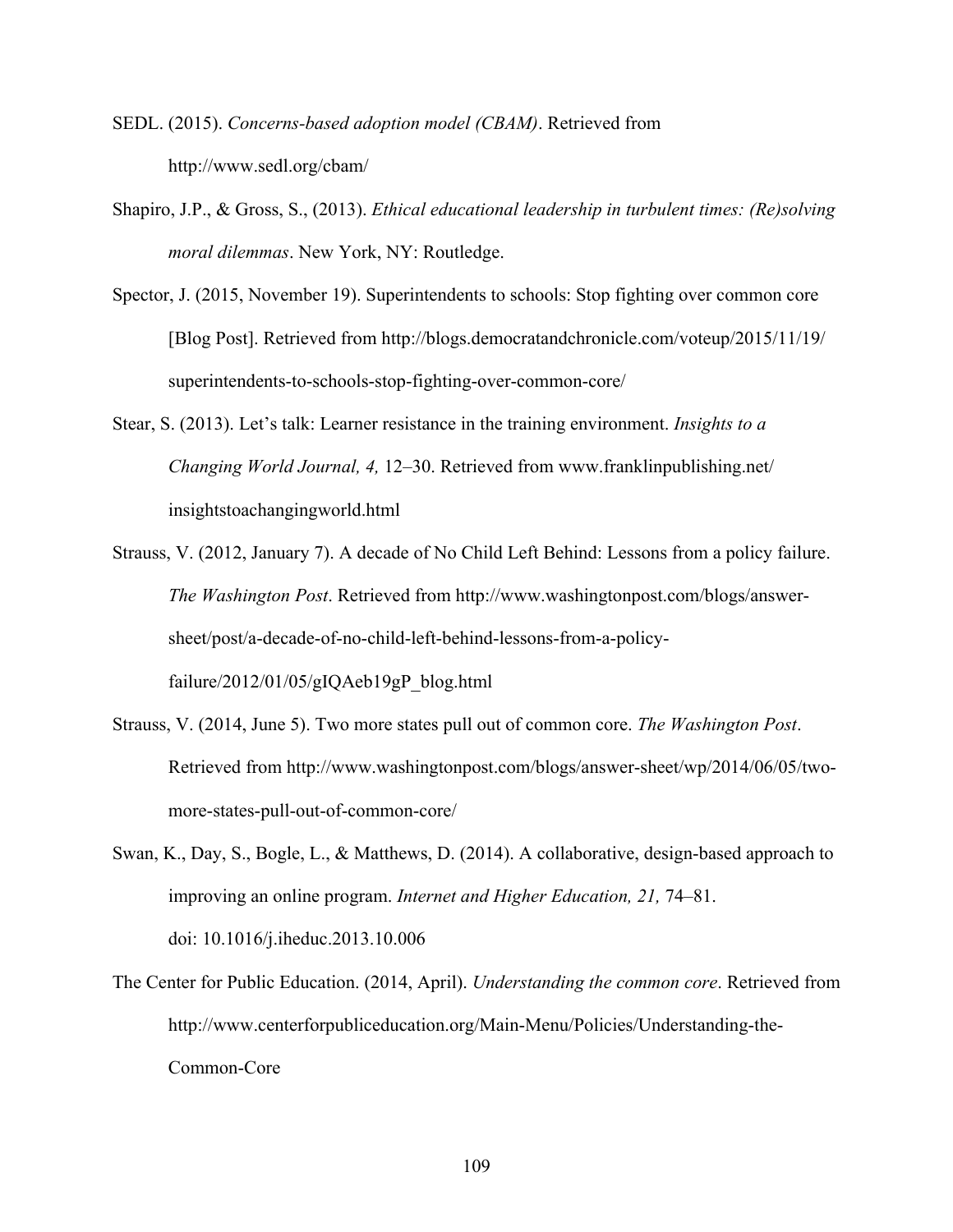The Editorial Board. (2015, January 17). The real test of common core is about to begin [Editorial]. *The Sacramento Bee*. Retrieved from http://www.sacbee.com/opinion/ editorials/article7134272.html

The Times Editorial Board. (2015, November 20). What will the common core test results show? *Los Angeles Times*. Retrieved from http://www.latimes.com/opinion/editorials/la-edcommon-core-tests-20150908-story.html

The Whole Child. (2015). *The Whole Child*. Retrieved from www.wholechildeducation.org

- Trilling, B., & Fadel, C. (2009). *21st century skills: Learning for life in our times.* San Francisco, CA: Jossey-Bass.
- Tseng, F., & Kuo, F. (2013). A study of participation and knowledge sharing in the teachers' online professional community of practice. *Computers & Education, 72,* 37–47. doi: 10.1016/j.compedu.2013.10005
- Tully, S. (2015). Schools face challenge of explaining common core results to parents. *Edsource*. Retrieved from http://edsource.org/2015/schools-face-challenge-of-explaining-commoncore-test-results-to-parents/80735
- Ujifusa, A. (2014, April 23). Resistance to the common core mounts. *Education Week*. Retrieved from http://www.edweek.org/ew/articles/2014/04/23/29cc-backlash.h33.html
- U.S. Education Delivery Institute. (2012). *Implementing common core state standards and assessments*. Retrieved from http://www.achieve.org/files/Common\_Core\_Workbook.pdf

Walker, K., & Carr-Stewart, S. (2006). Beginning principals: Experiences and images of success. *International Studies in Educational Education, 34,* 17–36. doi: 10.1111/j.1471-1842.2008.00785.x/abstract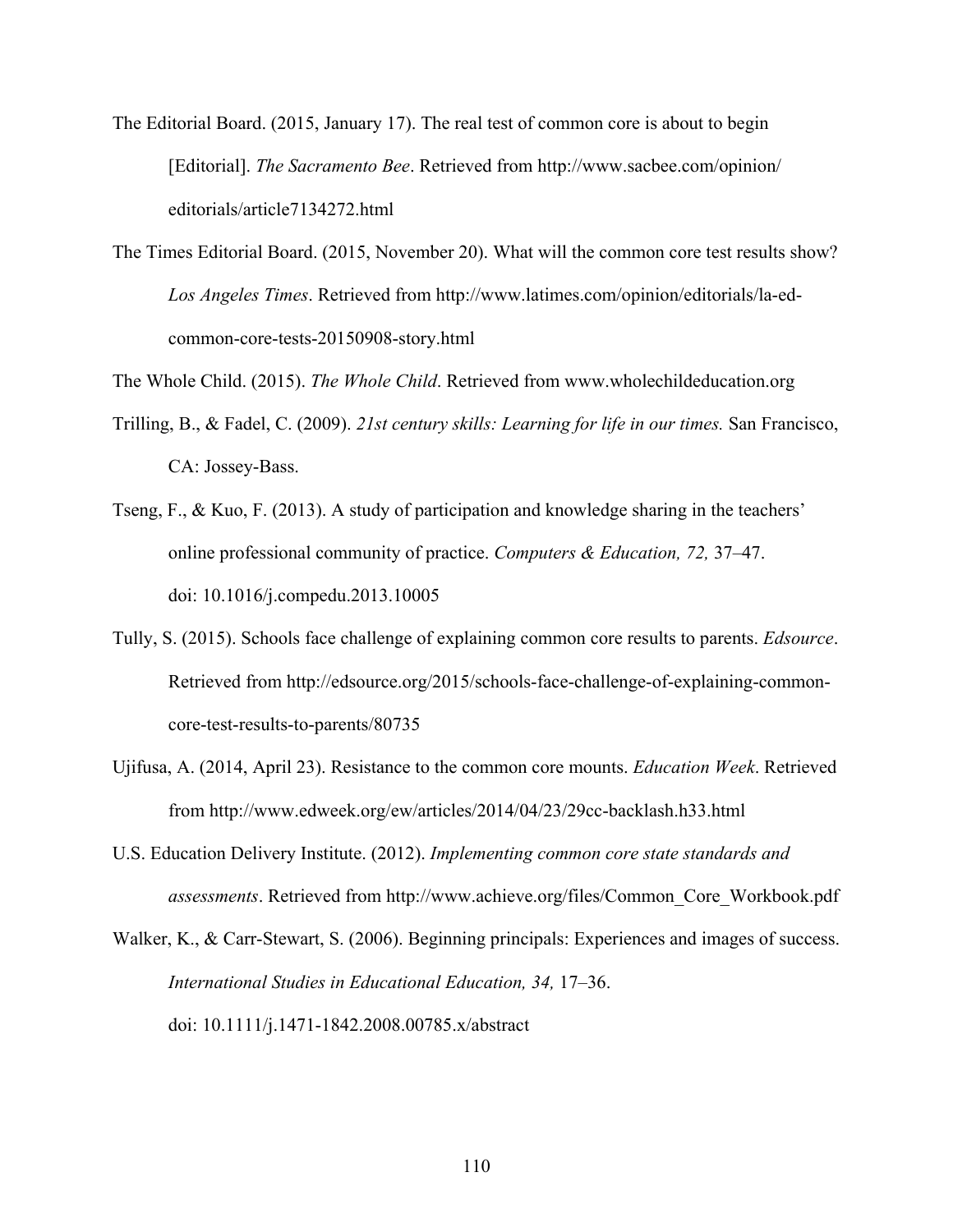- Wan, T. (2015). California's common core test results reveal big achievement gaps. *EdSurge*. Retrieved from https://www.edsurge.com/news/2015-09-09-california-s-common-coretest-results-reveal-big-achievement-gaps
- Warren, P., & Murphy, P. (2014). *California's transition to the common core state standards: The state's role in local capacity building*. (A Public Policy Institute of California Report). Retrieved from http://www.ppic.org/content/pubs/report/R\_414PMR.pdf
- Whitman, D. (2015, September). The surprising roots of the common core: How conservatives gave rise to 'Obamacore. *The Brookings Institution.* Retrieved from https://www.brookings.edu/wp-content/uploads/2016/06/Surprising-Conservative-Rootsof-the-Common-Core\_FINAL.pdf
- Wilhoit, G. (2012). Make or break state action. *Kappan, 94*(2), 47–49.Retrieved from www.kappanmagazine.org
- Williams, R. (2009). Gaining a degree: The effect on teacher self-efficacy and emotions. *Professional Development in Education, 35*(4), 601–612.

doi: 10.1080/19415250903059558

- Zernike, K. (2015, November 21). Massachusetts's rejection of common core test signals shift in U.S. *The New York Times*. Retrieved from https://www.nytimes.com/2015/11/22/us/rejecting-test-massachusetts-shifts-itsmodel.html
- Zimmerman, J. (2011). Principals preparing for change: The importance of reflection and professional learning. *American Secondary Education, 39*(2), 107–113. Retrieved from https://www.jstor.org/stable/10.2307/i23100396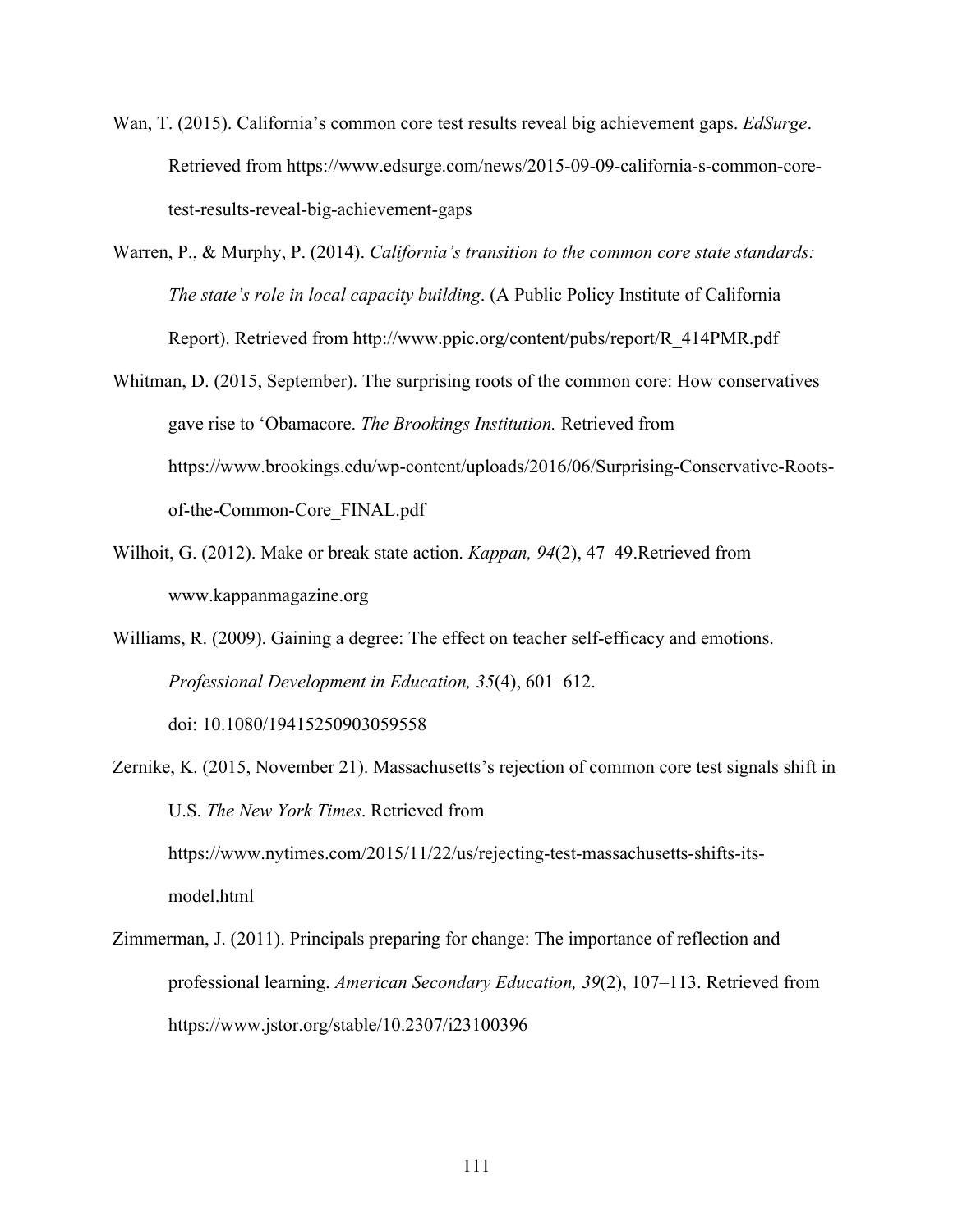# APPENDIX A

## Introduction Letter to the School Districts

## Welcome!

Your district is being asked to participate in a research study regarding the Common Core State Standards conducted by Catherine Bagan. I am a doctoral student in the Educational Leadership Program at Pepperdine University, and my dissertation chair is Dr. Linda Purrington. Results from this study will contribute to research being gathered for my dissertation entitled: Teacher Insight: The Implementation of the Common Core State Standards in California School Districts. Your district was chosen because I am selecting school districts of various sizes in California.

The purpose of this Sequential Explanatory Mixed Methods study is fourfold:

- 1. To determine how the implementation of the Common Core State Standards is changing teacher practices related to curriculum, instruction, and assessment;
- 2. To investigate the concerns and challenges faced by teachers as they implement the Common Core State Standards;
- 3. To determine what type of professional development teachers have been offered and what they perceive has been the most beneficial; and
- 4. To determine what teachers still need from their site leadership to make the implementation of the Common Core State Standards successful. Additionally, the study will examine teacher responses from districts of varying sizes.

There are two phases in this study in which your teachers can participate:

- 1. The first phase is an electronic survey with 10 questions.
- 2. The second phase is an optional 10-15 minute follow-up interview with five questions. Teacher participation will provide deeper insight into the implementation of the Common Core State Standards.

The researcher has completed the Collaborative Training Initiative (CITI) for human subject training. I am requesting the district send two e-mails to its teachers:

- 1. The first e-mail will begin the study. It will have an introductory letter with a link to the electronic survey.
- 2. The second e-mail will be sent a week later and serve as a reminder e-mail, again with the introductory letter with a link to the electronic survey.

I have attached a copy of the introductory letter to the teachers, a copy of the survey questions, and a copy of the interview questions. Thank you for your consideration.

Sincerely,

Catherine Bagan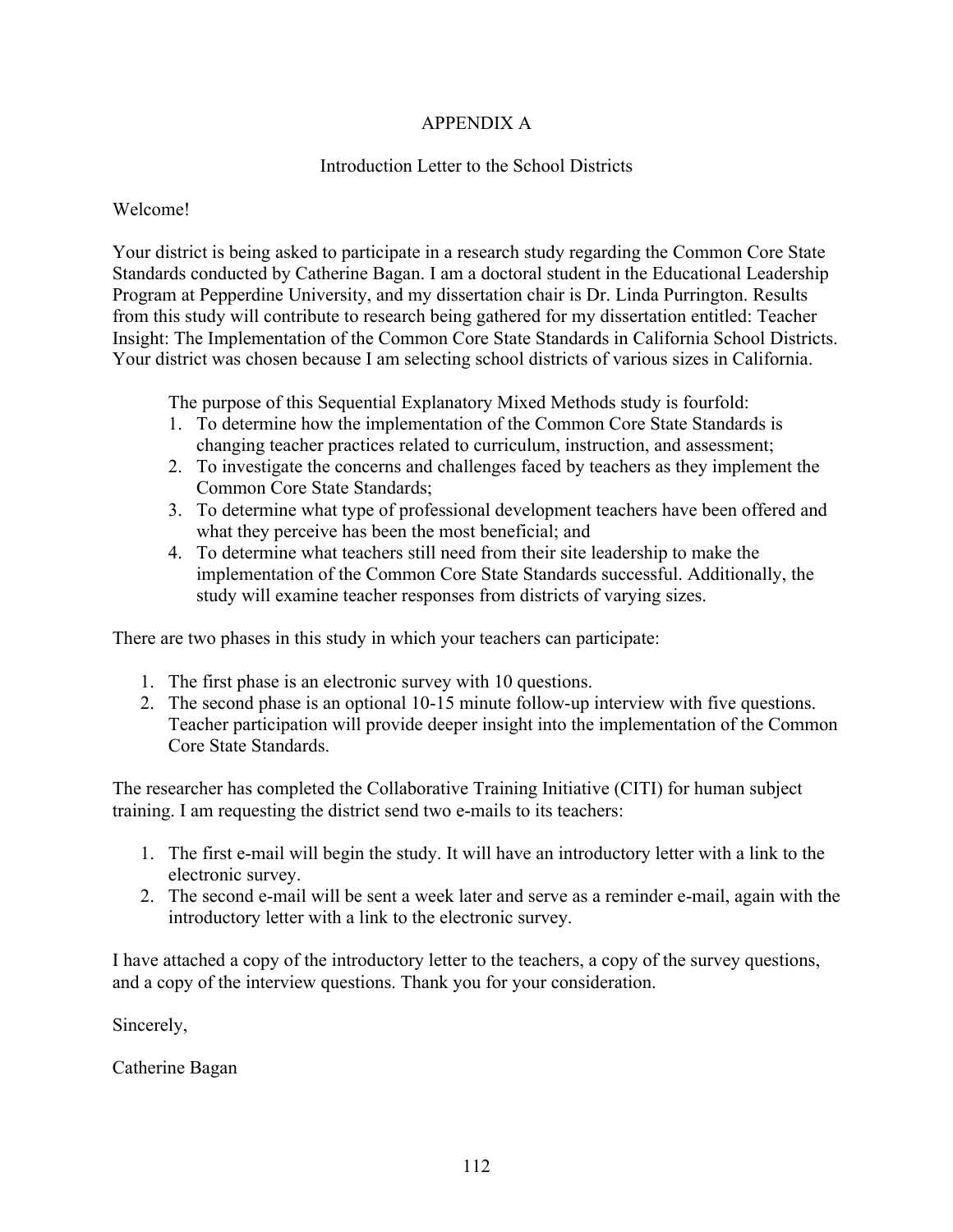### APPENDIX B

Training via the Collaborative Institutional Training Initiative (CITI)

### **COLLABORATIVE INSTITUTIONAL TRAINING INITIATIVE (CITI PROGRAM) COURSEWORK TRANSCRIPT REPORT\*\***

\*\* NOTE: Scores on this Transcript Report reflect the most current quiz completions, including quizzes on optional (supplemental) elements of the<br>course. See list below for details. See separate Requirements Report for the

|                                                                                                                 | <b><i>PERSONAL</i></b>         | camente pagan (ILI: depapor)                                                          |                    |  |
|-----------------------------------------------------------------------------------------------------------------|--------------------------------|---------------------------------------------------------------------------------------|--------------------|--|
|                                                                                                                 | · Email:                       | cabagan@pepperdine.edu                                                                |                    |  |
|                                                                                                                 | · Institution Affiliation:     | Pepperdine University (ID: 1729)                                                      |                    |  |
|                                                                                                                 | · Institution Unit:            | education                                                                             |                    |  |
|                                                                                                                 | · Phone:                       | 408-805-2763                                                                          |                    |  |
|                                                                                                                 | <b>• Curriculum Group:</b>     | <b>GSEP Education Division</b>                                                        |                    |  |
|                                                                                                                 |                                | * Course Learner Group: GSEP Education Division - Social-Behavioral-Educational (SBE) |                    |  |
|                                                                                                                 | · Stage:                       | Stage 1 - Basic Course                                                                |                    |  |
|                                                                                                                 | <b>Report ID:</b>              | 19245236                                                                              |                    |  |
|                                                                                                                 | · Report Date:                 | 04/24/2016                                                                            |                    |  |
|                                                                                                                 | Current Score**:               | 88                                                                                    |                    |  |
|                                                                                                                 |                                | REQUIRED, ELECTIVE, AND SUPPLEMENTAL MODULES                                          | <b>MOST RECENT</b> |  |
| History and Ethical Principles - SBE (ID: 490)                                                                  | 04/11/16                       |                                                                                       |                    |  |
|                                                                                                                 | 04/11/16                       |                                                                                       |                    |  |
| Defining Research with Human Subjects - SBE (ID: 491)<br>Belmont Report and CITI Course Introduction (ID: 1127) |                                |                                                                                       | 04/11/16           |  |
| The Federal Regulations - SBE (ID: 502)                                                                         | 04/11/16                       |                                                                                       |                    |  |
|                                                                                                                 | 04/11/16                       |                                                                                       |                    |  |
|                                                                                                                 | Assessing Risk - SBE (ID: 503) |                                                                                       |                    |  |

collection homes (IP), Exponenty

For this Report to be valid, the learner identified above must have had a valid affiliation with the CITI Program subscribing institution<br>Identified above or have been a paid independent Learner.

SCORE

5/5 (100%)

5/5 (100%)

3/3 (100%)  $4/5(80%)$ 

4/5 (80%)

4/5 (80%)

4/5 (80%)

04/11/16

04/11/16

CITI Program<br>Email: citisupport@miami.edu<br>Phone: 305-243-7970 Web: https://www.citiprogram.org

Informed Consent - SBE (ID: 504)

Privacy and Confidentiality - SBE (ID: 505)

- Massac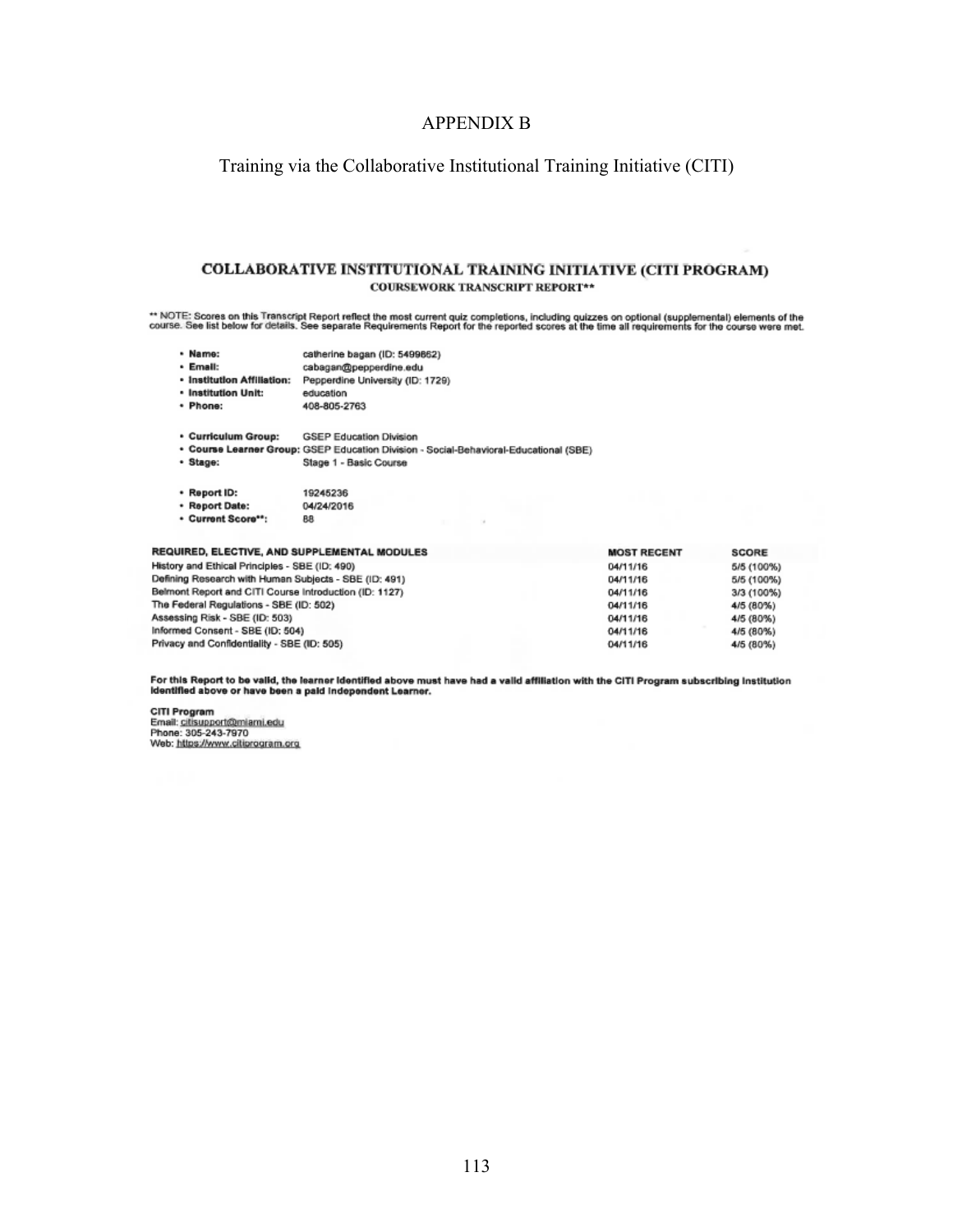### APPENDIX C

### IRB Approval Letter



**Pepperdine University** 24255 Pacific Coast Highway **Malibu, CA 90263** TEL: 310-506-4000

#### NOTICE OF APPROVAL FOR HUMAN RESEARCH

Date: November 03, 2016

Protocol Investigator Name: Catherine Bagan

Protocol #: 16-04-243

Project Title: Teacher Insight: The Implementation of the Common Core State Standards in California School Districts

School: Graduate School of Education and Psychology

Dear Catherine Bagan:

Thank you for submitting your application for exempt review to Pepperdine University's Institutional Review Board (IRB). We appreciate the work you have done on you for submitting your application for example to the preparation and all ancillary materials. Upon review, the IRB has determined that the<br>done on your proposal. The IRB has reviewed your submitted IRB applicatio

Your research must be conducted according to the proposal that was submitted to the IRB. If changes to the approved protocol occur, a revised protocol Tour covers and approved by the IRB before implementation. For any proposed changes in your research protocol, please submit an amendment to the IRB. Since your study falls under exemption, there is no requirement for continuing IRB review of your project. Please be aware that changes to your protocol may prevent the research from qualifying for exemption from 45 CFR 46.101 and require submission of a new IRB application or other materials to the IRB.

A goal of the IRB is to prevent negative occurrences during any research study. However, despite the best intent, unforeseen circumstances or events may reserving the research. If an unexpected situation or adverse event happens during your investigation, please notify the IRB as soon as possible. We will ask for a complete written explanation of the event and your written response. Other actions also may be required depending on the nature of the event. son will be advertised in which adverse events must be reported to the IRB and documenting the adverse event can be found in the Pepperdine University Protection of Human Participants in Research: Policies and Procedures Manual at community pepperdine edu/irb.

Please refer to the protocol number denoted above in all communication or correspondence related to your application and this approval. Should you have r cover once to the process in the contents of this letter, please contact the IRB Office. On behalf of the IRB, I wish you success in this scholarly pursuit.

Sincerely,

Judy Ho, Ph.D., IRB Chair

Page: 1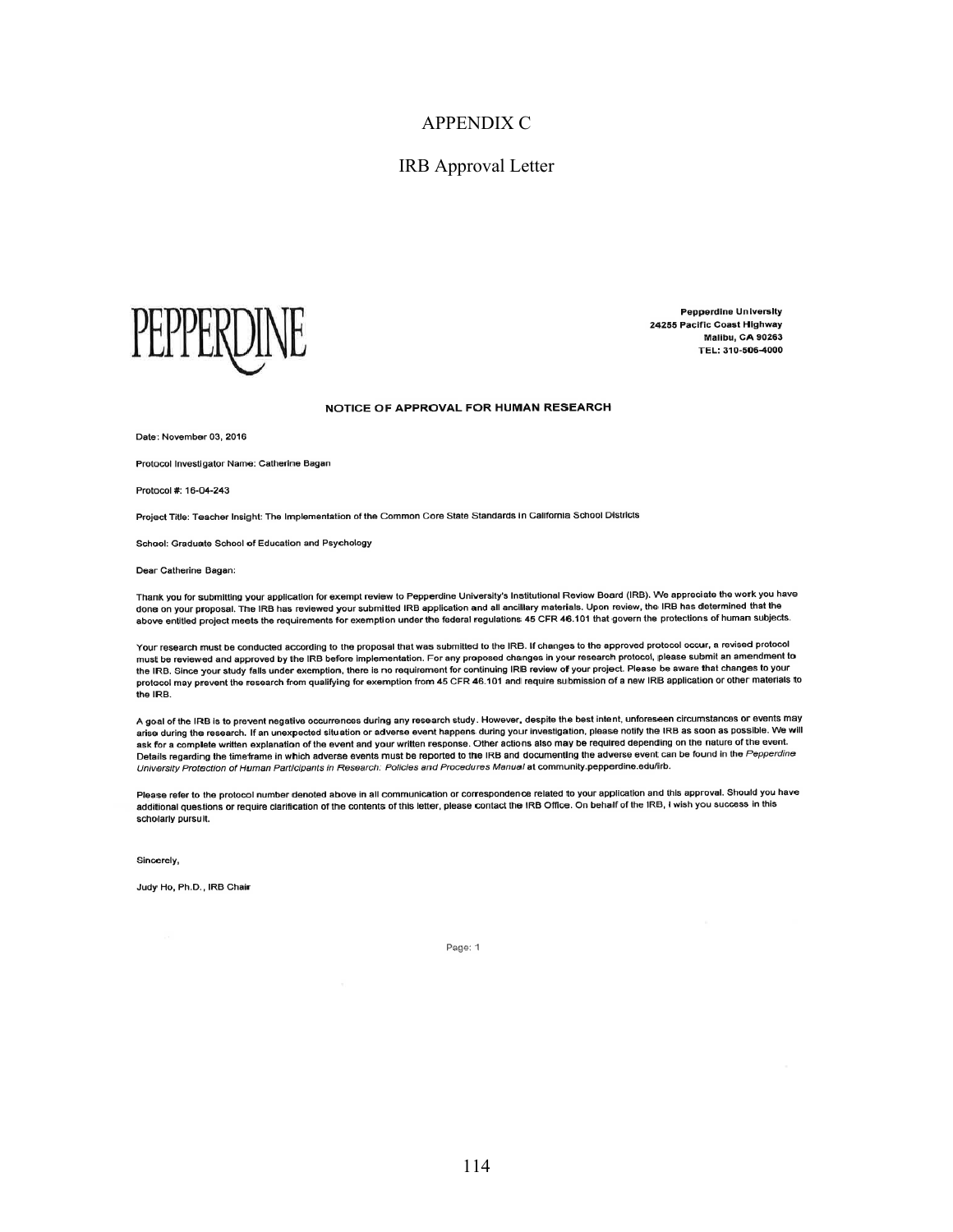## APPENDIX D

### Introduction Letter to the Teachers

### Welcome!

You are being asked to participate in a research study regarding the Common Core State Standards conducted by Catherine Bagan. I am a doctoral student in the Educational Leadership Program at Pepperdine University, and my dissertation chair is Dr. Linda Purrington. Results from this study will contribute to research being gathered for my dissertation entitled: Teacher Insight: The Implementation of the Common Core State Standards in California School Districts. Participation in this research study will be strictly voluntary. Your district was chosen because I am selecting school districts of various sizes in California.

The purpose of this Sequential Explanatory Mixed Methods study is fourfold: to determine how the implementation of the Common Core State Standards is changing teacher practices related to curriculum, instruction, and assessment; to investigate the concerns and challenges faced by teachers as they implement the Common Core State Standards; to determine what type of professional development teachers have been offered and what they perceive has been the most beneficial; and to determine what teachers still need from their site leadership to make the implementation of the Common Core State Standards successful. Additionally, the study will examine teacher responses from districts of varying sizes.

There are two phases in this study in which you can participate:

- 1. The first phase is an electronic survey with 10 questions. Participation in the survey is completely anonymous, as no identifying information will be collected. To participate in the survey, please click on the link below. Clicking on the link indicates your consent to participate in the survey.
- 2. The second phase is an optional 10-15 minute follow-up interview with five questions. Your participation will provide deeper insight into the implementation of the Common Core State Standards. Your contact information for the interview will be requested so the researcher can interview you via phone, face-to-face, or electronically. Providing your contact information will indicate your consent to participate in the interview.

The researcher has completed the Collaborative Training Initiative (CITI) for human subject training. If at any time during the survey you feel uncomfortable, you may terminate your participation. Thank you for taking the time to complete the survey!

Sincerely, Catherine Bagan

Please click on this link to participate in the survey:

LINK…………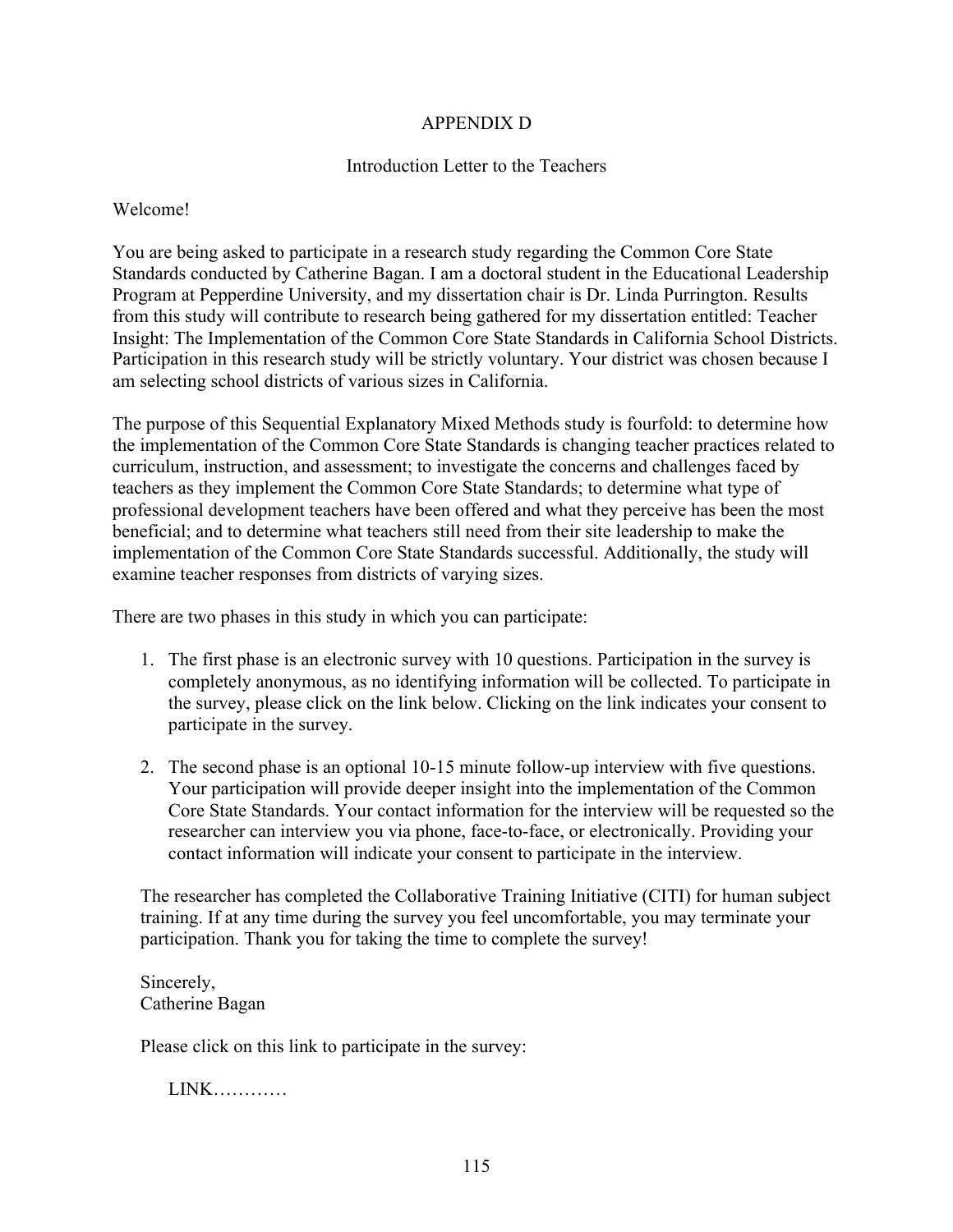## APPENDIX E

## Survey Questions

Demographic:

- 1. How many total years have you been teaching?
- $\circ$  0 to 5
- o 6 to 10
- o 11 to 15
- o 16 to 20
- o 21 or more

2. How many total years have you been implementing the Common Core State Standards?

- o 1 o 2 o 3 o 4
- $0 \t 5^+$

Teacher Experiences and Perceptions:

3. How, if at all, have your practices changed during the implementation of the Common Core State Standards as related to:

| Curriculum<br>a)<br>Greatly                         | Somewhat | Very little | Not at all |  |
|-----------------------------------------------------|----------|-------------|------------|--|
| Describe:                                           |          |             |            |  |
|                                                     |          |             |            |  |
| Instruction<br>b)<br>Greatly<br>Describe:           | Somewhat | Very little | Not at all |  |
|                                                     |          |             |            |  |
| Assessment<br>$\mathbf{c})$<br>Greatly<br>Describe: | Somewhat | Very little | Not at all |  |
|                                                     |          |             |            |  |
|                                                     |          |             |            |  |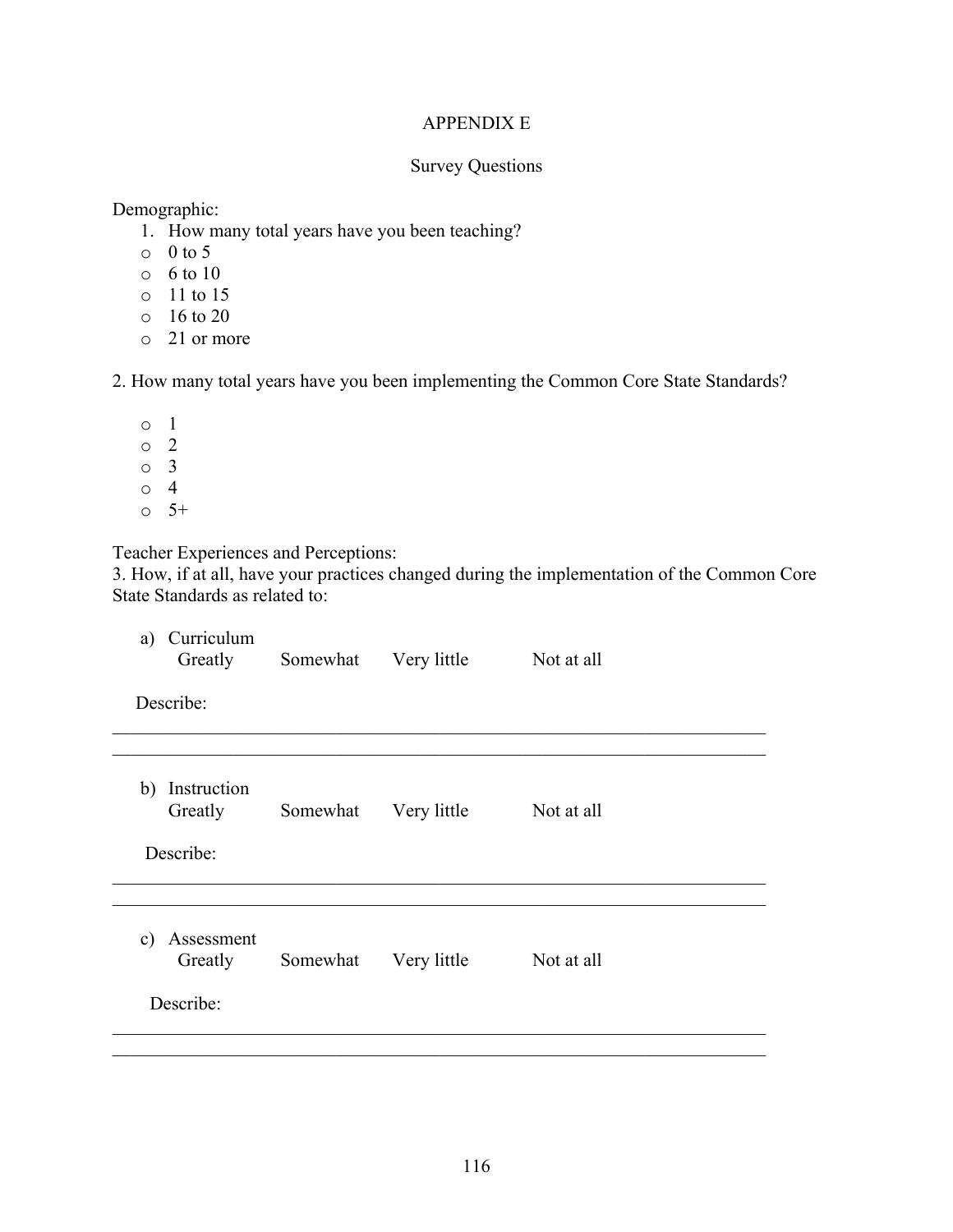- 4. What concerns do you have regarding the implementation of the Common Core State Standards? (Mark as many as apply)
	- o Limited training
	- o Limited materials/resources
	- o Limited planning time
	- o Limited leadership support
	- o Uncertainty
	- o Value/effectiveness of the Common Core State Standards

 $\mathcal{L}_\text{max} = \mathcal{L}_\text{max} = \mathcal{L}_\text{max} = \mathcal{L}_\text{max} = \mathcal{L}_\text{max} = \mathcal{L}_\text{max} = \mathcal{L}_\text{max} = \mathcal{L}_\text{max} = \mathcal{L}_\text{max} = \mathcal{L}_\text{max} = \mathcal{L}_\text{max} = \mathcal{L}_\text{max} = \mathcal{L}_\text{max} = \mathcal{L}_\text{max} = \mathcal{L}_\text{max} = \mathcal{L}_\text{max} = \mathcal{L}_\text{max} = \mathcal{L}_\text{max} = \mathcal{$  $\mathcal{L}_\text{max} = \mathcal{L}_\text{max} = \mathcal{L}_\text{max} = \mathcal{L}_\text{max} = \mathcal{L}_\text{max} = \mathcal{L}_\text{max} = \mathcal{L}_\text{max} = \mathcal{L}_\text{max} = \mathcal{L}_\text{max} = \mathcal{L}_\text{max} = \mathcal{L}_\text{max} = \mathcal{L}_\text{max} = \mathcal{L}_\text{max} = \mathcal{L}_\text{max} = \mathcal{L}_\text{max} = \mathcal{L}_\text{max} = \mathcal{L}_\text{max} = \mathcal{L}_\text{max} = \mathcal{$ 

 $\mathcal{L}_\mathcal{L} = \mathcal{L}_\mathcal{L} = \mathcal{L}_\mathcal{L} = \mathcal{L}_\mathcal{L} = \mathcal{L}_\mathcal{L} = \mathcal{L}_\mathcal{L} = \mathcal{L}_\mathcal{L} = \mathcal{L}_\mathcal{L} = \mathcal{L}_\mathcal{L} = \mathcal{L}_\mathcal{L} = \mathcal{L}_\mathcal{L} = \mathcal{L}_\mathcal{L} = \mathcal{L}_\mathcal{L} = \mathcal{L}_\mathcal{L} = \mathcal{L}_\mathcal{L} = \mathcal{L}_\mathcal{L} = \mathcal{L}_\mathcal{L}$  $\mathcal{L}_\mathcal{L} = \mathcal{L}_\mathcal{L} = \mathcal{L}_\mathcal{L} = \mathcal{L}_\mathcal{L} = \mathcal{L}_\mathcal{L} = \mathcal{L}_\mathcal{L} = \mathcal{L}_\mathcal{L} = \mathcal{L}_\mathcal{L} = \mathcal{L}_\mathcal{L} = \mathcal{L}_\mathcal{L} = \mathcal{L}_\mathcal{L} = \mathcal{L}_\mathcal{L} = \mathcal{L}_\mathcal{L} = \mathcal{L}_\mathcal{L} = \mathcal{L}_\mathcal{L} = \mathcal{L}_\mathcal{L} = \mathcal{L}_\mathcal{L}$ 

o Impact on student achievement

Describe:

5. What challenges have you faced while implementing the Common Core State Standards?

Describe:

- 6. Identify the types of professional development that you have received on the Common Core State Standards. (Mark as many as apply)
	- o District training
	- o Site-based training
	- o District or site coach
	- o Collaboration by department, grade-level, or cadre/learning community
	- o Collaboration with colleague(s) on an informal/sharing basis
	- o Online resources (websites, district sites, etc.)
	- o Courses outside the district (seminars, college/university classes, etc.)

Describe:

7. Which type of professional development on the Common Core State Standards do you perceive has been the most beneficial? (Mark all that apply)

 $\mathcal{L}_\mathcal{L} = \mathcal{L}_\mathcal{L} = \mathcal{L}_\mathcal{L} = \mathcal{L}_\mathcal{L} = \mathcal{L}_\mathcal{L} = \mathcal{L}_\mathcal{L} = \mathcal{L}_\mathcal{L} = \mathcal{L}_\mathcal{L} = \mathcal{L}_\mathcal{L} = \mathcal{L}_\mathcal{L} = \mathcal{L}_\mathcal{L} = \mathcal{L}_\mathcal{L} = \mathcal{L}_\mathcal{L} = \mathcal{L}_\mathcal{L} = \mathcal{L}_\mathcal{L} = \mathcal{L}_\mathcal{L} = \mathcal{L}_\mathcal{L}$  $\mathcal{L}_\mathcal{L} = \mathcal{L}_\mathcal{L} = \mathcal{L}_\mathcal{L} = \mathcal{L}_\mathcal{L} = \mathcal{L}_\mathcal{L} = \mathcal{L}_\mathcal{L} = \mathcal{L}_\mathcal{L} = \mathcal{L}_\mathcal{L} = \mathcal{L}_\mathcal{L} = \mathcal{L}_\mathcal{L} = \mathcal{L}_\mathcal{L} = \mathcal{L}_\mathcal{L} = \mathcal{L}_\mathcal{L} = \mathcal{L}_\mathcal{L} = \mathcal{L}_\mathcal{L} = \mathcal{L}_\mathcal{L} = \mathcal{L}_\mathcal{L}$ 

- o District training
- o Site-based training
- o District or site coach
- o Collaboration by department, grade-level, or cadre/learning community
- o Collaboration with colleague(s) on an informal/sharing basis
- o Online resources (websites, district sites, etc.)
- o Courses outside of district (seminars, college/university classes, etc.)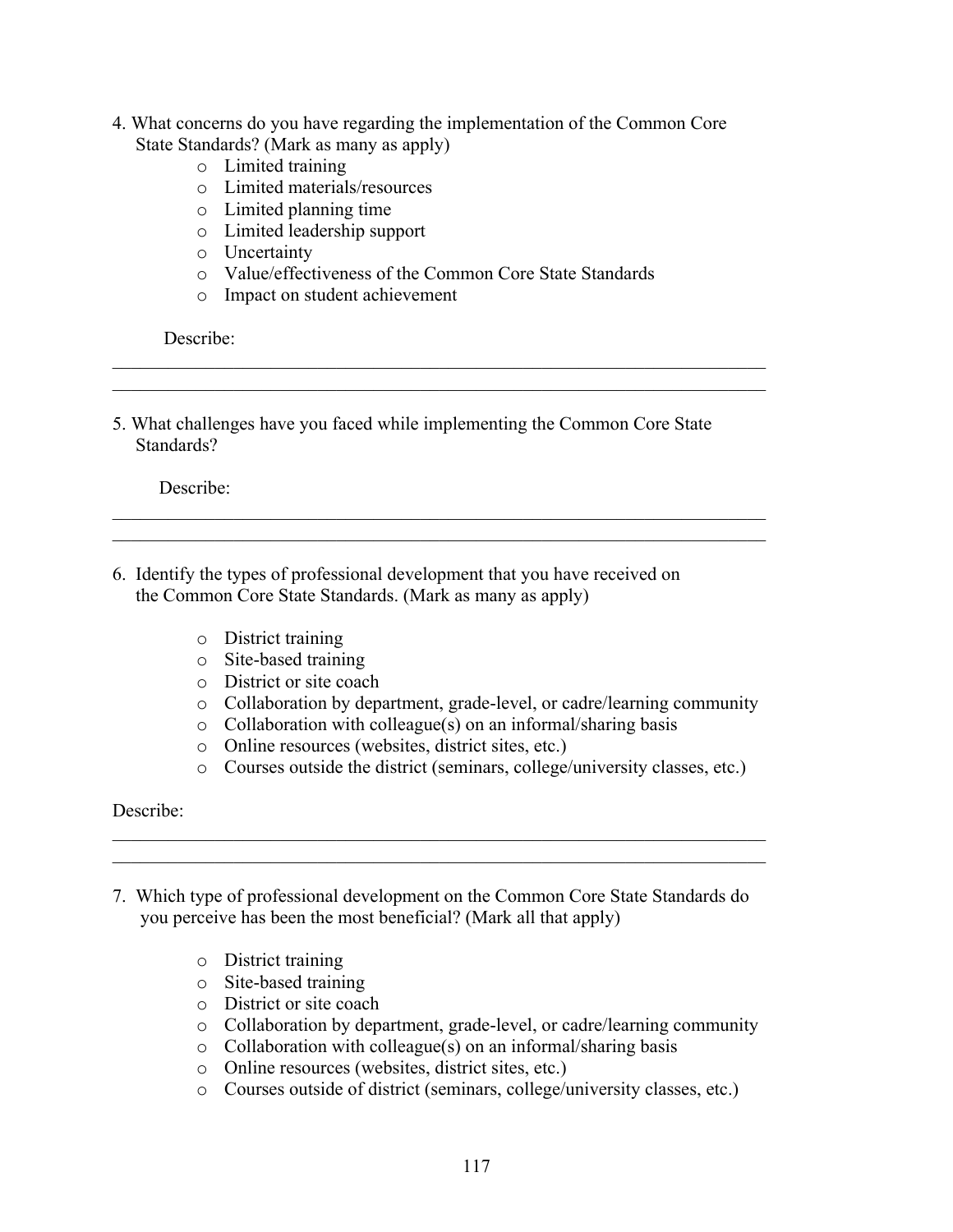Describe:

8. What do you still need from your site leadership in order to successfully implement the Common Core State Standards? (Mark all that apply)

 $\mathcal{L}_\text{max} = \mathcal{L}_\text{max} = \mathcal{L}_\text{max} = \mathcal{L}_\text{max} = \mathcal{L}_\text{max} = \mathcal{L}_\text{max} = \mathcal{L}_\text{max} = \mathcal{L}_\text{max} = \mathcal{L}_\text{max} = \mathcal{L}_\text{max} = \mathcal{L}_\text{max} = \mathcal{L}_\text{max} = \mathcal{L}_\text{max} = \mathcal{L}_\text{max} = \mathcal{L}_\text{max} = \mathcal{L}_\text{max} = \mathcal{L}_\text{max} = \mathcal{L}_\text{max} = \mathcal{$  $\mathcal{L}_\text{max} = \mathcal{L}_\text{max} = \mathcal{L}_\text{max} = \mathcal{L}_\text{max} = \mathcal{L}_\text{max} = \mathcal{L}_\text{max} = \mathcal{L}_\text{max} = \mathcal{L}_\text{max} = \mathcal{L}_\text{max} = \mathcal{L}_\text{max} = \mathcal{L}_\text{max} = \mathcal{L}_\text{max} = \mathcal{L}_\text{max} = \mathcal{L}_\text{max} = \mathcal{L}_\text{max} = \mathcal{L}_\text{max} = \mathcal{L}_\text{max} = \mathcal{L}_\text{max} = \mathcal{$ 

- o Shared decision-making
- o Transformational leadership
- o Support and understanding
- o Technology
- o Training
- o Materials/resources
- o Funding
- o Planning time
- o Other: \_\_\_\_\_\_\_\_\_\_\_\_\_\_\_\_\_\_\_\_\_\_\_\_\_\_\_\_\_\_\_\_\_\_\_\_\_\_\_\_\_\_

Describe:

Additional Questions:

9. Would you be willing to participate in a 10–15 minute telephone follow-up interview?

 $\mathcal{L}_\mathcal{L} = \mathcal{L}_\mathcal{L} = \mathcal{L}_\mathcal{L} = \mathcal{L}_\mathcal{L} = \mathcal{L}_\mathcal{L} = \mathcal{L}_\mathcal{L} = \mathcal{L}_\mathcal{L} = \mathcal{L}_\mathcal{L} = \mathcal{L}_\mathcal{L} = \mathcal{L}_\mathcal{L} = \mathcal{L}_\mathcal{L} = \mathcal{L}_\mathcal{L} = \mathcal{L}_\mathcal{L} = \mathcal{L}_\mathcal{L} = \mathcal{L}_\mathcal{L} = \mathcal{L}_\mathcal{L} = \mathcal{L}_\mathcal{L}$  $\mathcal{L}_\mathcal{L} = \mathcal{L}_\mathcal{L} = \mathcal{L}_\mathcal{L} = \mathcal{L}_\mathcal{L} = \mathcal{L}_\mathcal{L} = \mathcal{L}_\mathcal{L} = \mathcal{L}_\mathcal{L} = \mathcal{L}_\mathcal{L} = \mathcal{L}_\mathcal{L} = \mathcal{L}_\mathcal{L} = \mathcal{L}_\mathcal{L} = \mathcal{L}_\mathcal{L} = \mathcal{L}_\mathcal{L} = \mathcal{L}_\mathcal{L} = \mathcal{L}_\mathcal{L} = \mathcal{L}_\mathcal{L} = \mathcal{L}_\mathcal{L}$ 

- o Yes (Respondent continues)
- o No (Respondent continues to researcher closing comments)

If You Would Be Willing to Participate in a Telephone Interview:

10. When would you prefer to be contacted?

| Best Days of the Week: |
|------------------------|
| Best Times of Day:     |
| Name:                  |
| Phone Number: (        |
| E-mail:                |

Thank you for taking the time to participate in this study. If you are interested in obtaining a copy of the final results or have any questions for the researcher, you may contact her.